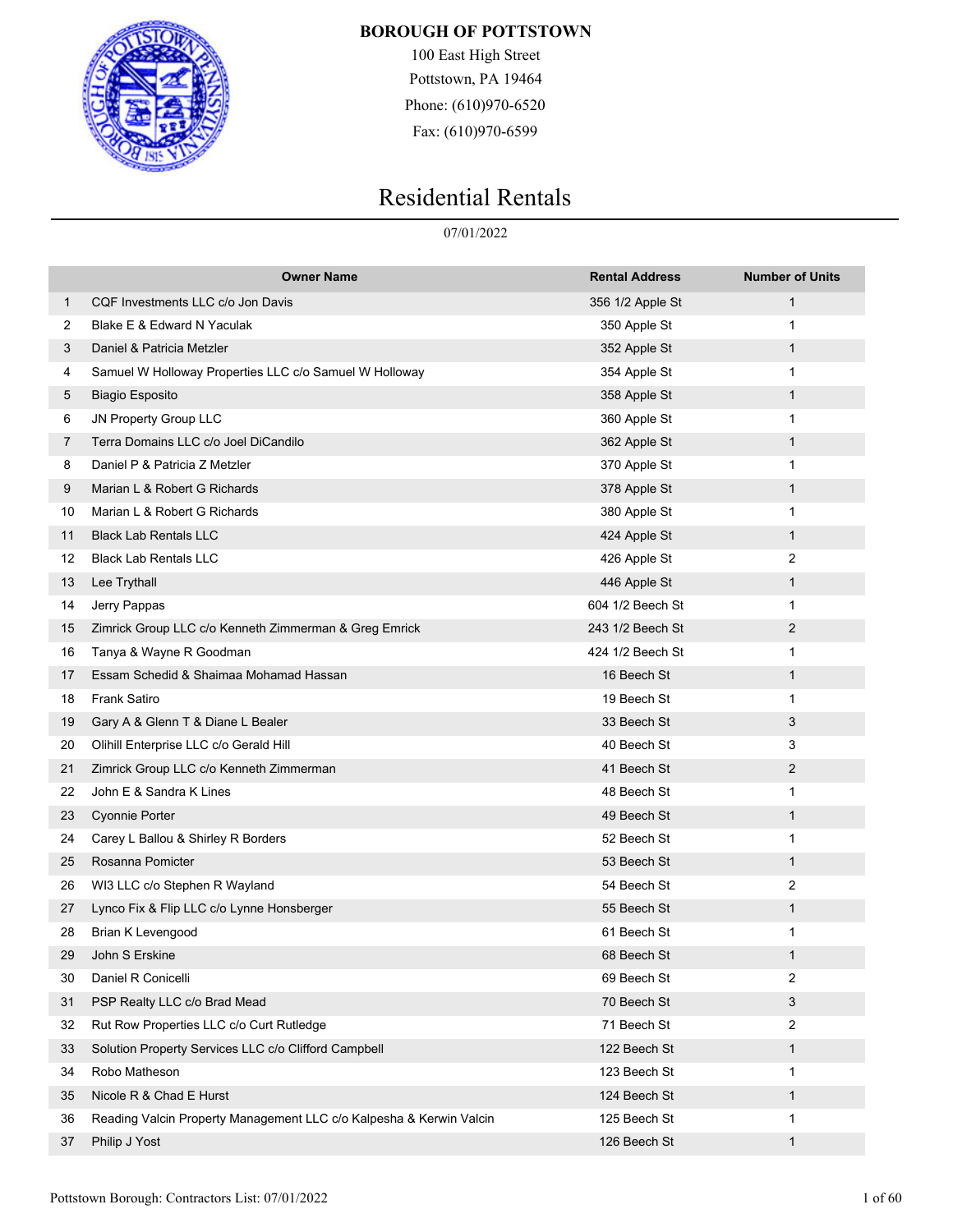

100 East High Street Pottstown, PA 19464 Phone: (610)970-6520 Fax: (610)970-6599

|    | 07/01/2022                                                   |              |                |
|----|--------------------------------------------------------------|--------------|----------------|
| 38 | Elite Pro Investments LLC c/o Victor Ochieng                 | 127 Beech St | 1              |
| 39 | <b>CWF Properties c/o Jace Weaver</b>                        | 133 Beech St | $\overline{2}$ |
| 40 | PGM Real Estate Associates LLC c/o Justin Gall               | 216 Beech St | 2              |
| 41 | KT Property Solutions LLC c/o Kiersten Vogt & Todd Dallas    | 235 Beech St | 3              |
| 42 | Michael A Mort                                               | 238 Beech St | 3              |
| 43 | OP-Pottstown SFR2 LLC c/o Chris Napolie                      | 243 Beech St | 1              |
| 44 | Janice E Bechtel                                             | 246 Beech St | 1              |
| 45 | Fine Philly Rentals LLC c/o James Zaspel                     | 253 Beech St | $\mathbf{1}$   |
| 46 | <b>Find Solutions Properties</b>                             | 255 Beech St | 4              |
| 47 | Dawilla L Schlesman & Joyce E Heuer                          | 256 Beech St | 1              |
| 48 | Robert R & Geri S Cooper                                     | 258 Beech St | 2              |
| 49 | Allen Meitzler                                               | 259 Beech St | 1              |
| 50 | <b>Tudor Real Estate LLC</b>                                 | 261 Beech St | 1              |
| 51 | Robert R & Geri S Cooper                                     | 262 Beech St | $\overline{2}$ |
| 52 | Limelight Property Group LLC                                 | 263 Beech St | 3              |
| 53 | Keith & Christa Costello                                     | 264 Beech St | $\mathbf{1}$   |
| 54 | 265 Beech St LLC c/o Brian & Chris Beers                     | 265 Beech St | 13             |
| 55 | John Trojnacki & Christopher Repko                           | 266 Beech St | 1              |
| 56 | YERA Inc c/o Yossi Alush                                     | 312 Beech St | 1              |
| 57 | <b>Find Solutions Properties LLC</b>                         | 314 Beech St | 1              |
| 58 | Stephanie M Trotter & Stephen McGonigle                      | 320 Beech St | 1              |
| 59 | Stephen McGonigle                                            | 322 Beech St | $\mathbf{1}$   |
| 60 | David & Amanda Davis                                         | 326 Beech St | 2              |
| 61 | Jose A Cosme                                                 | 328 Beech St | 1              |
| 62 | Beech Street Factory LP c/o HV Beech St                      | 341 Beech St | 43             |
| 63 | Nikchad LLC c/o Alisa Levin                                  | 344 Beech St | 3              |
| 64 | G Ortlieb Properties LLC c/o Gregory Ortlieb                 | 345 Beech St | 2              |
| 65 | Anthony Venezia                                              | 346 Beech St | $\overline{2}$ |
| 66 | OP-Pottstown SFR2 LLC c/o Chris Napoli                       | 348 Beech St | 1              |
| 67 | CM Real Estate Strategic Investments LLC                     | 350 Beech St | 1              |
| 68 | Meixner Family LLC                                           | 352 Beech St | 2              |
| 69 | <b>Meixner Family LLC</b>                                    | 354 Beech St | 2              |
| 70 | <b>Steven Patrick Breeding</b>                               | 356 Beech St | 1              |
| 71 | Nicholas Puracchio                                           | 358 Beech St | 1              |
| 72 | Dawilla Schlesman & Joyce Heuer                              | 359 Beech St | 1              |
| 73 | William J and Alissa S Mears                                 | 361 Beech St | 2              |
| 74 | Tudor Real Estate LLC c/o Vincent Hope                       | 362 Beech St | 1              |
| 75 | CN Properties LLC c/o Brad DiCriscio                         | 363 Beech St | 1              |
| 76 | A&E Opportunities LLC c/o David Alderfer & Clifford Erickson | 364 Beech St | 1              |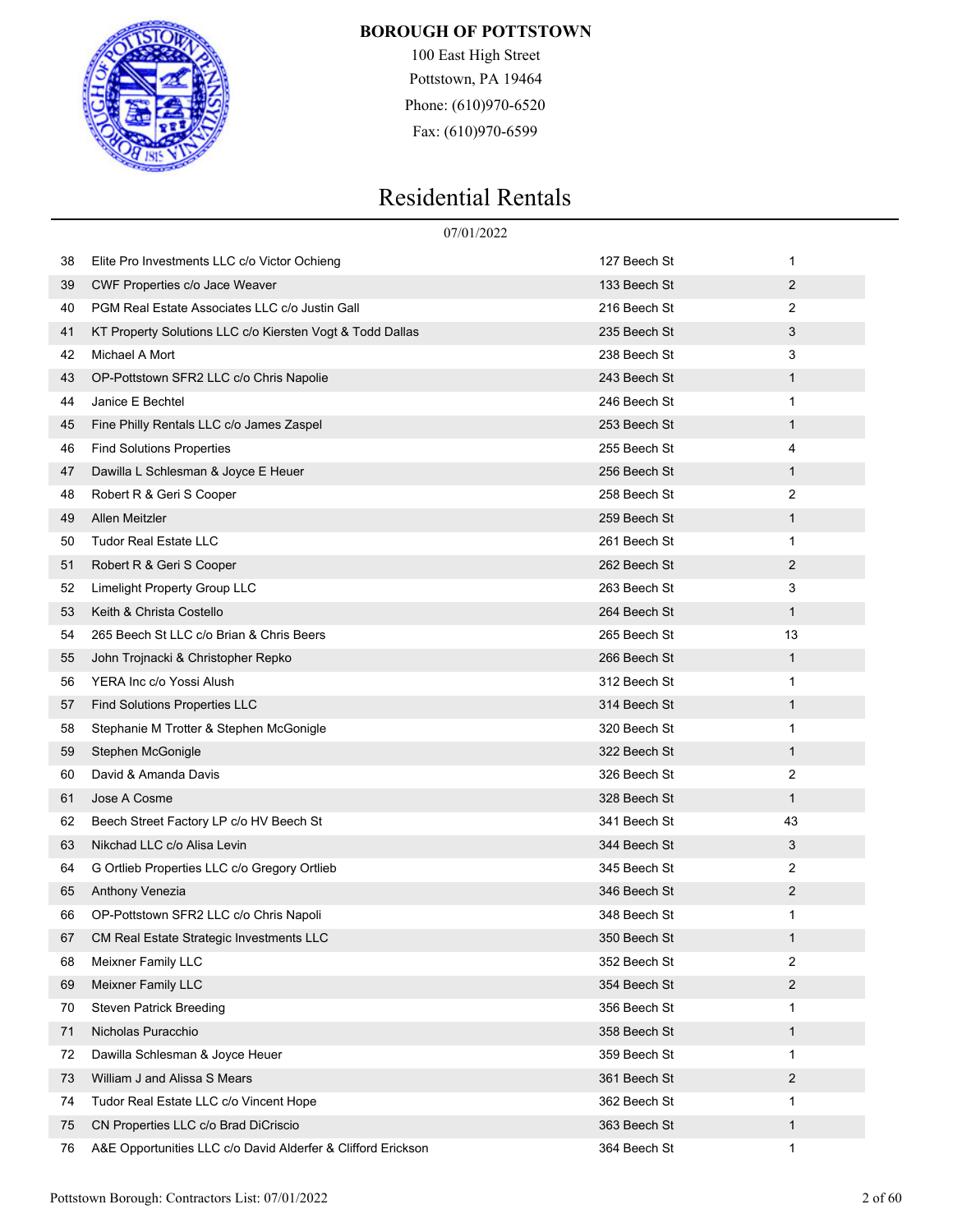

100 East High Street Pottstown, PA 19464 Phone: (610)970-6520 Fax: (610)970-6599

|     | 07/01/2022                                                                     |              |                |
|-----|--------------------------------------------------------------------------------|--------------|----------------|
| 77  | Jeffrey A Rokicki & Keri Freshour                                              | 365 Beech St | 1              |
| 78  | Carolyn Boorse & John E Filer                                                  | 367 Beech St | 1              |
| 79  | Josiah & Tiffany Kuenzi                                                        | 369 Beech St | $\mathbf{1}$   |
| 80  | James D & Amanda J Daniels                                                     | 371 Beech St | 1              |
| 81  | Lynn Honsberger                                                                | 372 Beech St | 1              |
| 82  | Powered Up Properties LLC c/o Kenneth Ehrmann                                  | 373 Beech St | $\mathbf{1}$   |
| 83  | Mt Olive Pentecostal Church of the Living God c/o Eugene H McAlpine Sr         | 379 Beech St | $\mathbf{1}$   |
| 84  | <b>Terrance R Yoast</b>                                                        | 402 Beech St | 2              |
| 85  | Unlimited Home Renovations Inc c/o Jason & Joanna Hoekstra                     | 403 Beech St | 1              |
| 86  | Cristobal & Providencia Garcia                                                 | 404 Beech St | 1              |
| 87  | Sundanz Properties LLC c/o Matt Sundermier                                     | 405 Beech St | $\mathbf{1}$   |
| 88  | Ashok K Datta & Sushma Singh                                                   | 406 Beech St | 1              |
| 89  | Christopher W Knox                                                             | 407 Beech St | 1              |
| 90  | OP-Pottstown SFR2 LLC c/ o Chris Napoli                                        | 409 Beech St | 1              |
| 91  | OP-Pottstown SFR 2 LLC c/o Chris Napoli                                        | 410 Beech St | $\mathbf{1}$   |
| 92  | Spring Hill Realty CO PA LP c/o Leo Orloski                                    | 414 Beech St | 1              |
| 93  | Sandeep Kaur                                                                   | 415 Beech St | 1              |
| 94  | John Beresk                                                                    | 417 Beech St | 1              |
| 95  | Giuseppe & Gioacchino C & Sylvia Randazzo                                      | 418 Beech St | $\overline{2}$ |
| 96  | G&E Realty LLC c/o Ester Martin                                                | 421 Beech St | 1              |
| 97  | Ches-Mont Realty LLC c/o Joseph Virgulti                                       | 422 Beech St | $\overline{2}$ |
| 98  | Unlimited Home Renovations c/o Jason & Joanna Hoekstra                         | 432 Beech St | 1              |
| 99  | C&Y Rentals LLC c/o Clark Kirkpatrick                                          | 434 Beech St | $\mathbf{1}$   |
| 100 | Unlimited Home Renovations Inc c/o Jason & Joanna Hoekston                     | 439 Beech St | 1              |
| 101 | Waheguru Associates LLC c/o Sandeep Sood & Sukhdeep Mahil                      | 442 Beech St | $\mathbf{1}$   |
| 102 | LXR 7A LLC                                                                     | 451 Beech St | $\overline{2}$ |
| 103 | Douglas D Stoner                                                               | 452 Beech St | $\overline{2}$ |
| 104 | James P Deegan                                                                 | 453 Beech St | 1              |
| 105 | Saul Sucuzhanay                                                                | 456 Beech St | 1              |
| 106 | <b>Erik Gross</b>                                                              | 501 Beech St | 2              |
| 107 | A&E Opportunities LLC c/o David Alderfer & Clifford Erickson                   | 506 Beech St | 1              |
| 108 | JTPT Real Estate LLC c/o Jonathan & Patricia Toce                              | 507 Beech St | 1              |
| 109 | Hari Pal Singh                                                                 | 509 Beech St | 1              |
| 110 | CN Properties LLC c/o J Bradford DiCriscio                                     | 511 Beech St | 1              |
| 111 | Margaret Williams / Deshanna Whitney / Craig Whitney-Willliams / Andrea Thomas | 520 Beech St | 1              |
| 112 | Mark Kabes                                                                     | 523 Beech St | 1              |
| 113 | Amir Gol Mohamadi & Reyhaneh Akbar Nejak Yazdi                                 | 525 Beech St | 1              |
| 114 | Perry Hoagey                                                                   | 542 Beech St | 1              |
| 115 | AMA 1 Property Management c/o Alexandru Dobai                                  | 558 Beech St | 1              |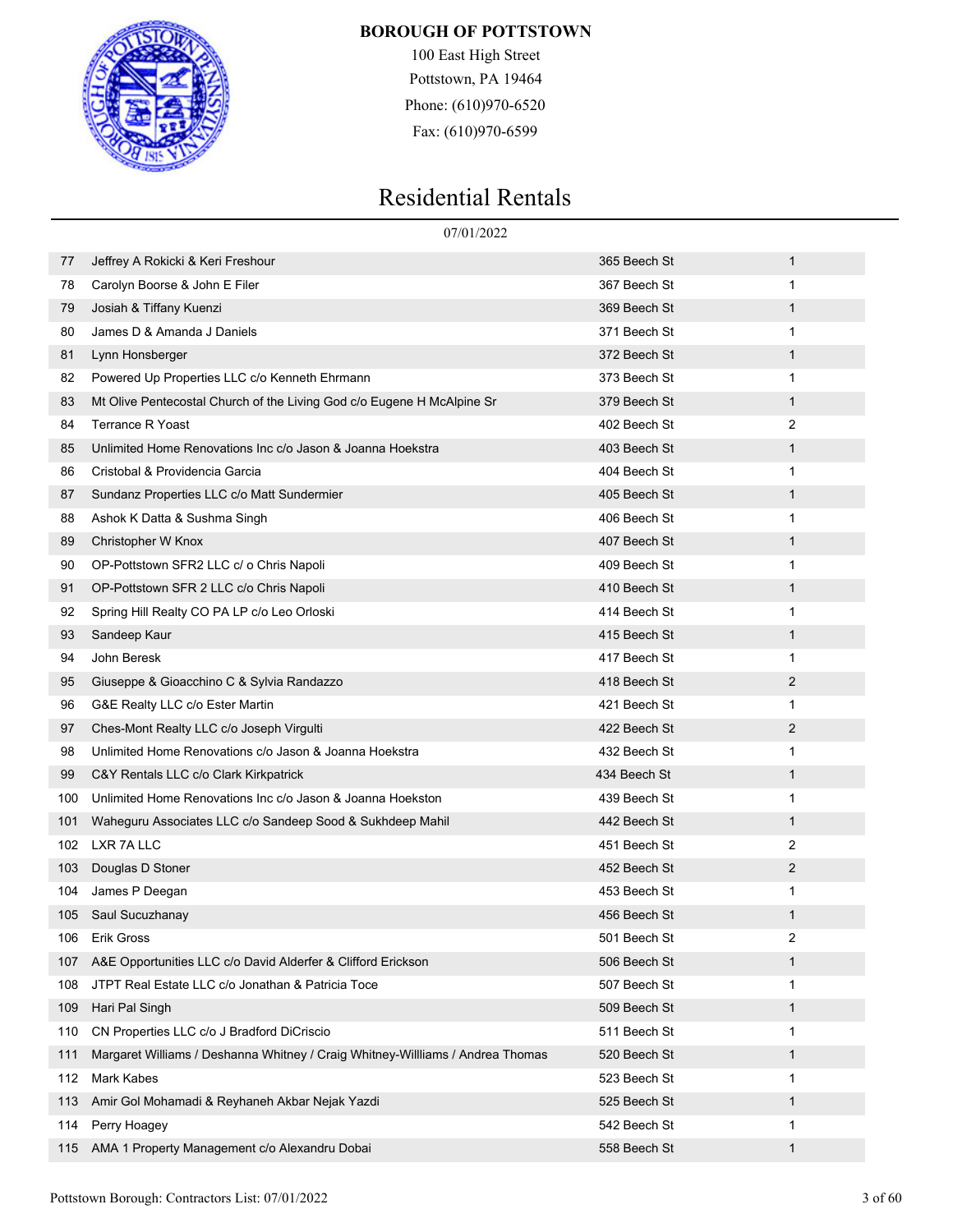

100 East High Street Pottstown, PA 19464 Phone: (610)970-6520 Fax: (610)970-6599

|     |                                                              | 07/01/2022           |              |
|-----|--------------------------------------------------------------|----------------------|--------------|
| 116 | A&E Opportunities LLC c/o Clifford Erickson & David Alderfer | 560 Beech St         | 1            |
| 117 | <b>Bryan Wittenmyer</b>                                      | 616 Beech St         | $\mathbf{1}$ |
| 118 | Perkiomen Properties LLC c/o Jacob Engle                     | 621 Beech St         | 1            |
| 119 | Jones T A Real Estate I LLC                                  | 623 Beech St         | $\mathbf{1}$ |
| 120 | Samuel Holloway                                              | 626 Beech St         | 1            |
| 121 | PR Realty Management LLC c/o Roy C Repko                     | 630 Beech St         | $\mathbf{1}$ |
| 122 | PR Realty Management LLC c/o Roy C Repko                     | 632 Beech St         | 1            |
| 123 | Nicoli Wilbon                                                | 653 Beech St         | $\mathbf{1}$ |
| 124 | Zimrick Group LLC c/o Kenneth Zimmerman                      | 707 Beech St         | 2            |
| 125 | Stephen P & Jacqueline S Knerr                               | 708 Beech St         | $\mathbf{1}$ |
| 126 | Stanley L Banks                                              | 709 Beech St         | 1            |
| 127 | Stephen P & Jacqueline S Knerr                               | 719 Beech St         | $\mathbf{1}$ |
| 128 | <b>Steven Everett</b>                                        | 720 Beech St         | 1            |
| 129 | <b>Steven Everett</b>                                        | 722 Beech St         | $\mathbf{1}$ |
| 130 | <b>Steven Everett</b>                                        | 724 Beech St         | 1            |
| 131 | <b>Steven Everett</b>                                        | 726 Beech St         | $\mathbf{1}$ |
| 132 | Homeowners Express LLC c/o Dana & Bill Henzler               | 732 Beech St         | 5            |
| 133 | AMZ Homes LLC c/o Anthony Zelli                              | 734 Beech St         | $\mathbf{1}$ |
| 134 | Dwayne S Henry                                               | 1029 Beech St        | 1            |
| 135 | Sabia Properties c/o Chris Sabia                             | 738 Beech St - Front | $\mathbf{1}$ |
| 136 | Christopher J & Weijei C Delucia                             | 1021 Belleview Ave   | 1            |
| 137 | Lori W & John R Reinhart                                     | 421 Belmont St       | $\mathbf{1}$ |
| 138 | Wendy S Schwoyer                                             | 541 Belmont St       | 1            |
| 139 | Watchdog Storage LLC                                         | 114-140 Berks St     | $\mathbf{1}$ |
| 140 | Angel D Rivera & Yamile Saldarriaga                          | 119 Berks St         | 3            |
| 141 | Augustus A Roszko                                            | 141 Berks St         | $\mathbf{1}$ |
| 142 | Lisa R Hickman (Stover)                                      | 246 Berks St         | 1            |
| 143 | Helen Yu                                                     | 453 Burdan Dr        | $\mathbf{1}$ |
| 144 | Pineapex Commercial LLC                                      | 516 Butler Ave       | 1            |
| 145 | Stanley A & Lisa Z Szpindor Jr                               | 71 Cedar St          | $\mathbf{1}$ |
| 146 | Michael Friedland                                            | 327 Cedar St         | 1            |
| 147 | 4 Highpoint LLC c/o Arie Behar                               | 1102 Center Ave      | $\mathbf{1}$ |
| 148 | Indus LLC c/o Kannan Nagarajan                               | 1109 Center Ave      | 1            |
| 149 | Mei Mei LLC c/o Mei Zhen Bender                              | 1127 Center Ave      | $\mathbf{1}$ |
| 150 | Ryan D Ford                                                  | 1130 Center Ave      | 1            |
| 151 | Ralph E Sinkbeil                                             | 1137 Center Ave      | $\mathbf{1}$ |
| 152 | Ralph E Sinkbeil                                             | 1139 Center Ave      | 1            |
| 153 | Carl Clouser Jr                                              | 1149 Center Ave      | $\mathbf{1}$ |
| 154 | Thomas A Glutz                                               | 1231 Center Ave      | 2            |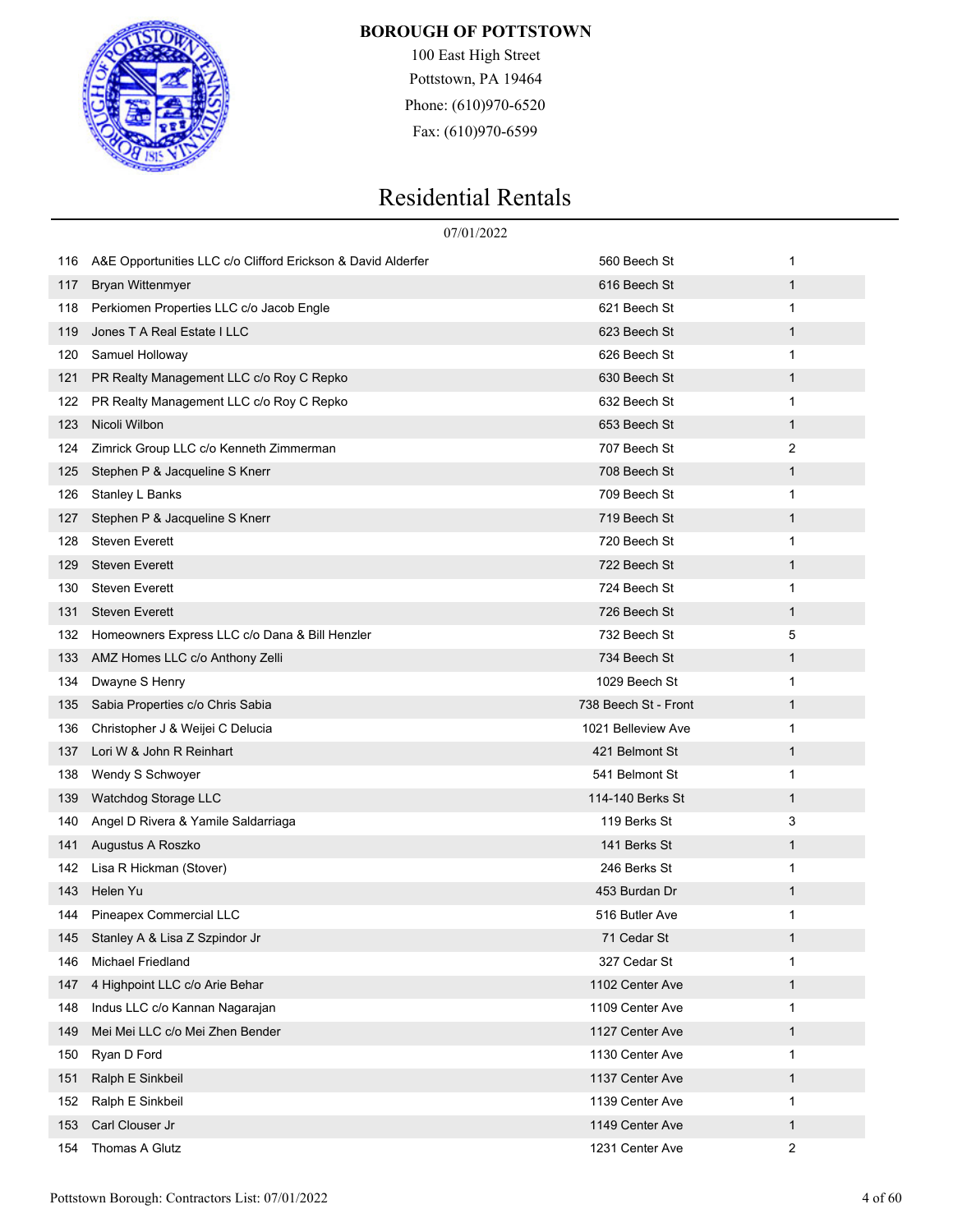

100 East High Street Pottstown, PA 19464 Phone: (610)970-6520 Fax: (610)970-6599

|     | 07/01/2022                                                         |                   |   |
|-----|--------------------------------------------------------------------|-------------------|---|
| 155 | Patricia M Thomas (McCloskey)                                      | 1410 Cherry Ln    | 1 |
| 156 | Janet Cimino                                                       | 1467 Cherry Ln    | 1 |
| 157 | Leroy S Trainer                                                    | 1527 Cherry Ln    | 1 |
| 158 | Steven Camburn                                                     | 434 1/2 Cherry St | 1 |
| 159 | SPC Real Estate Holdings LLC c/o Michael Conk                      | 364 1/2 Cherry St | 1 |
| 160 | T Burleigh Properties LLC c/o Thomas Burleigh                      | 302 Cherry St     | 1 |
| 161 | Pasquale P & Carolyn L & Michael P DiArcangelo                     | 319 Cherry St     | 1 |
| 162 | Manuel G Ortiz                                                     | 338 Cherry St     | 1 |
| 163 | Sundanz Properties LLC c/o Matthew Sundermeir                      | 344 Cherry St     | 4 |
| 164 | Robert W & Kimberly A Edleman                                      | 345 Cherry St     | 3 |
| 165 | Jonathan & Jenise Musselman                                        | 346 Cherry St     | 1 |
| 166 | Liesel Tarquini                                                    | 348 Cherry St     | 2 |
| 167 | Jonathan Reed Allen Jr                                             | 351 Cherry St     | 1 |
| 168 | <b>Brian Winfield</b>                                              | 353 Cherry St     | 2 |
| 169 | Anthony J Plesce Jr                                                | 356 Cherry St     | 1 |
| 170 | Anthony J Plesce Jr                                                | 364 Cherry St     | 1 |
| 171 | Ninja Properties LLC c/o Stephanie Sundermier                      | 366 Cherry St     | 1 |
| 172 | Unlimited Home Renovations Inc c/o Joanna & Jason Hoekstra         | 370 Cherry St     | 1 |
| 173 | Unlimited Home Renovations Inc c/o Joanna & Jason Hoekstra         | 372 Cherry St     | 1 |
| 174 | Scottdale Properties LLC c/o Allen Davidheiser Jr                  | 374 Cherry St     | 1 |
| 175 | VBB Properties LLC c/o Neeraj Bagga                                | 376 Cherry St     | 1 |
| 176 | <b>Gregory Ortlieb</b>                                             | 404 Cherry St     | 1 |
| 177 | Mamdouh Sawalha                                                    | 410 Cherry St     | 1 |
| 178 | Ervin Gonzalez-Morales                                             | 418 Cherry St     | 1 |
| 179 | Stephen Sensenig                                                   | 422 Cherry St     | 1 |
| 180 | Allen D Davidheiser Sr                                             | 427 Cherry St     | 1 |
| 181 | Foxtail Properties LLC c/o Keith Eldridge                          | 428 Cherry St     | 1 |
| 182 | Gregory & Tatiana Barbakov                                         | 431 Cherry St     | 1 |
| 183 | John Eldridge                                                      | 432 Cherry St     | 1 |
| 184 | Mohammed Ammouri                                                   | 441 Cherry St     | 1 |
| 185 | John F Pearson                                                     | 442 Cherry St     | 1 |
| 186 | CWF Properties c/o Jace Weaver                                     | 450 Cherry St     | 1 |
| 187 | TFS Realty LLC c/o Gregory Tigan                                   | 457 Cherry St     | 3 |
| 188 | GW Copiarum LLC c/o Michael Wolf                                   | 1203 Cherry St    | 1 |
| 189 | PSP Realty LLC c/o Brad Mead                                       | 1220 Cherry St    | 1 |
| 190 | George W Leonhardt Jr Family Trust                                 | 1307 Cherry St    | 1 |
| 191 | Jack F & Gayle A Wolf                                              | 1313 Cherry St    | 1 |
| 192 | Marlene H Hoffman                                                  | 1316 Cherry St    | 1 |
| 193 | The Adrienne M Georgia-Haber & Mitchell Georgia-Haber Family Trust | 1318 Cherry St    | 1 |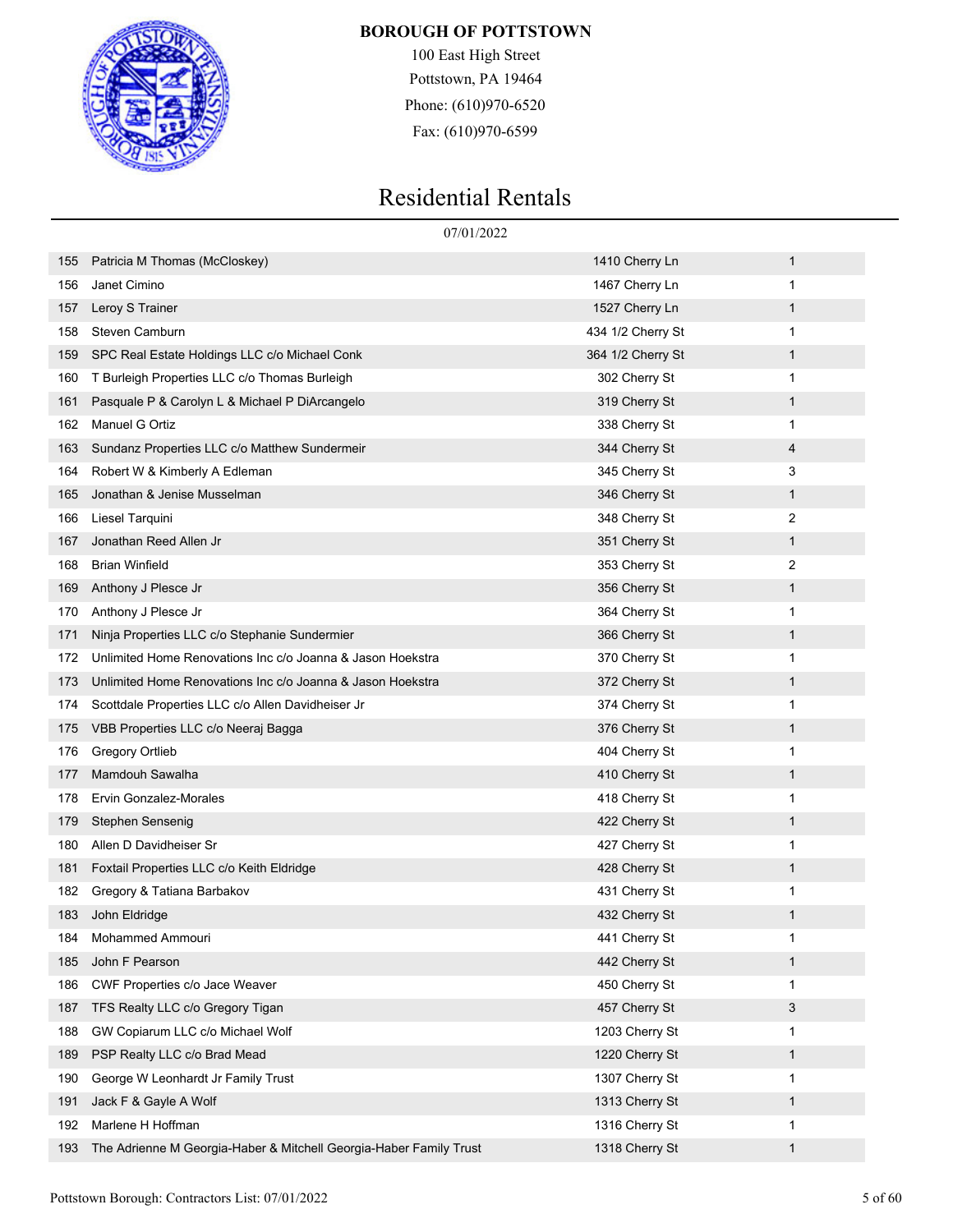

100 East High Street Pottstown, PA 19464 Phone: (610)970-6520 Fax: (610)970-6599

|     |                                               | 07/01/2022            |   |
|-----|-----------------------------------------------|-----------------------|---|
| 194 | Hanover Square Warehouse LLC                  | 300 Cherry St Unit 1A | 1 |
| 195 | Hanover Square Warehouse LLC                  | 300 Cherry St Unit 1B | 1 |
| 196 | Hanover Square Warehouse LLC                  | 300 Cherry St Unit 1C | 1 |
| 197 | Hanover Square Warehouse LLC                  | 300 Cherry St Unit 1D | 1 |
| 198 | Hanover Square Warehouse LLC                  | 300 Cherry St Unit 1E | 1 |
| 199 | Hanover Square Warehouse LLC                  | 300 Cherry St Unit 1F | 1 |
| 200 | Hanover Square Warehouse LLC                  | 300 Cherry St Unit 2A | 1 |
| 201 | Hanover Square Warehouse LLC                  | 300 Cherry St Unit 2B | 1 |
| 202 | Hanover Square Warehouse LLC                  | 300 Cherry St Unit 2C | 1 |
| 203 | Hanover Square Warehouse LLC                  | 300 Cherry St Unit 2D | 1 |
| 204 | Hanover Square Warehouse LLC                  | 300 Cherry St Unit 2E | 1 |
| 205 | Hanover Square Warehouse LLC                  | 300 Cherry St Unit 2F | 1 |
| 206 | Hanover Square Warehouse LLC                  | 300 Cherry St Unit 3A | 1 |
| 207 | Hanover Square Warehouse LLC                  | 300 Cherry St Unit 3B | 1 |
| 208 | Hanover Square Warehouse LLC                  | 300 Cherry St Unit 3C | 1 |
| 209 | Hanover Square Warehouse LLC                  | 300 Cherry St Unit 3D | 1 |
| 210 | Hanover Square Warehouse LLC                  | 300 Cherry St Unit 3E | 1 |
| 211 | Hanover Square Warehouse LLC                  | 300 Cherry St Unit 3F | 1 |
| 212 | Hanover Square Warehouse LLC                  | 300 Cherry St Unit 4A | 1 |
| 213 | Hanover Square Warehouse LLC                  | 300 Cherry St Unit 4B | 1 |
| 214 | Hanover Square Warehouse LLC                  | 300 Cherry St Unit 4C | 1 |
| 215 | Hanover Square Warehouse LLC                  | 300 Cherry St Unit 4D | 1 |
| 216 | Hanover Square Warehouse LLC                  | 300 Cherry St Unit 4E | 1 |
| 217 | Hanover Square Warehouse LLC                  | 300 Cherry St Unit 4F | 1 |
| 218 | Hanover Square Warehouse LLC                  | 300 Cherry St Unit 4G | 1 |
| 219 | Hanover Square Warehouse LLC                  | 300 Cherry St Unit BA | 1 |
| 220 | Hanover Square Warehouse LLC                  | 300 Cherry St Unit BB | 1 |
| 221 | Lora Bierce                                   | 30 1/2 Chestnut St    | 1 |
|     | Cobrysh Inc c/o Brian O'Reilly                | 3 Chestnut St         | 2 |
| 223 | Lee R Trythall                                | 5 Chestnut St         | 1 |
| 224 | Craig Bolinger                                | 8 Chestnut St         | 1 |
| 225 | Jonathan A Dobry                              | 18 Chestnut St        | 4 |
| 226 | Spring Hill Realty Co PA LP c/o Leo Orloski   | 19 Chestnut St        | 1 |
| 227 | Essam Schedid & Shaimaa Mohamad Hassan        | 22 Chestnut St        | 1 |
| 228 | <b>SEZ Properties LLC</b>                     | 25 Chestnut St        | 5 |
| 229 | Keith & Christa Costello                      | 28 Chestnut St        | 1 |
| 230 | Stephen Pronchick Jr                          | 32 Chestnut St        | 1 |
| 231 | James S Salveson Jr                           | 33 Chestnut St        | 1 |
| 232 | Ninja Properties LLC c/o Stephanie Sundermier | 37 Chestnut St        | 2 |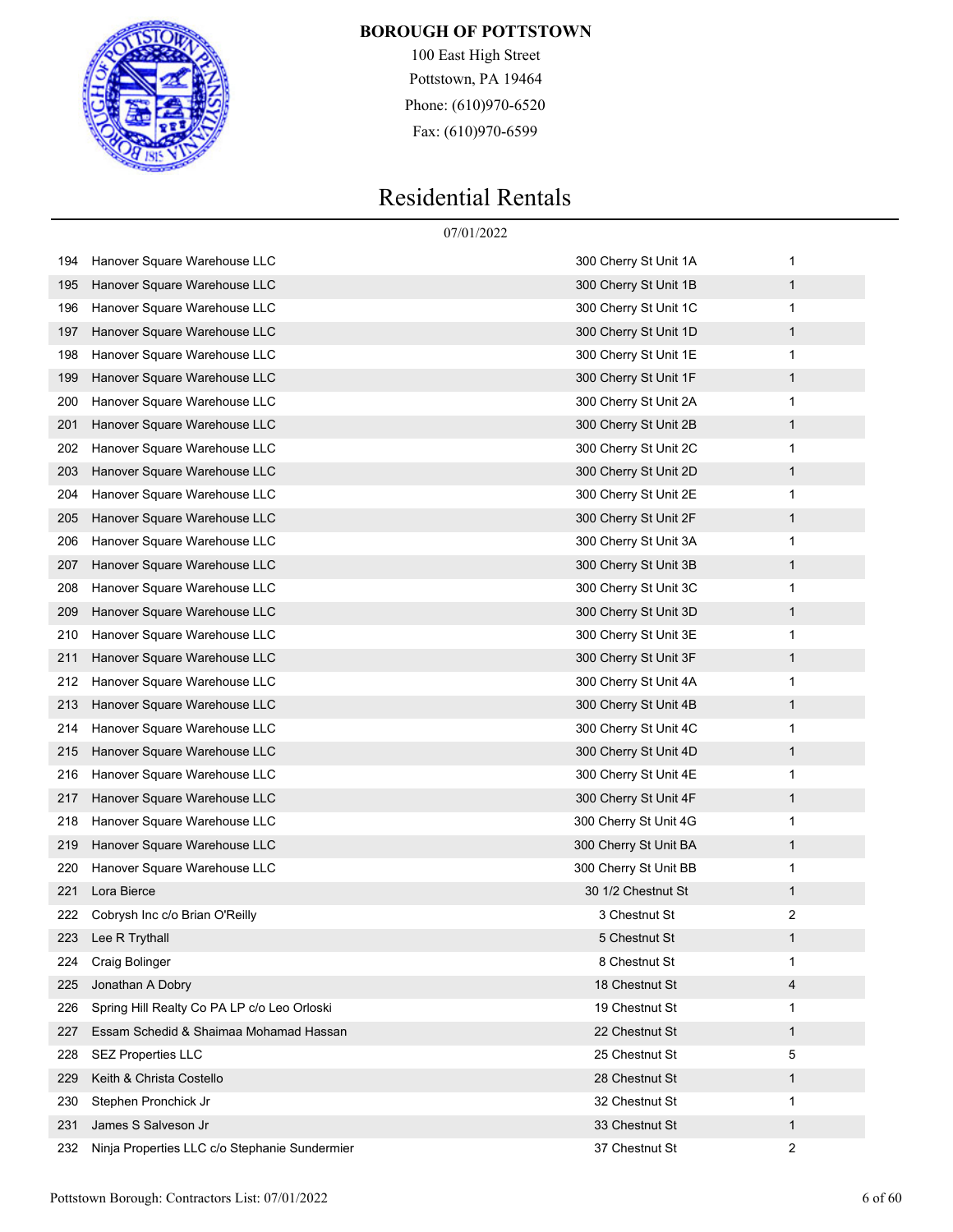

100 East High Street Pottstown, PA 19464 Phone: (610)970-6520 Fax: (610)970-6599

|     | 07/01/2022                                                    |                 |              |
|-----|---------------------------------------------------------------|-----------------|--------------|
| 233 | Warren & Ayo Gooden                                           | 48 Chestnut St  | 2            |
| 234 | <b>Robert Paul Sundermier</b>                                 | 53 Chestnut St  | 1            |
| 235 | Keith & Christa Costello                                      | 59 Chestnut St  | 1            |
| 236 | Tammy L Lafferty                                              | 61 Chestnut St  | 4            |
| 237 | Lighthouse Withholding LLC c/o Charles & Henrietta Wiggins    | 66 Chestnut St  | 3            |
| 238 | Ancoyo Investments LLC c/o Cody Young Jiaynn Thuin            | 110 Chestnut St | 1            |
| 239 | Jesse A Hoagey                                                | 119 Chestnut St | 4            |
| 240 | Violet Hilda Holdings LLC c/o Jennifer A Ehinger              | 122 Chestnut St | 2            |
| 241 | <b>RVG Design Corp</b>                                        | 125 Chestnut St | 1            |
| 242 | Generations Landscaping & Lawn Care                           | 128 Chestnut St | 2            |
| 243 | Waheguru Associates LLC                                       | 130 Chestnut St | 1            |
| 244 | Adriel Z Leatherman                                           | 137 Chestnut St | 2            |
| 245 | RD Consulting Employee Profit Share Plan c/o Ronald DeStefano | 139 Chestnut St | 1            |
| 246 | Ryan M Harris                                                 | 143 Chestnut St | 1            |
| 247 | Faryl Codispoti                                               | 151 Chestnut St | 3            |
| 248 | Mariah L Laraio                                               | 218 Chestnut St | 3            |
| 249 | Thomas & Frances Hylton                                       | 220 Chestnut St | 3            |
| 250 | 239 Chestnut LLC c/o Robert Larkin                            | 239 Chestnut St | 15           |
| 251 | High Octane Realty LLC c/o Jake Toyberman                     | 243 Chestnut St | 4            |
| 252 | Raymond Way                                                   | 244 Chestnut St | 2            |
| 253 | Leonard E Hayward                                             | 248 Chestnut St | 2            |
| 254 | Pinnacle Housing Solutions LLC c/o Bastiaan de Vries          | 252 Chestnut St | 2            |
| 255 | Tudor Real Estate LLC c/o Vincent Hope                        | 256 Chestnut St | 4            |
| 256 | Randall S & Kathleen B Dise                                   | 258 Chestnut St | 1            |
| 257 | Zimrick Group LLC c/o Kenneth Zimmerman                       | 259 Chestnut St | 3            |
| 258 | Stephen T Jr & David M Risko                                  | 260 Chestnut St | 3            |
| 259 | The Good Guy LLC c/o Chris Good                               | 267 Chestnut St | 4            |
| 260 | CJ Good LLC c/o Chris Good                                    | 269 Chestnut St | 5            |
| 261 | Three Neighbors Inc c/o Dontzel/Olster/Althouse               | 301 Chestnut St | 4            |
| 262 | Elite Pro Investments LLC c/o Victor Dehieng                  | 305 Chestnut St | 2            |
| 263 | George H & Amy M McBlane Jr                                   | 313 Chestnut St | $\mathbf{1}$ |
| 264 | George & Amy McBlane                                          | 315 Chestnut St | 1            |
| 265 | Arch Ventures LLC c/o Ted Harlan                              | 317 Chestnut St | 2            |
| 266 | Wahegru Associates LLC c/o Sandeep Sood & Sukhdeep Mahil      | 319 Chestnut St | 2            |
| 267 | Margaret / Rebecca / Michael Jr Williams                      | 320 Chestnut St | $\mathbf{1}$ |
| 268 | Angela Faith Stark                                            | 322 Chestnut St | 0            |
| 269 | Hive Holdings Group LLC                                       | 323 Chestnut St | $\mathbf{1}$ |
| 270 | Spitze Realty LLC c/o Melina Zhang                            | 325 Chestnut St | 3            |
| 271 | Hive Holdings Group LLC c/o Alexis Eisenhart                  | 329 Chestnut St | $\mathbf{1}$ |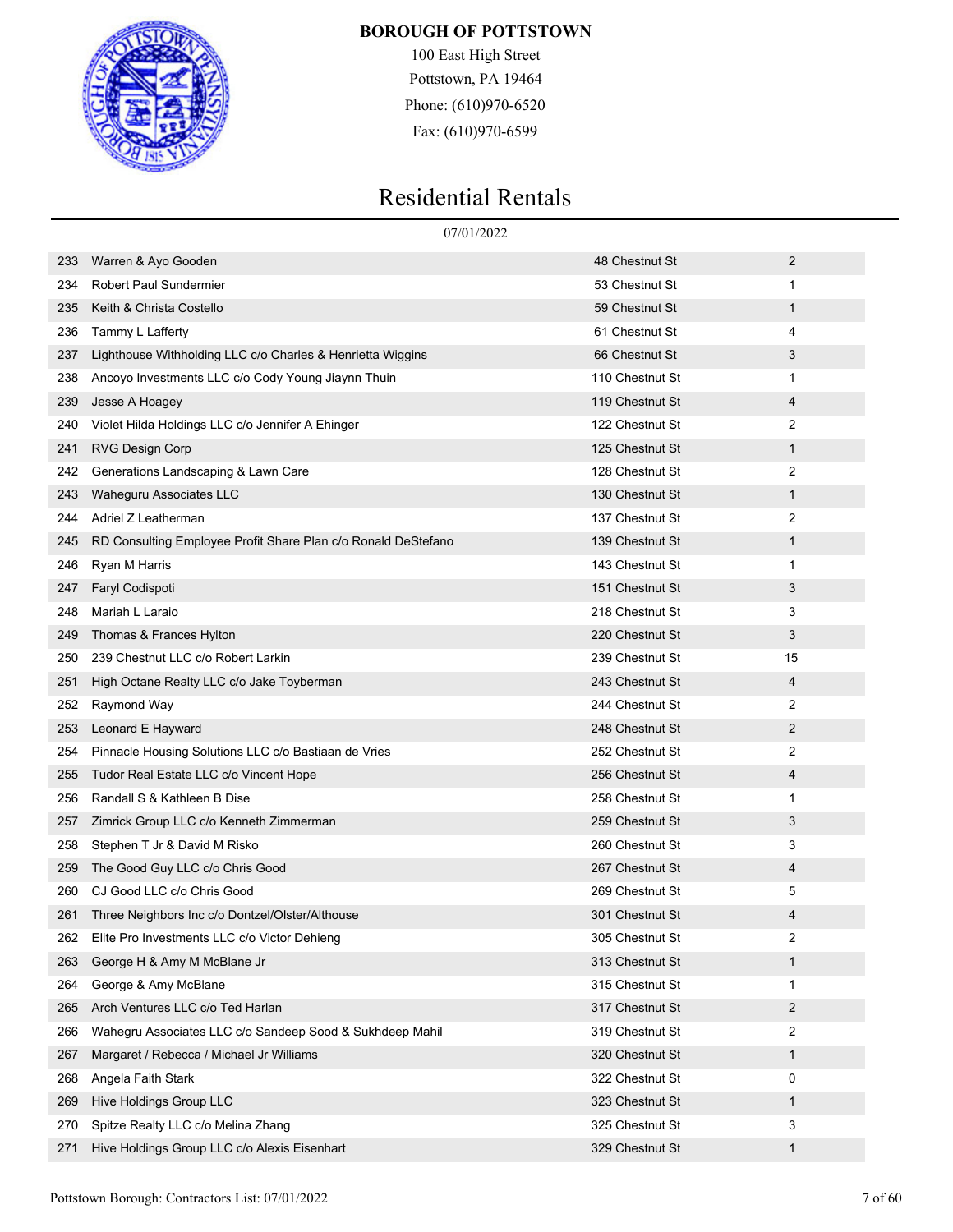

100 East High Street Pottstown, PA 19464 Phone: (610)970-6520 Fax: (610)970-6599

|     | 07/01/2022                                         |                 |              |
|-----|----------------------------------------------------|-----------------|--------------|
| 272 | Arch Ventures LLC c/o Ted Harlan                   | 330 Chestnut St | 3            |
| 273 | Lien N Do                                          | 331 Chestnut St | $\mathbf{1}$ |
| 274 | <b>William Vare</b>                                | 332 Chestnut St | 3            |
| 275 | <b>Russel Van Buiten</b>                           | 337 Chestnut St | $\mathbf{1}$ |
| 276 | Jason D Musselman                                  | 339 Chestnut St | 2            |
| 277 | Fast Home Solutions LLC c/o CJ Pierre              | 343 Chestnut St | 3            |
| 278 | Geoffrey F Hoopes                                  | 344 Chestnut St | 2            |
| 279 | Jonathan L Martin                                  | 345 Chestnut St | $\mathbf{1}$ |
| 280 | DiPaola Holdings LLC c/o Antonietta Dattilo        | 347 Chestnut St | 3            |
| 281 | Kathleen Ann Peeples-Lamirande & Michael Lamirande | 350 Chestnut St | 2            |
| 282 | Mentora Houses LLC c/o Carlos Gonzalez             | 351 Chestnut St | 1            |
| 283 | Pottstown Peace LLC c/o S S Brand                  | 353 Chestnut St | $\mathbf{1}$ |
| 284 | 356 Chestnut LLC c/o Robert Larkin                 | 356 Chestnut St | 8            |
| 285 | Geoffrey F Hoopes                                  | 362 Chestnut St | 2            |
| 286 | Dependable Properties LLC c/o Donald Yorkman Jr    | 366 Chestnut St | 2            |
| 287 | C&Y Rentals LLC c/o Clark Kirkpatrick              | 367 Chestnut St | $\mathbf{1}$ |
| 288 | Capital Goals Collective LLC c/o Renee Reyes       | 368 Chestnut St | 2            |
| 289 | Erin N Fulmer                                      | 369 Chestnut St | 2            |
| 290 | Singh & Lue LLC c/o Christopher Lue                | 375 Chestnut St | 2            |
| 291 | Anthony J & Nicole L Keane                         | 379 Chestnut St | 2            |
| 292 | LXR LPP 3 LLC c/o Seth Hagarty                     | 401 Chestnut St | 2            |
| 293 | Swell Properties LLC c/o Melony Oestreich          | 407 Chestnut St | $\mathbf{1}$ |
| 294 | Randall A Heisler                                  | 409 Chestnut St | 1            |
| 295 | Randall A Heisler                                  | 411 Chestnut St | $\mathbf{1}$ |
| 296 | Randall A Heisler                                  | 413 Chestnut St | 2            |
| 297 | Randall A Heisler                                  | 415 Chestnut St | $\mathbf{1}$ |
| 298 | Kenneth R Styer                                    | 418 Chestnut St | 1            |
| 299 | Trench Construction & Remodeling LLC               | 427 Chestnut St | 3            |
| 300 | Black Lab Rentals LLC c/o Patricia Hughes          | 431 Chestnut St |              |
| 301 | 433 Chestnut LLC c/o Robert Larkin                 | 433 Chestnut St | 3            |
| 302 | LXR LPP 5 LLC c/o Seth Hagarty                     | 435 Chestnut St | 4            |
| 303 | Longbourn Enterprise LLC c/o Robert Larkin         | 436 Chestnut St | 2            |
| 304 | Robert Larkin                                      | 438 Chestnut St | 1            |
| 305 | Robert Larkin                                      | 440 Chestnut St | 1            |
| 306 | Old Town LLC c/o Sheldon Zimmerman                 | 441 Chestnut St | 1            |
| 307 | Keyfinder Homes LLC                                | 443 Chestnut St | $\mathbf{1}$ |
| 308 | Luis E Gonzalez                                    | 447 Chestnut St | 1            |
| 309 | Wilson S & Doris O Wat                             | 448 Chestnut St | 3            |
| 310 | <b>Robin Ricketts</b>                              | 449 Chestnut St | 1            |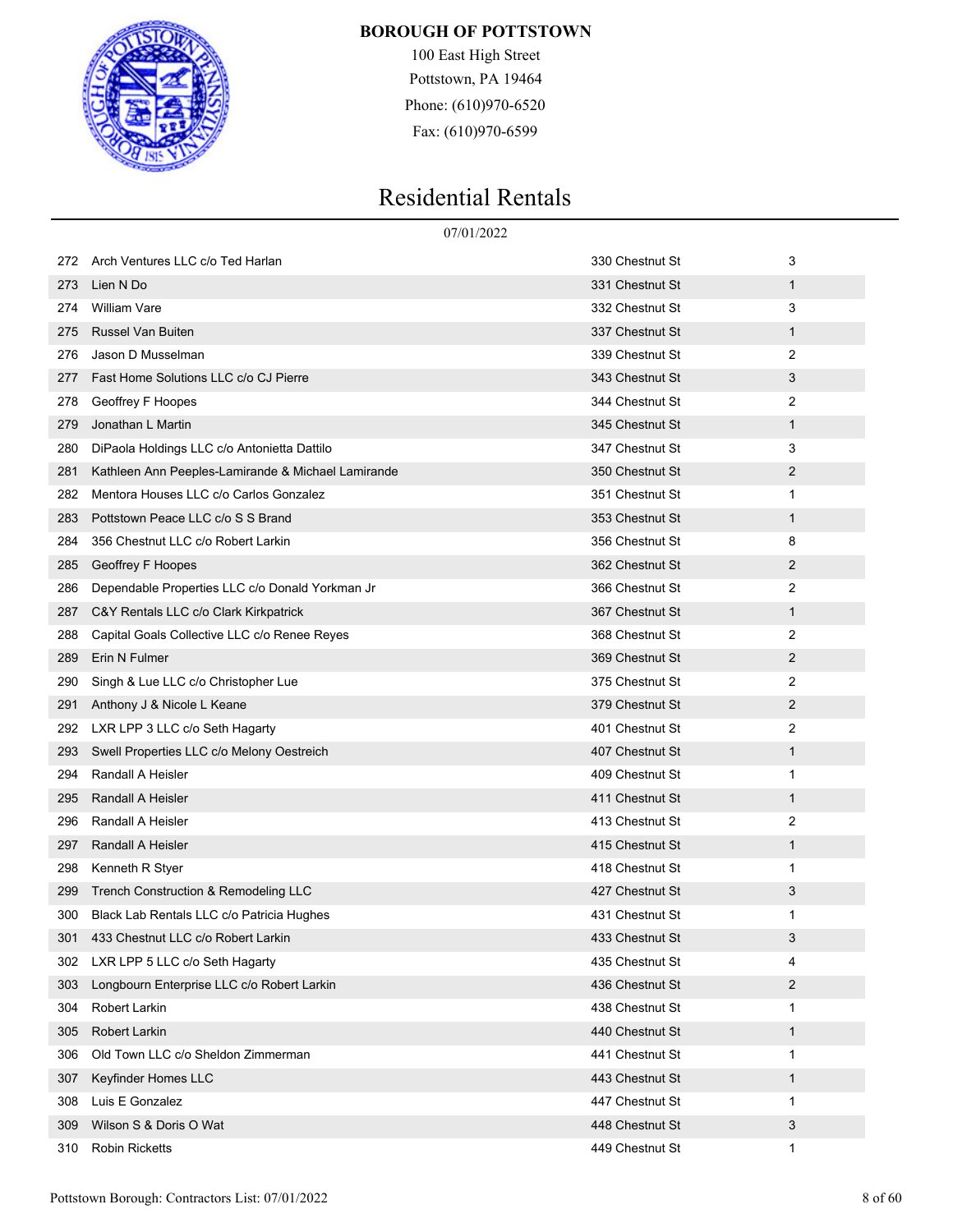

100 East High Street Pottstown, PA 19464 Phone: (610)970-6520 Fax: (610)970-6599

|     | 07/01/2022                                                   |                 |                |
|-----|--------------------------------------------------------------|-----------------|----------------|
| 311 | JTSB Properties LLP c/o John Borro                           | 451 Chestnut St | $\mathbf{1}$   |
| 312 | William J & Alissa S Mears IV                                | 452 Chestnut St | 2              |
| 313 | A&E Opportunities LLC c/o David Alderfer & Clifford Erickson | 455 Chestnut St | 1              |
| 314 | NJL Properties LLC c/o Steve Aldinger                        | 456 Chestnut St | 4              |
| 315 | Gregory & Lindsay Rosenberger Jr                             | 513 Chestnut St | $\mathbf{1}$   |
| 316 | <b>Robert Sundermier</b>                                     | 516 Chestnut St | 2              |
| 317 | Musowa M Akoma                                               | 519 Chestnut St | 1              |
| 318 | Sundanz Properties LLC c/o Matthew Sundermier                | 522 Chestnut St | $\overline{2}$ |
| 319 | Shawn Bronson & Ivana Samsonova                              | 523 Chestnut St | $\mathbf{1}$   |
| 320 | Shawn Bronson                                                | 525 Chestnut St | $\mathbf{1}$   |
| 321 | Marie A Sainclerus Dorcean                                   | 526 Chestnut St | $\overline{2}$ |
| 322 | John F Tobinus Jr                                            | 534 Chestnut St | 5              |
| 323 | <b>Curt N Sannie</b>                                         | 538 Chestnut St | 2              |
| 324 | Camaplan Adm FBO R080521-02 IRA c/o Lyle Sell                | 539 Chestnut St | 1              |
| 325 | Jeffrey Engelman                                             | 545 Chestnut St | $\mathbf 1$    |
| 326 | Blue Sky Investments LLC c/o Christine Haycock               | 547 Chestnut St | 1              |
| 327 | Admirable Property Solutions LLC c/o Jacquette Turner        | 548 Chestnut St | 2              |
| 328 | JAR Investments Inc c/o Rick Gallo                           | 549 Chestnut St | 1              |
| 329 | Gary P Clifford                                              | 551 Chestnut St | $\mathbf{1}$   |
| 330 | Raymond Way                                                  | 564 Chestnut St | 2              |
| 331 | Genesis Housing Corporation                                  | 610 Chestnut St | $\mathbf 1$    |
| 332 | Genesis Housing Corporation                                  | 612 Chestnut St | 1              |
| 333 | <b>Frank Satiro</b>                                          | 614 Chestnut St | $\mathbf 1$    |
| 334 | Olihill Enterprises LLC c/o Joseph Oliver & Gerald Hill      | 618 Chestnut St | 3              |
| 335 | Swell Properties LLC c/o Melony Oestreich                    | 620 Chestnut St | $\mathbf{1}$   |
| 336 | Perry & April Fuller                                         | 621 Chestnut St | 1              |
| 337 | TFS Realty LLC c/o Gregory Tigan                             | 622 Chestnut St | 1              |
| 338 | Isaac V & Douglas C Franks                                   | 623 Chestnut St | 1              |
| 339 | <b>Gregory Ortlieb</b>                                       | 624 Chestnut St | 1              |
| 340 | Luke & Mireille Lors                                         | 625 Chestnut St | 1              |
| 341 | Zolmar Properties LLC c/o Martow & Zolton Suberecz           | 627 Chestnut St | $\overline{2}$ |
| 342 | Matthew W & Carol A Savino                                   | 631 Chestnut St | 1              |
| 343 | Roosevelt S Hinds                                            | 635 Chestnut St | $\mathbf{1}$   |
| 344 | Eric Scatchard                                               | 637 Chestnut St | 2              |
| 345 | Three Neighbors LLC c/o Dotzel/Oister/Althouse               | 639 Chestnut St | 2              |
| 346 | Myrtle N Ward & Jerry J Hargrove III                         | 643 Chestnut St | 1              |
| 347 | Eric Scatchard                                               | 645 Chestnut St | $\overline{2}$ |
| 348 | William B & Helen M Thompson                                 | 646 Chestnut St | 3              |
| 349 | James Johnson                                                | 649 Chestnut St | 1              |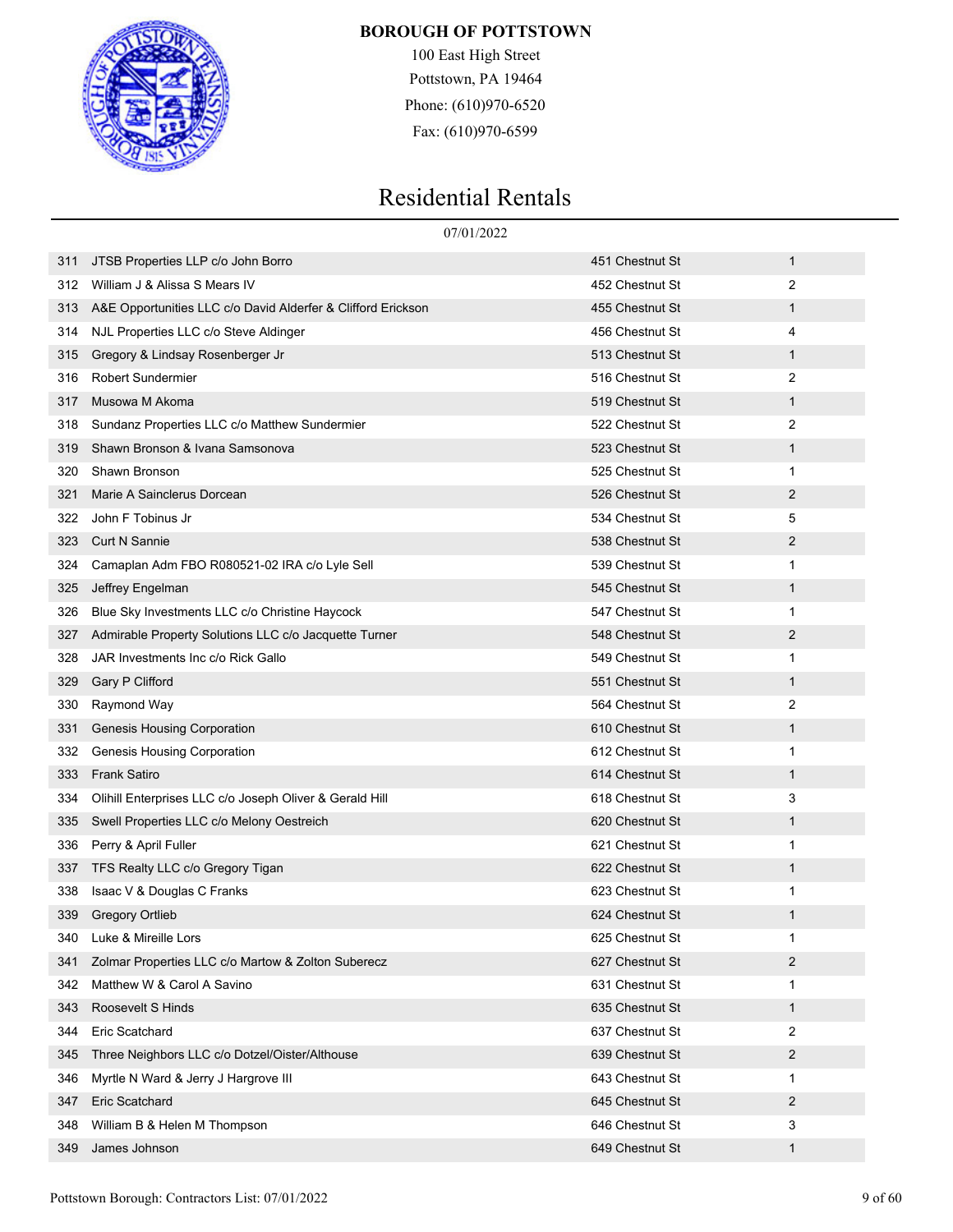

100 East High Street Pottstown, PA 19464 Phone: (610)970-6520 Fax: (610)970-6599

|     | 07/01/2022                                                     |                         |              |
|-----|----------------------------------------------------------------|-------------------------|--------------|
| 350 | Joseph M Allen                                                 | 650 Chestnut St         | 1            |
| 351 | Nicholas L Pollick                                             | 936 Chestnut St         | 1            |
| 352 | 944 Chestnut LLC                                               | 944 Chestnut St         | 1            |
| 353 | Ryan S & Amanda M Figueroa                                     | 1408 Chestnut St        | 1            |
| 354 | C&Y Rentals c/o Clark Kirkpatrick                              | 324 Chestnut St - Front | 2            |
| 355 | A&J Flooring and Company Services LLC c/o Carl Travis Schaefer | 348 Chestnut St - Front | 3            |
| 356 | M&S Property Holdings LLC c/o Sherresse Pierre Louis           | 550 Chestnut St - Front | 1            |
| 357 | M&S Property Holdings LLC                                      | 550 Chestnut St - Rear  | 1            |
| 358 | Benjamin J Mayerson                                            | 122 Cobbler Ln          | 1            |
| 359 | Mafruha LLC c/o Mafruha Ahmed                                  | 128 Cobbler Ln          | 1            |
| 360 | MSK LP c/o Thomas Burleigh                                     | 130 Cobbler Ln          | 1            |
| 361 | Custom Properties LLC c/o Matthew Egan                         | 132 Cobbler Ln          | 1            |
| 362 | <b>MSK LP</b>                                                  | 134 Cobbler Ln          | 1            |
| 363 | <b>MSK LP</b>                                                  | 136 Cobbler Ln          | 1            |
| 364 | <b>MSK LP</b>                                                  | 138 Cobbler Ln          | 1            |
| 365 | Tobey Schmidt & Thomas C DeBiasio                              | 835 Cross St            | 1            |
| 366 | Objective Realty LLC c/o Tom Beerley                           | 2 Diamond Ct            | 1            |
| 367 | <b>Richard E Wells</b>                                         | 3 Diamond Ct            | 1            |
| 368 | <b>Richard E Wells</b>                                         | 6 Diamond Ct            | 1            |
| 369 | Objective Realty LLC c/o Tom Beerley                           | 7 Diamond Ct            | 1            |
| 370 | <b>Richard E Wells</b>                                         | 10 Diamond Ct           | 1            |
| 371 | <b>Richard E Wells</b>                                         | 11 Diamond Ct           | 1            |
| 372 | Kipp R & Robin M Wolff                                         | 12 Diamond Ct           | 1            |
| 373 | <b>Richard E Wells</b>                                         | 274 Diamond St          | 1            |
| 374 | Your Hometown Properties LLC c/o Brad & Janet Dix              | 292 Diamond St          | 1            |
| 375 | William J & Claire E Halton                                    | 304 Diamond St          | 1            |
| 376 | Justyn Bibb                                                    | 306 Diamond St          | 1            |
| 377 | Cynthia F Doukas                                               | 308 Diamond St          | 1            |
| 378 | Michelle Thompson Pyle                                         | 4 E Eighth St           | 1            |
| 379 | HM Cornerstone Properties LLC c/o Matthew & Herb Speck         | 9 E Fifth St            | 1            |
| 380 | Ketteline Guerrier                                             | 31 E Fifth St           | 1            |
| 381 | 133 Main St LLC c/o Christopher Pepe                           | 40 E Fifth St           | 1            |
| 382 | Legacy Pottstown Investments LLC c/o Crystal Foster            | 44 E Fifth St           | 5            |
| 383 | 1 East 4th Street LLC c/o Omar                                 | 1 E Fourth St           | $\mathbf{1}$ |
| 384 | Lawrence J & Beth A Madden                                     | 2 E Fourth St           | 2            |
| 385 | Zimrick Group LLC c/o Kenneth Zimmerman                        | 4 E Fourth St           | 4            |
| 386 | Manuel R & Linda L Freire                                      | 15 E Fourth St          | 2            |
| 387 | John T & Ann P Oxenford                                        | 25 E Fourth St          | 2            |
| 388 | Mei Mei LLC c/o Mei Zhen Bender                                | 32 E Fourth St          | $\mathbf{1}$ |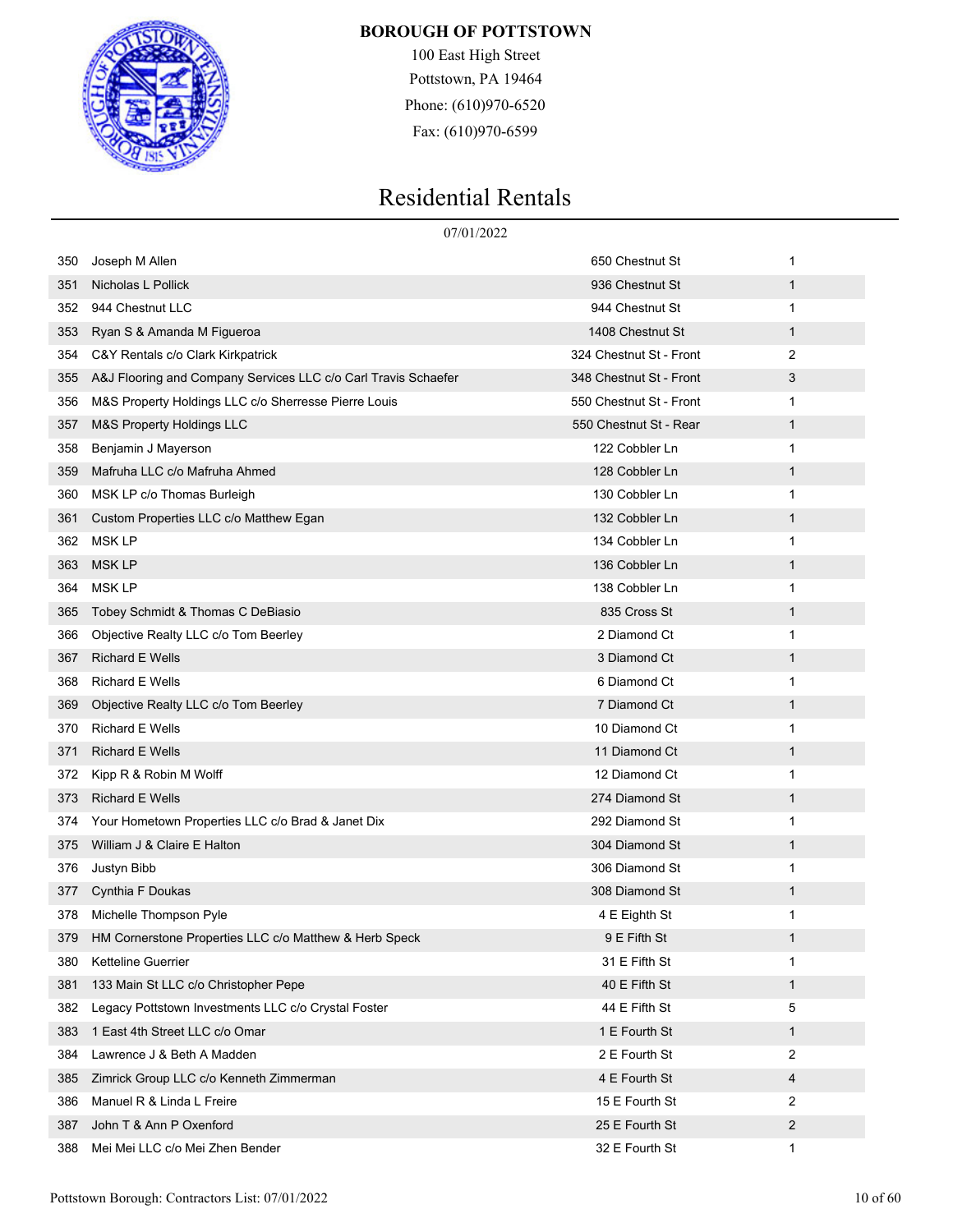

100 East High Street Pottstown, PA 19464 Phone: (610)970-6520 Fax: (610)970-6599

|     | 07/01/2022                                                             |                        |              |
|-----|------------------------------------------------------------------------|------------------------|--------------|
| 389 | Luke A Cygan                                                           | 33 E Fourth St         | 2            |
| 390 | Diane Makarevitz                                                       | 37 E Fourth St         | 1            |
| 391 | SAI Realty Group LLC c/o Raj Gopalakrishnan & Ravi Arumugam            | 48 E Fourth St         | 5            |
| 392 | Thomas Dakota, Shannon & Peter Durante, Erin Duthie & William Davis Jr | 130 E Fourth St        | 2            |
| 393 | Bryan & Karin Hoffman                                                  | 138 E Fourth St        | 1            |
| 394 | Faithful Stewardship LLC c/o Chad Fox                                  | 37 1/2 E Second St     | $\mathbf{1}$ |
| 395 | Associators Properties LLC / AMZ Rentals c/o Anthony Zelli             | 3 E Second St          | 3            |
| 396 | DTBN Property Group LLC c/o Richard Sheppard Jr                        | 12 E Second St         | 1            |
| 397 | Ogden L & Patricia L Bailey                                            | 13 E Second St         | 1            |
| 398 | Simple Properties LLC c/o Clivenson Pierre                             | 14 E Second St         | 1            |
| 399 | Hung Tran                                                              | 20 E Second St         | 1            |
| 400 | Amy M & George H McBlane Jr                                            | 21 E Second St         | 1            |
| 401 | Olihill Enterprises LLC c/o Gerald Hill                                | 23 E Second St         | 2            |
| 402 | Cecelia & Brendan Baldwin                                              | 25 E Second St         | 1            |
| 403 | Arana Roger A Salguero                                                 | 26 E Second St         | 1            |
| 404 | Amy & George McBlane                                                   | 29 E Second St         | 1            |
| 405 | CJ Good LLC c/o Chris Good                                             | 30 E Second St         | 1            |
| 406 | Steve Camburn                                                          | 32 E Second St         | 1            |
| 407 | AMZ Rentals LLC & Associators Properties LLC c/o Anthony & Kyle Zelli  | 34 E Second St         | 1            |
| 408 | CWF Properties c/o Jace Weaver                                         | 35 E Second St         | 1            |
| 409 | William A S Heuer Jr & Tracy Neilson (Heuer)                           | 37 E Second St         | 1            |
| 410 | AMZ Homes LLC c/o Anthony Zelli                                        | 38 E Second St         | 1            |
| 411 | JN Property Group LLC c/o Jonathan & Nicole Shuff                      | 40 E Second St         | 1            |
| 412 | Victoria L Rogers                                                      | 42 E Second St         | 1            |
| 413 | Victoria L Rogers (Raffetto)                                           | 44 E Second St         | 1            |
| 414 | <b>Anthony Doyle</b>                                                   | 46 E Second St         | 1            |
| 415 | Joyce E Heuer & Dawilla Schlesman                                      | 48 E Second St         | 1            |
| 416 | <b>Steve Camburn</b>                                                   | 50 E Second St         | 1            |
| 417 | <b>Geoffrey Mince</b>                                                  | 15 E Second St - Front | 1            |
| 418 | Beth Bingaman                                                          | 4 E Sixth St           | 1            |
| 419 | H&H Estates LLC c/o Tarek Hussein                                      | 22 E Sixth St          | 1            |
| 420 | Sweet-Orr Commons Inc                                                  | 23 E Sixth St 10-B     | 1            |
| 421 | Sweet-Orr Commons Inc                                                  | 23 E Sixth St 11-B     | 1            |
| 422 | Sweet-Orr Commons Inc                                                  | 23 E Sixth St 12-B     | 1            |
| 423 | Sweet-Orr Commons Inc                                                  | 23 E Sixth St 13-B     | 1            |
| 424 | Sweet-Orr Commons Inc                                                  | 23 E Sixth St 14-B     | 1            |
| 425 | Sweet-Orr Commons Inc                                                  | 23 E Sixth St 15-B     | $\mathbf 1$  |
| 426 | Sweet-Orr Commons Inc                                                  | 23 E Sixth St 1-A      | 1            |
| 427 | Amedeo & Marlene M Rossetti                                            | 23 E Sixth St 2-A      | $\mathbf{1}$ |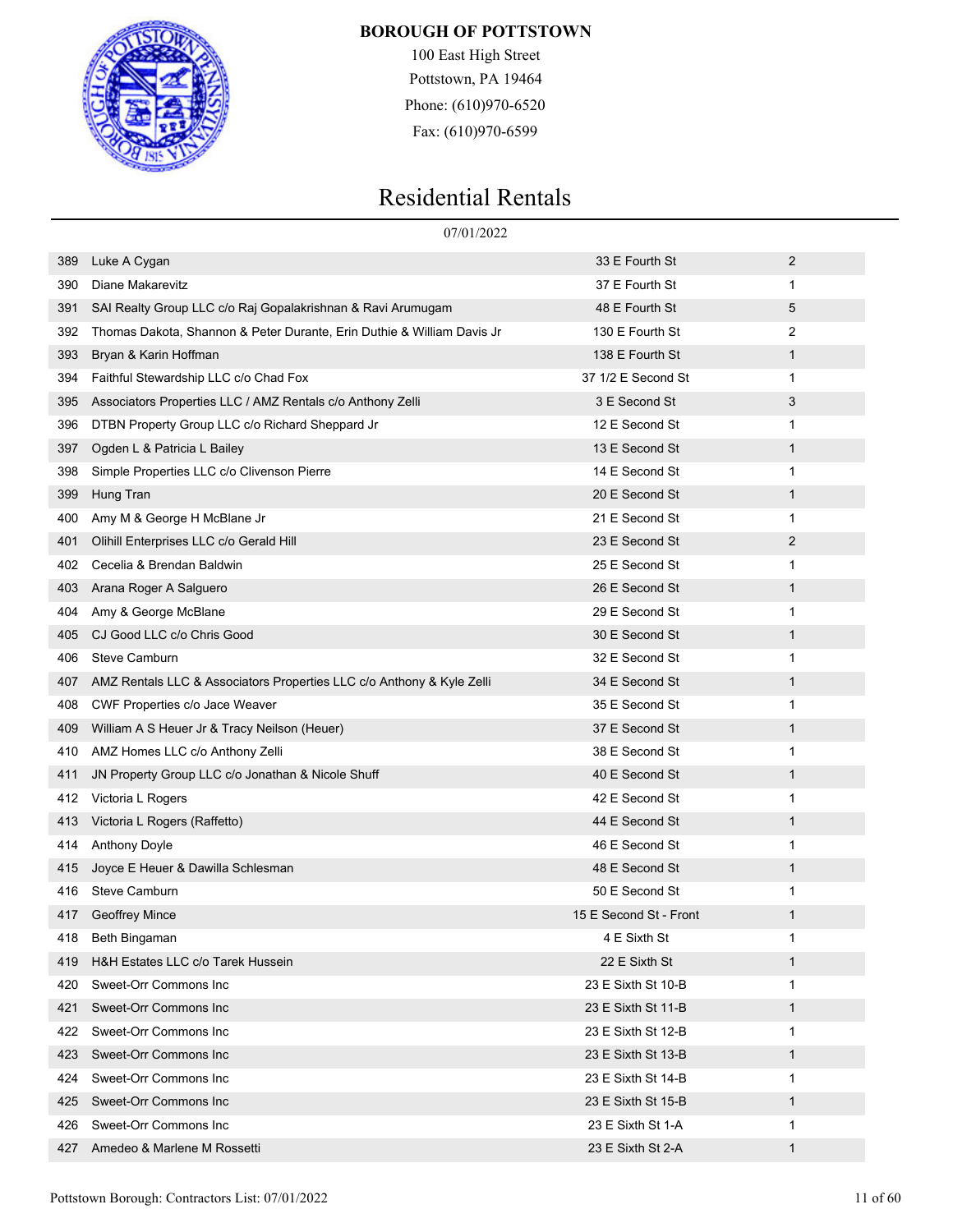

100 East High Street Pottstown, PA 19464 Phone: (610)970-6520 Fax: (610)970-6599

|     | 07/01/2022                                                    |                       |                |
|-----|---------------------------------------------------------------|-----------------------|----------------|
| 428 | Sweet-Orr Commons Inc                                         | 23 E Sixth St 3-A     | 1              |
| 429 | Sweet-Orr Commons Inc                                         | 23 E Sixth St 4-A     | 1              |
| 430 | Sweet-Orr Commons Inc                                         | 23 E Sixth St 5-A     | 1              |
| 431 | Sweet-Orr Commons Inc                                         | 23 E Sixth St 6-A     | 1              |
| 432 | Sweet-Orr Commons Inc                                         | 23 E Sixth St 7-A     | 1              |
| 433 | Sweet-Orr Commons Inc                                         | 23 E Sixth St 8-A     | 1              |
| 434 | Sweet-Orr Commons Inc                                         | 23 E Sixth St 9-A     | 1              |
| 435 | D3S Rentals LLC c/o Scott & Denise Seydor                     | 3 E Third St          | 2              |
| 436 | Gregory S & Lora L Hoffmaster Sr                              | 20 E Third St         | 1              |
| 437 | Brian H & Pamela K Slotter                                    | 21 E Third St         | 4              |
| 438 | AMZ Properties LLC c/o Anthony Zelli                          | 27 E Third St         | 1              |
| 439 | <b>Gerald McClain</b>                                         | 28 E Third St         | $\overline{2}$ |
| 440 | Fady A Henriquez                                              | 31 E Third St         | $\overline{2}$ |
| 441 | Thomas L & Kathryn E Hoffman                                  | 33 E Third St         | 1              |
| 442 | Pear Tree Homes LLC c/o Tom & Krista Burns                    | 36 E Third St         | $\overline{2}$ |
| 443 | Cobrysh Inc c/o Brian T O'Reilly                              | 40 E Third St         | 2              |
| 444 | Glen W & Gary W Russell                                       | 42 E Third St         | $\overline{7}$ |
| 445 | G Squared Investment Group LLC c/o Justin Gall & Dan Graboyes | 47 E Third St         | 3              |
| 446 | Jordan & Jessica Manis                                        | 52 E Third St         | $\overline{2}$ |
| 447 | Ato Troop                                                     | 109 E Third St        | 1              |
| 448 | Tudor Real Estate LLC c/o Vincent Hope                        | 111 E Third St        | 1              |
| 449 | <b>William Heuer</b>                                          | 113 E Third St        | 1              |
| 450 | <b>Mohamed Mahmoud</b>                                        | 123 E Third St        | 1              |
| 451 | OP-Pottstown SFR2 LLC c/o Chris Napoli                        | 126 E Third St        | 1              |
| 452 | Douglas C & Mabel L Franks                                    | 127 E Third St        | 3              |
| 453 | Arthur J Hibbets                                              | 242 E Third St        | 2              |
| 454 | Jordon & Jessica Manis                                        | 45 E Third St - Front | 4              |
| 455 | Blue Horseshoe Properties LLC c/o Jeff Wickersham             | 206 East St           | 1              |
| 456 | Mark Harvey & Amber Buchanan                                  | 209 East St           | 1              |
| 457 | Carl & Sherry Lepore                                          | 258 East St           | 1              |
| 458 | T&MJ LLC c/o Thomas S Heckman                                 | 311 East St           | 4              |
| 459 | Heritage Housing LP c/o Barry Moyer & David S Gray            | 51 Edgewood St        | $\mathbf{1}$   |
| 460 | Allmarks Home Solutions LLC c/o Mark McCouch                  | 55 Edgewood St        | 1              |
| 461 | Hobarts Run Neighborhood District                             | 59 Edgewood St        | 1              |
| 462 | Karl J & Desiree Birnbrauer                                   | 61 Edgewood St        | 1              |
| 463 | Thomas Colden & Alyse Isabella                                | 63 Edgewood St        | $\mathbf{1}$   |
| 464 | Dan Laufer                                                    | 73 Edgewood St        | 1              |
| 465 | Capstone Property Partners LLC c/o Steve Boyer                | 79 Edgewood St        | 1              |
| 466 | Wexford Apartments LP c/o Pankaj Sharma                       | 456 Elm St            | 60             |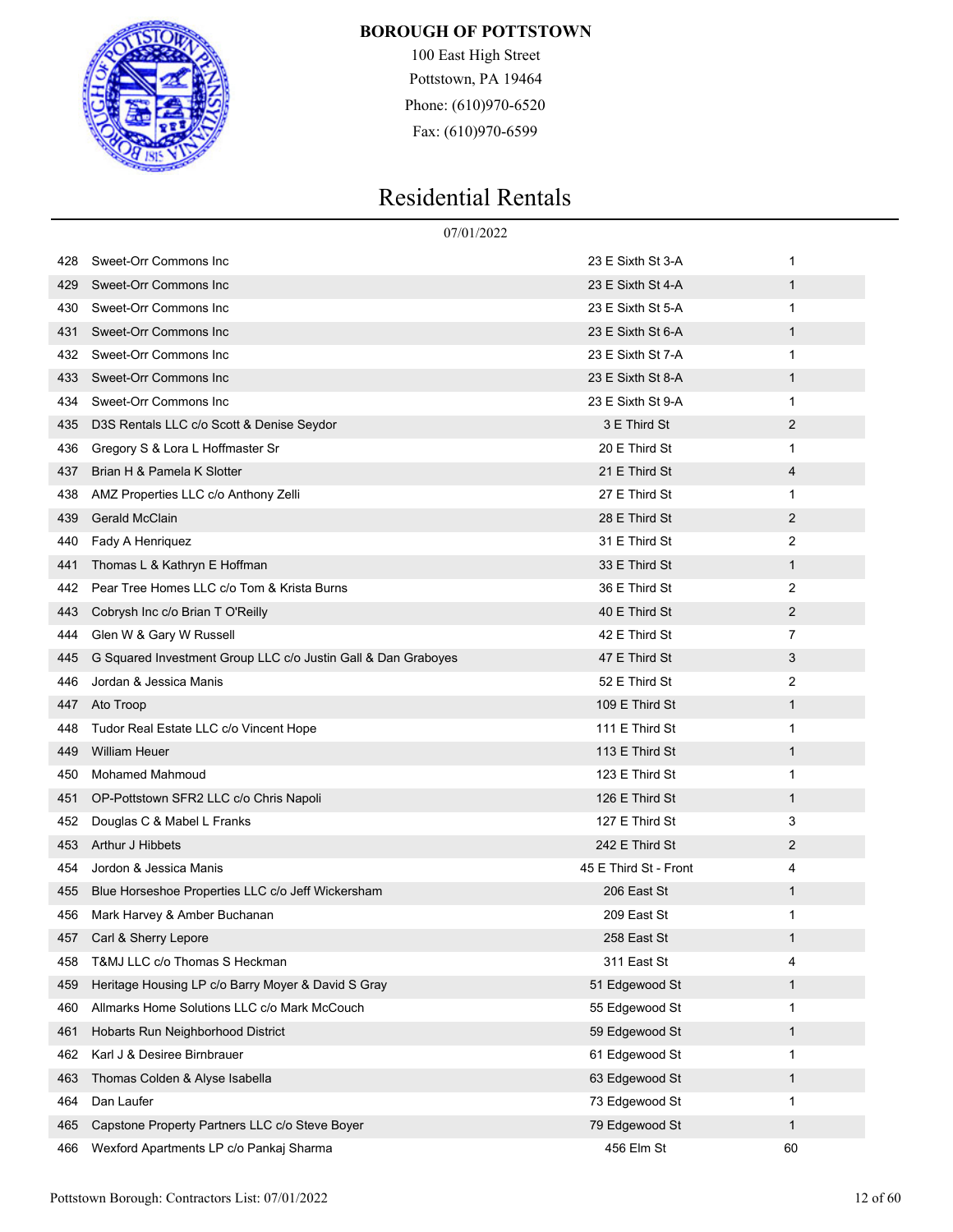

100 East High Street Pottstown, PA 19464 Phone: (610)970-6520 Fax: (610)970-6599

|     |                                                | 07/01/2022             |              |
|-----|------------------------------------------------|------------------------|--------------|
| 467 | <b>Frank Scaltrito</b>                         | 462 Farmington Ave     | 1            |
| 468 | <b>Frank Scaltrito</b>                         | 468 Farmington Ave     | 1            |
| 469 | Salvatore & Giacomo Moscariello                | 470 Farmington Ave     | 1            |
| 470 | Nathan A & Christelle J Desch                  | 490 Farmington Ave     | 1            |
| 471 | Gregory T & Robin L Cavallo Sr                 | 515 Farmington Ave     | 1            |
| 472 | James & Susan Mohr                             | 600 Farmington Ave     | 1            |
| 473 | Jennifer D & James S Deibert                   | 606 Farmington Ave     | 3            |
| 474 | Farmington Heights LLC c/o Yaakor Schwarzman   | 780 Farmington Ave     | 60           |
| 475 | Jacob C Dailey                                 | 786 Farmington Ave     | 1            |
| 476 | Jacob C Dailey                                 | 788 Farmington Ave     | 1            |
| 477 | James Nye                                      | 700 Farmington Ave #16 | 1            |
| 478 | Lora M Wilmoth                                 | 700 Farmington Ave #2  | 1            |
| 479 | Spring Hill Realty Co PA LP c/o Leo Orloski    | 700 Farmington Ave #22 | 1            |
| 480 | Lisa & Darrin Gill                             | 700 Farmington Ave #23 | 1            |
| 481 | Fine Philly Homes LLC c/o James P Zaspel       | 700 Farmington Ave #24 | 1            |
| 482 | Duff S & Heather L Helmers                     | 700 Farmington Ave #40 | 1            |
| 483 | Bradley E & Lori R Musson                      | 700 Farmington Ave #51 | 1            |
| 484 | David P & Jamie L Faith                        | 700 Farmington Ave #7  | 1            |
| 485 | Kelly E West                                   | 700 Farmington Ave #8  | 1            |
| 486 | Your Hometown Properties LLC                   | 854 Feist Ave          | 1            |
| 487 | Joseph M Marshall Sr c/o Katzman Law Office PC | 865 Feist Ave          | 1            |
| 488 | David W Pflieger                               | 866 Feist Ave          | 1            |
| 489 | Benjamin M & Melody A Kolb                     | 922 Feist Ave          | 1            |
| 490 | Juan Mauras                                    | 1026 Feist Ave         | 1            |
| 491 | AMA 1 Property c/o Alexandru Dobai             | 1052 Feist Ave         | 1            |
| 492 | James A & Christine H Prout                    | 1535 Foresman Dr       | 1            |
| 493 | Daniel M & Nicole Green                        | 1544 Foresman Dr       | 1            |
| 494 | Brian & Patricia L Hughes                      | 132 Gable Ave          | 1            |
| 495 | Perry & April S Fuller                         | 330 Glasgow St         | 1            |
| 496 | Spring Hill Realty Co PA LP c/o Leo Orloski    | 404 Glasgow St         | 1            |
| 497 | Salvatore & Anna Maria Inzone                  | 518 Glasgow St         | $\mathbf{1}$ |
| 498 | Salvatore & Anna M Inzone                      | 520 Glasgow St         | 1            |
| 499 | Shawn Paul Collins & Jozlyn M Yeager           | 600 Glasgow St         | $\mathbf{1}$ |
| 500 | Vitos 82 East Main Inc                         | 608 Glasgow St         | 4            |
| 501 | Capstone Property Partners LLC c/o Steve Boyer | 726 Glasgow St         | $\mathbf{1}$ |
| 502 | Carlos E Castillo                              | 848 Glasgow St         | 3            |
| 503 | Trident E & P Properties LLC c/o John Zvarick  | 1300 Glasgow St        | 11           |
| 504 | James K & Shari L Good                         | 1522 Glasgow St        | 1            |
| 505 | James & Mary T Long                            | 1532 Glasgow St        | $\mathbf{1}$ |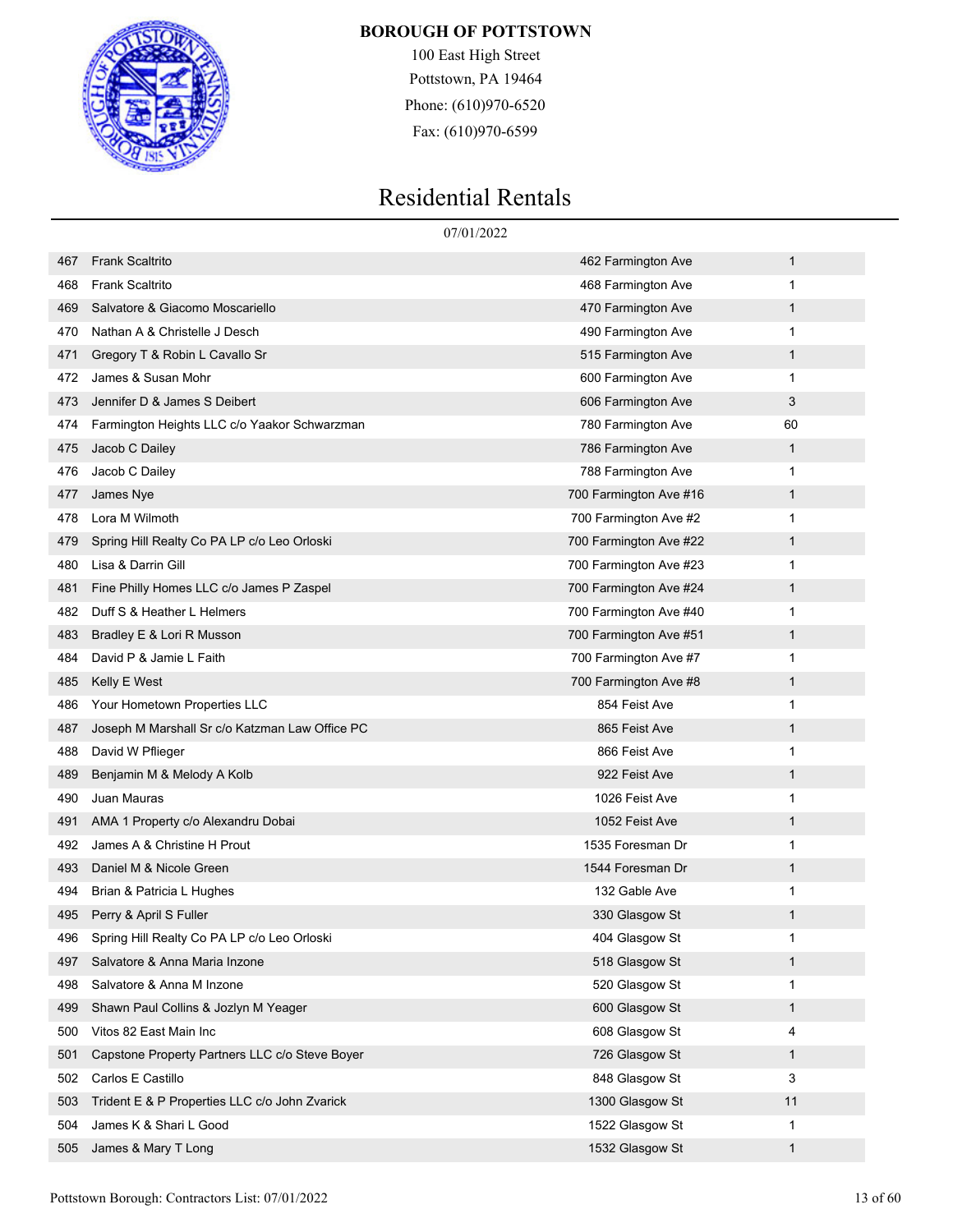

100 East High Street Pottstown, PA 19464 Phone: (610)970-6520 Fax: (610)970-6599

|     | 07/01/2022                                                 |                   |    |  |
|-----|------------------------------------------------------------|-------------------|----|--|
| 506 | Terrance & Mary Koziara                                    | 242 Grace St      | 1  |  |
| 507 | Rocca A / Anna F / Michael J Perate                        | 285 Grace St      | 6  |  |
| 508 | Sally C Johnson & Alberta D Harper                         | 160 Grant St      | 1  |  |
| 509 | Objective Realty LLC c/o Thomas Beerley                    | 164 Grant St      | 1  |  |
| 510 | Ansley Property Holdings LLC                               | 303 Grant St      | 4  |  |
| 511 | Chagalliving LLC c/o Alisa Levin                           | 317 Grant St      | 1  |  |
| 512 | Ancoyo Investments LLC c/o Zhou & Young                    | 319 Grant St      | 1  |  |
| 513 | Life's A Little Sideways LLC c/o Nina Langdon              | 520 Grant St      | 1  |  |
| 514 | Aaron B Beasley                                            | 563 Grant St      | 1  |  |
| 515 | Garry S & Patricia A & Allyson M Saville                   | 622 Grant St      | 1  |  |
| 516 | Keith & Kathryn A Truver                                   | 629 Grant St      | 1  |  |
| 517 | Lindsey M (Bailey) Moyer                                   | 1122 Grove St     | 1  |  |
| 518 | Jeffrey A Arms Sr & Jacob E Arms III                       | 1123 Grove St     | 1  |  |
| 519 | Beverly J Davidheiser                                      | 1145 Grove St     | 1  |  |
| 520 | Thomas E & Margaret A Webster                              | 1146 Grove St     | 1  |  |
| 521 | Telly F & Kelly A Puma                                     | 1156 Grove St     | 1  |  |
| 522 | Jefferson School Apartments LLC c/o Abraham M Mendlovitz   | 250 Hale St       | 46 |  |
| 523 | Robert A & Michele C Minninger                             | 524 Hale St       | 1  |  |
| 524 | Mark Capps & Shawn Watson                                  | 801 Hale St       | 1  |  |
| 525 | Keri Coco                                                  | 813 Hale St       | 1  |  |
| 526 | Ann P Lee Pavlis Myers & Gary Lee Pavlis                   | 837 Hale St       | 1  |  |
| 527 | AC Real Estate Holdings LLC c/o George Eckhardt            | 918 Hale St       | 1  |  |
| 528 | Arbor Grove Realty LLC c/o Stonelock Properties            | 957 Hale St       | 32 |  |
| 529 | Arbor Grove Realty LLC                                     | 960 Hale St       | 36 |  |
| 530 | Nicole R & Paolo Pastore                                   | 1063 Hale St      | 1  |  |
| 531 | Jonathan & Amanda S Yoder                                  | 709 Hamilton St   | 1  |  |
| 532 | Daniel Mensch                                              | 661 Hawthorne Ave | 1  |  |
| 533 | Tudor Real Estate LLC c/o Vincent Hope                     | 671 Hawthorne Ave | 1  |  |
| 534 | Steven P Beaver                                            | 673 Hawthorne Ave | 1  |  |
| 535 | Find Solutions Properties LLC c/o Paula & Robert Bickelman | 224 Henry St      | 2  |  |
| 536 | James S Wright & Karen Cotteta                             | 109 1/2 High St   | 3  |  |
| 537 | OP-Pottstown 48 LLC c/o Randolph Hope                      | 320-322 High St   | 13 |  |
| 538 | Joseph B Christie II aka Pottstown Glass                   | 18 High St        | 1  |  |
| 539 | <b>Randy Kiss</b>                                          | 26 High St        | 2  |  |
| 540 | 126 N Main Street LLC c/o Joseph Vaccaro                   | 28 High St        | 4  |  |
| 541 | Jaykishan Investments LLC c/o Chris                        | 29 High St        | 0  |  |
| 542 | Roy C Repko / Russell W Burd / John M Gvodas Jr            | 34 High St        | 1  |  |
| 543 | VPP Properties LLC c/o Janel Loughen                       | 44 High St        | 24 |  |
| 544 | David Kinion                                               | 47 High St        | 1  |  |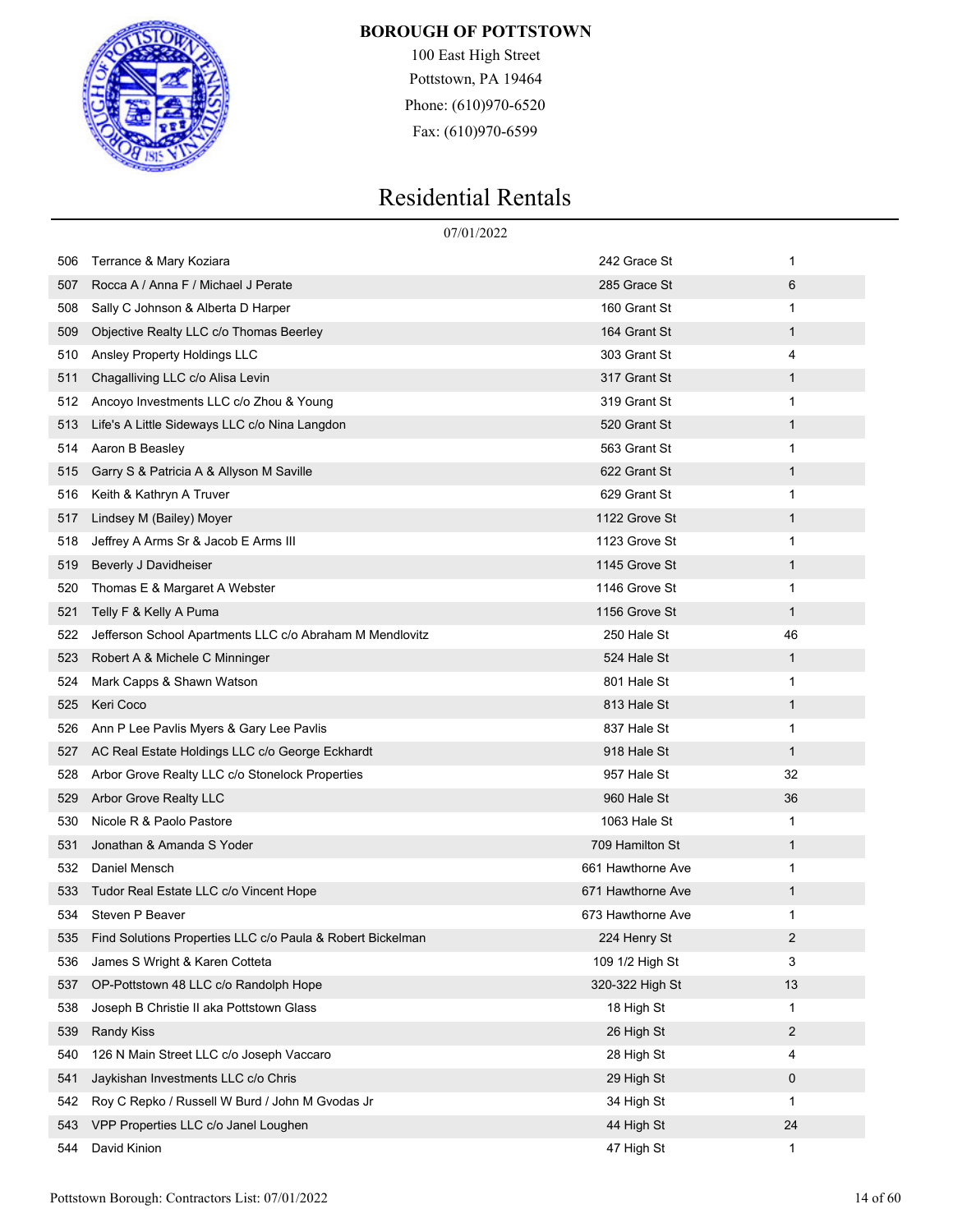

100 East High Street Pottstown, PA 19464 Phone: (610)970-6520 Fax: (610)970-6599

|     | 07/01/2022                                    |             |              |  |
|-----|-----------------------------------------------|-------------|--------------|--|
| 545 | John A Koury Jr                               | 49 High St  | 2            |  |
| 546 | Sikander Bhangu                               | 53 High St  | 3            |  |
| 547 | Sikander Bhangu                               | 55 High St  | 4            |  |
| 548 | Covenant Realty Inc c/o Varghese A Thomas     | 71 High St  | 4            |  |
| 549 | Covenant Realty Inc c/o Varghese Thomas       | 101 High St | 23           |  |
| 550 | Stephen Montesano & Erin Downey               | 105 High St | 2            |  |
| 551 | High Stakes II LLC c/o James Vlohos Jr        | 107 High St | 3            |  |
| 552 | BBEN Inc c/o Benjamin Moyer                   | 109 High St | 2            |  |
| 553 | Charles L Jr & David C Murphy                 | 111 High St | $\mathbf{1}$ |  |
| 554 | DDS Landhold LLC c/o Bruce Sullivan           | 117 High St | 5            |  |
| 555 | Binghua Wu                                    | 131 High St | 8            |  |
| 556 | Rann LLC c/o Shaila Eluri                     | 133 High St | 1            |  |
| 557 | DDS Landhold LLC c/o Bruce Sullivan           | 135 High St | 4            |  |
| 558 | Joseph J & Virginia R Fay                     | 137 High St | 4            |  |
| 559 | Joseph J & Virginia R Fay                     | 139 High St | 8            |  |
| 560 | Isaias & Sofia I Gutierrez                    | 200 High St | 4            |  |
| 561 | OP-Pottstown 48 LLC c/o Randolph Hope         | 201 High St | 8            |  |
| 562 | Sindia Capital LLC                            | 204 High St | 2            |  |
| 563 | Keith & Christa Costello                      | 209 High St | $\mathbf{1}$ |  |
| 564 | Rann LLC c/o Ramesh Eluri & Shaila Adluru     | 213 High St | 4            |  |
| 565 | Cacbro Properties LLC c/o Cortney Brower      | 217 High St | 4            |  |
| 566 | 254 High St LP                                | 221 High St | 1            |  |
| 567 | Dana P & Susan Knowlton                       | 232 High St | $\mathbf{1}$ |  |
| 568 | Constantine III LP c/o Jay Constantine        | 233 High St | 2            |  |
| 569 | Constantine III LP c/o Jay Constantine        | 235 High St | 3            |  |
| 570 | Steven E & Donna M Hoffman                    | 236 High St | 6            |  |
| 571 | Christopher P & Betty Jean Stevens            | 237 High St | 2            |  |
| 572 | Mamaset LLC c/o Brooke Martin                 | 241 High St | 2            |  |
| 573 | Schreiner LLC                                 | 247 High St | $\mathbf{1}$ |  |
| 574 | Schreiner LLC                                 | 249 High St | 1            |  |
| 575 | 250 E High Street LLC c/o Steven Everett      | 250 High St | $\mathbf{1}$ |  |
| 576 | Adamerin Enterprises LLC c/o Steve Armstrong  | 251 High St | 1            |  |
| 577 | <b>Brian C Kelly</b>                          | 255 High St | 2            |  |
| 578 | Gary D & Sara G MacDonald                     | 257 High St | 2            |  |
| 579 | Gary D & Sara G MacDonald                     | 259 High St | 2            |  |
| 580 | BSB Management LLC c/o Bob Swier & Bill Shirk | 307 High St | 4            |  |
| 581 | Martin Katzen                                 | 310 High St | $\mathbf{1}$ |  |
| 582 | SEZ Properties LLC c/o Kenneth Zimmerman      | 313 High St | 2            |  |
| 583 | SEZ Properties LLC c/o Kenneth Zimmerman      | 317 High St | 3            |  |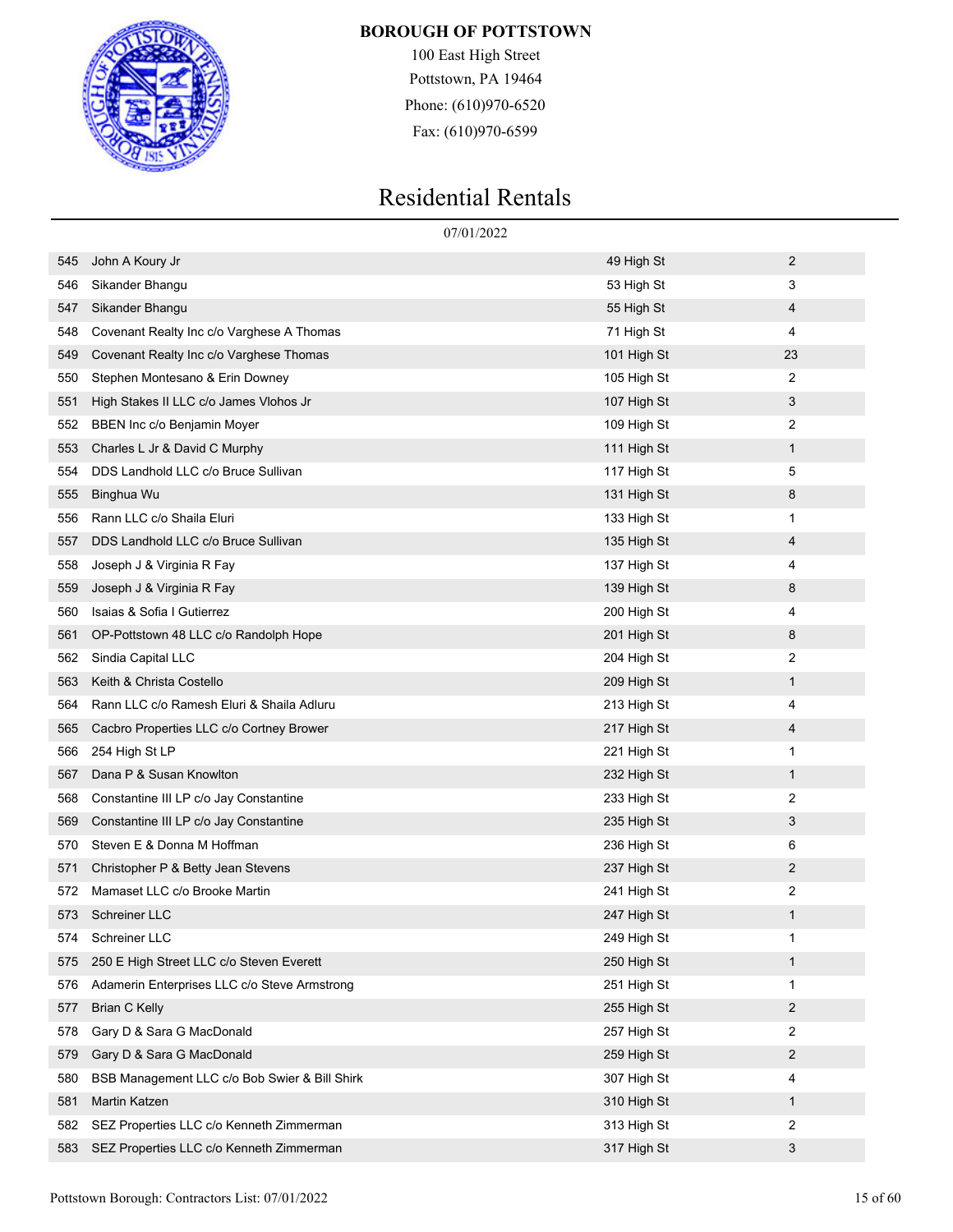

100 East High Street Pottstown, PA 19464 Phone: (610)970-6520 Fax: (610)970-6599

|     | 07/01/2022                                                            |             |     |
|-----|-----------------------------------------------------------------------|-------------|-----|
| 584 | Peggy P Davenport / Rhoda K / Rachel K Jackson                        | 321 High St | 3   |
| 585 | James C Swahl Jr                                                      | 344 High St | 1   |
| 586 | <b>Kim Yaculak</b>                                                    | 350 High St | 4   |
| 587 | Nikholharmikden LLC c/o Alisa Levin                                   | 366 High St | 5   |
| 588 | Keith & Christa Costello                                              | 368 High St | 3   |
| 589 | Pottstown Property Associates LLC c/o Ammendola/Kershaw/Beresk/Taylor | 372 High St | 12  |
| 590 | 378 E High St LLC c/o Jibu Vergis                                     | 378 High St | 7   |
| 591 | AMJ & Sons LLC c/o Alphonso Mitchell Sr & Jr                          | 380 High St | 6   |
| 592 | JAR Investments Inc c/o Rick Gallo                                    | 382 High St | 8   |
| 593 | Shabet Realty Inc c/o Varghese Thomas                                 | 384 High St | 4   |
| 594 | Rann LLC c/o Ramesh Eluri & Shaila Adluru                             | 404 High St | 1   |
| 595 | Glen W & Gary W Russell                                               | 410 High St | 11  |
| 596 | Timothy D & Wendy G N Manley                                          | 421 High St | 4   |
| 597 | <b>Scott Pence</b>                                                    | 423 High St | 2   |
| 598 | Hollandream Apartments LLC c/o Alisa Levin                            | 429 High St | 2   |
| 599 | Gr8ful 4 Today LLC c/o Alisa Levin                                    | 431 High St | 2   |
| 600 | Keith M & Christa M Costello                                          | 432 High St | 3   |
| 601 | Keith M & Christa M Costello                                          | 434 High St | 4   |
| 602 | Nikchad LLC c/o Alisa Levin                                           | 435 High St | 4   |
| 603 | Whitemarsh House Inc                                                  | 437 High St | 4   |
| 604 | Nikchad LLC c/o Alisa Levin                                           | 439 High St | 6   |
| 605 | Masjid Al-Haqq Inc c/o Richard Simmons                                | 445 High St | 3   |
| 606 | Aidaros Ali Hamyari                                                   | 447 High St | 1   |
| 607 | Golden Lion Tamarin LLC c/o Maria Dattilo and Frank Dattilo           | 449 High St | 4   |
| 608 | Montgomery County Housing Authority c/o Bernie Lupacchini             | 450 High St | 102 |
| 609 | Montgomery County Housing Authority c/o Bernie Lupacchini             | 501 High St | 80  |
| 610 | Tudor Real Estate LLC c/o Vincent Hope                                | 511 High St | 5   |
| 611 | G Squared Investment Group LLC c/o Justin Gall & Dan Graboyes         | 517 High St | 3   |
| 612 | Ronald & Dena Reeves                                                  | 524 High St | 1   |
| 613 | Robert A Dames Sr                                                     | 529 High St | 1   |
| 614 | 538 High LLC c/o Robert Larkin                                        | 534 High St | 6   |
| 615 | <b>Wonder Properties LLC</b>                                          | 535 High St | 1   |
| 616 | Robert Larkin                                                         | 538 High St | 0   |
| 617 | Robert A Larkin                                                       | 540 High St | 0   |
| 618 | <b>Potts Properties LLC</b>                                           | 541 High St | 3   |
| 619 | SEZ Properties LLC c/o Kenneth Zimmerman                              | 546 High St | 2   |
| 620 | J Alan Kocotas                                                        | 548 High St | 8   |
| 621 | Swamp Creek Enterprises LLC c/o Jesse Hoagey                          | 552 High St | 5   |
| 622 | Mince Realty LLC c/o Geoffry Mince                                    | 554 High St | 2   |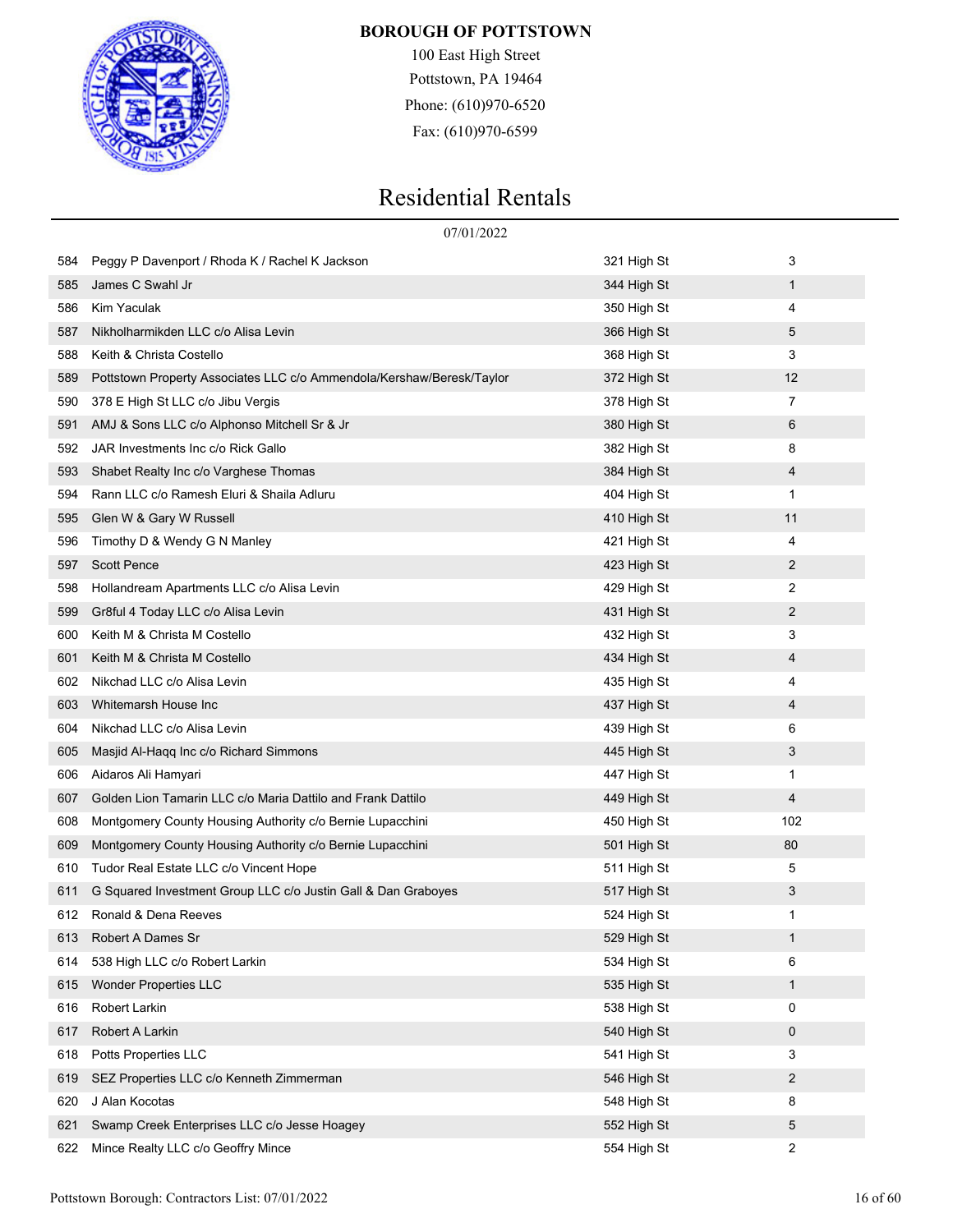

100 East High Street Pottstown, PA 19464 Phone: (610)970-6520 Fax: (610)970-6599

|     | 07/01/2022                                            |             |              |  |  |
|-----|-------------------------------------------------------|-------------|--------------|--|--|
| 623 | GEM Services Co LLC c/o Frank Gorski                  | 558 High St | 5            |  |  |
| 624 | Daniel Dulnikowski                                    | 559 High St | 2            |  |  |
| 625 | Kirkwood Equity Fund LLC c/o Mark Gallagher           | 566 High St | 5            |  |  |
| 626 | Lisbon Properties LLC c/o Gary & Deb Lisbon           | 602 High St | 6            |  |  |
| 627 | James & Theresa Shrum                                 | 604 High St | 5            |  |  |
| 628 | Vanguard Realty Partners LLC c/o Phillip Chen         | 631 High St | 3            |  |  |
| 629 | Richard E Wells / Thomas L Hoffman / Kurtz R Holloway | 635 High St | 1            |  |  |
| 630 | Spring Hill Realty Co c/o Leo Orloski                 | 639 High St | 1            |  |  |
| 631 | Erik M Gross                                          | 641 High St | 2            |  |  |
| 632 | <b>Carelink Community Support Services</b>            | 642 High St | 3            |  |  |
| 633 | <b>Carelink Community Support Services</b>            | 644 High St | 3            |  |  |
| 634 | <b>Clivenson Pierre</b>                               | 645 High St | 2            |  |  |
| 635 | The Hill School                                       | 703 High St | 2            |  |  |
| 636 | Marian & Brian Schmutz                                | 720 High St | 12           |  |  |
| 637 | 726 East High Street LLC c/o Michael Kuhn             | 726 High St | 2            |  |  |
| 638 | Orbit Properties LLC c/o Jonathan Garino              | 728 High St | 2            |  |  |
| 639 | AMA Realty Properties LLC c/o Brad Goodrich           | 762 High St | 5            |  |  |
| 640 | 808 East High St LLC c/o Pat DiArcangelo              | 808 High St | 3            |  |  |
| 641 | <b>Richard L Geiger</b>                               | 810 High St | 3            |  |  |
| 642 | Joseph P Trabucco IV                                  | 816 High St | 2            |  |  |
| 643 | <b>TFS Realty LLC</b>                                 | 824 High St | 3            |  |  |
| 644 | TFS Realty LLC c/o Gregory Tigan                      | 826 High St | 4            |  |  |
| 645 | Dolores E Hudson                                      | 830 High St | $\mathbf{1}$ |  |  |
| 646 | Ninja Properties LLC c/o Stephanie Sundermire         | 846 High St | 17           |  |  |
| 647 | The Hill School                                       | 856 High St | 2            |  |  |
| 648 | Kendrea Properties LLC c/o Ken Shemeley               | 858 High St | 2            |  |  |
| 649 | Swamp Creek Enterprises LLC c/o Jesse Hoagey          | 860 High St | 1            |  |  |
| 650 | OP-Pottstown 48 LLC c/o Randolph Hope                 | 864 High St | 1            |  |  |
| 651 | Shal Realty LLC c/o Varghese Thomas                   | 866 High St | 1            |  |  |
| 652 | Dean E & Kathy A Landis                               | 870 High St | 6            |  |  |
| 653 | A&S Insurance Associates                              | 882 High St | $\mathbf{1}$ |  |  |
| 654 | Christopher L & Elizabeth K Anthonies                 | 884 High St | 2            |  |  |
| 655 | Mathew & Beena Varughese                              | 910 High St | $\mathbf{1}$ |  |  |
| 656 | Francis H & Benita Gaspari                            | 912 High St | 1            |  |  |
| 657 | Delmar E & Theresa E Locke                            | 922 High St | 2            |  |  |
| 658 | ABC Properties LLC c/o Kevin M Kitchen                | 926 High St | 2            |  |  |
| 659 | <b>Andrew Gracia</b>                                  | 945 High St | 2            |  |  |
| 660 | Joffre G Vera                                         | 961 High St | 1            |  |  |
| 661 | Daniel L & Donna B Zuber                              | 964 High St | 4            |  |  |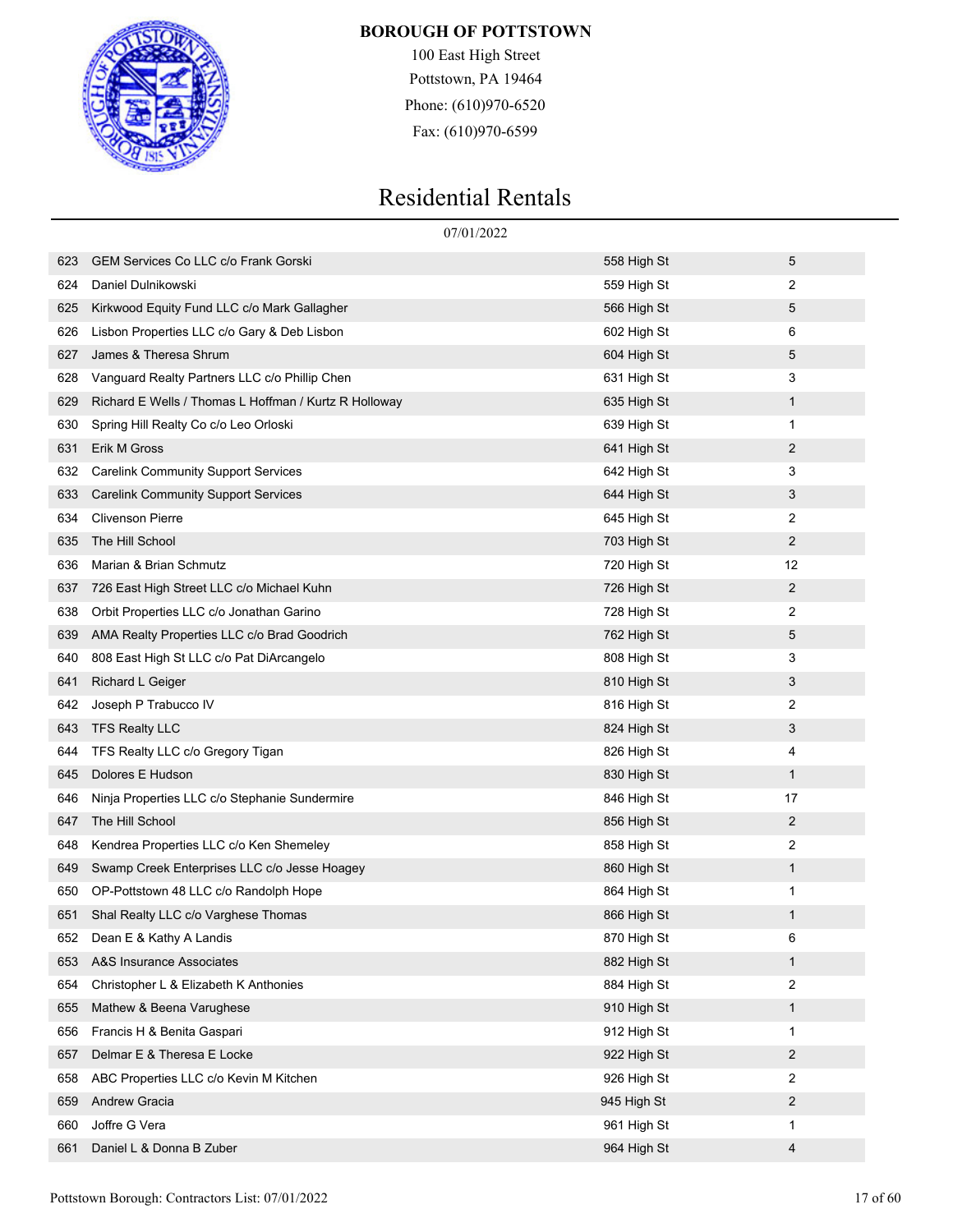

100 East High Street Pottstown, PA 19464 Phone: (610)970-6520 Fax: (610)970-6599

|     | 07/01/2022                                                    |                     |                |
|-----|---------------------------------------------------------------|---------------------|----------------|
| 662 | Daniel L & Donna B Zuber                                      | 966 High St         | 3              |
| 663 | Leonard Evans & Patricia A Powell                             | 978 High St         | 1              |
| 664 | Leonard F & Patricia A Evans                                  | 990 High St         | 4              |
| 665 | David R Sotter                                                | 1006 High St        | 8              |
| 666 | William D Biddle                                              | 1019 High St        | 1              |
| 667 | Donald L & Rita A Andes                                       | 1031 High St        | $\mathbf{1}$   |
| 668 | <b>Wesley Rowlands</b>                                        | 1033 High St        | 2              |
| 669 | Robert L & Ruth M Himes                                       | 1040 High St        | $\mathbf{1}$   |
| 670 | Biagio & Mary Ellen Esposito Trustees Revocable Living Trust  | 1116 High St        | 2              |
| 671 | <b>Brandon Jay Berry</b>                                      | 1128 High St        | 4              |
| 672 | Providence Capital Group LLC c/o Mark Geraghty                | 1148 High St        | 2              |
| 673 | Joseph M McHugh                                               | 1150 High St        | $\overline{2}$ |
| 674 | Douglas A & Susan N Kandler                                   | 1155 High St        | 1              |
| 675 | 1200 High Street LLC c/o John Jones                           | 1200 High St        | 7              |
| 676 | Lisa J C Roshe (Rosche)                                       | 1236 High St        | 1              |
| 677 | James R & Carol L Decker                                      | 1240 High St        | $\overline{2}$ |
| 678 | TFS Realty LLC c/o Gregory Tigan                              | 1242 High St        | 2              |
| 679 | Walter S & Michele C Kolecki                                  | 1290 High St        | $\overline{2}$ |
| 680 | H Christopher & Mary C Crocker                                | 1296 High St        | 2              |
| 681 | Robert W / Linda / Brian R Jacobe / Diane J Bechtel-Gallagher | 1318 High St        | $\overline{2}$ |
| 682 | Ted E & Catherine A Rupert                                    | 1319 High St        | 2              |
| 683 | <b>Charles Ireland</b>                                        | 1329 High St        | 1              |
| 684 | Hanna Bella Re LLC c/o David Hanlon                           | 33 High St - Front  | 2              |
| 685 | Hanna Bella Re LLC c/o Dave Hanlon                            | 35 High St - Front  | $\overline{2}$ |
| 686 | Hollandream Apartments LLC c/o Alisa Levin                    | 427 High St - Front | 1              |
| 687 | Yura Properties LLC c/o Chris Dailey                          | 1147 Industrial Ave | 1              |
| 688 | Orest & Dzvinka L Borys                                       | 241 Industrial Hwy  | 1              |
| 689 | <b>Justin Keller</b>                                          | 245 Industrial Hwy  | 1              |
| 690 | MSK2 LP                                                       | 257 Industrial Hwy  | 1              |
| 691 | MSK <sub>2</sub> LP                                           | 259 Industrial Hwy  | 1              |
| 692 | MSK2 LP                                                       | 261 Industrial Hwy  | 1              |
| 693 | MSK2 LP                                                       | 263 Industrial Hwy  | 1              |
| 694 | MSK2 LP                                                       | 265 Industrial Hwy  | 1              |
| 695 | GL2 Investments LP                                            | 267 Industrial Hwy  | $\mathbf{1}$   |
| 696 | <b>GL2 Investments LP</b>                                     | 269 Industrial Hwy  | 1              |
| 697 | GL2 Investments LP c/o Tom Burleigh                           | 271 Industrial Hwy  | 1              |
| 698 | Custom Properties LLC c/o Mattew Egan                         | 311 Industrial Hwy  | 1              |
| 699 | MM Investments LP c/o Mark McSorley                           | 313 Industrial Hwy  | 1              |
| 700 | Douglas Barnette & Melissa Kashey                             | 205 Jefferson Ave   | 1              |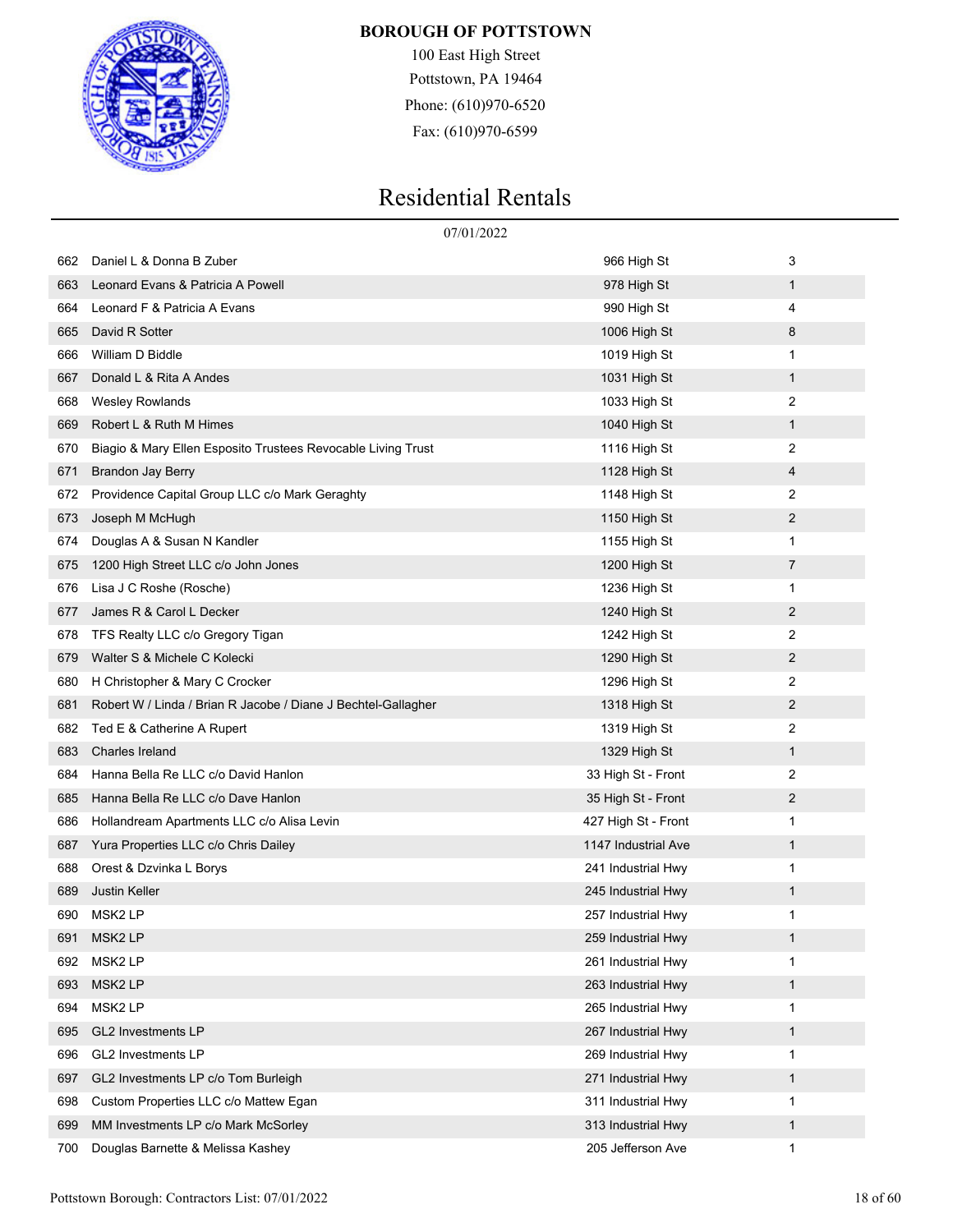

100 East High Street Pottstown, PA 19464 Phone: (610)970-6520 Fax: (610)970-6599

|     | 07/01/2022                                         |                   |   |
|-----|----------------------------------------------------|-------------------|---|
| 701 | Chad Gallagher & Nathan Jones                      | 211 Jefferson Ave | 1 |
| 702 | Santos O Pabon Sr                                  | 217 Jefferson Ave | 1 |
| 703 | Richard M & Nancy R Unruh                          | 225 Jefferson Ave | 1 |
| 704 | Scott L Yakeley                                    | 311 Jefferson Ave | 3 |
| 705 | <b>Steve Camburn</b>                               | 326 Jefferson Ave | 1 |
| 706 | Steven Camburn                                     | 329 Jefferson Ave | 1 |
| 707 | Faithful Stewardship LLC c/o Chad & Cory Fox       | 330 Jefferson Ave | 1 |
| 708 | William A S Heuer                                  | 333 Jefferson Ave | 1 |
| 709 | Joyce E Heuer                                      | 335 Jefferson Ave | 1 |
| 710 | Matthew & Tiffany Bobb                             | 336 Jefferson Ave | 1 |
| 711 | Gold Standard Home Holdings LLC c/o Rich Mazzaglia | 337 Jefferson Ave | 1 |
| 712 | Superior Rental Investments LLC c/o James Zaspel   | 339 Jefferson Ave | 1 |
| 713 | Mei Mei LLC c/o Mei Zhen Bender                    | 343 Jefferson Ave | 1 |
| 714 | OP-Pottstown SFR2 LLC                              | 345 Jefferson Ave | 1 |
| 715 | Jennifer Hammond                                   | 347 Jefferson Ave | 1 |
| 716 | Miguel A Cifuentes                                 | 349 Jefferson Ave | 1 |
| 717 | Kelli & Shane Martin                               | 353 Jefferson Ave | 1 |
| 718 | Johnny Arias                                       | 361 Jefferson Ave | 2 |
| 719 | 405 Jefferson LLC c/o Fred Brennan                 | 405 Jefferson Ave | 1 |
| 720 | Anthony & Olivia L (Butz) Burke                    | 408 Jefferson Ave | 1 |
| 721 | Rut Row Properties LLC                             | 410 Jefferson Ave | 2 |
| 722 | Potts Properties LLC c/o Tim Palladino             | 414 Jefferson Ave | 1 |
| 723 | <b>Brian Dragone</b>                               | 418 Jefferson Ave | 1 |
| 724 | Byrle R & Sherry Anne Shirey Jr                    | 426 Jefferson Ave | 1 |
| 725 | Leo & Glenda Hudson Jr                             | 561 Jefferson Ave | 1 |
| 726 | Christopher Cohen Jr & David Eyes                  | 565 Jefferson Ave | 1 |
| 727 | Jeffrey P Wynne                                    | 570 Jefferson Ave | 1 |
| 728 | Jeffrey P Wynne                                    | 572 Jefferson Ave | 1 |
| 729 | Faithful Stewardship LLC c/o Chad & Corey Fox      | 576 Jefferson Ave | 2 |
| 730 | Patricia A McGoven                                 | 584 Jefferson Ave | 1 |
| 731 | Sundanz Properties LLC                             | 585 Jefferson Ave | 1 |
| 732 | Bryan C Wittenmyer                                 | 662 Jefferson Ave | 1 |
| 733 | Kenneth & Carole Styer                             | 664 Jefferson Ave | 1 |
| 734 | Kenneth R & Carole L Styler                        | 666 Jefferson Ave | 1 |
| 735 | Juan Mauras                                        | 669 Jefferson Ave | 1 |
| 736 | 214 Manatawny FS Properties Inc c/o Frank Satiro   | 213 Johnson St    | 2 |
| 737 | 214 Manatawny FS Properties Inc                    | 215 Johnson St    | 1 |
| 738 | A Ben Karmel                                       | 217 Johnson St    | 1 |
| 739 | Propertynet LLC c/o Navid M Moosa                  | 343 Johnson St    | 1 |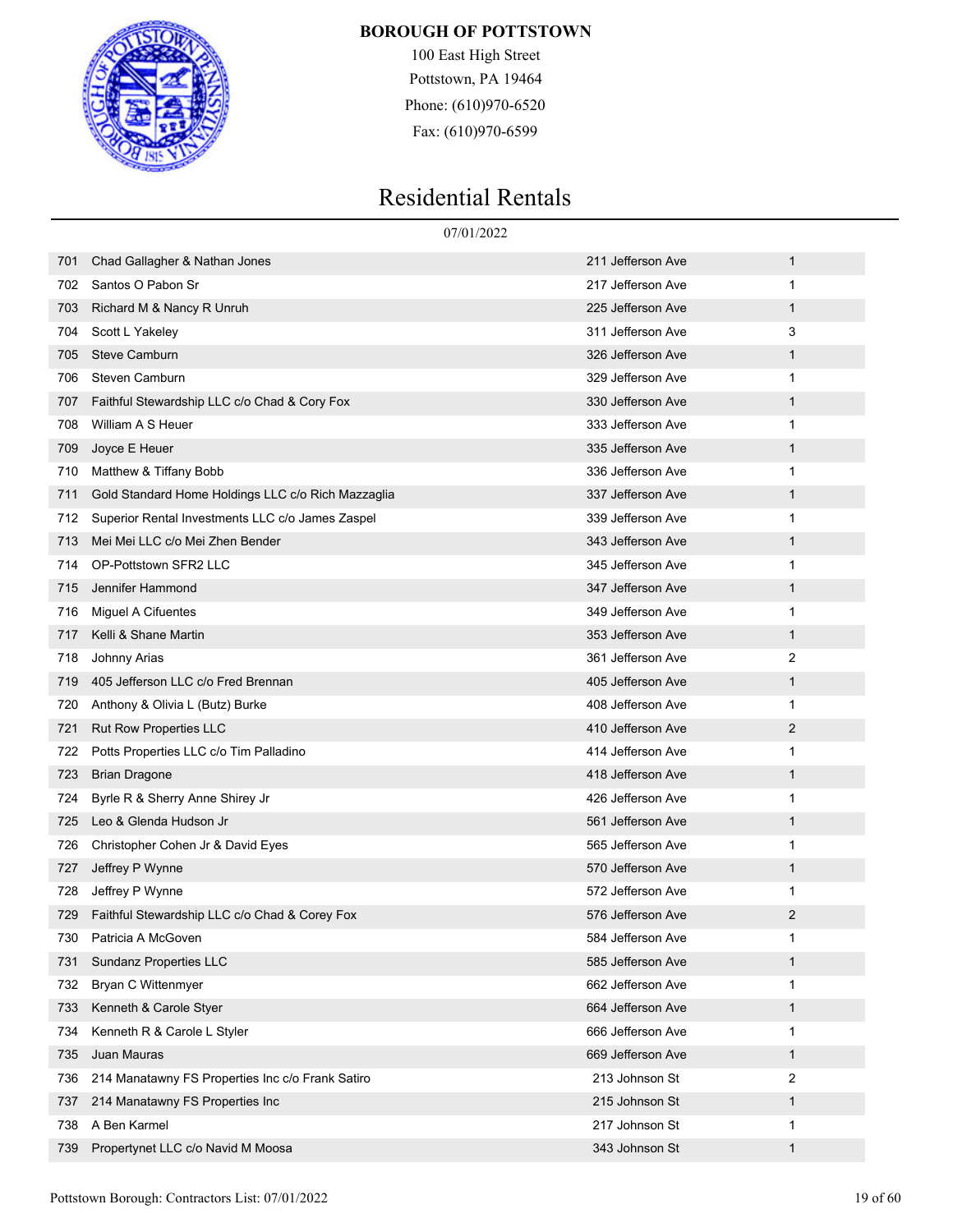

100 East High Street Pottstown, PA 19464 Phone: (610)970-6520 Fax: (610)970-6599

|     | 07/01/2022                                             |                 |                |  |
|-----|--------------------------------------------------------|-----------------|----------------|--|
| 740 | <b>Alvin S Snavely</b>                                 | 412 Johnson St  | 1              |  |
| 741 | Courtney R & Robert J Palko                            | 432 Johnson St  | 2              |  |
| 742 | King Street Historic Properties LLC c/o Richard K Fair | 40 1/2 King St  | 1              |  |
| 743 | 117 1/2 King St LLC c/o Leon Ochal III                 | 117 1/2 King St | $\mathbf{1}$   |  |
| 744 | Craig P Bolinger                                       | 17 King St      | 1              |  |
| 745 | Michael C & Christopher Shifflett                      | 21 King St      | 2              |  |
| 746 | IT Management Group LLC c/o Jake Toyberman             | 23 King St      | 2              |  |
| 747 | Richard A & Anita M Zuber                              | 24 King St      | 5              |  |
| 748 | Lucya Realty Inc c/o Varghese Thomas                   | 25 King St      | 4              |  |
| 749 | Anthony V Giangiacomo & Lisa Demetrio                  | 28 King St      | 2              |  |
| 750 | King Street Historic Properties LLC c/o Richard Fair   | 31 King St      | 1              |  |
| 751 | John Robert Karnbach                                   | 34 King St      | $\overline{2}$ |  |
| 752 | King Street Historic Properties LLC c/o Richard Fair   | 35 King St      | 1              |  |
| 753 | Mentora Houses LLC c/o Carlos Gonzalez                 | 36 King St      | 1              |  |
| 754 | Steven P Beaver                                        | 47 King St      | 2              |  |
| 755 | Mei Mei LLC c/o Mei Zhen Bender                        | 51 King St      | 4              |  |
| 756 | Ronald J Diesinger Jr                                  | 53 King St      | 4              |  |
| 757 | Elizabeth R Buckwalter (Bedi)                          | 55 King St      | 1              |  |
| 758 | Derr Family Properties LLC c/o Terry Derr              | 58 King St      | 1              |  |
| 759 | <b>Christopher Good</b>                                | 59 King St      | 4              |  |
| 760 | Derr Family Properties LLC c/o Terry Derr              | 60 King St      | 2              |  |
| 761 | Derr Family Properties LLC c/o Terry Derr              | 62 King St      | 1              |  |
| 762 | Marc Simmons                                           | 63 King St      | 6              |  |
| 763 | FAB Philly Homes LLC c/o James Zaspel                  | 65 King St      | 4              |  |
| 764 | Derr Family Properties LLC c/o Terry Derr              | 67 King St      | 2              |  |
| 765 | King Street Enterprises LLC c/o Brian Kelly            | 101 King St     | 8              |  |
| 766 | Derr Family Properties LLC                             | 104 King St     | 5              |  |
| 767 | Ralph Ream                                             | 106 King St     | 4              |  |
| 768 | Glenview Group LLC c/o Brandon Spewak                  | 107 King St     | 4              |  |
| 769 | Harold R Speicher                                      | 110 King St     | 3              |  |
| 770 | Yummy House PA LLC                                     | 111 King St     | 3              |  |
| 771 | Mariah Laraio                                          | 113 King St     | 5              |  |
| 772 | Daniel L & Donna B Zuber                               | 114 King St     | 6              |  |
| 773 | Stacy Jones (Yocum)                                    | 115 King St     | 1              |  |
| 774 | Marlon Long                                            | 117 King St     | 1              |  |
| 775 | Pottstown Homes LLC                                    | 118 King St     | 1              |  |
| 776 | Shine Realty LLC c/o Victor Verano                     | 121 King St     | 1              |  |
| 777 | Pottstown Homes LLC                                    | 123 King St     | 1              |  |
| 778 | Christopher W Knox                                     | 125 King St     | 3              |  |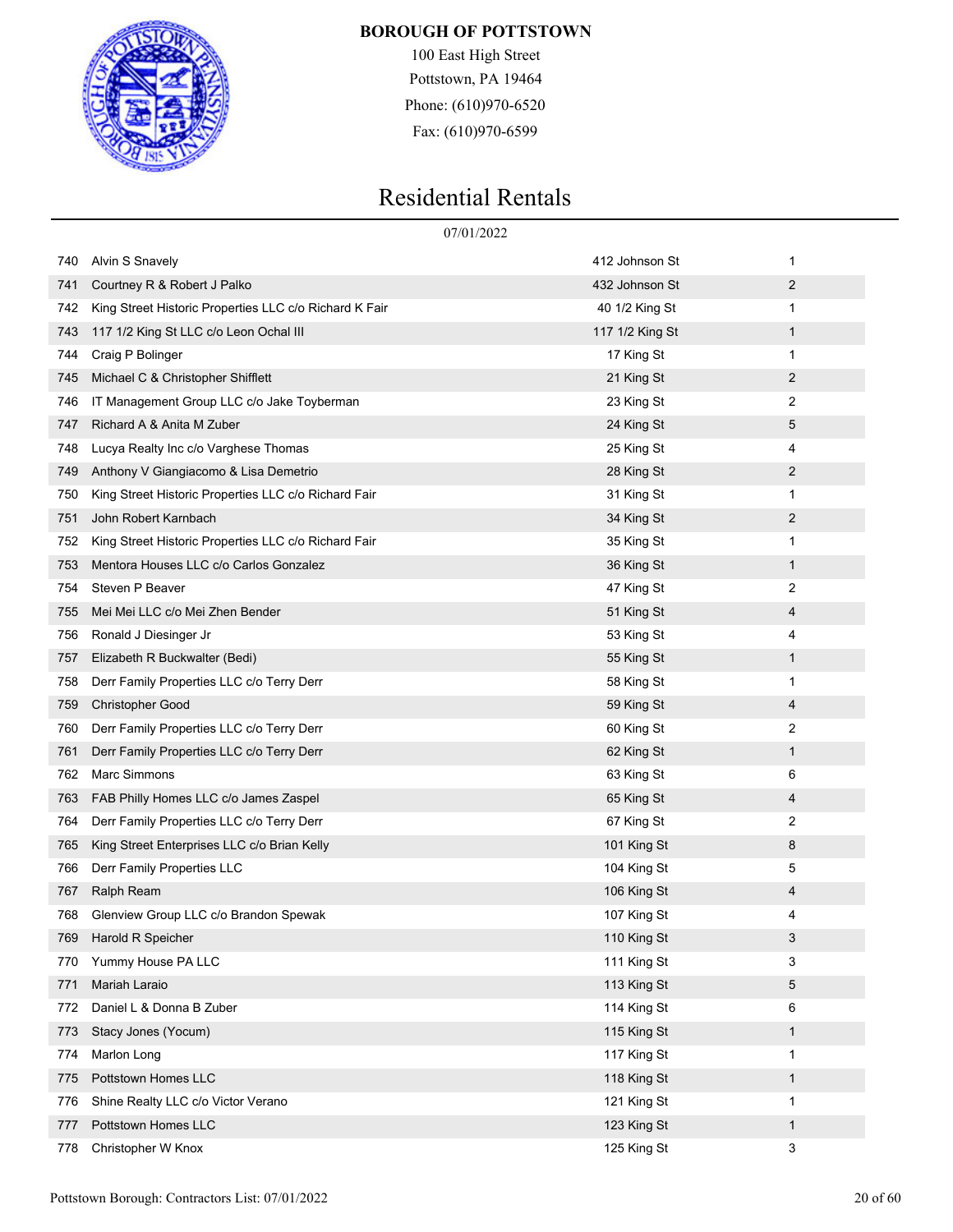

100 East High Street Pottstown, PA 19464 Phone: (610)970-6520 Fax: (610)970-6599

|     | 07/01/2022                                                    |             |              |  |  |
|-----|---------------------------------------------------------------|-------------|--------------|--|--|
| 779 | Pamela Specht                                                 | 127 King St | 4            |  |  |
| 780 | Elliot Place LLC c/o Bruce Sullivan                           | 128 King St | 20           |  |  |
| 781 | 130 King St LLC                                               | 130 King St | 1            |  |  |
| 782 | Aram L Ecker                                                  | 132 King St | 5            |  |  |
| 783 | Shaun Brown                                                   | 134 King St | 2            |  |  |
| 784 | Aram L Ecker                                                  | 144 King St | 1            |  |  |
| 785 | Charles & Tanya Anne Murgia                                   | 145 King St | 4            |  |  |
| 786 | Cordell J Strohl Jr & Sr                                      | 149 King St | 5            |  |  |
| 787 | Lawrence & Phyllis Sager                                      | 223 King St | 2            |  |  |
| 788 | Kristina McQuirns & Paul J Carey III                          | 226 King St | 2            |  |  |
| 789 | Jose Santiago                                                 | 228 King St | 3            |  |  |
| 790 | 232 King St LLC                                               | 232 King St | 1            |  |  |
| 791 | Jesse A Hoagey                                                | 234 King St | 6            |  |  |
| 792 | James Boyd Jr                                                 | 242 King St | 1            |  |  |
| 793 | B&P LP c/o Pankaj Sharma                                      | 245 King St | 10           |  |  |
| 794 | Violet Hilda Holdings LLC c/o Jennifer Ettinger               | 265 King St | 3            |  |  |
| 795 | Waheguru Associates LLC                                       | 267 King St | 4            |  |  |
| 796 | David A & Galen C Royer Jr                                    | 269 King St | 2            |  |  |
| 797 | B&P Limited Partners c/o Pankaj Sharma                        | 272 King St | 158          |  |  |
| 798 | Chandrish K & Megha Sharma                                    | 308 King St | 2            |  |  |
| 799 | 24 North Charlotte Street LLC                                 | 312 King St | 3            |  |  |
| 800 | Luis Alberto Calle Medina & Gloria Mercedes Castillo Castillo | 322 King St | 1            |  |  |
| 801 | Lee R & Anne C Trythall / Mark A & Lori A Ermish              | 331 King St | 4            |  |  |
| 802 | Patricia L Carroll                                            | 333 King St | 2            |  |  |
| 803 | Sisan Housing LLC c/o Vaijayanthi Srinivasan                  | 337 King St | 4            |  |  |
| 804 | Sisan Housing LLC c/o Vaijayanthi Srinvasan                   | 339 King St | 5            |  |  |
| 805 | <b>Brian C Kelly</b>                                          | 344 King St | 10           |  |  |
| 806 | <b>MAPK Realty LLC</b>                                        | 345 King St | 4            |  |  |
| 807 | MAPK Realty LLC c/o Prakash & Muralidhar Kurukunda            | 353 King St | 5            |  |  |
| 808 | R Edward Schumacher Jr & H Michael Benner                     | 355 King St | 3            |  |  |
| 809 | R Edward Schumacher Jr & H Michael Benner                     | 359 King St | $\mathbf{1}$ |  |  |
| 810 | Angelo S Pagnotti Inc                                         | 360 King St | 10           |  |  |
| 811 | Zimrick Group LLC c/o Kenneth Zimmerman                       | 417 King St | 3            |  |  |
| 812 | <b>Richard R Fitzgerald</b>                                   | 422 King St | 1            |  |  |
| 813 | <b>TFS Realty LLC</b>                                         | 428 King St | 4            |  |  |
| 814 | KJ Holdings LLC c/o Johnny Zheng & Kin Fei Wong               | 429 King St | 1            |  |  |
| 815 | Edward J & Maria A Murray                                     | 430 King St | 3            |  |  |
| 816 | Elena Hernandez                                               | 433 King St | 1            |  |  |
| 817 | Tudor Real Estate LLC c/o Vincent Hope                        | 434 King St | 2            |  |  |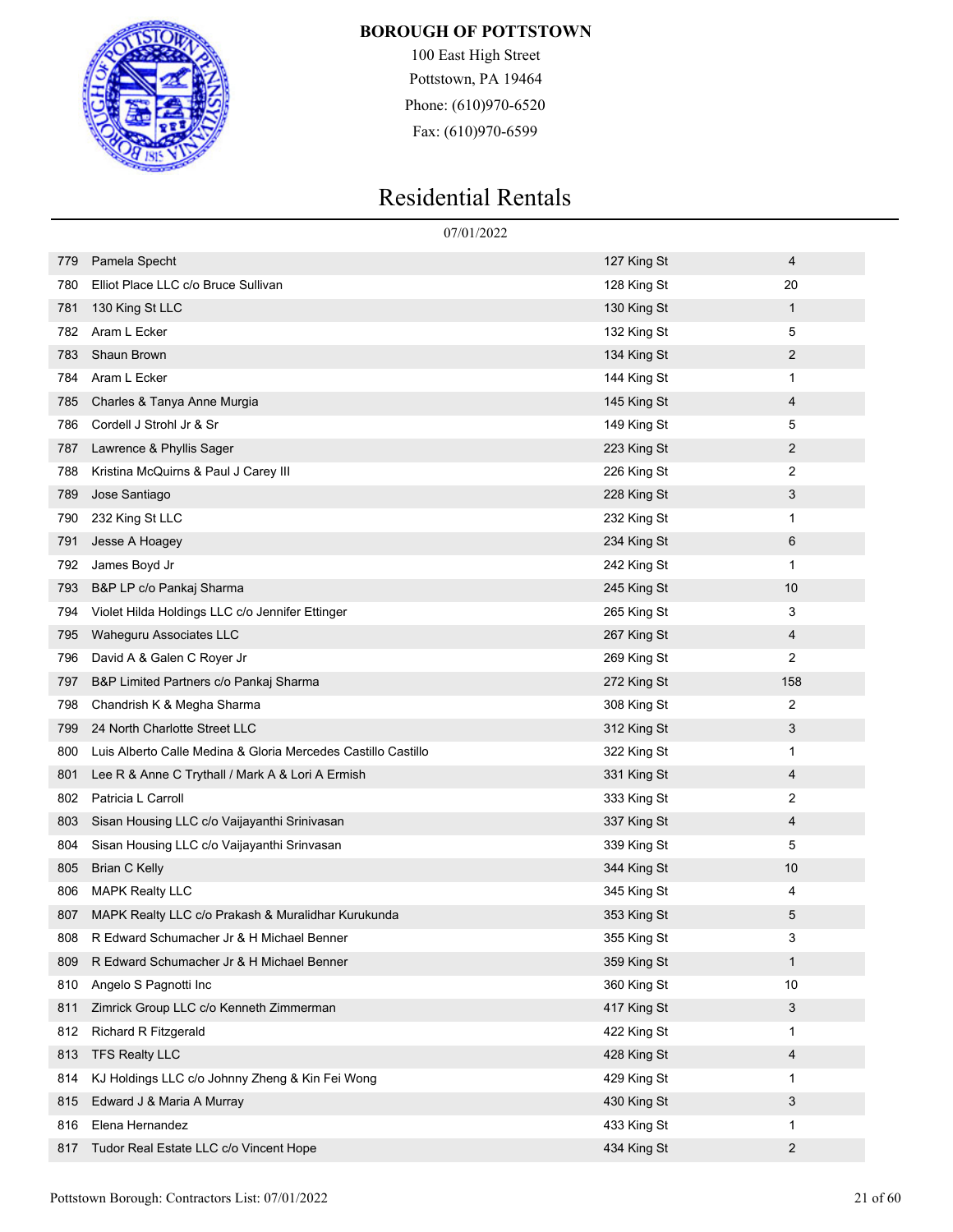

100 East High Street Pottstown, PA 19464 Phone: (610)970-6520 Fax: (610)970-6599

|     |                                                 | 07/01/2022  |                |
|-----|-------------------------------------------------|-------------|----------------|
| 818 | <b>Randy Mims</b>                               | 435 King St | 5              |
| 819 | JEM Home Solutions LLC c/o Jenise Musselman     | 441 King St | 1              |
| 820 | <b>VL Homes LLC</b>                             | 444 King St | 2              |
| 821 | Willie Lee & Debra Moore                        | 445 King St | 1              |
| 822 | Nasreddine Elhabchi                             | 446 King St | $\overline{2}$ |
| 823 | JLW Properties LLC c/o John Waclawsky           | 447 King St | 2              |
| 824 | <b>VBull Properties LLC</b>                     | 448 King St | 3              |
| 825 | Chagalliving LLC c/o Alisa Levin                | 450 King St | 1              |
| 826 | CM Real Estate Strategic Investments LLC        | 451 King St | 1              |
| 827 | Jenn & Cordell Yoder                            | 453 King St | 1              |
| 828 | Edward J Mitchell Jr                            | 454 King St | 9              |
| 829 | Vanguard Realty Partners c/o Phelp Chen         | 455 King St | 4              |
| 830 | LXR RS VII LLC                                  | 501 King St | 1              |
| 831 | LXR LPP 11 LLC c/o Seth Hagarty                 | 503 King St | 2              |
| 832 | Fine Philly Home LLC c/o James Zaspel           | 510 King St | 2              |
| 833 | Bromley Investment Group LP c/o Gary Bromley    | 513 King St | 3              |
| 834 | Hope Property Acquisition & Sales LLC           | 518 King St | 1              |
| 835 | Eternal Life Christian Center c/o Angela Sharpe | 519 King St | 0              |
| 836 | Eternal Life Christian Center c/o Angela Sharpe | 523 King St | 0              |
| 837 | C&Y Rentals LLC c/o Clark Kirkpatrick           | 529 King St | 3              |
| 838 | OP-Pottstown SFR 1 LLC                          | 537 King St | 1              |
| 839 | Elmer E Escobar Herrera                         | 541 King St | $\mathbf{1}$   |
| 840 | <b>Howard Brown</b>                             | 544 King St | 1              |
| 841 | Clark F Kirkpatrick & Jiabi Hou                 | 547 King St | 1              |
| 842 | Andrea Kapetanakis & Diego Gonzalez Campoverde  | 548 King St | 1              |
| 843 | Maria C Estrada aka Saldana                     | 551 King St | $\mathbf{1}$   |
| 844 | Christine (Davis) Rapchinski                    | 552 King St | 1              |
| 845 | Let It B LLC c/o Alisa Levin                    | 553 King St | 2              |
| 846 | C&Y Rentals LLC c/o Clark Kirkpatrick           | 554 King St | 2              |
| 847 | Robert Markle & Shannon Chendorian              | 555 King St | 2              |
| 848 | C&Y Rentals LLC c/o Clark Kirkpatrick           | 558 King St | 1              |
| 849 | Jeffrey A Morgan                                | 559 King St | 5              |
| 850 | Armando R Johnson                               | 560 King St | 1              |
| 851 | <b>Francis Desantis</b>                         | 563 King St | 5              |
| 852 | Amritpal Singh                                  | 564 King St | 4              |
| 853 | Mary H Maack & Randolph D Loughin               | 600 King St | 2              |
| 854 | Carin C Hruby                                   | 601 King St | 1              |
| 855 | Ilir Baci                                       | 607 King St | 1              |
| 856 | Karmjit Singh                                   | 608 King St | 1              |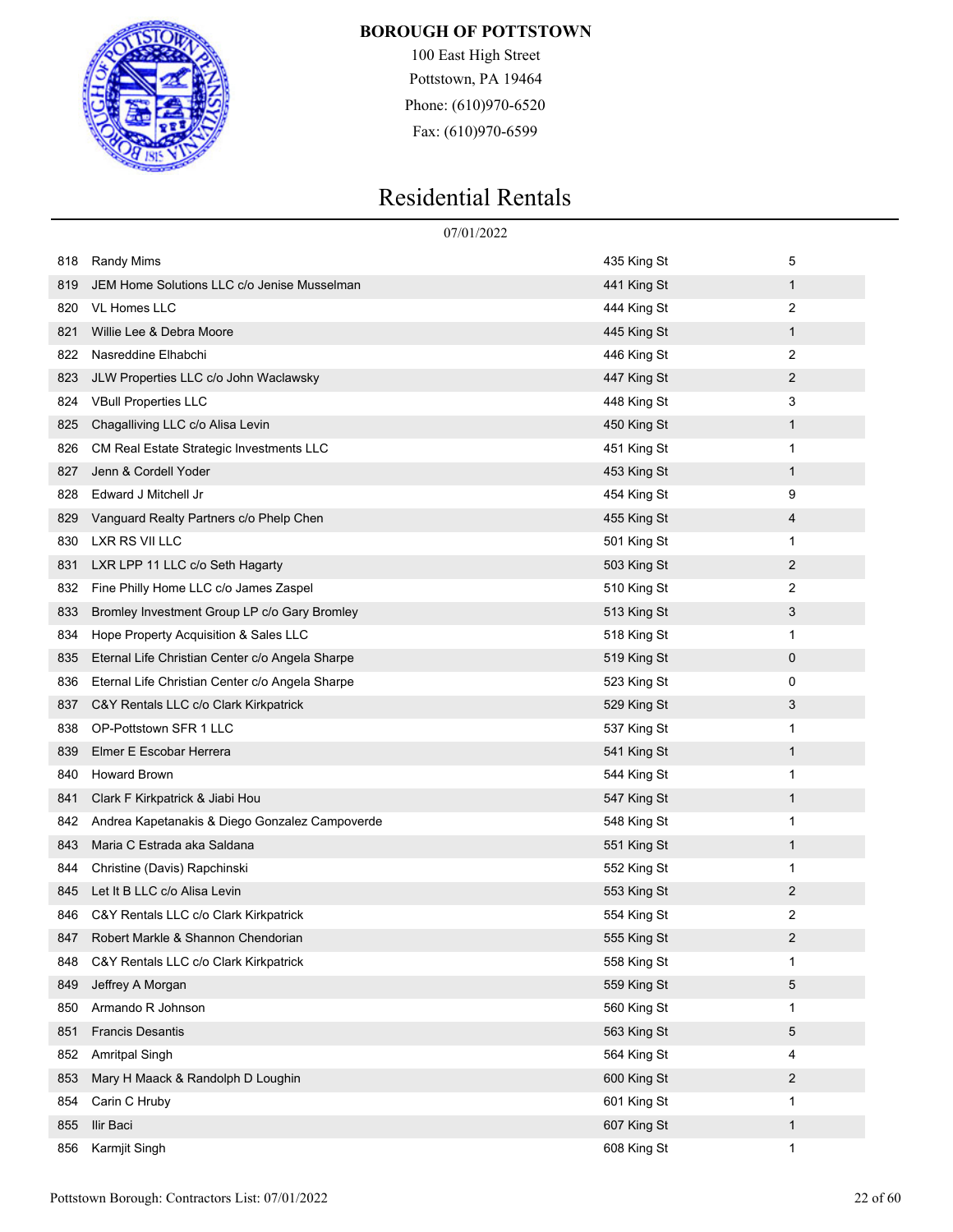

100 East High Street Pottstown, PA 19464 Phone: (610)970-6520 Fax: (610)970-6599

|     | 07/01/2022                                               |                     |                |  |
|-----|----------------------------------------------------------|---------------------|----------------|--|
| 857 | <b>Find Solutions Properties LLC</b>                     | 610 King St         | 3              |  |
| 858 | Franco C Fierro                                          | 613 King St         | 1              |  |
| 859 | TFS Realty LLC c/o Gregory Tigan                         | 619 King St         | 2              |  |
| 860 | TFS Realty LLC c/o Gregory P Tigan                       | 621 King St         | 1              |  |
| 861 | The Hill School                                          | 638 King St         | $\mathbf{1}$   |  |
| 862 | The Hill School                                          | 639 King St         | 1              |  |
| 863 | The Hill School                                          | 640 King St         | 1              |  |
| 864 | The Hill School                                          | 641 King St         | 1              |  |
| 865 | Vanguard Realty Partners LLC c/o Melina Zhang            | 438 King St - Front | 1              |  |
| 866 | NJL Properties LLC c/o Steve Aldinger                    | 442 King St - Front | 1              |  |
| 867 | Paul A Bauer III                                         | 606 King St - Front | 1              |  |
| 868 | CN Properties LLC c/o J Bradford DiCriscio               | 606 King St - Rear  | 1              |  |
| 869 | Bringhurst Acquisitions LLC c/o Julie Ricci              | 373 Laurel St       | 16             |  |
| 870 | Robert A & Marie E Letter                                | 415 Laurel St       | 1              |  |
| 871 | Innovo Realty LLC c/o Vijay Kumar                        | 419 Laurel St       | 1              |  |
| 872 | JEM Home Solutions LLC c/o Jenise Musselman              | 421 Laurel St       | 1              |  |
| 873 | <b>M&amp;S Property Holdings LLC</b>                     | 437 Laurel St       | 1              |  |
| 874 | F Douglas & Terry N Magill Jr                            | 441 Laurel St       | 1              |  |
| 875 | Limelight Property Group LLC                             | 447 Laurel St       | 1              |  |
| 876 | <b>Bryan Wittenmyer</b>                                  | 238 Lee Ave         | 1              |  |
| 877 | <b>Bryan Wittenmyer</b>                                  | 240 Lee Ave         | 1              |  |
| 878 | ELG Properties LLC c/o Julie & Matt Gallaher             | 243 Lee Ave         | 1              |  |
| 879 | Galen C Royer Jr                                         | 245 Lee Ave         | 1              |  |
| 880 | Galen C Royer Jr                                         | 247 Lee Ave         | 1              |  |
| 881 | Galen C Royer Jr                                         | 251 Lee Ave         | 1              |  |
| 882 | Stuart A & Patricia A Miller III                         | 265 Lee Ave         | 1              |  |
| 883 | Timothy William & Megan Ware                             | 285 Lee Ave         | 1              |  |
| 884 | Steven Camburn                                           | 348 1/2 Lincoln Ave | 1              |  |
| 885 | Homeland 360 LLC                                         | 429 1/2 Lincoln Ave | 1              |  |
| 886 | Steven Camburn                                           | 318 Lincoln Ave     | 1              |  |
| 887 | Jacqueline Reinhart                                      | 320 Lincoln Ave     | $\overline{2}$ |  |
| 888 | Lorenzo Gonzalez                                         | 331 Lincoln Ave     | 1              |  |
| 889 | Jonathan & Jenise Musselman                              | 333 Lincoln Ave     | $\mathbf{1}$   |  |
| 890 | 2127 Realty Inc                                          | 337 Lincoln Ave     | $\overline{2}$ |  |
| 891 | Nelson C & Rita H Paez                                   | 339 Lincoln Ave     | 1              |  |
| 892 | Jakub Pawlowski                                          | 340 Lincoln Ave     | 1              |  |
| 893 | William A S Heuer                                        | 341 Lincoln Ave     | $\mathbf{1}$   |  |
| 894 | BL Investments LLC c/o Patrick Beissel & Robert Laplante | 344 Lincoln Ave     | 1              |  |
| 895 | Victoria Menges                                          | 345 Lincoln Ave     | $\mathbf{1}$   |  |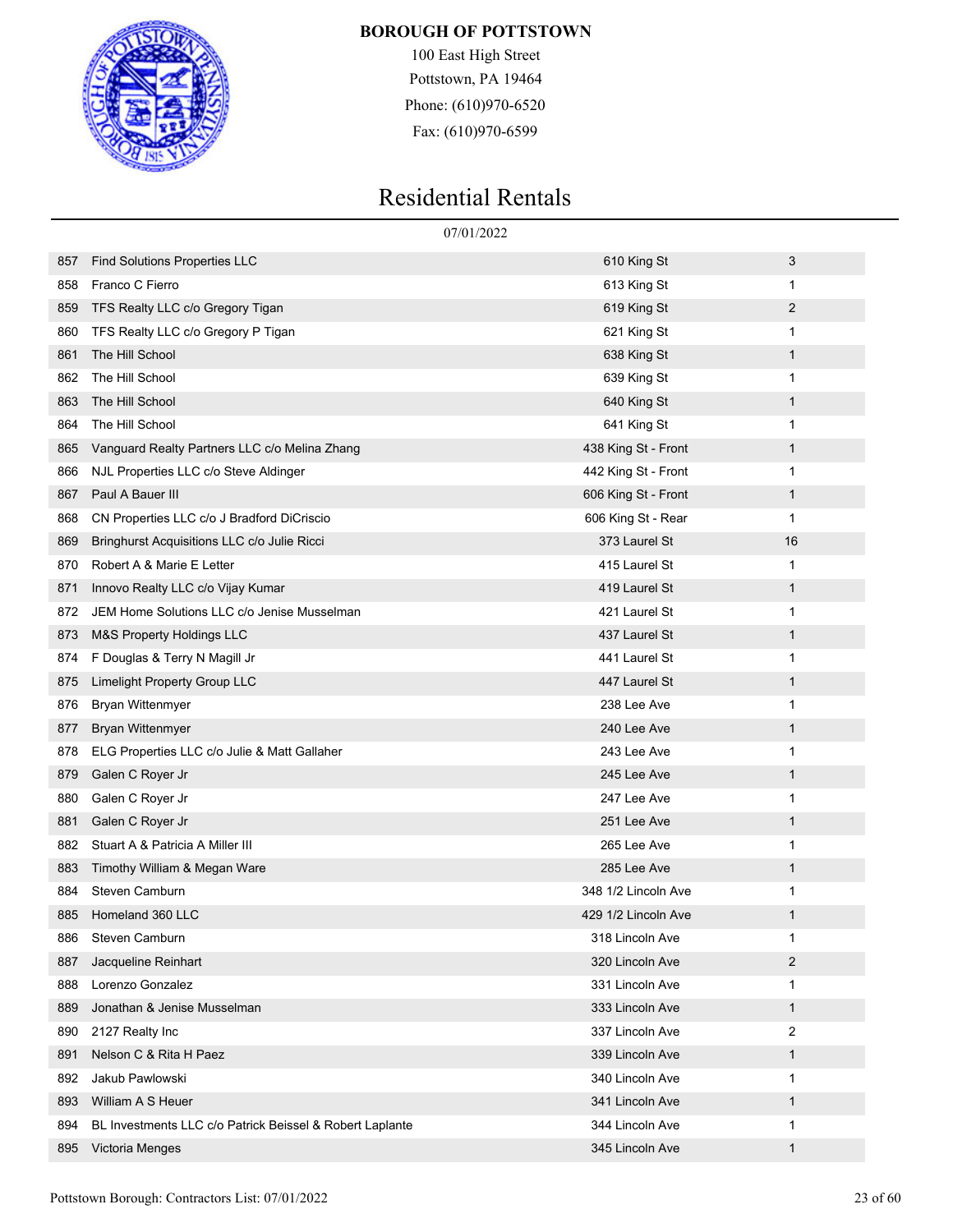

100 East High Street Pottstown, PA 19464 Phone: (610)970-6520 Fax: (610)970-6599

|     | 07/01/2022                                                                    |                 |              |
|-----|-------------------------------------------------------------------------------|-----------------|--------------|
| 896 | Heading East LLC                                                              | 346 Lincoln Ave | 1            |
| 897 | Tudor Real Estate LLC & Rest Here LLC c/o Vincent Hope                        | 350 Lincoln Ave | $\mathbf{1}$ |
| 898 | Emily A Weaver                                                                | 352 Lincoln Ave | 1            |
| 899 | Longbourn Enterprise LLC c/o Robert Larkin                                    | 356 Lincoln Ave | 3            |
| 900 | Jesse A Hoagey                                                                | 362 Lincoln Ave | 1            |
| 901 | Joyce E Heuer                                                                 | 406 Lincoln Ave | $\mathbf{1}$ |
| 902 | Steven Camburn                                                                | 407 Lincoln Ave | 1            |
| 903 | Joyce Heuer                                                                   | 408 Lincoln Ave | $\mathbf{1}$ |
| 904 | Sheila R Downer                                                               | 413 Lincoln Ave | 1            |
| 905 | Richard J & Jennifer L Ganzel                                                 | 415 Lincoln Ave | $\mathbf{1}$ |
| 906 | <b>Robin Ricketts</b>                                                         | 416 Lincoln Ave | $\mathbf{1}$ |
| 907 | Tatter Holdings LLC c/o Ellie Tattar                                          | 417 Lincoln Ave | $\mathbf{1}$ |
| 908 | Josh Kenneth Smith                                                            | 418 Lincoln Ave | 1            |
| 909 | Dennis M Kline & Holly DiGregorio                                             | 420 Lincoln Ave | $\mathbf{1}$ |
| 910 | 422 Lincoln LLC c/o Robert Larkin                                             | 422 Lincoln Ave | 2            |
| 911 | CN Properties LLC c/o J Bradford DiCriscio                                    | 425 Lincoln Ave | $\mathbf{1}$ |
| 912 | Tudor Real Estate LLC c/o Vincent Hope                                        | 429 Lincoln Ave | 1            |
| 913 | <b>Kimberly Austin</b>                                                        | 432 Lincoln Ave | 2            |
| 914 | Christopher E & Donna M Lineman                                               | 434 Lincoln Ave | 3            |
| 915 | Nathaniel Seaman                                                              | 443 Lincoln Ave | $\mathbf{1}$ |
| 916 | Robert Larkin                                                                 | 444 Lincoln Ave | 2            |
| 917 | Erin L Martire                                                                | 445 Lincoln Ave | $\mathbf{1}$ |
| 918 | Scott-Williams Holdings LLC c/o Aasim Grinnage                                | 451 Lincoln Ave | 1            |
| 919 | Patricia J & Charles R Charlton                                               | 513 Lincoln Ave | $\mathbf{1}$ |
| 920 | Jeremy Luettgen & Danielle Johnson                                            | 533 Lincoln Ave | 1            |
| 921 | Unlimited Home Renovations Inc c/o Jason & Joanna Hoekstra                    | 539 Lincoln Ave | $\mathbf{1}$ |
| 922 | Lucya Realty Inc c/o Varghese Thomas                                          | 541 Lincoln Ave | 1            |
| 923 | Richard M & Scott W Unruh                                                     | 547 Lincoln Ave | 2            |
| 924 | Mentora Houses LLC c/o Carlos Gonzalez                                        | 549 Lincoln Ave | 1            |
| 925 | Susan & Salvatore J Cotteta                                                   | 555 Lincoln Ave | $\mathbf{1}$ |
| 926 | Steven Camburn                                                                | 557 Lincoln Ave | 1            |
| 927 | Anthony White                                                                 | 561 Lincoln Ave | $\mathbf{1}$ |
| 928 | Anthony White                                                                 | 563 Lincoln Ave | 1            |
| 929 | Steven Camburn                                                                | 573 Lincoln Ave | $\mathbf{1}$ |
| 930 | Alberta J Harper                                                              | 715 Lincoln Ave | 1            |
| 931 | <b>Michael Baker</b>                                                          | 728 Lincoln Ave | $\mathbf{1}$ |
| 932 | Shafin A Esmail & Heena Thayani-Esmail                                        | 751 Lincoln Ave | 1            |
| 933 | Mei Mei LLC c/o Mei Zhen Bender                                               | 753 Lincoln Ave | $\mathbf{1}$ |
| 934 | Albert Zeev & Rachel Hollander / Your Place Properties LLC c/o Eran Hollander | 755 Lincoln Ave | $\mathbf{1}$ |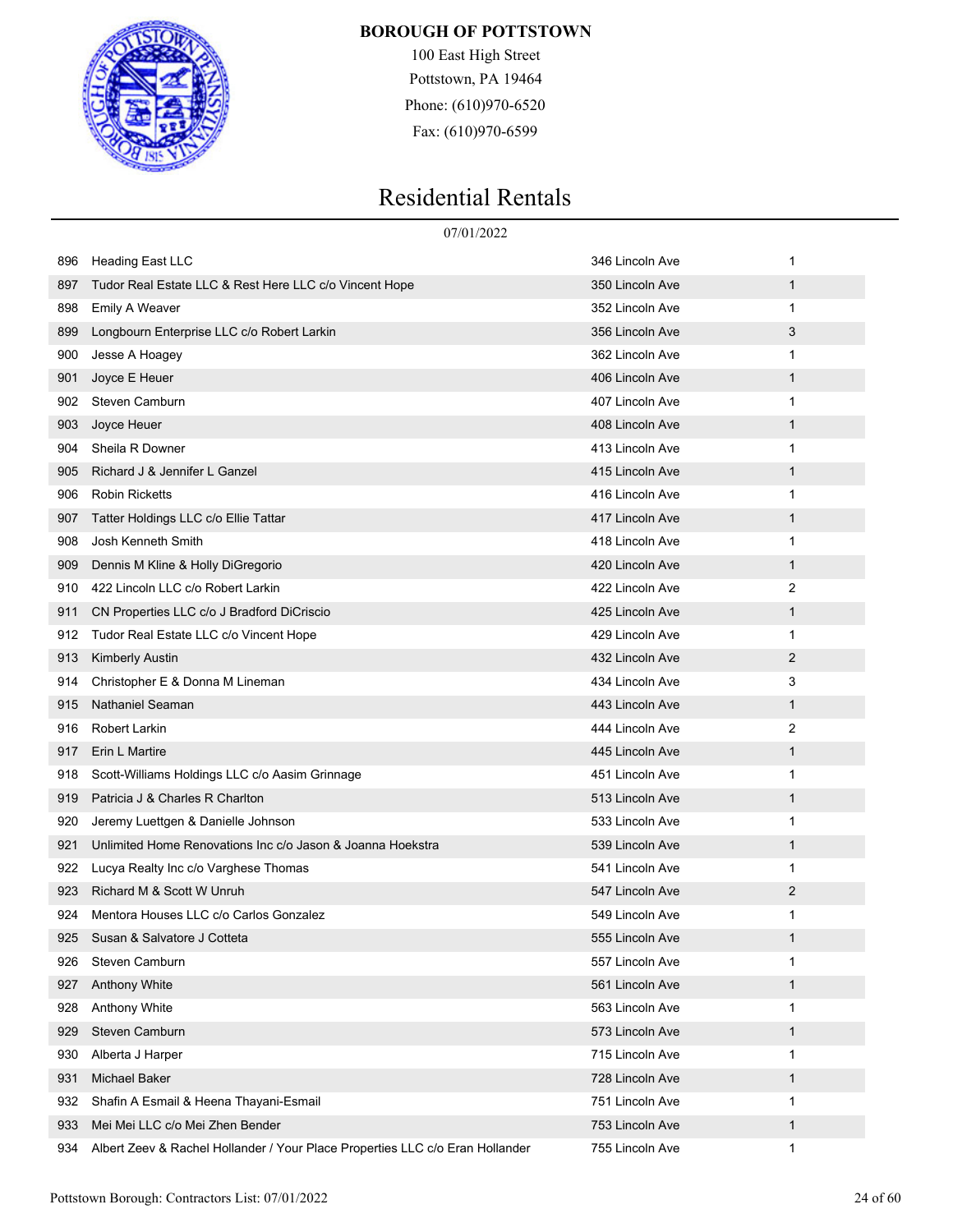

100 East High Street Pottstown, PA 19464 Phone: (610)970-6520 Fax: (610)970-6599

|     | 07/01/2022                                                           |                         |              |  |
|-----|----------------------------------------------------------------------|-------------------------|--------------|--|
| 935 | Mohammad Rahman                                                      | 761 Lincoln Ave         | 1            |  |
| 936 | Luke E & Amy M Curley                                                | 764 Lincoln Ave         | 1            |  |
| 937 | Charles T & Diane M Ritter                                           | 765 Lincoln Ave         | 1            |  |
| 938 | Scott Mendelsohn & Irving Askow                                      | 783 Lincoln Ave         | 1            |  |
| 939 | Barder Properties LLC c/o Rick Barbary & Donna Reider                | 786 Lincoln Ave         | 1            |  |
| 940 | Trench Construction & Remodeling LLC                                 | 788 Lincoln Ave         | 1            |  |
| 941 | Cody Young & Jiayun Zhou                                             | 342 Lincoln Ave - Front | 1            |  |
| 942 | Daniel P Day                                                         | 364 Lincoln Ave - Front | 1            |  |
| 943 | <b>Robert Larkin</b>                                                 | 342 Lincoln Ave - Rear  | 1            |  |
| 944 | Rashanna Elahi                                                       | 419 Lincoln Ave - Rear  | 1            |  |
| 945 | Jesse D Gaudioso                                                     | 701 Logan St            | 1            |  |
| 946 | Logan Pottstown Properties LP c/o Robert & Marie Fleming             | 759 Logan St            | 48           |  |
| 947 | Invision Customized Services c/o Holly Kalkof                        | 825 Logan St            | 1            |  |
| 948 | Linda Zerby                                                          | 880 Logan St            | 1            |  |
| 949 | <b>Eric Reigart</b>                                                  | 890 Logan St            | 1            |  |
| 950 | MC Contractors Development & Management LLC c/o Michael Carroll      | 94 Madison St           | 1            |  |
| 951 | MC Contractors Development & Management LLC c/o Michael Carroll      | 96 Madison St           | 1            |  |
| 952 | James M Crocker                                                      | 108 Madison St          | 1            |  |
| 953 | Biagio & Mary Ellen Esposito Revocable Living Trust Trustees         | 114 Manatawny St        | 2            |  |
| 954 | <b>Bradley S Mazzanti</b>                                            | 164 Manatawny St        | 1            |  |
| 955 | Essam Schedid & Shaimaa Mohamad Hassan                               | 170 Manatawny St        | 1            |  |
| 956 | Leo F Horcher III                                                    | 180 Manatawny St        | 4            |  |
| 957 | 214 Manatawny FS Properties Inc                                      | 214 Manatawny St        | 24           |  |
| 958 | Stone Wall Properties LLC c/o Allen Davidheiser Sr                   | 224 Manatawny St        | 1            |  |
| 959 | Marlo Jackson                                                        | 238 Manatawny St        | 3            |  |
| 960 | Sandra Brittany Snozzi Solther                                       | 254 Manatawny St        | 1            |  |
| 961 | Mary Jane Tiberio                                                    | 258 Manatawny St        | $\mathbf{1}$ |  |
| 962 | Dana Knowlton                                                        | 259 Manatawny St        | 1            |  |
| 963 | Lucas Lopez                                                          | 260 Manatawny St        | 2            |  |
| 964 | Lucas D Lopez                                                        | 262 Manatawny St        | 2            |  |
| 965 | Allen Davidheiser                                                    | 266 Manatawny St        | 2            |  |
| 966 | Freddy E Rodriguez-Pinos                                             | 271 Manatawny St        | 2            |  |
| 967 | Tudor Real Estate LLC & Adobes Casitas & Igloos LLC c/o Vincent Hope | 285 Manatawny St        | 2            |  |
| 968 | Clarence H & Kathryn F Egolf                                         | 408 Manatawny St        | 1            |  |
| 969 | Spring Hill Realty Inc c/o Leo Orloski                               | 417 Manatawny St        | 1            |  |
| 970 | Mary Jane Shelak                                                     | 432 Manatawny St        | 1            |  |
| 971 | George Albright                                                      | 435 Manatawny St        | 1            |  |
| 972 | Spring Hill Realty Inc c/o Leo Orloski                               | 498 Manatawny St        | 1            |  |
| 973 | Spring Hill Realty Inc c/o Leo Orloski                               | 502 Manatawny St        | $\mathbf{1}$ |  |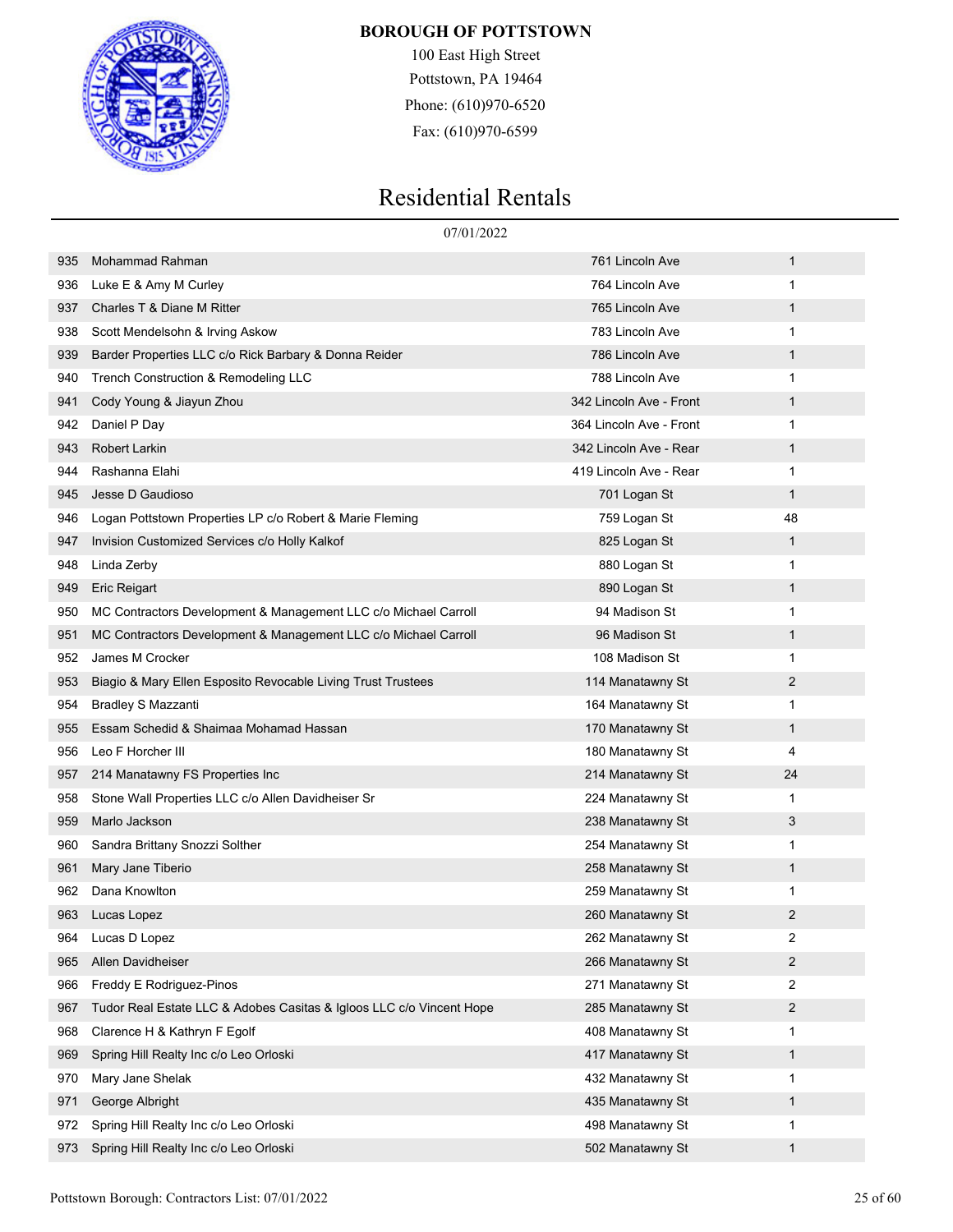

100 East High Street Pottstown, PA 19464 Phone: (610)970-6520 Fax: (610)970-6599

|      |                                                 | 07/01/2022               |              |
|------|-------------------------------------------------|--------------------------|--------------|
| 974  | Robert Borzillo                                 | 567 Manatawny St         | 2            |
| 975  | Dori & Christian Sawyer                         | 601 Manatawny St         | 1            |
| 976  | Steven Camburn                                  | 605 Manatawny St         | 1            |
| 977  | John Zvarick                                    | 607 Manatawny St         | 1            |
| 978  | Spring Hill Realty Co PA LP c/o Leo Orloski     | 611 Manatawny St         | 1            |
| 979  | Terese Brittingham                              | 617 Manatawny St         | 1            |
| 980  | <b>SGM &amp; VPM Real Estate Company</b>        | 619 Manatawny St         | 1            |
| 981  | TA Investments Group c/o Eli Alon               | 666 Manatawny St         | 1            |
| 982  | Edoardo & Maria Satiro                          | 443 Manatawny St - Front | 1            |
| 983  | Steven J & Heather A Siar                       | 1223 Maple St            | 1            |
| 984  | Andrew J Gess                                   | 1225 Maple St            | 1            |
| 985  | John T Oxenford                                 | 1231 Maple St            | 1            |
| 986  | John T Oxenford                                 | 1233 Maple St            | 1            |
| 987  | GW Copiarum LLC c/o Michael Wolf                | 1235 Maple St            | 1            |
| 988  | GW Copiarum LLC c/o Michael Wolf                | 1237 Maple St            | 1            |
| 989  | GW Copiarum LLC c/o Michael Wolf                | 1240 Maple St            | 1            |
| 990  | Scott C & Maureen T Pence                       | 1245 Maple St            | 1            |
| 991  | GW Copiarum LLC c/o Michael Wolf                | 1247 Maple St            | 1            |
| 992  | Guillermo Villagomez                            | 1249 Maple St            | 1            |
| 993  | John-Ko Properties Inc c/o John Koury Jr        | 1431 Maple St            | 36           |
| 994  | Peter & Jessica Lineman                         | 227 Maplewood Dr         | 1            |
| 995  | Ches-Mont Realty LLC c/o Joseph Virgulti        | 200 Maplewood Dr A-1     | 1            |
| 996  | Spring Hill Realty Co PA LP c/o Leo Orloski     | 200 Maplewood Dr B-2     | 1            |
| 997  | Lisa & Albert Gibat                             | 200 Maplewood Dr C-1     | 1            |
| 998  | Janice M Faust                                  | 200 Maplewood Dr C-2     | 1            |
| 999  | Kimberly O'Hara                                 | 200 Maplewood Dr C-4     | 1            |
| 1000 | Jemco Capital LLC c/o Mark Gallagher            | 200 Maplewood Dr C-5     | 1            |
| 1001 | Michelle L & Robert L Fryer                     | 200 Maplewood Dr D-10    | 1            |
|      | 1002 Anthony J Shaff                            | 200 Maplewood Dr D-13    | 1            |
| 1003 | Michelle L & Robert L Fryer                     | 200 Maplewood Dr D-17    | 1            |
| 1004 | Michelle L & Robert L Fryer                     | 200 Maplewood Dr D-19    | 1            |
| 1005 | John & Kim M Hnath                              | 200 Maplewood Dr D-2     | 1            |
| 1006 | Bradley & Lori Musson                           | 200 Maplewood Dr D-4     | 1            |
| 1007 | John M Shvetz                                   | 200 Maplewood Dr D-5     | $\mathbf{1}$ |
| 1008 | III Jack LLC c/o Paul J Crawford III            | 200 Maplewood Dr D-7     | 1            |
| 1009 | Robert Loren Fryer                              | 200 Maplewood Dr E-1     | 1            |
| 1010 | Shawn M Warman                                  | 200 Maplewood Dr E-2     | 1            |
| 1011 | Omar & Kimberly O'Hara                          | 200 Maplewood Dr E-6     | 1            |
|      | 1012 Michelle L Lindekugel & Melinda A Cockeram | 200 Maplewood Dr F-2     | 1            |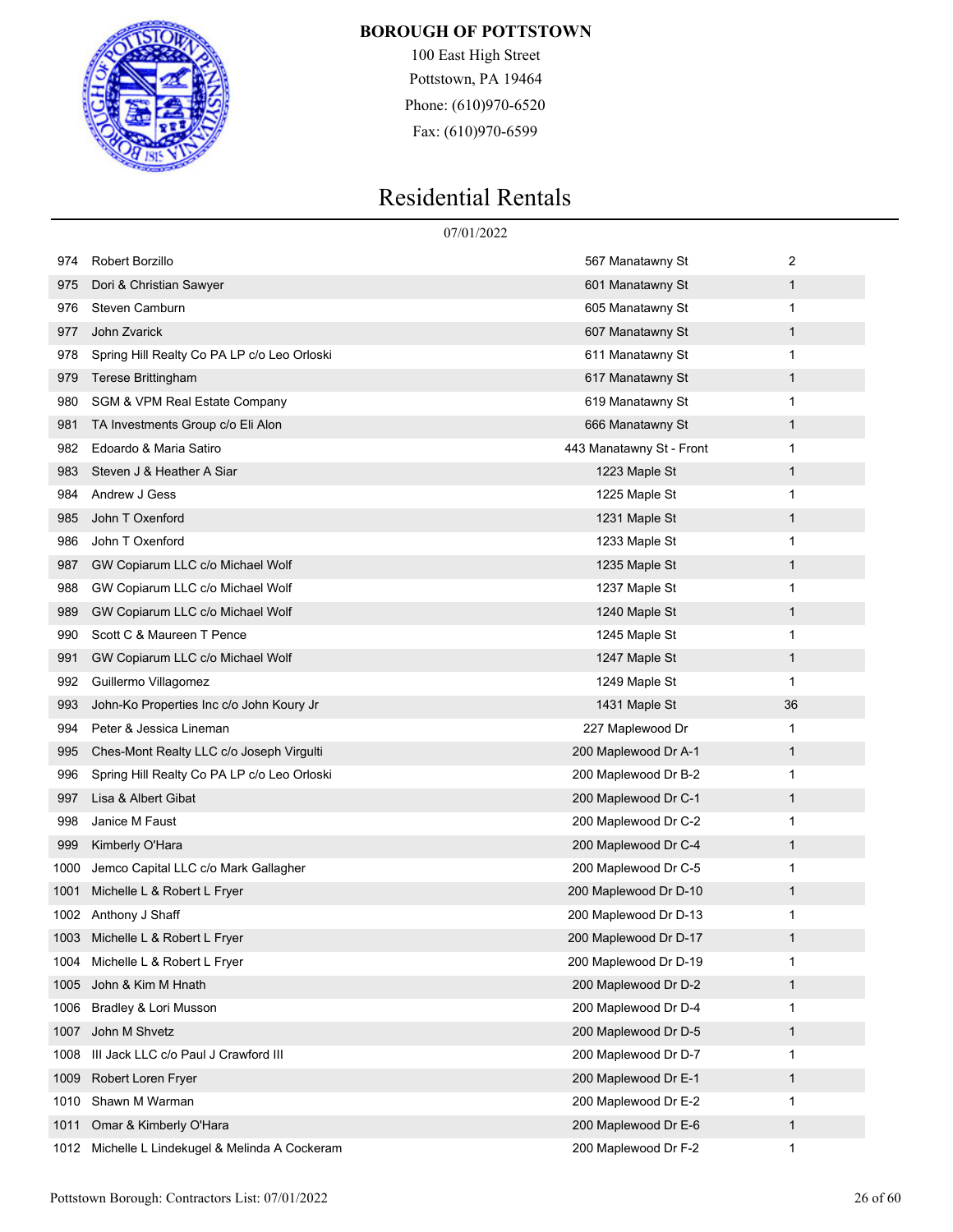

100 East High Street Pottstown, PA 19464 Phone: (610)970-6520 Fax: (610)970-6599

|      |                                                            | 07/01/2022             |              |
|------|------------------------------------------------------------|------------------------|--------------|
| 1013 | Michelle L & Robert L Fryer                                | 200 Maplewood Dr F-4   | $\mathbf{1}$ |
| 1014 | Stern Nester Jr                                            | 200 Maplewood Dr G-2   | 1            |
| 1015 | Mary Jane & Gabriel A Serbin Jr                            | 200 Maplewood Dr G-3   | 1            |
| 1016 | Sarah Reimert                                              | 200 Maplewood Dr G-4   | 1            |
| 1017 | Sarah Reimert                                              | 200 Maplewood Dr G-4   | $\mathbf{1}$ |
| 1018 | Lisa Wasson                                                | 255 Master St          | 1            |
| 1019 | Marian L & Robert G Richards                               | 281 Master St          | 1            |
| 1020 | Brent & Sandra Fondren                                     | 524 Master St          | 1            |
| 1021 | <b>Curtis K Rowe</b>                                       | 535 Master St          | $\mathbf{1}$ |
| 1022 | Marlon L Rodgriguez Maradiaga                              | 414 May St             | 1            |
| 1023 | Matthew J Copley III                                       | 418 May St             | 1            |
| 1024 | Steven Mark Camburn                                        | 421 May St             | 1            |
| 1025 | <b>Michael Grodanz</b>                                     | 429 May St             | 1            |
| 1026 | Nathanial Seaman & Alexis Seaman                           | 500 May St             | 1            |
| 1027 | Tramell L Gibson & Rochelle Bird                           | 501 May St             | 1            |
| 1028 | Karyn J Koller                                             | 503 May St             | 1            |
| 1029 | Sukhjinder Singh                                           | 228 Mervine St         | 1            |
| 1030 | Jimmie M & Alice M Boatwright                              | 505 Mineral St         | 1            |
| 1031 | Robert W & Marie H Fleming Jr                              | 1490 Moser Rd          | 33           |
| 1032 | Woodcrest Capital LLC c/o Ryan Brenan                      | 21 N Adams St          | 1            |
| 1033 | Karmjit Singh                                              | 23 N Adams St          | 1            |
| 1034 | Keith Carroll & Julie R Stapleton Carroll                  | 25 N Adams St          | 1            |
| 1035 | Joseph A & Tara R Giunta Jr                                | 27 N Adams St          | $\mathbf{1}$ |
| 1036 | Jay Premo                                                  | 29 N Adams St          | 1            |
| 1037 | Randolph D Loughin                                         | 68 N Adams St          | 1            |
| 1038 | Randolph D Loughin                                         | 70 N Adams St          | 1            |
| 1039 | Brendan Baldwin & Deneal E Saunders                        | 80 N Adams St          | 1            |
| 1040 | Traction X39 LLC c/o Bob Doran                             | 117 N Adams St         | 1            |
|      | 1041 Traction X39 LLC                                      | 119 N Adams St         | 1            |
| 1042 | PR Realty Management LLC c/o Roy Repko                     | 123 N Adams St         | 1            |
| 1043 | PR Realty Management LLC c/o Roy Repko                     | 125 N Adams St         | $\mathbf{1}$ |
| 1044 | Antonio G & Natasha A Mancini Jr                           | 518 N Adams St         | 1            |
| 1045 | Willie G Day                                               | 545 N Adams St         | $\mathbf{1}$ |
| 1046 | Troya Champion                                             | 714 N Adams St         | 1            |
| 1047 | <b>Matthew Sundermier</b>                                  | 843 N Adams St         | $\mathbf{1}$ |
| 1048 | Spring Hill Realty Co PA LP c/o Leo Orloski                | 849 N Adams St         | 1            |
| 1049 | Unlimited Home Renovations Inc c/o Jason & Joanna Hoekstra | 512 1/2 N Charlotte St | $\mathbf{1}$ |
| 1050 | G&E Martin Realty LLC c/o Ester Martin                     | 20 N Charlotte St      | 3            |
| 1051 | 24 North Charlotte St LLC                                  | 24 N Charlotte St      | 3            |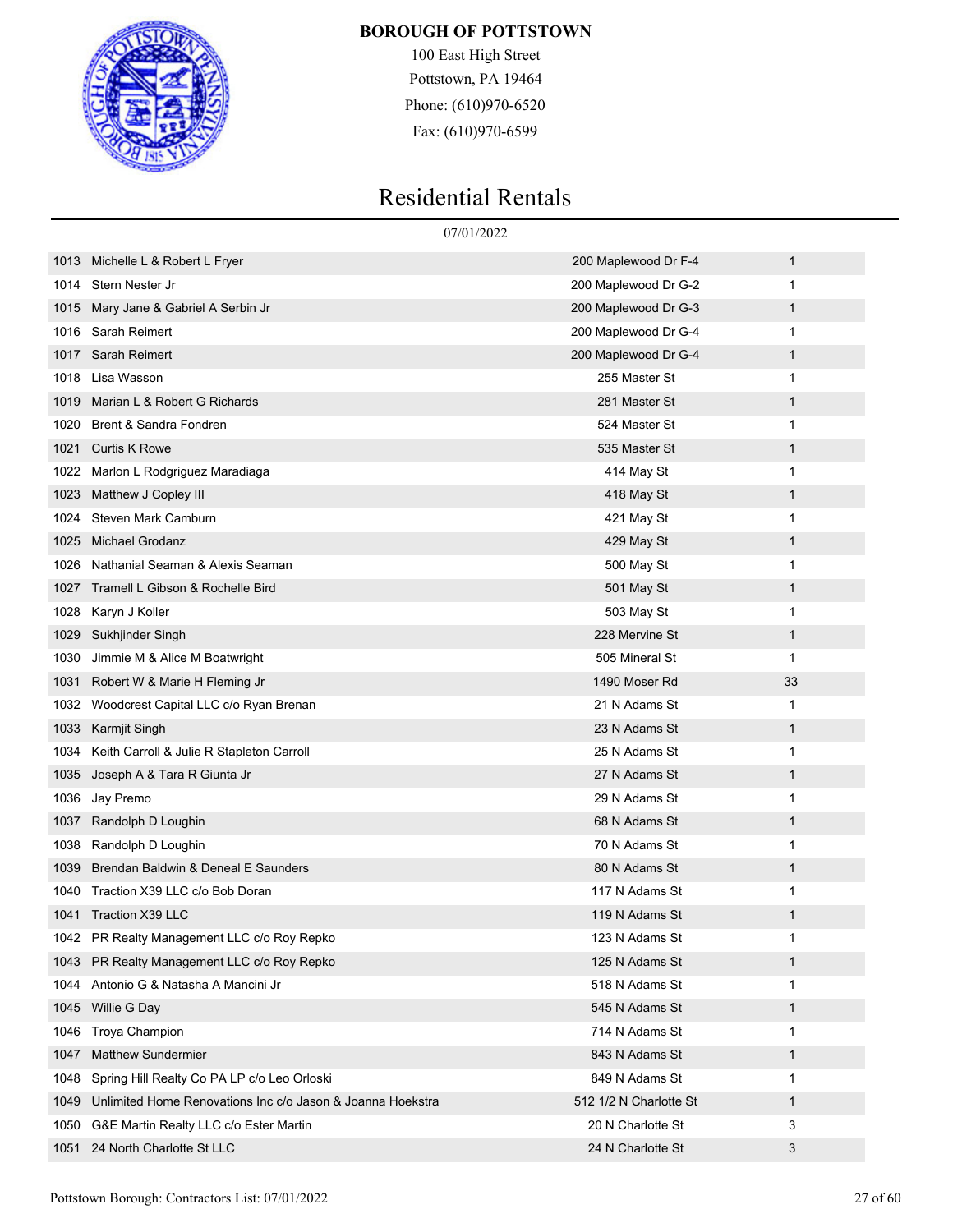

100 East High Street Pottstown, PA 19464 Phone: (610)970-6520 Fax: (610)970-6599

|      | 07/01/2022                                         |                    |              |  |
|------|----------------------------------------------------|--------------------|--------------|--|
| 1052 | Limelight Property Group LLC                       | 26 N Charlotte St  | 1            |  |
| 1053 | Wilson S & Doris O Wat                             | 63 N Charlotte St  | 3            |  |
| 1054 | Anna Sarzynska & Michal Sypolka                    | 69 N Charlotte St  | 2            |  |
| 1055 | Gladeck Management 1 LLC c/o Chris Gladeck         | 71 N Charlotte St  | $\mathbf{1}$ |  |
| 1056 | <b>Randall Heisler</b>                             | 76 N Charlotte St  | 2            |  |
| 1057 | S&G Real Estate Properties LLC c/o Shaji Thomas    | 79 N Charlotte St  | 3            |  |
| 1058 | John & Gina M Theisen Sr                           | 80 N Charlotte St  | 1            |  |
| 1059 | Lee Trythall                                       | 112 N Charlotte St | 4            |  |
| 1060 | Lee Roy & Antonella C Trythall & Kevin E Spitko    | 114 N Charlotte St | 2            |  |
| 1061 | Gary W Schaeffer                                   | 117 N Charlotte St | 3            |  |
| 1062 | Marco A & Jil S Castanon                           | 120 N Charlotte St | 5            |  |
| 1063 | Randall Heisler                                    | 162 N Charlotte St | 4            |  |
| 1064 | Limelight Property Group LLC                       | 170 N Charlotte St | 4            |  |
| 1065 | Dean E & Kathy A Landis                            | 172 N Charlotte St | 3            |  |
| 1066 | Thomas M Yates                                     | 174 N Charlotte St | 4            |  |
| 1067 | <b>Gary W Russell</b>                              | 176 N Charlotte St | 3            |  |
| 1068 | Gary W Russell                                     | 180 N Charlotte St | 4            |  |
| 1069 | David P Magrini                                    | 206 N Charlotte St | $\mathbf{1}$ |  |
| 1070 | Robert F & Carol E Sauerbrey Jr                    | 216 N Charlotte St | 2            |  |
| 1071 | LXR LPP 5 LLC c/o Seth Hagarty                     | 217 N Charlotte St | 2            |  |
| 1072 | Sean A & B Faye Sauerbrey                          | 218 N Charlotte St | 2            |  |
| 1073 | David E & Amanda L Davis III                       | 219 N Charlotte St | 3            |  |
| 1074 | R&M Homes LLC c/o Mahrukh & Tariq Mahrukh          | 224 N Charlotte St | 8            |  |
| 1075 | Petro Holinka                                      | 229 N Charlotte St | 4            |  |
| 1076 | Shal Realty Inc c/o Varghese A Thomas              | 230 N Charlotte St | 4            |  |
| 1077 | Michael J & Crystal L Nagy                         | 236 N Charlotte St | 3            |  |
| 1078 | Kameisha Griffin                                   | 238 N Charlotte St | 2            |  |
| 1079 | Tudor Real Estate LLC c/o Vincent Hope             | 244 N Charlotte St | 1            |  |
|      | 1080 AYF Group LLC c/o Georgette Slater            | 248 N Charlotte St | 1            |  |
|      | 1081 Adrian Molina                                 | 258 N Charlotte St | 2            |  |
| 1082 | Mince Realty LLC c/o Geoffrey Mince                | 304 N Charlotte St | 2            |  |
| 1083 | Shine Realty LLC c/o Victor Verano                 | 310 N Charlotte St | $\mathbf{1}$ |  |
| 1084 | <b>Bringhurst Aquisitions LLC</b>                  | 316 N Charlotte St | 1            |  |
| 1085 | Z2 Realty Group LLC c/o Richard Zazo II            | 320 N Charlotte St | 5            |  |
| 1086 | Heritage Housing LP c/o Barry Moyer & David S Gray | 324 N Charlotte St | 1            |  |
| 1087 | Bryan Hoffman                                      | 326 N Charlotte St | $\mathbf{1}$ |  |
| 1088 | Scott Zajac                                        | 328 N Charlotte St | 2            |  |
| 1089 | 556 Main LLC c/o Kenneth Zimmerman & Greg Emrick   | 351 N Charlotte St | 11           |  |
| 1090 | Sean McNamara                                      | 356 N Charlotte St | 2            |  |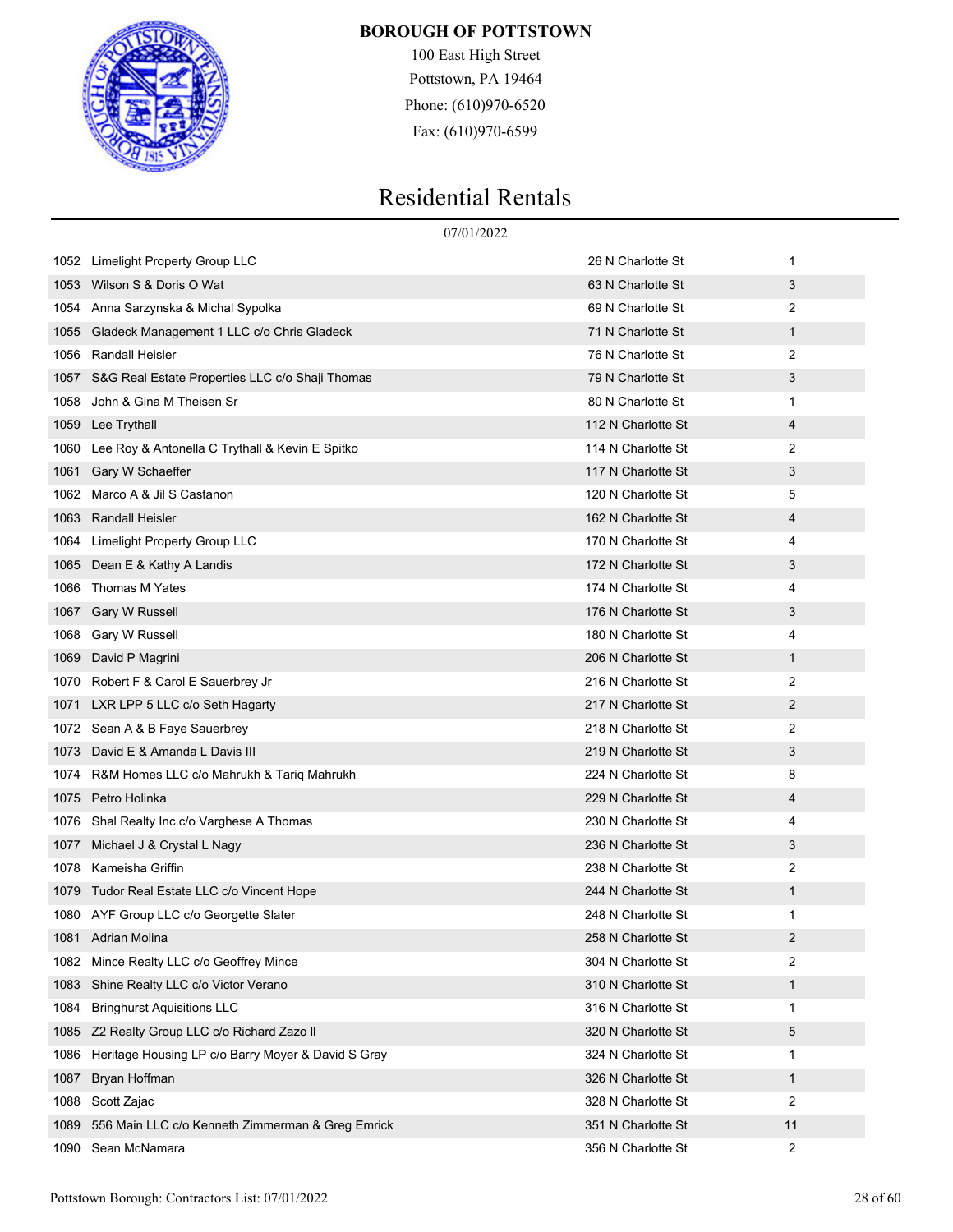

100 East High Street Pottstown, PA 19464 Phone: (610)970-6520 Fax: (610)970-6599

|      | 07/01/2022                                                          |                    |                |  |
|------|---------------------------------------------------------------------|--------------------|----------------|--|
| 1091 | Fab Philly Home LLC c/o Jim Zaspel                                  | 359 N Charlotte St | $\mathbf{1}$   |  |
| 1092 | Round The Horn LLC                                                  | 362 N Charlotte St | 4              |  |
| 1093 | <b>William Heuer</b>                                                | 364 N Charlotte St | 1              |  |
| 1094 | Tudor Real Estate LLC c/o Vincent Hope                              | 369 N Charlotte St | 1              |  |
| 1095 | Phoebe K DeCarlo / Zachary D Unger / Jess Bontcue                   | 379 N Charlotte St | $\mathbf{1}$   |  |
| 1096 | Mykel A Oister                                                      | 381 N Charlotte St | 1              |  |
| 1097 | <b>Carol F Nierintz</b>                                             | 384 N Charlotte St | $\mathbf{1}$   |  |
| 1098 | Tudor Real Estate LLC c/o Vincent Hope                              | 388 N Charlotte St | 3              |  |
| 1099 | Zimrick Group LLC c/o Kenneth Zimmerman                             | 392 N Charlotte St | 3              |  |
| 1100 | Tudor Real Estate LLC c/o Vincent Hope                              | 393 N Charlotte St | 3              |  |
| 1101 | David S Gross                                                       | 401 N Charlotte St | 3              |  |
| 1102 | Donald Conner                                                       | 403 N Charlotte St | 1              |  |
| 1103 | Alternative Energy Group LLC c/o Aaron Good                         | 404 N Charlotte St | 2              |  |
| 1104 | <b>Travis Barnes</b>                                                | 452 N Charlotte St | 2              |  |
| 1105 | <b>Donald Conner</b>                                                | 453 N Charlotte St | 4              |  |
| 1106 | Mihalyne Moga                                                       | 458 N Charlotte St | 1              |  |
| 1107 | SEZ Properties LLC c/o Kenneth Zimmerman                            | 459 N Charlotte St | 2              |  |
| 1108 | Nathaniel P Altenor                                                 | 462 N Charlotte St | 2              |  |
| 1109 | Rut Row Properties LLC c/o Curt Rutledge                            | 465 N Charlotte St | 2              |  |
| 1110 | Alphet Group LLC                                                    | 471 N Charlotte St | 2              |  |
| 1111 | Konstantina Karalis                                                 | 472 N Charlotte St | 2              |  |
| 1112 | John C Ku                                                           | 475 N Charlotte St | 1              |  |
| 1113 | The Good Guy LLC c/o Chris Good                                     | 476 N Charlotte St | 2              |  |
| 1114 | Albert & Lisa Gibat                                                 | 501 N Charlotte St | 2              |  |
| 1115 | <b>Gregory Norris</b>                                               | 502 N Charlotte St | 2              |  |
| 1116 | Benuel J Beiler                                                     | 506 N Charlotte St | 2              |  |
| 1117 | Elaine L Smith                                                      | 510 N Charlotte St | 5              |  |
| 1118 | Darryl F & Danielle L Hammer                                        | 513 N Charlotte St | 1              |  |
|      | 1119 Harry R Keifrider III                                          | 518 N Charlotte St | 1              |  |
|      | 1120 Zimrick Group LLC c/o Kenneth Zimmerman                        | 522 N Charlotte St | 2              |  |
| 1121 | Patricia DiObilda                                                   | 523 N Charlotte St | $\mathbf{1}$   |  |
| 1122 | Quality Philly Rentals LLC c/o James Zaspel                         | 526 N Charlotte St | 2              |  |
| 1123 | Heading East LLC c/o Franco Fierro                                  | 528 N Charlotte St | $\mathbf{1}$   |  |
| 1124 | Giuseppe M Picone                                                   | 535 N Charlotte St | 3              |  |
| 1125 | Elyse M Kelsey                                                      | 536 N Charlotte St | $\mathbf{1}$   |  |
| 1126 | Scott R Fillman                                                     | 545 N Charlotte St | 3              |  |
| 1127 | Mary Austin-Schultz & Andrew Harmonsky                              | 546 N Charlotte St | 2              |  |
| 1128 | James Connelly                                                      | 610 N Charlotte St | 1              |  |
| 1129 | Hancock Professional Bldg Assocs c/o Michael Agabegi & Marvin Cohen | 617 N Charlotte St | $\overline{2}$ |  |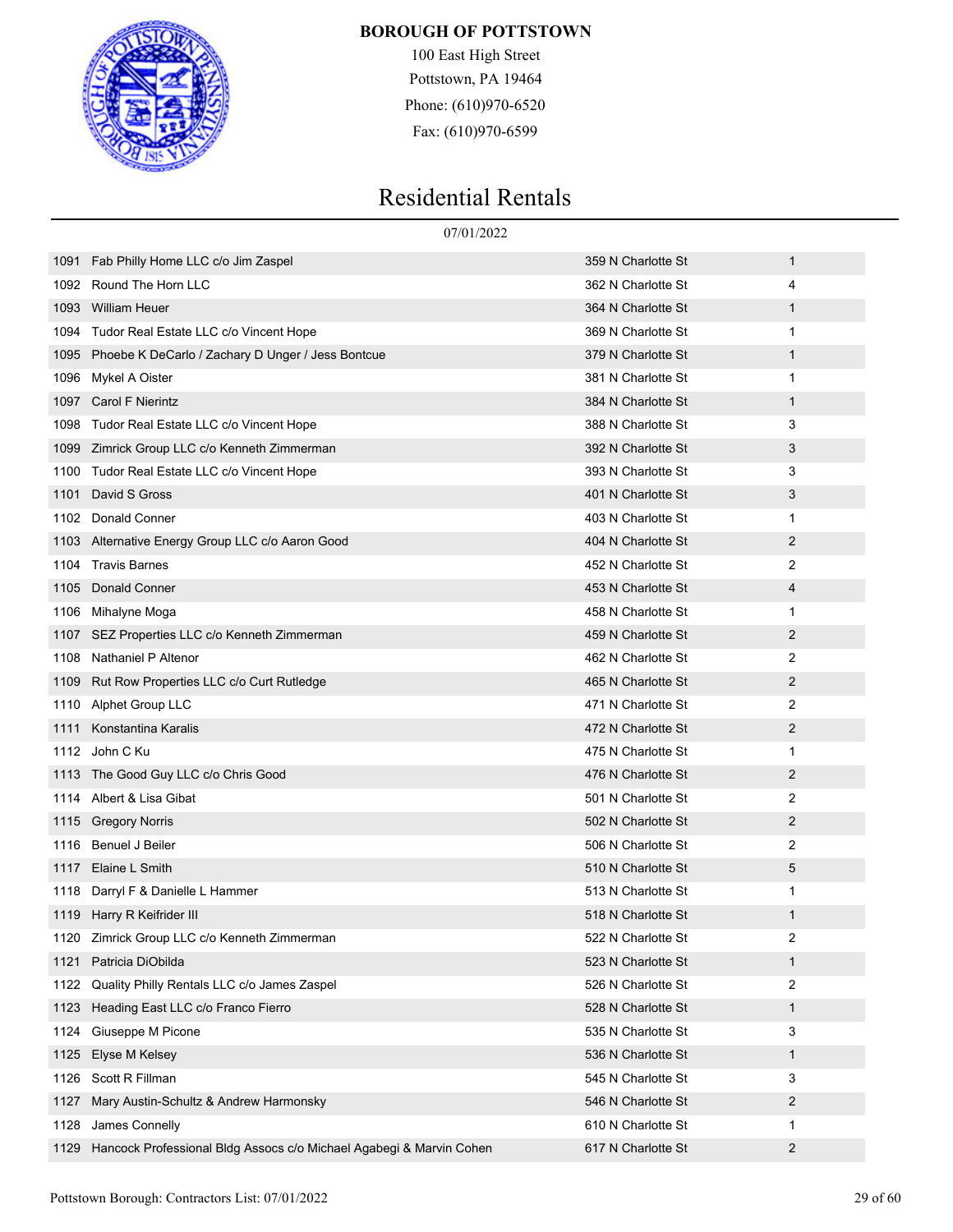

100 East High Street Pottstown, PA 19464 Phone: (610)970-6520 Fax: (610)970-6599

|      |                                                              | 07/01/2022          |                |
|------|--------------------------------------------------------------|---------------------|----------------|
| 1130 | Brian C Kelly                                                | 637 N Charlotte St  | 3              |
| 1131 | Christi D Strong & James M Wolf                              | 647 N Charlotte St  | $\mathbf{1}$   |
| 1132 | George Hoopes                                                | 657 N Charlotte St  | 2              |
| 1133 | <b>Geoffrey Mince</b>                                        | 659 N Charlotte St  | 2              |
| 1134 | Stephen A & Jennifer L Patten                                | 705 N Charlotte St  | 3              |
| 1135 | Heather L Roy                                                | 709 N Charlotte St  | 1              |
| 1136 | <b>Brian Walsh</b>                                           | 717 N Charlotte St  | 4              |
| 1137 | Allen D Davidheiser                                          | 749 N Charlotte St  | 1              |
| 1138 | Kimberly H Aaron & Guy J Merrill                             | 755 N Charlotte St  | 1              |
| 1139 | Donald W Myers                                               | 764 N Charlotte St  | 3              |
| 1140 | Biagio & Mary Ellen Esposito Trustees Revocable Living Trust | 769 N Charlotte St  | 1              |
| 1141 | 773 N Charlotte St LLC c/o Steve Everett                     | 773 N Charlotte St  | $\mathbf{1}$   |
| 1142 | Konstantina Karalis                                          | 777 N Charlotte St  | 2              |
| 1143 | Johnson Family Trust c/o Maurice Johnson                     | 781 N Charlotte St  | 1              |
| 1144 | Taro Properties LLC c/o Steve Oehlert                        | 801 N Charlotte St  | 1              |
| 1145 | Uwnas Hashamy                                                | 813 N Charlotte St  | 4              |
| 1146 | Sandy Mar Day LLC C/O Sandra Valdiviezo                      | 815 N Charlotte St  | 2              |
| 1147 | Julie E (McDonnell) Salfiti                                  | 817 N Charlotte St  | $\overline{2}$ |
| 1148 | <b>Brian Walsh</b>                                           | 819 N Charlotte St  | 3              |
| 1149 | PR Realty Management LLC                                     | 859 N Charlotte St  | 1              |
| 1150 | George E & Joan C Wausnock                                   | 875 N Charlotte St  | 1              |
| 1151 | Vasilios & Athena Vardaxis                                   | 907 N Charlotte St  | 1              |
| 1152 | Vincent J & Haley M Masciantonio                             | 950 N Charlotte St  | 2              |
| 1153 | OP-Pottstown 48 LLC c/o Randoph Hope                         | 1003 N Charlotte St | 6              |
| 1154 | Daniel W & Heather C Shive                                   | 1224 N Charlotte St | 1              |
| 1155 | Steven Camburn                                               | 464 1/2 N Evans St  | 1              |
| 1156 | William A Quigley                                            | 16 N Evans St       | 1              |
| 1157 | Tudor Real Estate LLC c/o Vincent Hope                       | 67 N Evans St       | 1              |
| 1158 | Nikchad LLC c/o Alisa Levin                                  | 71 N Evans St       | 1              |
| 1159 | <b>Freddy E Rodriguez Pinos</b>                              | 72 N Evans St       | 3              |
| 1160 | Rockstar Investments LLC c/o William Holder                  | 75 N Evans St       | 2              |
| 1161 | Rockstar Investments LLC c/o William Holder                  | 79 N Evans St       | 7              |
| 1162 | <b>Steven Camburn</b>                                        | 111 N Evans St      | 1              |
| 1163 | Brendan & Alice Markle                                       | 112 N Evans St      | $\mathbf{1}$   |
| 1164 | Ashley DeStefano (Reinoso Calle)                             | 113 N Evans St      | 1              |
| 1165 | <b>Brian E Guzman</b>                                        | 114 N Evans St      | 1              |
| 1166 | Mark K & Amoah Adjoa Aggrey                                  | 117 N Evans St      | 1              |
| 1167 | Tudor Real Estate LLC c/o Vincent Hope                       | 119 N Evans St      | $\mathbf{1}$   |
|      | 1168 Sampad LLC                                              | 120 N Evans St      | 1              |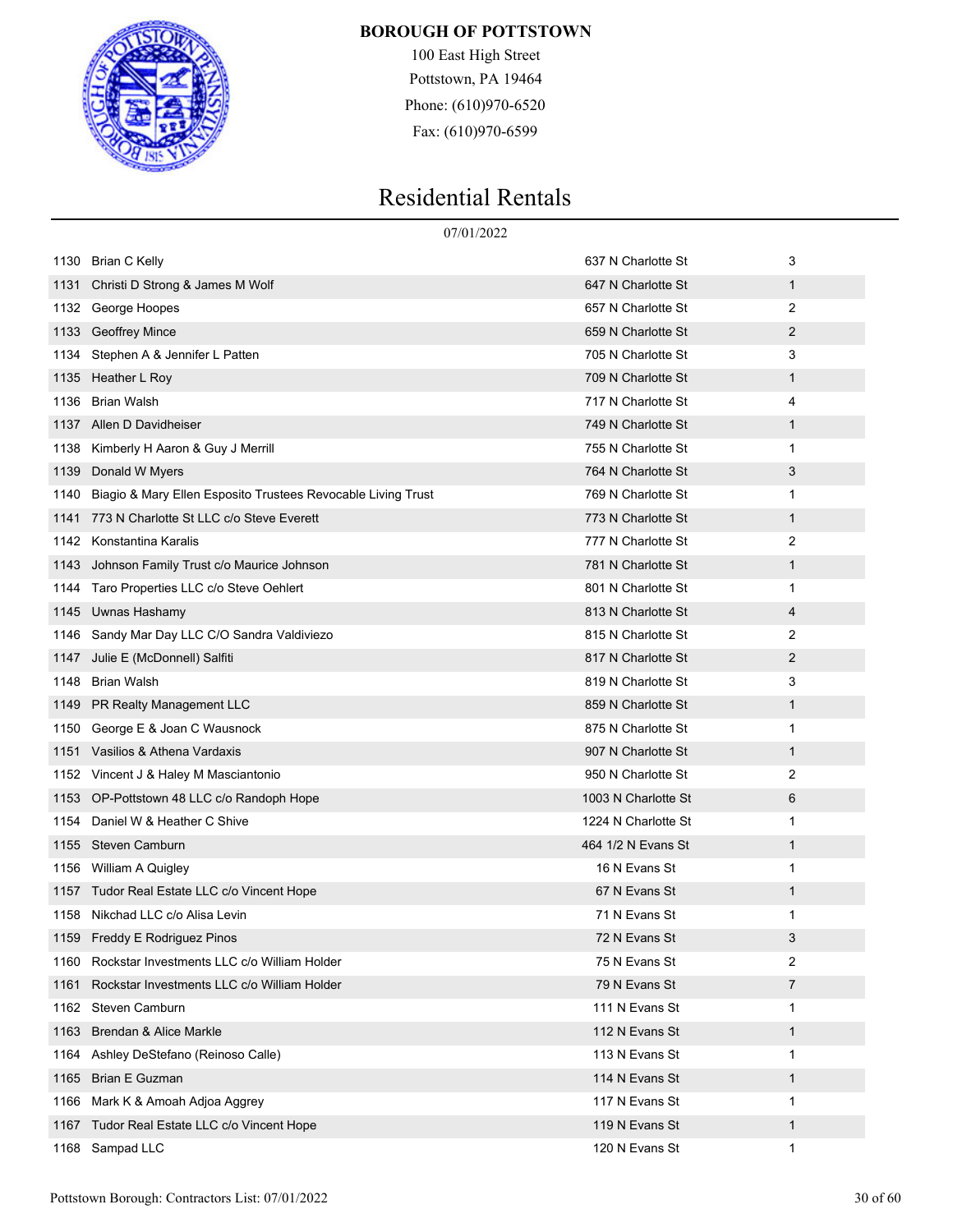

100 East High Street Pottstown, PA 19464 Phone: (610)970-6520 Fax: (610)970-6599

|      | 07/01/2022                                                      |                |                |
|------|-----------------------------------------------------------------|----------------|----------------|
| 1169 | Douglas D & Christine C Stoner                                  | 154 N Evans St | 3              |
| 1170 | Dustin Kaplan                                                   | 156 N Evans St | 1              |
| 1171 | Dustin Kaplan                                                   | 160 N Evans St | 2              |
| 1172 | CWF Properties c/o Jace Weaver                                  | 164 N Evans St | $\overline{2}$ |
| 1173 | John Peter & Linda B Waclawsky                                  | 166 N Evans St | 2              |
| 1174 | Flowing Springs Properties LLC c/o Steve Brower & Kevin Edwards | 167 N Evans St | 2              |
| 1175 | CWF Properties LLC c/o Jace Weaver                              | 171 N Evans St | 2              |
| 1176 | Kerri-Ann Buchanan                                              | 218 N Evans St | 2              |
| 1177 | Arek Management LLC                                             | 221 N Evans St | 1              |
| 1178 | <b>EC Homes LLC</b>                                             | 225 N Evans St | 1              |
| 1179 | Mark & Adjoa Aggrey                                             | 230 N Evans St | 1              |
| 1180 | Christopher & Jennifer Levy                                     | 232 N Evans St | 2              |
| 1181 | Equity Trust Company Custodian - FBO John Gamble IRA            | 233 N Evans St | 1              |
| 1182 | Ato Troop                                                       | 235 N Evans St | 1              |
| 1183 | Chaminda Jayawardena                                            | 236 N Evans St | $\mathbf{1}$   |
| 1184 | Longbourn Enterprise LLC c/o Robert Larkin                      | 238 N Evans St | 2              |
| 1185 | George Kearney                                                  | 305 N Evans St | 2              |
| 1186 | Hyoungjoon Park & Youngkyu Lee & Inkyu Lee & Jungja Yeon        | 306 N Evans St | 1              |
| 1187 | David Ivan Tapia                                                | 307 N Evans St | 2              |
| 1188 | Stanley F & Naomi E Kijek                                       | 310 N Evans St | 1              |
| 1189 | Floyd B & G Elaine Huber                                        | 312 N Evans St | 1              |
| 1190 | JTPT Real Estate LLC c/o Jonathan Toce                          | 314 N Evans St | 1              |
| 1191 | Equity Tr Custodian FBO c/o Deryl Denlinger IRA                 | 316 N Evans St | 1              |
| 1192 | Alex Butts                                                      | 317 N Evans St | 1              |
| 1193 | Douglas Wynne                                                   | 325 N Evans St | 1              |
| 1194 | Adam Ehrlich                                                    | 353 N Evans St | 2              |
| 1195 | Tudor Real Estate LLC & Rest Here LLC c/o Vincent Hope          | 361 N Evans St | 1              |
| 1196 | William J Mears IV & Alissa S Mears                             | 365 N Evans St | 2              |
|      | 1197 James F Langan                                             | 369 N Evans St | 1              |
|      | 1198 Aruna Kumari Venigalla                                     | 376 N Evans St | 1              |
| 1199 | RSN Properties LLC c/o Andrew Stimpfle                          | 377 N Evans St | 1              |
| 1200 | Fine Philly Rentals LLC                                         | 378 N Evans St | 1              |
| 1201 | Mark Kabes                                                      | 380 N Evans St | 1              |
| 1202 | <b>Steven Rivers</b>                                            | 382 N Evans St | 1              |
| 1203 | Darin L Collins                                                 | 385 N Evans St | 1              |
| 1204 | James F Bergey Jr                                               | 387 N Evans St | 1              |
| 1205 | Steven A Jackson                                                | 391 N Evans St | 3              |
| 1206 | Steven A Jackson                                                | 393 N Evans St | 1              |
| 1207 | Gregory Allen Porter                                            | 395 N Evans St | 1              |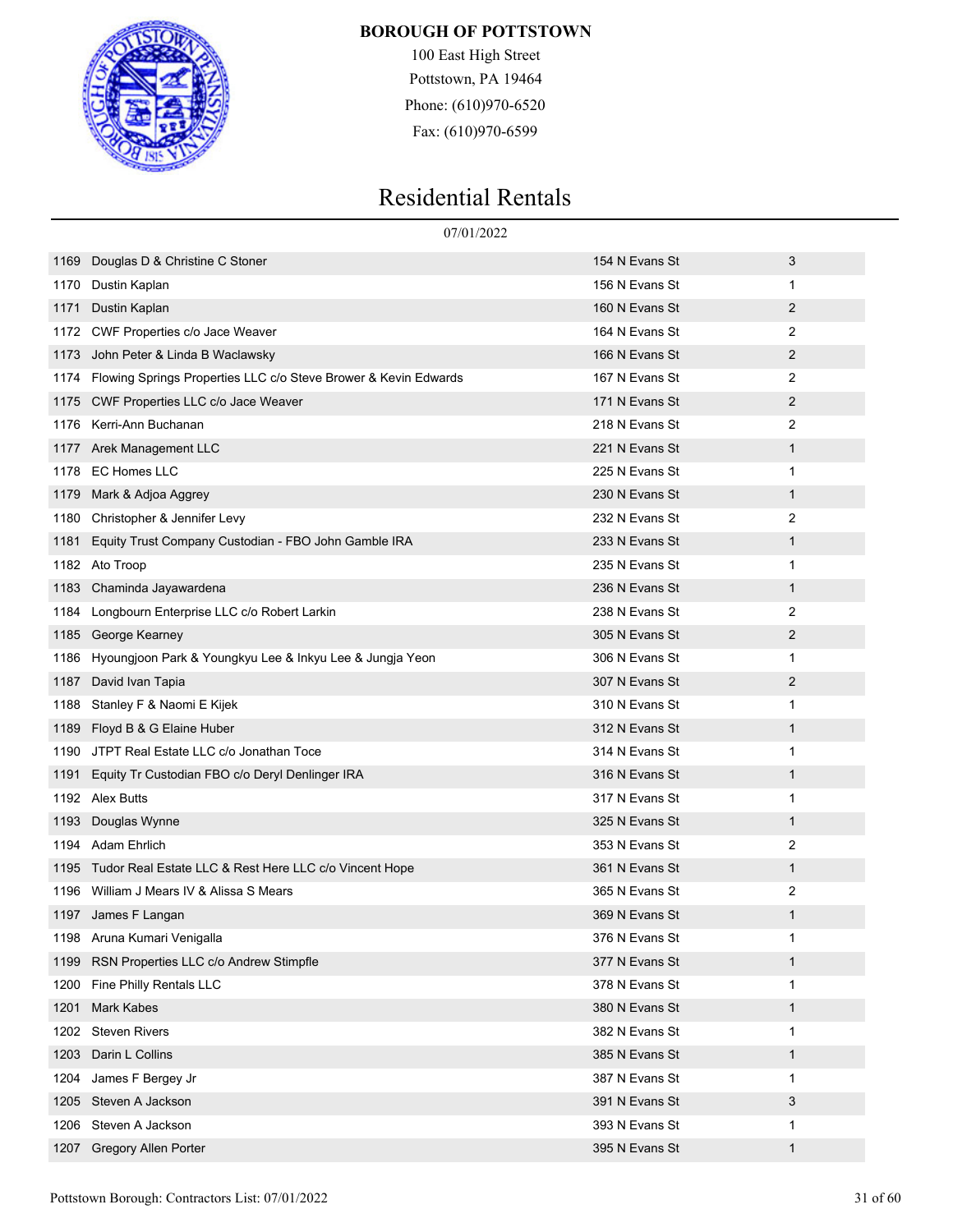

100 East High Street Pottstown, PA 19464 Phone: (610)970-6520 Fax: (610)970-6599

|      | 07/01/2022                                                      |                   |              |
|------|-----------------------------------------------------------------|-------------------|--------------|
| 1208 | TFS Realty LLC c/o Gregory Tigan                                | 453 N Evans St    | 2            |
| 1209 | Lori L Berk                                                     | 457 N Evans St    | 1            |
| 1210 | Chagalliving LLC c/o Alisa Levin                                | 460 N Evans St    | 1            |
| 1211 | <b>Christopher McDonald</b>                                     | 462 N Evans St    | $\mathbf{1}$ |
| 1212 | Steven Camburn                                                  | 464 N Evans St    | 1            |
| 1213 | Marius M Moldoveanu                                             | 465 N Evans St    | 1            |
| 1214 | Steven Camburn                                                  | 466 N Evans St    | 1            |
| 1215 | Eric T & Denise M Richardson                                    | 467 N Evans St    | 3            |
| 1216 | James F Bergey Jr                                               | 468 N Evans St    | 2            |
| 1217 | Nikchad LLC c/o Alisa Levin                                     | 469 N Evans St    | 1            |
| 1218 | <b>Richard Evans</b>                                            | 473 N Evans St    | 1            |
| 1219 | Black Lab Rentals c/o Patricia Hughes                           | 475 N Evans St    | 1            |
| 1220 | Breeding Yeoman Properties LLC c/o Steven P Breeding            | 477 N Evans St    | 1            |
| 1221 | Brian H & Pamela K Slotter                                      | 484 N Evans St    | 2            |
| 1222 | Yummy House Pa LLC c/o Erin & Richard Standring                 | 486 N Evans St    | 1            |
| 1223 | Willie G Day                                                    | 504 N Evans St    | $\mathbf{1}$ |
| 1224 | Thelma M & George L Pfeffer                                     | 505 N Evans St    | 2            |
| 1225 | <b>Richard Evans</b>                                            | 507 N Evans St    | 1            |
| 1226 | Jacob Christopher Dailey & Jacob E Dailey Jr                    | 508 N Evans St    | 1            |
| 1227 | Irvin H Raskob Jr                                               | 511 N Evans St    | 1            |
| 1228 | Karl & Desiree Binhrauer                                        | 514 N Evans St    | 1            |
| 1229 | Sharmel A L Williams                                            | 519 N Evans St    | 1            |
| 1230 | James Alan Kocotas                                              | 522 N Evans St    | 1            |
| 1231 | <b>Richard Evans</b>                                            | 528 N Evans St    | 1            |
| 1232 | <b>EG Hospitality LLC</b>                                       | 610 N Evans St    | 1            |
| 1233 | Kathleen M McFarland                                            | 806 N Evans St    | 1            |
| 1234 | Mathew Varughese & Beena Mathew                                 | 826 N Evans St    | 2            |
| 1235 | Cory B Ermold                                                   | 854 N Evans St    | 1            |
|      | 1236 Jeffrey A & Sandra Williams                                | 1004 N Evans St   | 1            |
|      | 1237 Perry A Hoagey & Beth Ann Erney                            | 1212 N Evans St   | 1            |
| 1238 | John H & Sharon L Semet                                         | 1221 N Evans St   | 1            |
| 1239 | Landmark Asset Management LLC                                   | 25 N Franklin St  | 31           |
| 1240 | OP-Pottstown 48 LLC c/o Randolph Hope                           | 62 N Franklin St  | 8            |
| 1241 | OP-Pottstown 48 LLC c/o Randolph Hope                           | 67 N Franklin St  | 6            |
| 1242 | 70 N Franklin St LLC c/o Robert & Irene Ballantine              | 70 N Franklin St  | 5            |
| 1243 | The Franklin Trust / Darryl Greene Trustee c/o Jacquette Turner | 73 N Franklin St  | 3            |
| 1244 | Dana Al Baroudi                                                 | 77 N Franklin St  | 2            |
| 1245 | Robert M & Lisa M Notartomaso                                   | 79 N Franklin St  | 5            |
| 1246 | Clemmer Realty LLC c/o Nathan Clemmer                           | 117 N Franklin St | 3            |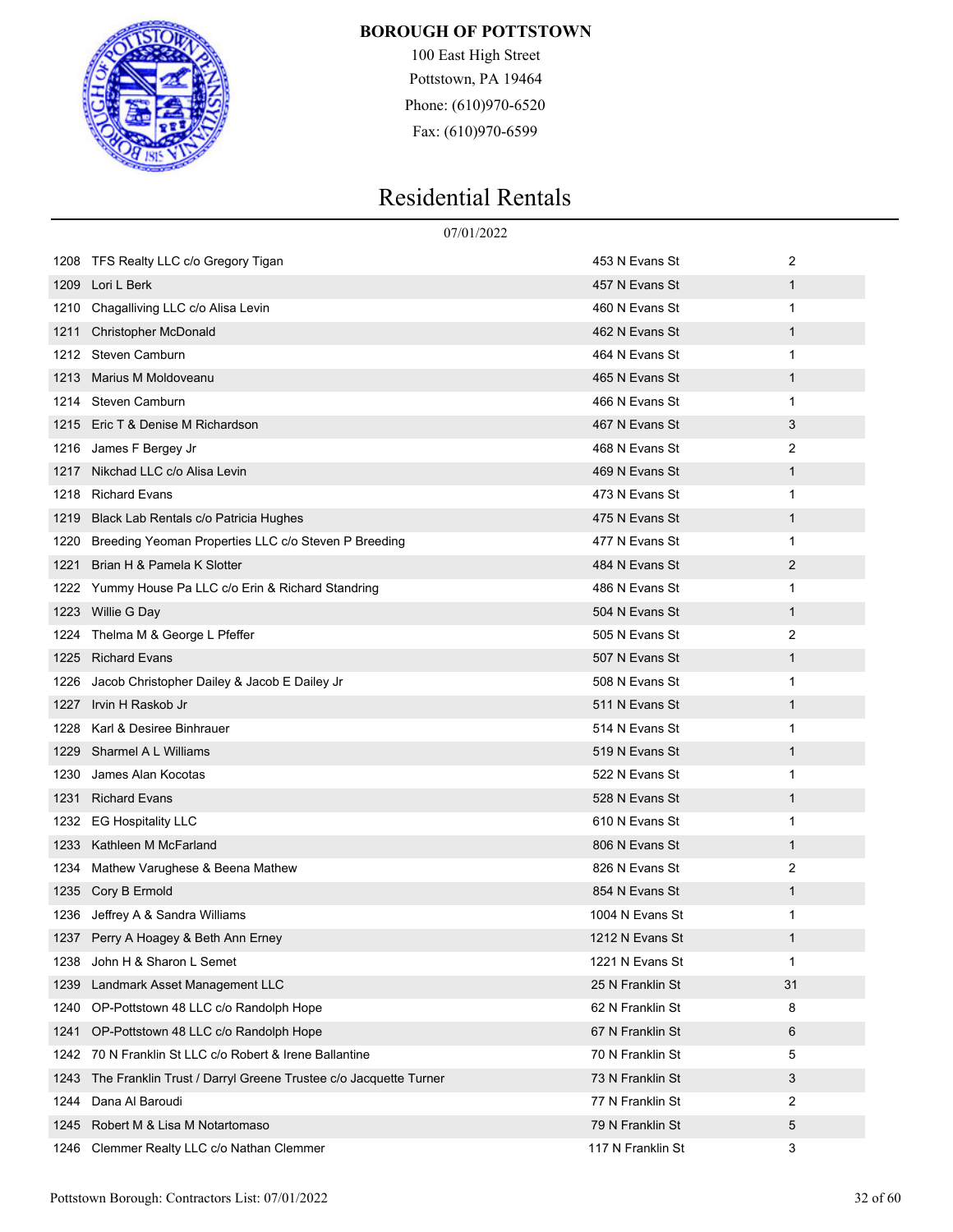

100 East High Street Pottstown, PA 19464 Phone: (610)970-6520 Fax: (610)970-6599

|      | 07/01/2022                                         |                    |                |  |
|------|----------------------------------------------------|--------------------|----------------|--|
| 1247 | Clemmer Realty LLC c/o Nathan Clemmer              | 119 N Franklin St  | 2              |  |
| 1248 | Steven Camburn                                     | 121 N Franklin St  | 2              |  |
| 1249 | Equity Trust Company Custodian FBO John Gamble IRA | 169 N Franklin St  | $\mathbf{1}$   |  |
| 1250 | Steven Camburn                                     | 171 N Franklin St  | 1              |  |
| 1251 | H&M Vision Realty LLC c/o Samuel W Holloway        | 173 N Franklin St  | $\mathbf{1}$   |  |
| 1252 | Propertynet LLC c/o Navid Moosa                    | 175 N Franklin St  | 1              |  |
| 1253 | Camaplan Admin FBO C140310 ESA 1 & 2 c/o Lyle Sell | 177 N Franklin St  | $\mathbf{1}$   |  |
| 1254 | PR Realty Management LLC                           | 179 N Franklin St  | 2              |  |
| 1255 | Tudor Real Estate LLC c/o Vincent Hope             | 303 N Franklin St  | $\overline{2}$ |  |
| 1256 | Joyce E Heuer                                      | 305 N Franklin St  | 1              |  |
| 1257 | <b>Carrol Fernandez</b>                            | 311 N Franklin St  | 2              |  |
| 1258 | Meghan B & Valencie Watt                           | 359 N Franklin St  | 1              |  |
| 1259 | <b>Francesco Satiro</b>                            | 363 N Franklin St  | $\overline{2}$ |  |
| 1260 | Alex Butts                                         | 393 N Franklin St  | 1              |  |
| 1261 | Karl A Jones                                       | 397 N Franklin St  | 2              |  |
| 1262 | Alan D & Judith A Hart                             | 400 N Franklin St  | 2              |  |
| 1263 | Heriberto & Carmen E Gonzalez                      | 401 N Franklin St  | $\mathbf{1}$   |  |
| 1264 | Carmen & Heriberto Gonzalez                        | 403 N Franklin St  | 1              |  |
| 1265 | Matthew Carangi                                    | 463 N Franklin St  | 3              |  |
| 1266 | Thomas E & Jean M OConnor                          | 466 N Franklin St  | 2              |  |
| 1267 | <b>Brian Walsh</b>                                 | 470 N Franklin St  | $\overline{2}$ |  |
| 1268 | Channing C & Jennifer M Givens                     | 500 N Franklin St  | 1              |  |
| 1269 | Eran & Rebecca H Hollander                         | 508 N Franklin St  | 4              |  |
| 1270 | <b>Matthew Savino</b>                              | 514 N Franklin St  | 3              |  |
| 1271 | Paul J Carey III & Kristina E McQuirns             | 515 N Franklin St  | 2              |  |
| 1272 | Matthew W Savino                                   | 516 N Franklin St  | 2              |  |
| 1273 | Limelight Property Group LLC                       | 517 N Franklin St  | 3              |  |
| 1274 | Sheng Chun Chen & Liu Rong Mei                     | 518 N Franklin St  | 1              |  |
|      | 1275 Ralph W & Constance L Ream                    | 524 N Franklin St  | 2              |  |
|      | 1276 Todd M & Ursula L Gamler                      | 526 N Franklin St  | 1              |  |
| 1277 | Limelight Property Group LLC                       | 529 N Franklin St  | $\overline{2}$ |  |
| 1278 | Gregg S & Mindy S Catagnus                         | 711 N Franklin St  | 1              |  |
| 1279 | PR Realty Management LLC                           | 771 N Franklin St  | $\mathbf{1}$   |  |
| 1280 | PR Realty Management LLC                           | 776 N Franklin St  | 1              |  |
| 1281 | Elizabeth M Yoder & Gwen Himes                     | 837 N Franklin St  | $\mathbf{1}$   |  |
| 1282 | Sandra K Osborne                                   | 855 N Franklin St  | 1              |  |
| 1283 | <b>William Quigley</b>                             | 909 N Franklin St  | $\mathbf{1}$   |  |
| 1284 | William A & Sandra D Eckert III                    | 1106 N Franklin St | 1              |  |
| 1285 | Christopher J & Inez Wood                          | 1111 N Franklin St | $\mathbf 1$    |  |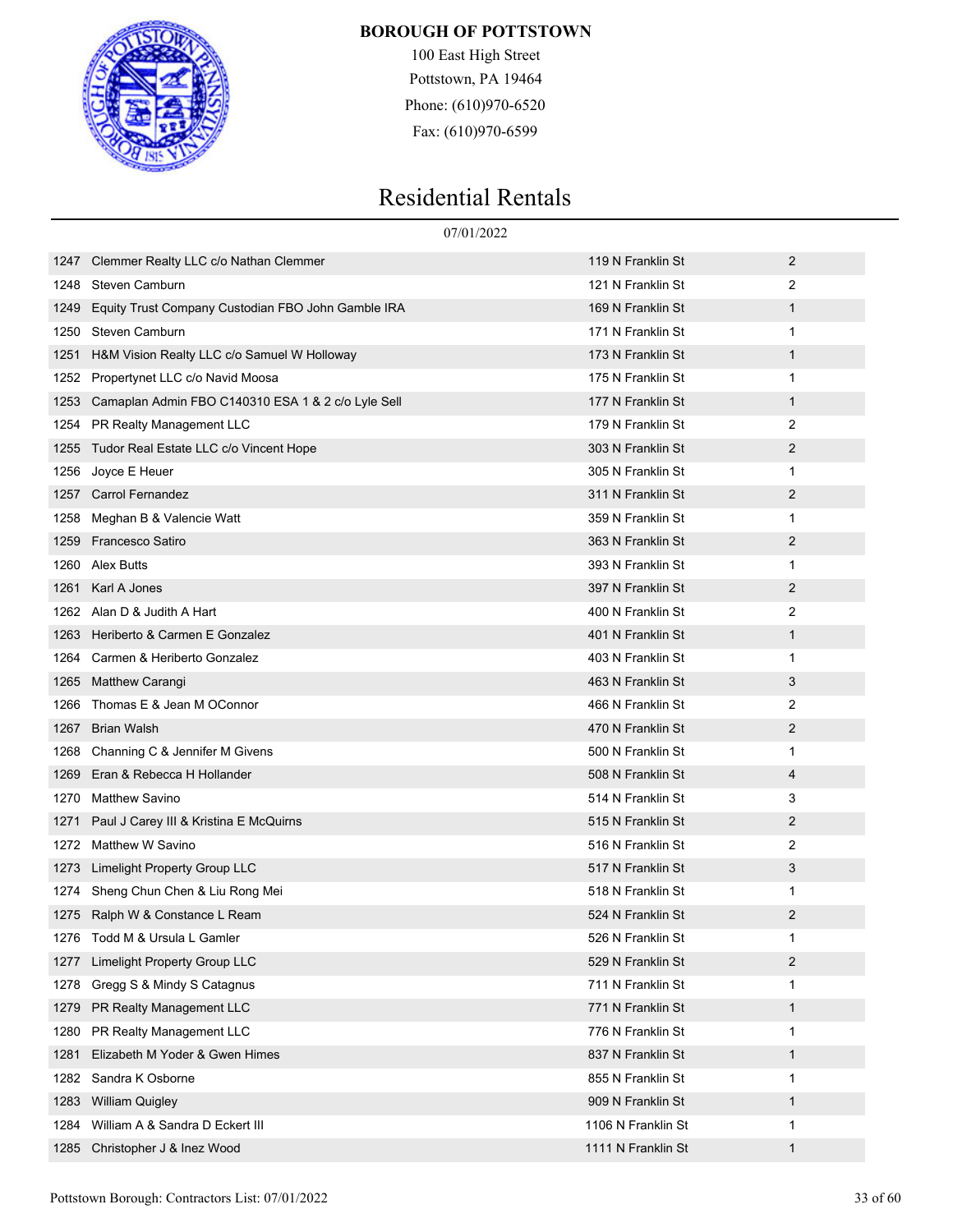

100 East High Street Pottstown, PA 19464 Phone: (610)970-6520 Fax: (610)970-6599

|      | 07/01/2022                                                      |                    |              |  |
|------|-----------------------------------------------------------------|--------------------|--------------|--|
| 1286 | Jerome E & Patricia L Furman                                    | 1200 N Franklin St | 1            |  |
| 1287 | Carl M Craig III Trustee                                        | 17 N Hanover St    | 4            |  |
| 1288 | Mohammed Ammouri                                                | 27 N Hanover St    | 1            |  |
| 1289 | Jesse A Hoagey                                                  | 29 N Hanover St    | 7            |  |
| 1290 | Cordell J Strohl Jr & Sr & Evelyn L Strohl                      | 53 N Hanover St    | 8            |  |
| 1291 | <b>MRG Investments LLC</b>                                      | 57 N Hanover St    | $\mathbf 1$  |  |
| 1292 | Alderfer Properties LLC c/o Wanda Alderfer                      | 63 N Hanover St    | $\mathbf{1}$ |  |
| 1293 | <b>PUG Ranch LLC</b>                                            | 64 N Hanover St    | $\mathbf 1$  |  |
| 1294 | Dominate Real Estate Holding LLC                                | 69 N Hanover St    | 1            |  |
| 1295 | Hal R Sprecher                                                  | 70 N Hanover St    | 5            |  |
| 1296 | SEZ Properties LLC c/o Kenneth Zimmerman                        | 80 N Hanover St    | 2            |  |
| 1297 | Korean Community Development Services Center                    | 101 N Hanover St   | $\mathbf{1}$ |  |
| 1298 | Rebecca S Rhodes                                                | 103 N Hanover St   | 1            |  |
| 1299 | Jonathan Allen Jr                                               | 105 N Hanover St   | $\mathbf 1$  |  |
| 1300 | Uwnas Hashamy                                                   | 117 N Hanover St   | 4            |  |
| 1301 | Lawrence & Cassandra M Gribb                                    | 123 N Hanover St   | $\mathbf{1}$ |  |
| 1302 | Gregory R & Jean A Carter                                       | 127 N Hanover St   | $\mathbf{1}$ |  |
| 1303 | Jay H Smith                                                     | 151 N Hanover St   | 5            |  |
| 1304 | <b>Robert Larkin</b>                                            | 152 N Hanover St   | 4            |  |
| 1305 | 154 N Hanover LLC c/o Robert Larkin                             | 154 N Hanover St   | 3            |  |
| 1306 | Legacy Pottstown Investments c/o Crystal Foster & Janel Loughin | 155 N Hanover St   | 2            |  |
| 1307 | Levi S & Amy Wolf                                               | 160 N Hanover St   | $\mathbf 1$  |  |
| 1308 | Joshua C Souders                                                | 161 N Hanover St   | 1            |  |
| 1309 | Nicholas L Colasanti Jr                                         | 170 N Hanover St   | 2            |  |
| 1310 | 173 N Hanover LLC c/o Robert Larkin                             | 173 N Hanover St   | 5            |  |
| 1311 | 175 N Hanover LLC                                               | 175 N Hanover St   | 5            |  |
| 1312 | Robert G Wensel Jr                                              | 209 N Hanover St   | 2            |  |
| 1313 | Jeff R Schollenberger                                           | 262 N Hanover St   | 1            |  |
|      | 1314 Arch Ventures LLC c/o Theodore Harlan                      | 265 N Hanover St   | 2            |  |
|      | 1315 Hanover YS Manor LLC c/o Yaakov Jacob Schwarzman           | 331 N Hanover St   | 92           |  |
| 1316 | Marketa Kirkland                                                | 366 N Hanover St   | 1            |  |
| 1317 | Charles & Constance Wittenmyer                                  | 370 N Hanover St   | $\mathbf{1}$ |  |
| 1318 | Charles O Wittenmyer & Karen Harp                               | 372 N Hanover St   | 1            |  |
| 1319 | Charles & Bryan Wittenmyer                                      | 374 N Hanover St   | $\mathbf{1}$ |  |
| 1320 | Bryan & Charles Wittenmyer                                      | 376 N Hanover St   | 1            |  |
| 1321 | Longbourn Enterprise LLC c/o Robert Larkin                      | 456 N Hanover St   | $\mathbf{1}$ |  |
| 1322 | <b>Frank P Scaltrito</b>                                        | 457 N Hanover St   | 1            |  |
| 1323 | <b>Anntinette T Melton</b>                                      | 458 N Hanover St   | $\mathbf{1}$ |  |
| 1324 | Deborah M Voynar                                                | 464 N Hanover St   | 1            |  |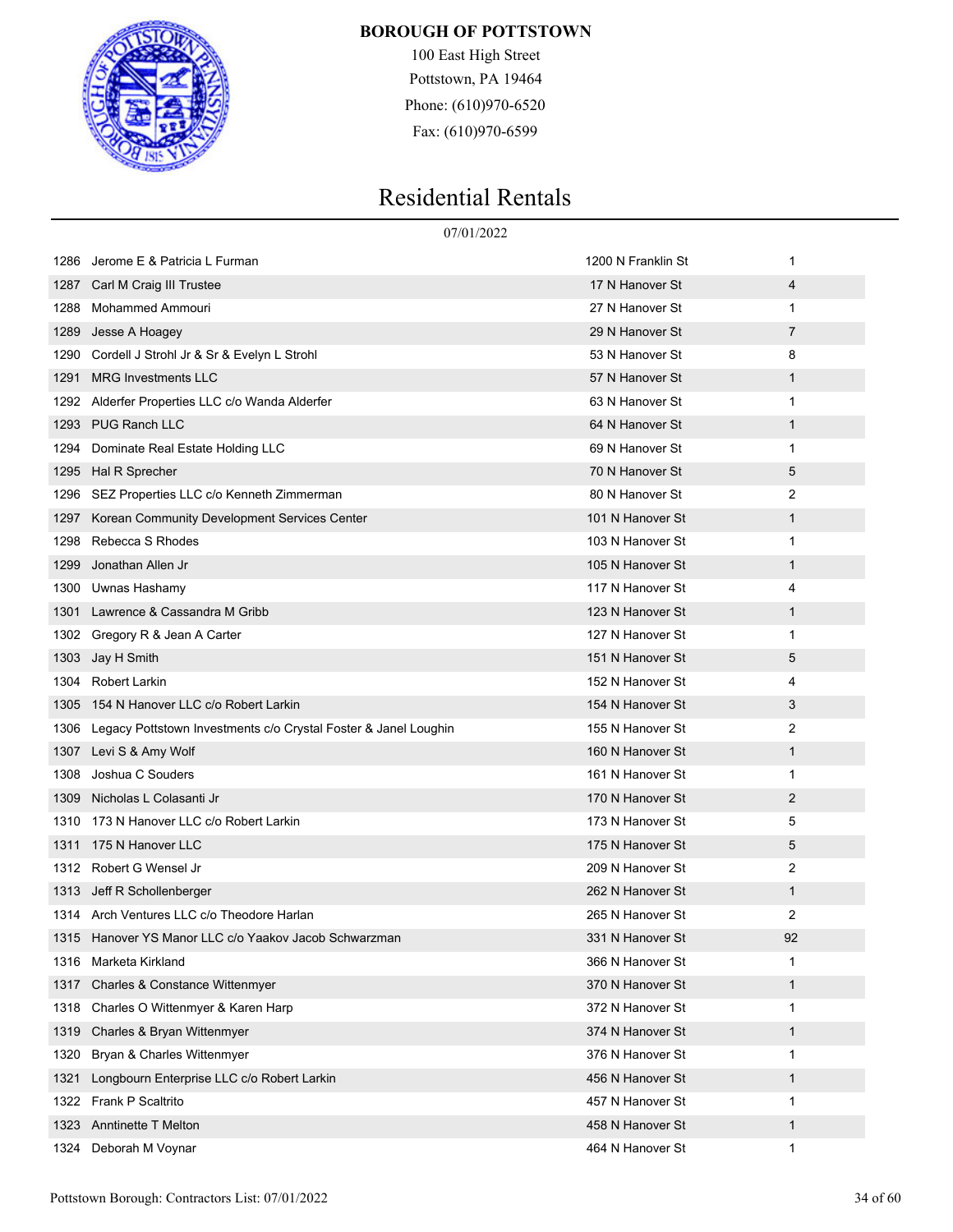

100 East High Street Pottstown, PA 19464 Phone: (610)970-6520 Fax: (610)970-6599

|      |                                                                 | 07/01/2022             |              |
|------|-----------------------------------------------------------------|------------------------|--------------|
| 1325 | Lawrence A & Dorothy A Moyer                                    | 468 N Hanover St       | 1            |
| 1326 | Cama Sdira LLC FBO Robert Meilahn IRA c/o Robert Meilahn        | 505 N Hanover St       | $\mathbf{1}$ |
| 1327 | Geoffrey Mince                                                  | 509 N Hanover St       | 1            |
| 1328 | Ronald & Barbara A Moore                                        | 534 N Hanover St       | 1            |
| 1329 | Jill Burbank                                                    | 705 N Hanover St       | 1            |
| 1330 | Glenn Waldt                                                     | 723 N Hanover St       | $\mathbf{1}$ |
| 1331 | Spring Hill Realty Co PA LP c/o Leo Orloski                     | 742 N Hanover St       | 1            |
| 1332 | Perry & April Fuller                                            | 804 N Hanover St       | $\mathbf{1}$ |
| 1333 | Brian R & Erin George                                           | 829 N Hanover St       | 1            |
| 1334 | 900 N Hanover St Apartments LP c/o Michael & Kara McShane       | 900 N Hanover St       | 36           |
| 1335 | Theresa R Makins                                                | 1220 N Hanover St      | 2            |
| 1336 | Objective Realty LLC c/o Tom Beerley                            | 975 N Hills Blvd       | $\mathbf{1}$ |
| 1337 | Shane D & Jasmine S Smith                                       | 211 N Keim St          | 1            |
| 1338 | Eric C Sassaman                                                 | 217 N Keim St          | $\mathbf{1}$ |
| 1339 | Douglas M Wynne                                                 | 228 N Keim St          | 3            |
| 1340 | Shirley F & Johnathan Shea                                      | 229 N Keim St          | 1            |
| 1341 | <b>Marc Stewart</b>                                             | 241 N Keim St          | 1            |
| 1342 | Benjamin Mayerson                                               | 566 N Keim St          | $\mathbf{1}$ |
| 1343 | Elisabeth Jones & Marcus V Bratton                              | 582 N Keim St          | 1            |
| 1344 | Luxury Condos c/o Danny Garcia                                  | 600 N Keim St          | 2            |
| 1345 | <b>Luxury Condos LLC</b>                                        | 608 N Keim St          | 3            |
| 1346 | Karen & John Robert Byrne                                       | 663 N Keim St          | $\mathbf{1}$ |
| 1347 | <b>Cory Sowers</b>                                              | 669 N Keim St          | 1            |
| 1348 | LSF Master Participation Trust c/o US Bank Trust LSF10          | 672 N Keim St          | 1            |
| 1349 | Sunmars LLC c/o Kadiyala/Nallapaneni/Vemanath                   | 620 N Manatawny St #10 | 1            |
| 1350 | Earl T & Kristina M Harley Jr                                   | 620 N Manatawny St #12 | 1            |
| 1351 | Nathaniel Seaman                                                | 620 N Manatawny St #17 | 1            |
|      | 1352 William R Tait III                                         | 620 N Manatawny St #18 | 1            |
|      | 1353 Anna Li                                                    | 620 N Manatawny St #22 |              |
|      | 1354 Ikhaya Property Holdings LLC c/o Jeromia & Hendrick Burger | 620 N Manatawny St #24 | 1            |
| 1355 | <b>Laurel Williams</b>                                          | 620 N Manatawny St #26 | 1            |
| 1356 | Linda O Kerr                                                    | 620 N Manatawny St #28 | 1            |
| 1357 | Edenland LLC & New Heaven LLC c/o Tan Wa Sung & Hon Wai Ng      | 620 N Manatawny St #30 | $\mathbf{1}$ |
| 1358 | Nathaniel D Seaman                                              | 620 N Manatawny St #35 | 1            |
| 1359 | Spring Hill Realty Co c/o Leo Orloski                           | 620 N Manatawny St #36 | 1            |
| 1360 | Scott & Linda Darling Asset Preservation Revocable Living Trust | 620 N Manatawny St #38 | 1            |
| 1361 | William R Tait III                                              | 620 N Manatawny St #39 | $\mathbf{1}$ |
| 1362 | Sunmars LLC c/o Kadiyala / Nallapaneni / Vemanath               | 620 N Manatawny St #4  | 1            |
| 1363 | Bryan J Brook                                                   | 620 N Manatawny St #41 | 1            |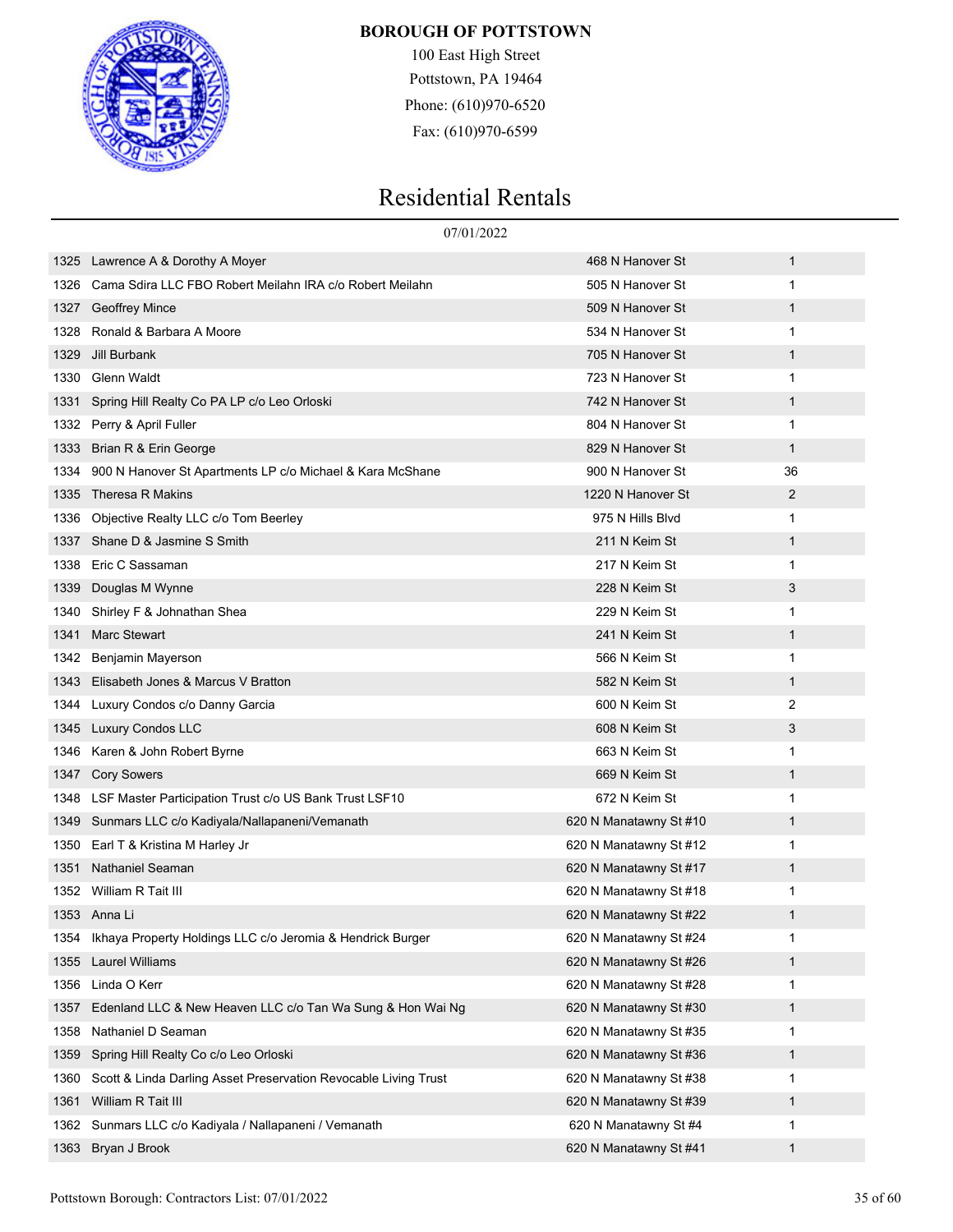

100 East High Street Pottstown, PA 19464 Phone: (610)970-6520 Fax: (610)970-6599

# Residential Rentals

|      | 07/01/2022                                                               |                        |             |
|------|--------------------------------------------------------------------------|------------------------|-------------|
|      | 1364 Spring Hill Realty Co PA LP c/o Leo Orloski                         | 620 N Manatawny St #42 | 1           |
| 1365 | Ikhaya Property Holdings LLC c/o Hendrik & Jessica Burger                | 620 N Manatawny St #45 | $\mathbf 1$ |
| 1366 | Nathaniel D Seaman                                                       | 620 N Manatawny St #49 | 1           |
| 1367 | Dayton & Mary Gray                                                       | 620 N Manatawny St #50 | 1           |
| 1368 | Kathleen L Bean                                                          | 620 N Manatawny St #54 | 1           |
| 1369 | Joanne L & Andrew M Kelly                                                | 620 N Manatawny St #59 | 1           |
| 1370 | Sunmars LLC c/o Venkat Kadiyala, Srikanth Nallapaneni & Hemanth Vemanath | 620 N Manatawny St #6  | 1           |
| 1371 | Ray A & Nancy L Boone                                                    | 620 N Manatawny St #61 | 1           |
|      | 1372 Venkateswara & Sirisha Kurapati                                     | 620 N Manatawny St #66 | 1           |
| 1373 | Andrew M & Mary Kate Kelly                                               | 620 N Manatawny St #70 | 1           |
| 1374 | Manatawny LLC                                                            | 620 N Manatawny St #72 | 1           |
| 1375 | <b>IIIJack LLC</b>                                                       | 620 N Manatawny St #74 | 1           |
| 1376 | Scott & Linda Darling Asset Preservation Revocable Living Trust          | 620 N Manatawny St #78 | 1           |
| 1377 | Scott & Linda Darling Asset Preservation Revocable Living Trust          | 620 N Manatawny St #78 | 1           |
| 1378 | Sunmars LLC c/o Kadiyala/Nallapaneni/Vemanath                            | 620 N Manatawny St #79 | 1           |
| 1379 | <b>Gwendolyn Solice</b>                                                  | 620 N Manatawny St #8  | 1           |
| 1380 | Spring Hill Realty c/o Leo Orloski                                       | 620 N Manatawny St #80 | 1           |
| 1381 | Marjer Inc c/o Mark Gauron                                               | 620 N Manatawny St #82 | 1           |
| 1382 | IIIJack LLC c/o Paul J Crawford II                                       | 620 N Manatawny St #83 | 1           |
| 1383 | Nathaniel Seaman                                                         | 620 N Manatawny St #84 | 1           |
| 1384 | Melissa Kashey                                                           | 620 N Manatawny St #85 | 1           |
| 1385 | Domenic J & Wendy L Parisano                                             | 620 N Manatawny St #89 | 1           |
| 1386 | Todd A Way & Elizabeth Way                                               | 620 N Manatawny St #90 | 1           |
| 1387 | Richard J & Jennifer L Ganzel                                            | 109 1/2 N Warren St    | 1           |
| 1388 | Jeff A Rokicki & Keri Freshour                                           | 105 1/2 N Warren St    | 1           |
| 1389 | TFS Realty LLC c/o Gregory Tigan                                         | 68 N Warren St         | 1           |
| 1390 | Virhan Property LLC c/o Varinder Singh & Palvi Kaur                      | 70 N Warren St         | 1           |
| 1391 | Floyd B & G Elaine Huber                                                 | 76 N Warren St         | 1           |
|      | 1392 Stephen Conk IRA c/o CAMA Plan Administrator                        | 78 N Warren St         | 1           |
|      | 1393 Norman J Pitt Jr                                                    | 80 N Warren St         | 1           |
| 1394 | Cama Self Directed IRA LLC fbo Stanley Segal IRA                         | 101 N Warren St        | 2           |
| 1395 | Sabre Corum                                                              | 103 N Warren St        | 1           |
| 1396 | James Harrop / Kenneth L / Wendy S Fries                                 | 104 N Warren St        | 3           |
| 1397 | Jeff A Rokicki & Keri Freshour                                           | 105 N Warren St        | 1           |
| 1398 | KPC Real Estate Holdings LLC c/o Michael Conk                            | 107 N Warren St        | 1           |
| 1399 | John A Jones & John Allen Jones Jr                                       | 108 N Warren St        | $\mathbf 1$ |
| 1400 | OP-Pottstown SFR 1 LLC                                                   | 109 N Warren St        | 1           |
|      | 1401 VL Homes LLC c/o Vincent Pantalone                                  | 112 N Warren St        | 1           |

1402 Mohammed & Amelia Azam 113 N Warren St 113 N Warren St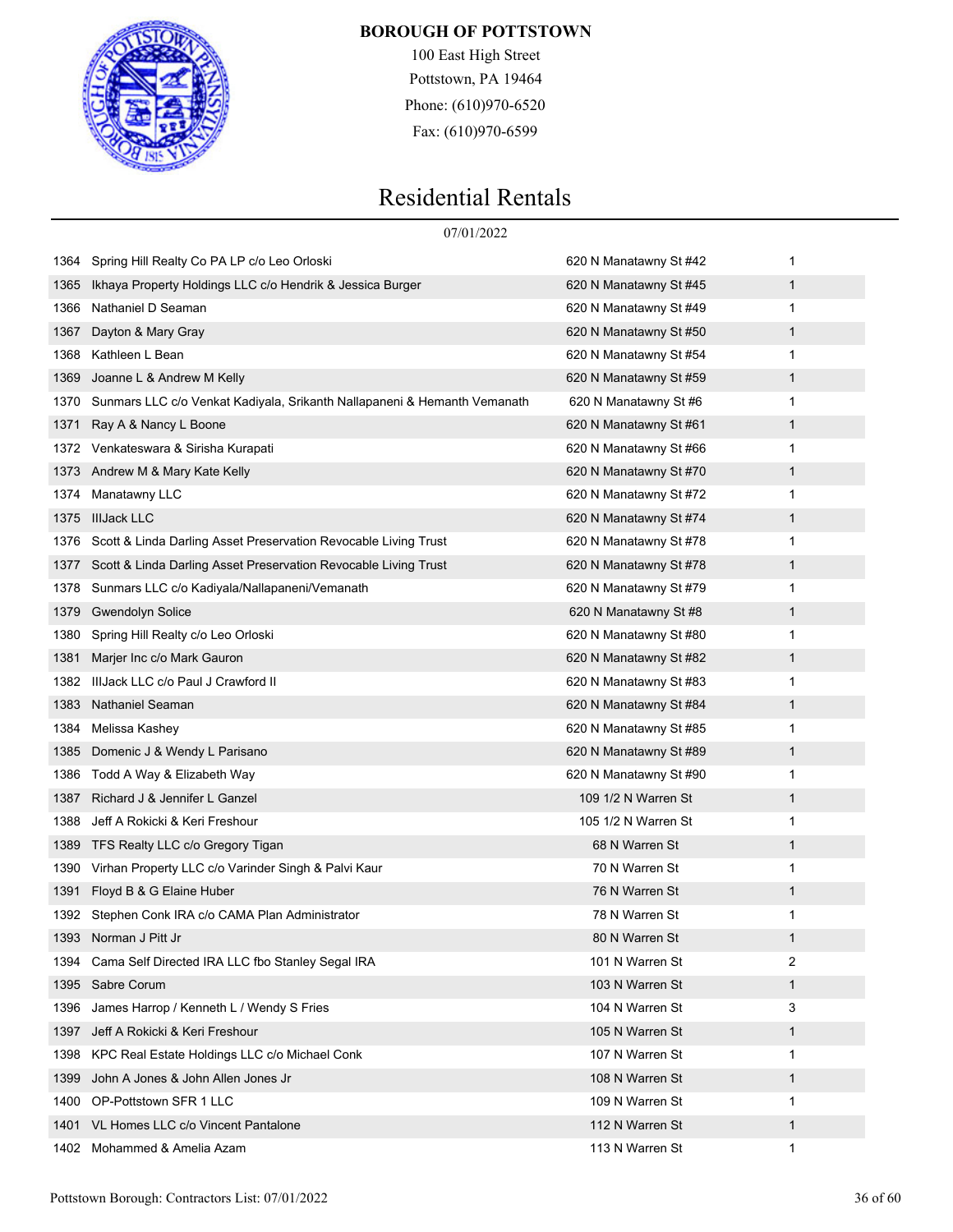

100 East High Street Pottstown, PA 19464 Phone: (610)970-6520 Fax: (610)970-6599

|      | 07/01/2022                                                          |                      |              |  |
|------|---------------------------------------------------------------------|----------------------|--------------|--|
| 1403 | Kingsmead Asset Holding Trust                                       | 226 N Warren St      | $\mathbf{1}$ |  |
| 1404 | Mei Mei LLC c/o Mei Zhen Bender                                     | 230 N Warren St      | 1            |  |
| 1405 | <b>CCMN Properties LLC c/o Brian Armstrong</b>                      | 451 N Warren St      | 1            |  |
| 1406 | Eileen J & Paul Cameron                                             | 802 N Warren St      | 1            |  |
| 1407 | Michael & Annamarie W Sexton                                        | 878 N Warren St      | $\mathbf 1$  |  |
| 1408 | John A Koury Jr                                                     | 926 N Warren St      | 33           |  |
| 1409 | Arbor Grove Realty LLC c/o Montium                                  | 941 N Warren St      | 36           |  |
| 1410 | Amanda Mitchell                                                     | 956 N Warren St      | 1            |  |
| 1411 | Amanda Mitchell                                                     | 960 N Warren St      | $\mathbf 1$  |  |
|      | 1412 Amanda Mitchell                                                | 966 N Warren St      | 1            |  |
| 1413 | Steven J & Joseph Brill Jr                                          | 968 N Warren St      | $\mathbf{1}$ |  |
| 1414 | Brock A & Christina Marie Nichols                                   | 972 N Warren St      | 1            |  |
| 1415 | Rooftop Rental LLC c/o Brian Martin                                 | 974 N Warren St      | 1            |  |
| 1416 | Cobrysh Inc c/o Brian T O'Reilly                                    | 976 N Warren St      | 1            |  |
| 1417 | 980-986 N Warren St LLC t/a Warren St Homes I c/o John A Koury Jr.  | 986 N Warren St      | 4            |  |
| 1418 | 990-996 N Warren St LLC t/a Warren St Homes II c/o John A Koury Jr. | 996 N Warren St      | 4            |  |
| 1419 | Three Diamond Group LLC c/o Amanda Emrick                           | 19 N Washington St   | 8            |  |
| 1420 | JAR Investments c/o Rick Gallo                                      | 58 N Washington St   | 1            |  |
| 1421 | Vanguard Realty c/o Melina Zhang                                    | 60 N Washington St   | 4            |  |
| 1422 | Shalini & Rakesh Barak                                              | 115 N Washington St  | 6            |  |
| 1423 | G2 Property Group LLC c/o Greg Tigan                                | 117 N Washington St  | 1            |  |
| 1424 | Tudor Real Estate LLC & Carmine Group LLC c/o Vincent Hope          | 160 N Washington St  | 1            |  |
| 1425 | AMZ Homes LLC Anthony Zelli                                         | 163 N Washington St  | 2            |  |
| 1426 | <b>Robin Ricketts</b>                                               | 176 N Washington St  | 1            |  |
| 1427 | Charles R & Patricia J Charlton                                     | 331 N Washington St  | 2            |  |
| 1428 | Elite Pro Investments LLC c/o Victor Ochieng                        | 351 N Washington St  | 1            |  |
| 1429 | Stephen P & Jacqueline S Knerr                                      | 353 N Washington St  | 1            |  |
| 1430 | JEMHomeS2 LLC c/o Jenise Musselman                                  | 357 N Washington St  | 1            |  |
|      | 1431 Louis & Dawn Centanni Jr                                       | 359 N Washington St  |              |  |
|      | 1432 Jacob Dailey                                                   | 432 N Washington St  | 1            |  |
| 1433 | Kirsten R Althoff                                                   | 449 N Washington St  | $\mathbf{1}$ |  |
| 1434 | Jacob Christopher Dailey                                            | 462 N Washington St  | 1            |  |
| 1435 | Jon C Simpson                                                       | 822 N Washington St  | $\mathbf{1}$ |  |
| 1436 | PR Realty Management LLC c/o Roy C Repko                            | 832 N Washington St  | 1            |  |
| 1437 | Dallas D & Sarah C Bathurst                                         | 925 N Washington St  | $\mathbf{1}$ |  |
| 1438 | Jane & Walter Scott Sample III                                      | 935 N Washington St  | 1            |  |
| 1439 | Gayle D & Dave A Aquino                                             | 1073 N Washington St | 1            |  |
| 1440 | Geary L Wilson                                                      | 1092 N Washington St | 3            |  |
| 1441 | ZSC Properties LLC c/o Chris & Cara Springer                        | 61 N York St         | $\mathbf{1}$ |  |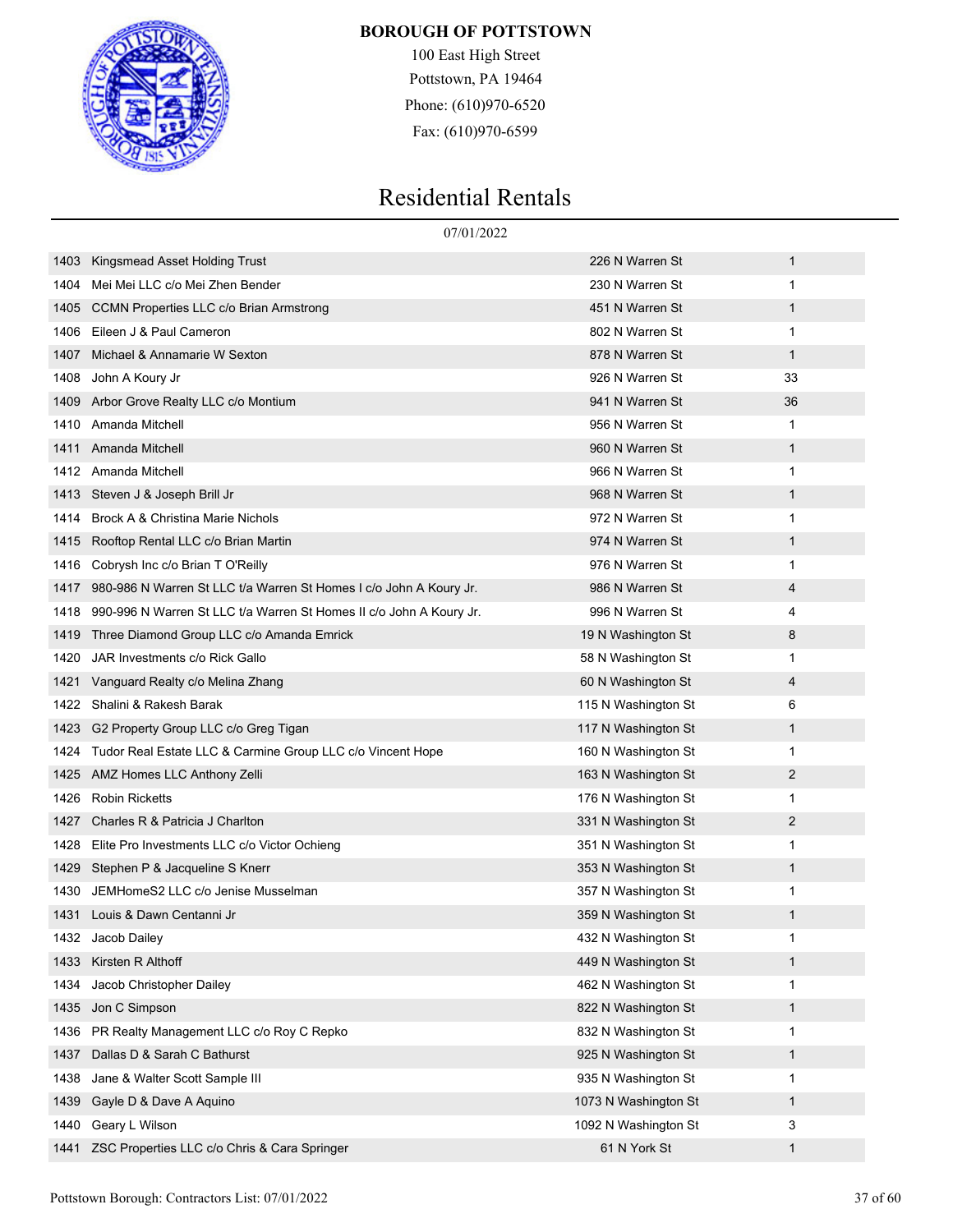

100 East High Street Pottstown, PA 19464 Phone: (610)970-6520 Fax: (610)970-6599

|      |                                                             | 07/01/2022    |              |
|------|-------------------------------------------------------------|---------------|--------------|
| 1442 | ZSC Properties LLC c/o Chris & Cara Springer                | 63 N York St  | 1            |
| 1443 | Sygma Realty LLC                                            | 70 N York St  | 4            |
| 1444 | Essam Schedid & Shaimaa Mohamad Hassan                      | 72 N York St  | 1            |
| 1445 | Raymond Way                                                 | 74 N York St  | 2            |
| 1446 | Rick Grocery LLC c/o Varinder Singh & Palui Kaur            | 80 N York St  | 1            |
| 1447 | A&E Realty Management LLC c/o Asif Ilyas                    | 109 N York St | 6            |
| 1448 | Steven Camburn                                              | 126 N York St | 1            |
| 1449 | <b>SRK Realty LLC</b>                                       | 128 N York St | 4            |
| 1450 | H&H Estate LLC c/o Tarek Hussein                            | 169 N York St | 1            |
| 1451 | Kenneth Zimmerman                                           | 204 N York St | 2            |
| 1452 | Giulio Pileggi                                              | 209 N York St | 2            |
| 1453 | Cory Ermold & Ashley Jeanette Griffith (Ermold)             | 210 N York St | 3            |
| 1454 | Sullivan Angelucci Jr                                       | 211 N York St | 1            |
| 1455 | <b>Steve Fuhrman</b>                                        | 214 N York St | 3            |
| 1456 | Belmak LLC c/o Matt & Krista Jimenez                        | 253 N York St | 6            |
| 1457 | Matthew G & Kimberly D Loudis                               | 254 N York St | 2            |
| 1458 | Gary A & Jane Pace                                          | 256 N York St | 1            |
| 1459 | Jay H Smith                                                 | 257 N York St | $\mathbf{1}$ |
| 1460 | Jay H Smith                                                 | 263 N York St | 8            |
| 1461 | James R Mull Jr & Steven J Boyer                            | 269 N York St | 2            |
| 1462 | Anthony Cruciani                                            | 270 N York St | 2            |
| 1463 | Round the Horn LLC                                          | 301 N York St | 5            |
| 1464 | Chrisabel Enterprise LLC c/o Jamil Haddad                   | 302 N York St | 1            |
| 1465 | HM Cornerstone Properties LLC c/o Matthew & Herb Speck      | 304 N York St | $\mathbf{1}$ |
| 1466 | KPC Real Estate Holdings LLC c/o Michael Conk               | 306 N York St | 1            |
| 1467 | MK1 Properties LLC c/o Kris & Monica Singer                 | 313 N York St | 2            |
| 1468 | George & Amy McBlane                                        | 322 N York St | 1            |
| 1469 | David J & Cynthia S Yeager                                  | 326 N York St | 2            |
|      | 1470 Theresa Tarquinio                                      | 330 N York St | 1            |
|      | 1471 Gregory D Emrick                                       | 338 N York St | 3            |
| 1472 | Lisbon Properties LLC c/o Gary & Deb Lisbon                 | 364 N York St | 4            |
| 1473 | <b>Brett M Kolb</b>                                         | 389 N York St | 2            |
| 1474 | Gregory Watson                                              | 393 N York St | 2            |
|      | 1475 4402 Real Estate LLC c/o Edwin Santiago & Chris Malone | 405 N York St | 2            |
| 1476 | <b>Christine M Campbell</b>                                 | 407 N York St | 1            |
| 1477 | John W & Sandra Lynn Niemeyer                               | 409 N York St | $\mathbf{1}$ |
| 1478 | HM Cornerstone Properties LLC c/o Matthew & Herb Speck      | 411 N York St | 1            |
| 1479 | Daniel & Patricia Z Metzler                                 | 416 N York St | 3            |
| 1480 | Irvin Raskob                                                | 417 N York St | $\mathbf{1}$ |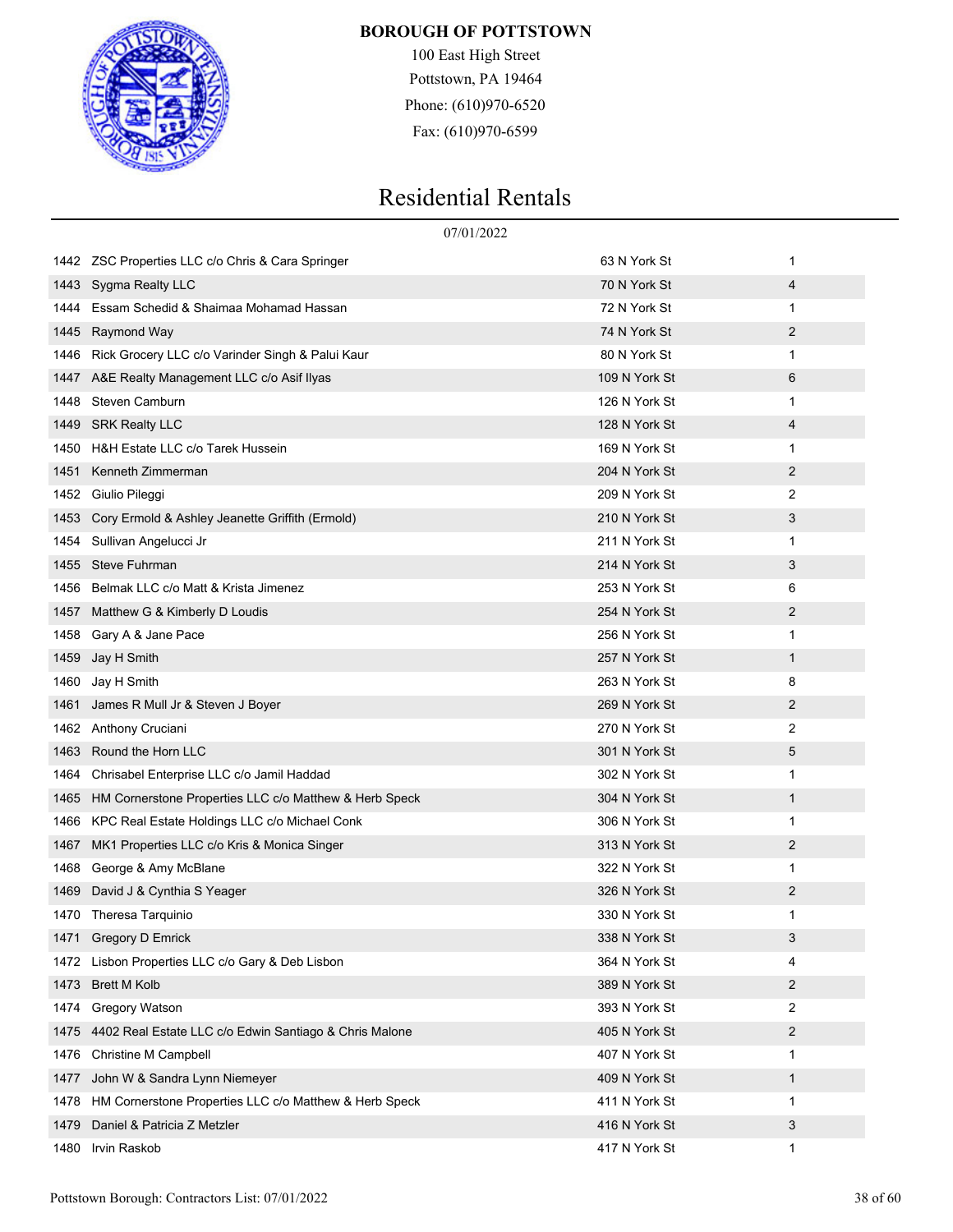

100 East High Street Pottstown, PA 19464 Phone: (610)970-6520 Fax: (610)970-6599

|      | 07/01/2022                                                        |                     |                |  |
|------|-------------------------------------------------------------------|---------------------|----------------|--|
| 1481 | <b>Francesco Satiro</b>                                           | 420 N York St       | $\mathbf{1}$   |  |
| 1482 | Kareese Khalil Foster                                             | 449 N York St       | 2              |  |
| 1483 | Michael J McShane Sr & Michael J McShane Jr                       | 593 N York St       | 35             |  |
| 1484 | Sam Qawasmy & Gabriell Lochetto                                   | 359 1/2 New St      | 1              |  |
| 1485 | Allen D Davidheiser Sr & Francis X McLaughlin                     | 356 New St          | $\mathbf{1}$   |  |
| 1486 | Allen D Davidheiser Sr & Francis X McLaughlin                     | 358 New St          | 1              |  |
| 1487 | VBB Properties LLC c/o Neeraj Bagga                               | 359 New St          | $\mathbf{1}$   |  |
| 1488 | Joyce Heuer                                                       | 363 New St          | 1              |  |
| 1489 | Sandeep Kaur                                                      | 365 New St          | $\mathbf{1}$   |  |
| 1490 | <b>Scott Yerk</b>                                                 | 370 New St          | 1              |  |
| 1491 | Ninja Properties LLC c/o Stephanie Sundermier                     | 371 New St          | $\mathbf{1}$   |  |
| 1492 | Jacob C & Jacob E Dailey                                          | 377 New St          | 2              |  |
| 1493 | <b>Chandrish Sharma</b>                                           | 382 New St          | $\mathbf{1}$   |  |
| 1494 | Mentora Houses LLC                                                | 384 New St          | 1              |  |
| 1495 | Leah A Mamrosch                                                   | 218 Oak St          | $\mathbf{1}$   |  |
| 1496 | Ryan K Reese                                                      | 222 Oak St          | 1              |  |
| 1497 | Thomas W Hastings                                                 | 236 Oak St          | $\mathbf{1}$   |  |
| 1498 | 238 Oak St Pottstown LLC c/o Clark Sehon                          | 238 Oak St          | 1              |  |
| 1499 | <b>Edward Spiering</b>                                            | 242 Oak St          | 2              |  |
| 1500 | OP-Pottstown SFR2 LLC c/o Chris Napoli                            | 244 Oak St          | 1              |  |
| 1501 | Lee R Trythall                                                    | 246 Oak St          | $\mathbf{1}$   |  |
| 1502 | TFS Realty LLC c/o Gregory Tigan                                  | 319 Oak St          | 2              |  |
| 1503 | A&M Moreschi LLC c/o Anthony & Maria Moreschi                     | 324 Oak St          | 2              |  |
| 1504 | John M & Joanne M McMenamin                                       | 326 Oak St          | 1              |  |
| 1505 | Joseph M McHugh                                                   | 332 Oak St          | $\mathbf{1}$   |  |
| 1506 | RMS Homes LLC c/o Matthew Shea                                    | 334 Oak St          | 1              |  |
| 1507 | Mancini Sealcoating & Property Management LLC c/o Antonio Mancini | 336 Oak St          | $\mathbf 1$    |  |
| 1508 | RMS Homes LLC c/o Matthew Shea                                    | 338 Oak St          | 1              |  |
|      | 1509 RMS Homes LLC c/o Matthew Shea                               | 340 Oak St          | 1              |  |
| 1510 | RMS Homes LLC c/o Matthew Shea                                    | 342 Oak St          | 1              |  |
| 1511 | Tanya Plotts-Yeoman & William Yeoman                              | 346 Oak St          | $\overline{2}$ |  |
| 1512 | Jared & Laura E Secrest                                           | 1399 Old Glasgow St | 2              |  |
| 1513 | Jonathan E Murry & Rosy A Rodriguez-Murry                         | 245 Peach St        | $\mathbf{1}$   |  |
| 1514 | Castro Properties LLC c/o Raul & Brooke Casto                     | 247 Peach St        | 1              |  |
| 1515 | Greenway Rentals LLC c/o Surpreet & surmeet Singh                 | 251 Peach St        | $\mathbf{1}$   |  |
| 1516 | Avinash Kaur & Palvinder Singh                                    | 255 Peach St        | 1              |  |
| 1517 | VL2 Investments LP                                                | 257 Peach St        | $\mathbf{1}$   |  |
| 1518 | VL2 Investments LP                                                | 259 Peach St        | 1              |  |
| 1519 | VL2 Investments LP                                                | 261 Peach St        | $\mathbf{1}$   |  |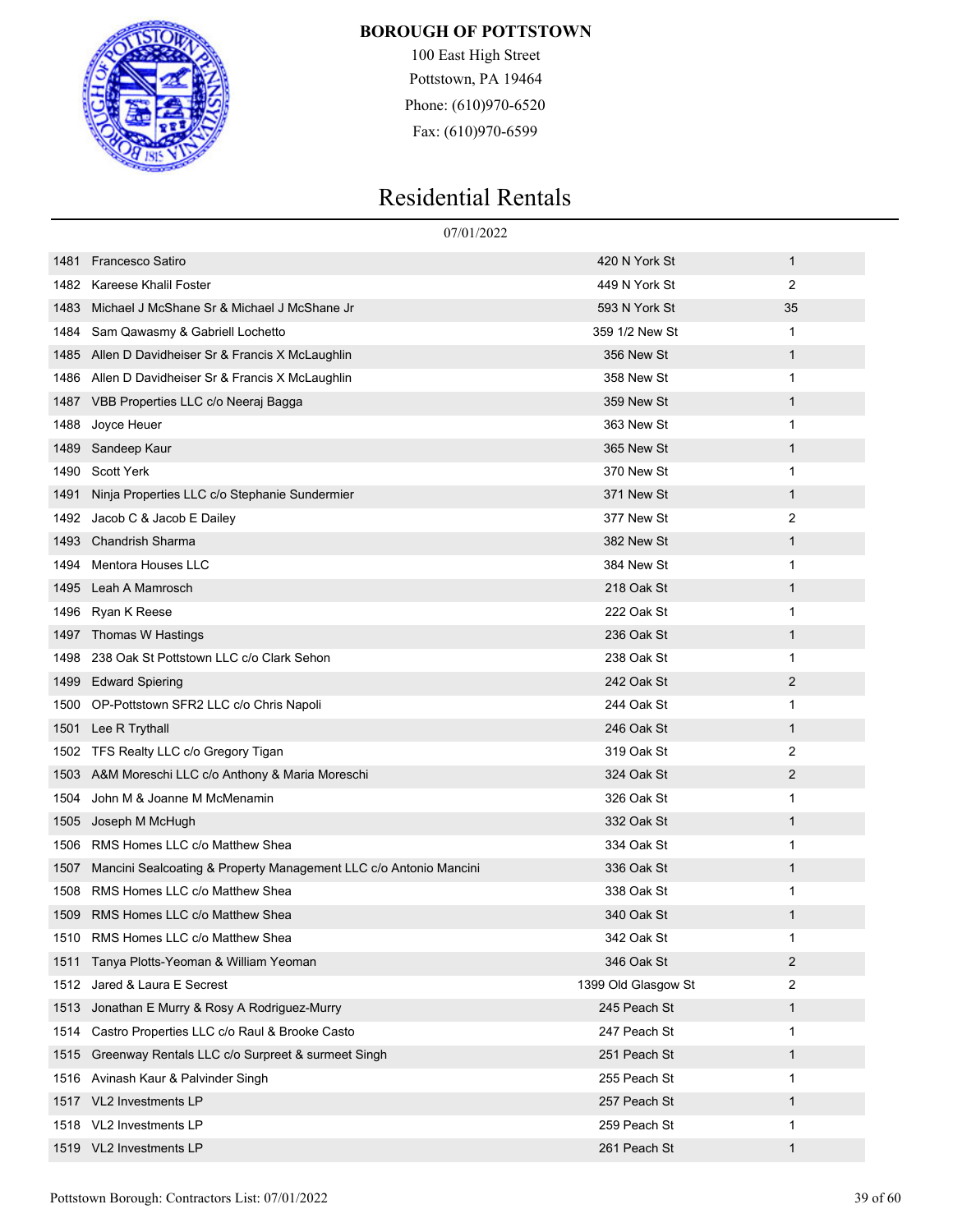

100 East High Street Pottstown, PA 19464 Phone: (610)970-6520 Fax: (610)970-6599

|      |                                                              | 07/01/2022        |              |
|------|--------------------------------------------------------------|-------------------|--------------|
|      | 1520 VL2 Investments LP                                      | 263 Peach St      | 1            |
| 1521 | VL2 Investments LP                                           | 265 Peach St      | 1            |
|      | 1522 VL2 Investments LP                                      | 267 Peach St      | 1            |
| 1523 | VL2 Investments LP                                           | 269 Peach St      | $\mathbf{1}$ |
| 1524 | VL2 Investments LP                                           | 271 Peach St      | 1            |
| 1525 | Tudor Real Estate LLC c/o Vincent Hope                       | 15 Penn St        | 2            |
| 1526 | Deep Creek Properties LLC c/o Heather Famularo               | 18 Penn St        | 2            |
| 1527 | Ernesto & Robbin L Pineda II / Travis J Matthews             | 20 Penn St        | $\mathbf{1}$ |
| 1528 | <b>Matthew Pullett</b>                                       | 21 Penn St        | 2            |
| 1529 | MJT Realty LLC c/o Jake Toyberman                            | 112 Penn St       | 2            |
| 1530 | PR Realty Management LLC                                     | 217 Penn St       | 1            |
| 1531 | Corbin L & Kylie J Weaver                                    | 219 Penn St       | $\mathbf{1}$ |
| 1532 | RAD Diversified Reit Inc                                     | 223 Penn St       | 1            |
| 1533 | L Gabrielle Mannings                                         | 225 Penn St       | $\mathbf{1}$ |
| 1534 | Paul Anthony Bauer III                                       | 227 Penn St       | 1            |
| 1535 | RA Real Investments LLC c/o Carrol Fernandez                 | 254 Penn St       | 2            |
| 1536 | Maeng A Wolff                                                | 255 Penn St       | 1            |
| 1537 | Mark King Exley                                              | 1032 Pine St      | 1            |
| 1538 | Ronald Thomas & Candice Bergey                               | 11 Plum St        | 1            |
| 1539 | Jannatul Moua                                                | 811 Poplar St     | $\mathbf{1}$ |
| 1540 | Barbara A Shaffer                                            | 813 Poplar St     | 1            |
| 1541 | Hazel Borger & Chester Shade                                 | 382 Potts Ct      | 1            |
| 1542 | Adriel Leatherman                                            | 207 Potts Dr      | 1            |
| 1543 | <b>Richard T Dulis</b>                                       | 226 Prospect St   | 2            |
| 1544 | A&E Opportunities LLC c/o David Alderfer & Clifford Erickson | 927 1/2 Queen St  | 1            |
| 1545 | <b>Robert Whitlatch</b>                                      | 1397 1/2 Queen St | 1            |
| 1546 | Fish & Pumpkin Partners LLC c/o Keith & Gerard Barnaby       | 1116 1/2 Queen St | 1            |
| 1547 | Kenneth E Picardi                                            | 757 Queen St      | 1            |
| 1548 | Steven Camburn                                               | 762 Queen St      | 1            |
| 1549 | Fausto G Pinos & Ana A Castillo                              | 776 Queen St      | 1            |
| 1550 | Elizabeth Ann Bock (Bernard)                                 | 801 Queen St      | 2            |
| 1551 | Suzanne Blades                                               | 803 Queen St      | 2            |
| 1552 | MIH 225 Hanover LLC                                          | 804 Queen St      | 1            |
| 1553 | James & Mary Malervy                                         | 806 Queen St      | 1            |
| 1554 | Holdings Queen Street LLC c/o Joseph Voytilla                | 836 Queen St      | 1            |
| 1555 | James & Mary Malervy                                         | 849 Queen St      | 1            |
| 1556 | Spring Hill Realty Co PA LP c/o Leo Orloski                  | 854 Queen St      | 1            |
| 1557 | Geoffrey R Mince                                             | 855 Queen St      | 1            |
| 1558 | Steve Camburn                                                | 856 Queen St      | 1            |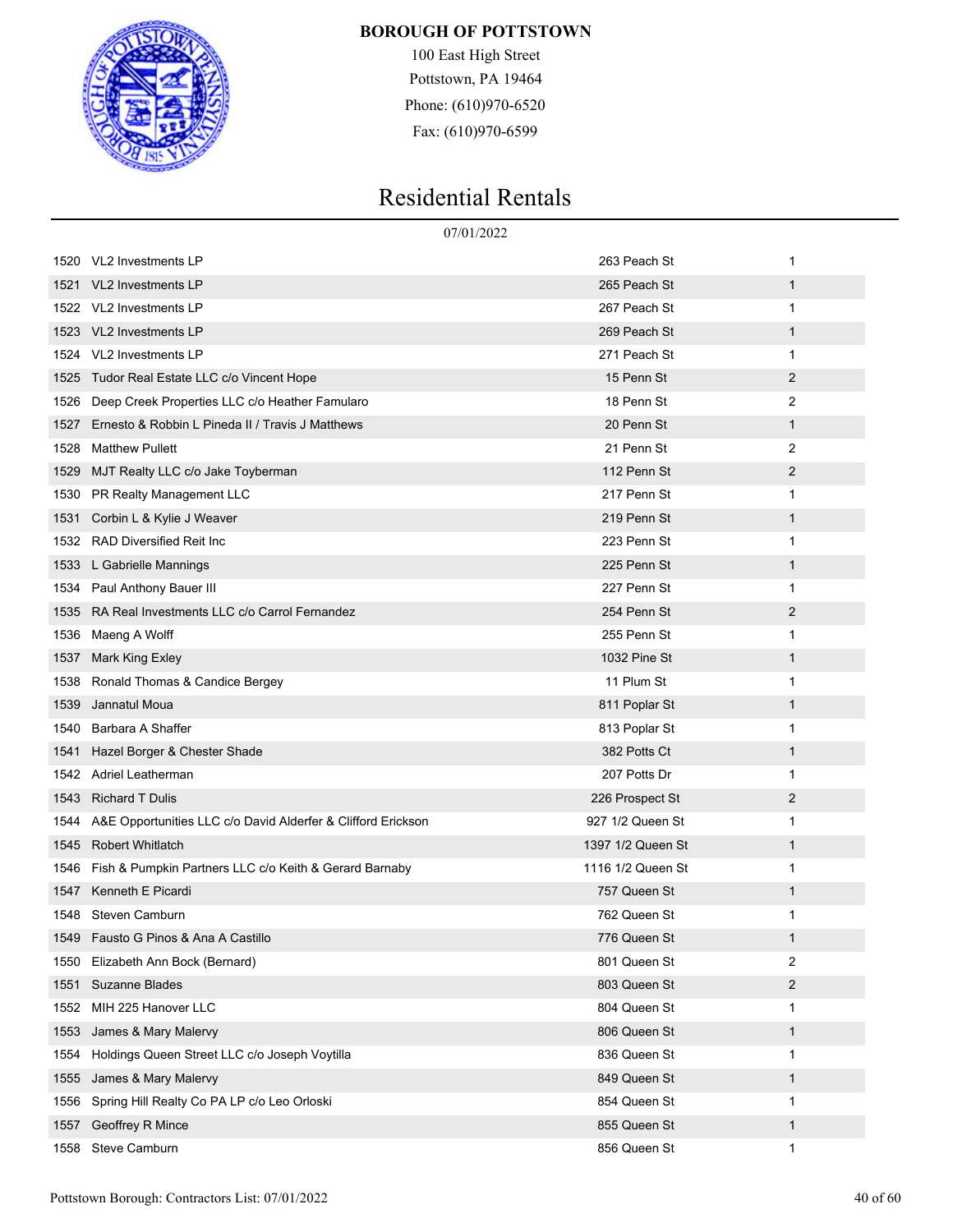

100 East High Street Pottstown, PA 19464 Phone: (610)970-6520 Fax: (610)970-6599

|      |                                                    | 07/01/2022    |             |
|------|----------------------------------------------------|---------------|-------------|
| 1559 | Darlene K Gitney & Cynthia A Carroll               | 858 Queen St  | 1           |
| 1560 | <b>Find Solutions Properties LLC</b>               | 859 Queen St  | 2           |
| 1561 | Theresa A Lyon                                     | 861 Queen St  | $\mathbf 1$ |
| 1562 | G Squared Investment Group LLC                     | 863 Queen St  | 2           |
| 1563 | <b>Robert Sundermier</b>                           | 864 Queen St  | 1           |
| 1564 | Stephen Knerr                                      | 865 Queen St  | 1           |
| 1565 | George & Amy McBlane                               | 867 Queen St  | 1           |
| 1566 | David Tuggle & Erica Bates Tuggle                  | 869 Queen St  | 1           |
| 1567 | Joel A DiCandilo                                   | 876 Queen St  | 1           |
| 1568 | G Ortlieb Properties LLC c/o Gregory Ortlieb       | 888 Queen St  | 1           |
| 1569 | Waheguru Associates LLC                            | 901 Queen St  | 6           |
| 1570 | Michael Dagostino                                  | 904 Queen St  | 1           |
| 1571 | Jentry B Yorgey                                    | 905 Queen St  | 1           |
| 1572 | Kyle Richardson                                    | 907 Queen St  | 1           |
| 1573 | Kachmar Investment Company LLC c/o Michael Kachmar | 911 Queen St  | 6           |
| 1574 | Maureen O'Connell Pence                            | 919 Queen St  | 1           |
| 1575 | Glenn J Waldt                                      | 920 Queen St  | 2           |
| 1576 | Gregory / Janet / Connor B Schultz & Chelsea Rief  | 921 Queen St  | 1           |
| 1577 | KJB LP c/o Karl Birnbrauer                         | 922 Queen St  | 1           |
| 1578 | JSDB Realty LLC c/o Jeffrey Shaedle                | 923 Queen St  | 1           |
| 1579 | Dennis & Patricia McClimon                         | 925 Queen St  | 1           |
| 1580 | Homestead Habitats LLC c/o Andrew Puglia           | 929 Queen St  | 2           |
| 1581 | Geoffrey R Mince                                   | 933 Queen St  | $\mathbf 1$ |
| 1582 | Steven C & Christine M Moorhead                    | 935 Queen St  | 2           |
| 1583 | Leo H Eschbach Jr                                  | 942 Queen St  | 1           |
| 1584 | Joseph Reali / Todd Gatlos / Christopher Kimble    | 946 Queen St  | 1           |
| 1585 | Richard E & Victoria M Strock Jr                   | 947 Queen St  | 1           |
| 1586 | Robert G Wensel Jr                                 | 949 Queen St  | 2           |
| 1587 | Franco Satiro                                      | 955 Queen St  | 1           |
| 1588 | Dan Laufer                                         | 956 Queen St  | 1           |
| 1589 | PR Realty Management LLC                           | 957 Queen St  | 1           |
| 1590 | Dan Laufer                                         | 958 Queen St  | 1           |
| 1591 | Brian K Fulton & Joseph F Mellon                   | 961 Queen St  | 4           |
| 1592 | Tudor Real Estate LLC c/o Vincent Hope             | 1000 Queen St | 6           |
| 1593 | Jennifer L Bean & Richard J Ganzel Jr              | 1004 Queen St | 1           |
| 1594 | Jeffrey Wynne                                      | 1007 Queen St | 1           |
| 1595 | Andrea Furlani                                     | 1009 Queen St | 1           |
| 1596 | AJA Associates LLC c/o John Jones                  | 1011 Queen St | 1           |
| 1597 | Lisa & Albert Gibat                                | 1015 Queen St | 1           |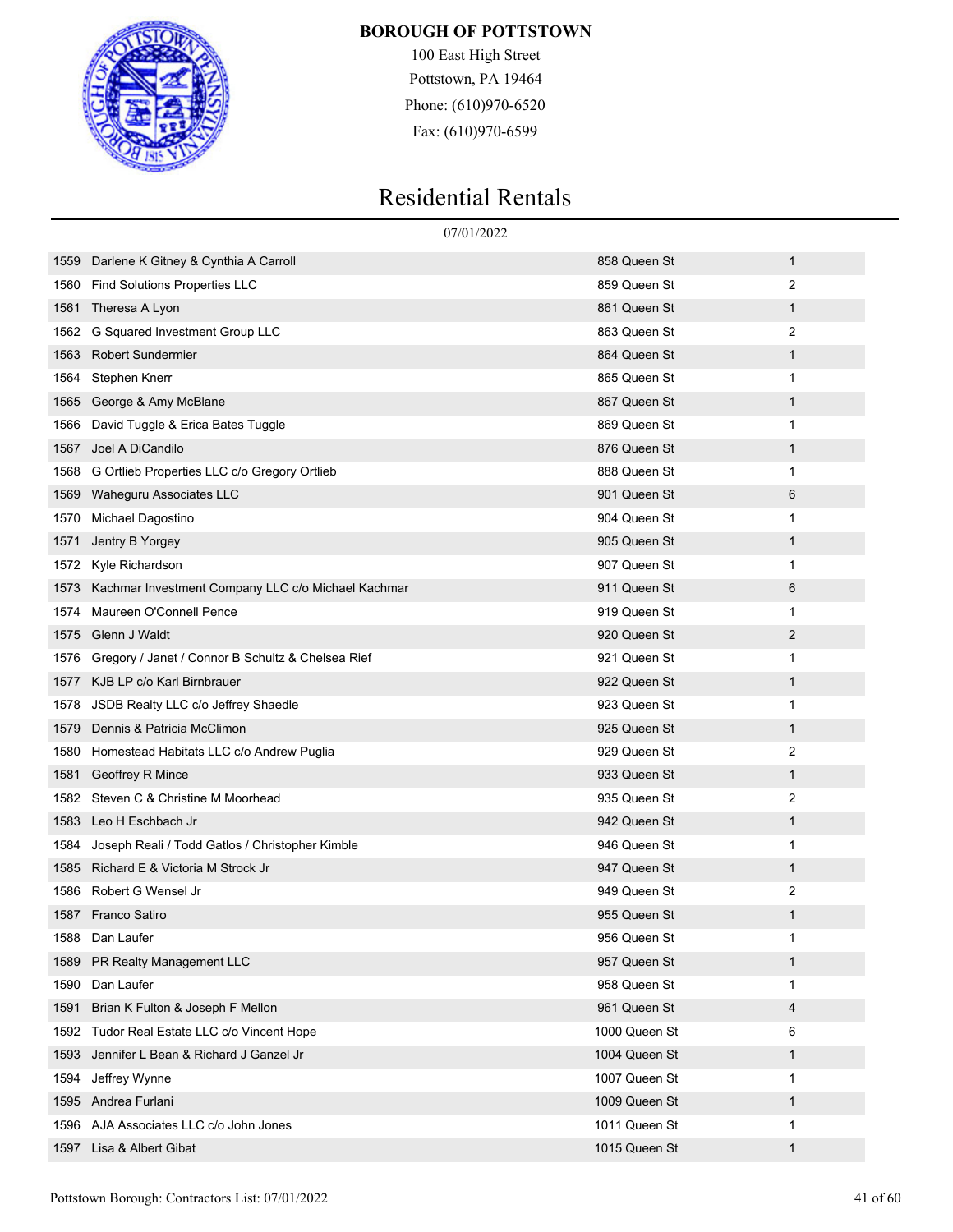

100 East High Street Pottstown, PA 19464 Phone: (610)970-6520 Fax: (610)970-6599

|      | 07/01/2022                                                   |               |                |
|------|--------------------------------------------------------------|---------------|----------------|
| 1598 | Queen Street Investments LLC c/o Benjamin Schwarz            | 1019 Queen St | 1              |
| 1599 | MB Headstart LLC c/o Benjamin K Schwartz                     | 1020 Queen St | $\mathbf{1}$   |
| 1600 | Tilisha Carter                                               | 1021 Queen St | 1              |
| 1601 | Albert & Lisa Gibat                                          | 1023 Queen St | 1              |
| 1602 | John P Eldridge                                              | 1028 Queen St | 1              |
| 1603 | Foxtail Propeties c/o Keith Eldridge                         | 1030 Queen St | $\mathbf 1$    |
| 1604 | Zimrick Group LLC c/o Kenneth Zimmerman                      | 1031 Queen St | 1              |
| 1605 | John Eldridge                                                | 1034 Queen St | 1              |
| 1606 | Foxtail Properties LLC c/o Keith Eldridge                    | 1036 Queen St | 1              |
| 1607 | Virginia Bulan Monaghan & Richard Gonzalez                   | 1039 Queen St | $\mathbf{1}$   |
| 1608 | Carangi Capital Partners c/o Matthew Carangi                 | 1048 Queen St | 2              |
| 1609 | Raul & Brooke Castro Properties LLC c/o Raul & Brooke Castro | 1049 Queen St | 1              |
| 1610 | Timothy M & Elizabeth Laux                                   | 1059 Queen St | 1              |
| 1611 | GW Copiarum LLC c/o Michael Wolf                             | 1062 Queen St | $\mathbf{1}$   |
| 1612 | Thomas P & Doris C McGee Jr                                  | 1064 Queen St | 2              |
| 1613 | Joseph DiCandilo & Arlene Fay                                | 1070 Queen St | 1              |
| 1614 | David C Dodson                                               | 1105 Queen St | 1              |
| 1615 | Allen D Davidheiser Jr                                       | 1106 Queen St | $\mathbf{1}$   |
| 1616 | Zimrick Group LLC c/o Kenneth Zimmerman                      | 1111 Queen St | 2              |
| 1617 | <b>Tudor Real Estate LLC</b>                                 | 1112 Queen St | 1              |
| 1618 | John J Hanley Jr                                             | 1119 Queen St | 1              |
| 1619 | A2I Real Estate LLC c/o Adam Allen & Ira Gendelman           | 1122 Queen St | $\overline{2}$ |
| 1620 | Christopher B Nelson                                         | 1124 Queen St | 2              |
| 1621 | Geliece D Golson                                             | 1127 Queen St | $\overline{2}$ |
| 1622 | Billy L Thiemann & Shannon Mierzejewski                      | 1144 Queen St | 1              |
| 1623 | Fish & Pumpkin Partners LLC c/o Keith & Gerald Barnaby       | 1150 Queen St | $\mathbf 1$    |
| 1624 | Fish & Pumpkin Partners LLC c/o Keith & Gerard Barnaby       | 1152 Queen St | 1              |
| 1625 | <b>Brian Dragone</b>                                         | 1200 Queen St | $\overline{2}$ |
| 1626 | Keith Michael & Christa Marie Costello                       | 1214 Queen St | 1              |
| 1627 | <b>Maurice Fisher</b>                                        | 1216 Queen St | 1              |
| 1628 | Marlon Kenyatta Thomas II                                    | 1218 Queen St | 1              |
| 1629 | Dennis Kline & Holly DiGregorio                              | 1230 Queen St | $\mathbf{1}$   |
| 1630 | Peter T Gallagher                                            | 1232 Queen St | 1              |
| 1631 | Jay & Tracy Purdy                                            | 1251 Queen St | $\mathbf{1}$   |
| 1632 | Gregory A Gilbert                                            | 1303 Queen St | 2              |
| 1633 | Nicholas & Nancy A Bafaloukos                                | 1308 Queen St | $\mathbf{1}$   |
| 1634 | Lisa & Denny Pickell                                         | 1311 Queen St | 1              |
| 1635 | Christopher N Gray                                           | 1385 Queen St | $\mathbf{1}$   |
| 1636 | Steven K Bryant                                              | 1397 Queen St | 1              |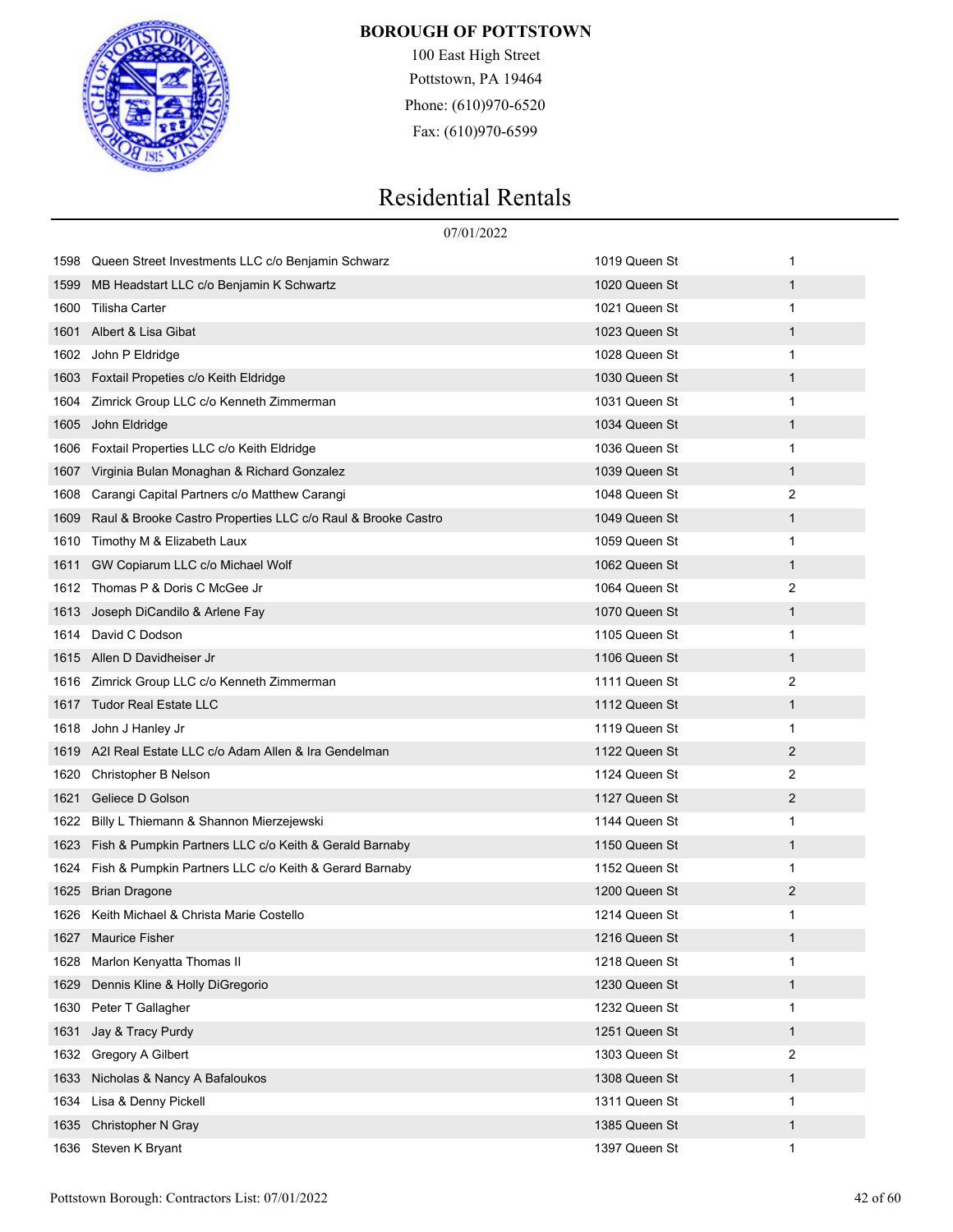

100 East High Street Pottstown, PA 19464 Phone: (610)970-6520 Fax: (610)970-6599

|      | 07/01/2022                                                                           |                      |                |
|------|--------------------------------------------------------------------------------------|----------------------|----------------|
| 1637 | John A Koury Jr                                                                      | 1425 Queen St        | 2              |
| 1638 | Galman Hillside LP                                                                   | 1545 Queen St        | 100            |
| 1639 | Kenneth E Picardi                                                                    | 759 Queen St - Front | $\mathbf 1$    |
| 1640 | Stephen Broderick                                                                    | 807 Queen St - Rear  | 1              |
| 1641 | 7 Quinter LLC c/o Omar Mejia                                                         | 7 Quinter St         | 1              |
|      | 1642 John A Koury Jr                                                                 | 1105 Rambler Ave     | $\overline{7}$ |
| 1643 | Andy M Kline                                                                         | 10 Reynolds Ave      | $\mathbf 1$    |
| 1644 | Dobejo LLC                                                                           | 13 Reynolds Ave      | 1              |
| 1645 | Stanley Dennis & Betty J Cimino                                                      | 37 Reynolds Ave      | 1              |
| 1646 | Solid Stone Properties LLC c/o Allen Davidheiser Jr /Jennifer Davidheiser            | 59 Reynolds Ave      | 1              |
| 1647 | Jared A Weaver                                                                       | 163 Reynolds Ave     | 1              |
| 1648 | Donald G & Kimberly Roupe                                                            | 171 Reynolds Ave     | 1              |
| 1649 | 78 Robinson Street LLC                                                               | 78 Robinson St       | 0              |
| 1650 | Pottstown Lodging Partners LP                                                        | 99 Robinson St       | 0              |
| 1651 | PR Realty Management LLC c/o Roy Repko                                               | 318 Rowan Alley      | 6              |
| 1652 | Monika Zeneli                                                                        | 63 S Adams St        | 1              |
| 1653 | 18 S Charlotte St LLC c/o Brooke Martin                                              | 18 S Charlotte St    | 2              |
| 1654 | Anthony F & Annamarie G Piazza                                                       | 20 S Charlotte St    | 1              |
| 1655 | Scott I & Arlene R Major                                                             | 22 S Charlotte St    | 1              |
| 1656 | <b>Brian K Strand</b>                                                                | 24 S Charlotte St    | 1              |
| 1657 | Zen Reclamation LLC c/o Michael & Charlotte Gormish                                  | 28 S Charlotte St    | 1              |
| 1658 | 56 S Charlotte LLC C/O Shawn C Lowery                                                | 56 S Charlotte St    | 14             |
| 1659 | John I Wolf LLC c/o John Wolf                                                        | 60 S Charlotte St    | 1              |
| 1660 | Rahn A Wade                                                                          | 64 S Charlotte St    | 1              |
| 1661 | James E Johnson Jr                                                                   | 66 S Charlotte St    | 1              |
|      | 1662 Thomas W Dakota / Sannon D & Peter Durante / Erin M Duthie / William E Davis Jr | 68 S Charlotte St    | 1              |
| 1663 | Courtney L DiComenico                                                                | 74 S Charlotte St    | 1              |
|      | 1664 78 S Charlotte Street LLC c/o Vance Jeffe & Maroan Everett                      | 78 S Charlotte St    | 1              |
|      | 1665   78 S Charlotte Street LLC c/o Vance Jeffe & Maroan Everett                    | 80 S Charlotte St    | 1              |
|      | 1666 VL2 Investments LP                                                              | 123 S Charlotte St   | 1              |
| 1667 | VL2 Investments LP                                                                   | 125 S Charlotte St   | 1              |
| 1668 | VL2 Investments LP                                                                   | 127 S Charlotte St   | 1              |
| 1669 | <b>GL2 Investments LP</b>                                                            | 129 S Charlotte St   | 1              |
| 1670 | GL2 Investments LP c/o Tom Burleigh                                                  | 131 S Charlotte St   | 1              |
| 1671 | MM Investments LP c/o Mark McSorley                                                  | 133 S Charlotte St   | 1              |
| 1672 | MM Investments LP c/o Mark McSorley                                                  | 135 S Charlotte St   | 1              |
| 1673 | GL2 Investments LP                                                                   | 137 S Charlotte St   | 1              |
| 1674 | GL2 Investments LP                                                                   | 139 S Charlotte St   | 1              |
| 1675 | <b>GL2 Investments LP</b>                                                            | 141 S Charlotte St   | 1              |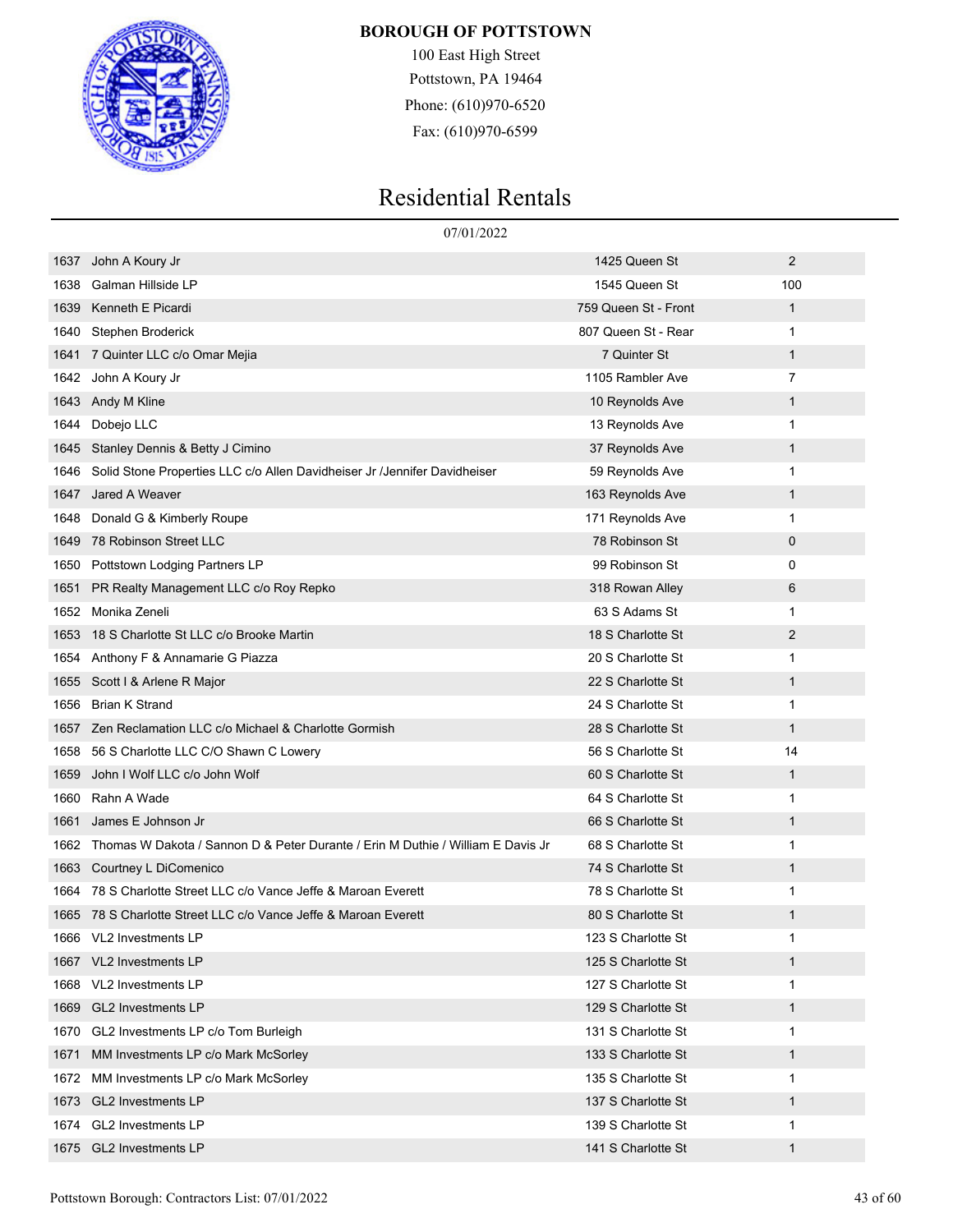

100 East High Street Pottstown, PA 19464 Phone: (610)970-6520 Fax: (610)970-6599

|      | 07/01/2022                                                             |                         |              |
|------|------------------------------------------------------------------------|-------------------------|--------------|
| 1676 | GL2 Investments LP c/o Tom Burleigh                                    | 143 S Charlotte St      | 1            |
| 1677 | GL2 Investments LP c/o Tom Burleigh                                    | 145 S Charlotte St      | 1            |
| 1678 | GL2 Investments LP c/oTom Burleigh                                     | 147 S Charlotte St      | 1            |
| 1679 | GL1 Investments LP c/o Tom Burleigh                                    | 170 S Charlotte St      | 1            |
| 1680 | GL1 Investments LP c/o Tom Burleigh                                    | 172 S Charlotte St      | 1            |
| 1681 | GL1 Investments LP c/o Tom Burleigh                                    | 174 S Charlotte St      | 1            |
| 1682 | MSK LP c/o Tom Burleigh                                                | 176 S Charlotte St      | 1            |
| 1683 | MSK LP c/o Tom Burleigh                                                | 178 S Charlotte St      | $\mathbf{1}$ |
| 1684 | Yolonda Williams-Taylor & Pernell Taylor                               | 24 S Evans St           | 4            |
| 1685 | Robert Larkin                                                          | 55 S Evans St           | 7            |
| 1686 | William A Gaul                                                         | 64 S Evans St           | 3            |
| 1687 | <b>Steve Fuhrman</b>                                                   | 72 S Evans St           | 2            |
| 1688 | Albert & Lisa Gibat                                                    | 73 S Evans St           | 1            |
| 1689 | Simone DeCiantis & Karl A DeCiantis                                    | 74 S Evans St           | 2            |
| 1690 | Roman P & Patricia O Korobij                                           | 116 S Evans St          | 1            |
| 1691 | Matthew W & Carol Savino                                               | 118 S Evans St          | $\mathbf{1}$ |
| 1692 | Moyer Construction LLC c/o Eric Moyer                                  | 122 S Evans St          | 1            |
| 1693 | Michael Williams III                                                   | 11 S Franklin St        | 3            |
| 1694 | Freddy E Rodriguez Pinos                                               | 13 S Franklin St        | 3            |
| 1695 | <b>Brumel T Broines Heredia</b>                                        | 15 S Franklin St        | $\mathbf{1}$ |
| 1696 | John Tobinus                                                           | 26 S Franklin St        | 1            |
| 1697 | Avra LLC c/o Mark Davis                                                | 106 S Franklin St       | 1            |
| 1698 | Randolph E Yucha                                                       | 110 S Franklin St       | 1            |
| 1699 | David E Moss                                                           | 114 S Franklin St       | 3            |
| 1700 | <b>Tanner Acree</b>                                                    | 130 S Franklin St       | 1            |
| 1701 | Lawrence & Beth Madden                                                 | 151 S Franklin St       | 1            |
| 1702 | Susanne Olshefski & Tara C Macatee                                     | 153 S Franklin St       | 1            |
| 1703 | Jonathan Reed Allen Jr                                                 | 157 S Franklin St       | 1            |
|      | 1704 CN Properties LLC c/o Brad DiCriscio                              | 164 S Franklin St       | 1            |
|      | 1705 Mary Estright & Anne B Bucha                                      | 172 S Franklin St       | 1            |
| 1706 | James J & Cardie M Melnick (Estate of Cardie Melnick c/o Matt Melnick) | 202 S Franklin St       | 1            |
| 1707 | Black Lab Rentals LLC c/o Patricia Hughes                              | 204 S Franklin St       | $\mathbf{1}$ |
| 1708 | LaPlace Transforms LLC c/o Matt & Rebecca Shea                         | 206 S Franklin St       | 1            |
| 1709 | Estate of Emma J Destan c/o Ted B Destan                               | 12 S Hanover St         | $\mathbf{1}$ |
| 1710 | Estate of Emma J Destan c/o Ted B Destan                               | 20 S Hanover St         | 4            |
| 1711 | Ursula M Frain                                                         | 22 S Hanover St         | 4            |
| 1712 | Hanover Square Commercial LP                                           | 192 S Hanover St Unit A | 1            |
| 1713 | Hanover Square Commercial LP                                           | 194 S Hanover St Unit A | 1            |
| 1714 | Hanover Square Commercial LP                                           | 192 S Hanover St Unit B | 1            |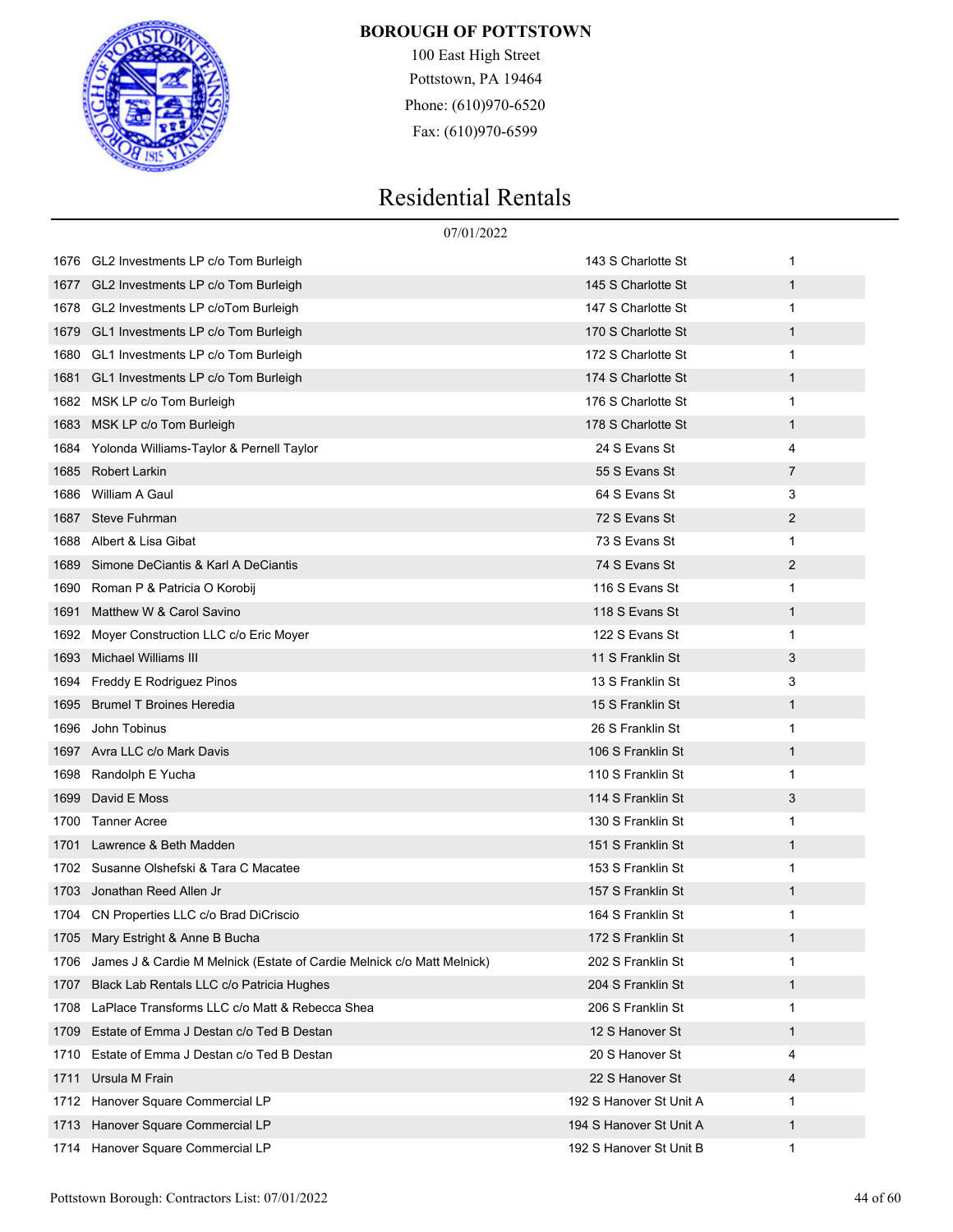

100 East High Street Pottstown, PA 19464 Phone: (610)970-6520 Fax: (610)970-6599

|      |                                                                  | 07/01/2022              |   |
|------|------------------------------------------------------------------|-------------------------|---|
| 1715 | Hanover Square Commercial LP                                     | 194 S Hanover St Unit B | 1 |
| 1716 | Hanover Square Commercial LP                                     | 192 S Hanover St Unit C | 1 |
| 1717 | Hanover Square Commercial LP                                     | 194 S Hanover St Unit C | 1 |
| 1718 | Hanover Square Commercial LP                                     | 192 S Hanover St Unit D | 1 |
| 1719 | Hanover Square Commercial LP                                     | 194 S Hanover St Unit D | 1 |
| 1720 | Hanover Square Commercial LP                                     | 192 S Hanover St Unit E | 1 |
| 1721 | Hanover Square Commercial LP                                     | 192 S Hanover St Unit F | 1 |
| 1722 | Hanover Square Commercial LP                                     | 192 S Hanover St Unit H | 1 |
| 1723 | Spring City Realty LLC c/o Robert Reilley Jr                     | 930 S Hills Blvd        | 1 |
| 1724 | John & Jacqueline Kudoba                                         | 967 S Hills Blvd        | 1 |
| 1725 | Stanley J Kornaga                                                | 971 S Hills Blvd        | 1 |
| 1726 | Kevin John P & Susan Kennedy                                     | 972 S Hills Blvd        | 1 |
| 1727 | David A & Helen M Waldt                                          | 990 S Hills Blvd        | 1 |
| 1728 | Dennis M Kline & Holly DiGregorio                                | 68 S Keim St            | 1 |
| 1729 | Providence Capital Group LLC c/o Mark Geraghty                   | 70 S Keim St            | 1 |
| 1730 | Nicholas J Puracchio                                             | 74 S Keim St            | 1 |
| 1731 | Lynco Fix & Flip LLC c/o Lynne Honsberger                        | 121 S Keim St           | 1 |
| 1732 | Blake Properties LLC c/o Blake Yaculak                           | 141 S Keim St           | 1 |
| 1733 | William J & Lori L Winther                                       | 71 S Mt Vernon St       | 1 |
| 1734 | GW Coparium LLC c/o Michael Wolf                                 | 73 S Mt Vernon St       | 1 |
| 1735 | Samantha Nicole Mulhem                                           | 75 S Mt Vernon St       | 1 |
| 1736 | Allen D Davidheiser                                              | 77 S Mt Vernon St       | 1 |
| 1737 | Kathryn & Randall Cook                                           | 79 S Mt Vernon St       | 1 |
| 1738 | Michael T Fay                                                    | 123 S Penn St           | 1 |
| 1739 | Kyle R & Colleen M Kennedy                                       | 127 S Price St          | 1 |
| 1740 | Bryan & Stacy Cook                                               | 19 S Roland St          | 1 |
| 1741 | Salvatore & Giacomo Moscariello                                  | 70 S Roland St          | 1 |
| 1742 | Steven J Nagy                                                    | 162 S Roland St         | 1 |
|      | 1743 Maurice Fisher                                              | 164 S Roland St         | 1 |
| 1744 | Ralph Sinkbeil                                                   | 173 S Roland St         | 1 |
| 1745 | Stone Wall Properties LLC c/o Allen Davidheiser Sr               | 175 S Roland St         | 1 |
| 1746 | Steve Fuhrman                                                    | 180 S Roland St         | 2 |
| 1747 | James J Boyd Jr                                                  | 184 S Roland St         | 2 |
| 1748 | Spring Hill Realty Co PA c/o Leo Orloski                         | 217 S Roland St         | 1 |
| 1749 | 113 S Washington St LLC                                          | 113 S Washington St     | 3 |
| 1750 | TFS Realty LLC c/o Gregory Tigan                                 | 117 S Washington St     | 1 |
| 1751 | TFS Realty LLC c/o Gregory Tigan                                 | 119 S Washington St     | 1 |
| 1752 | Noble Property Group LLC c/o Jake Hostrander & Anthony Civitello | 169 S Washington St     | 1 |
| 1753 | Noble Property Group LLC c/o Jake Hostrander & Anthony Civitello | 171 S Washington St     | 1 |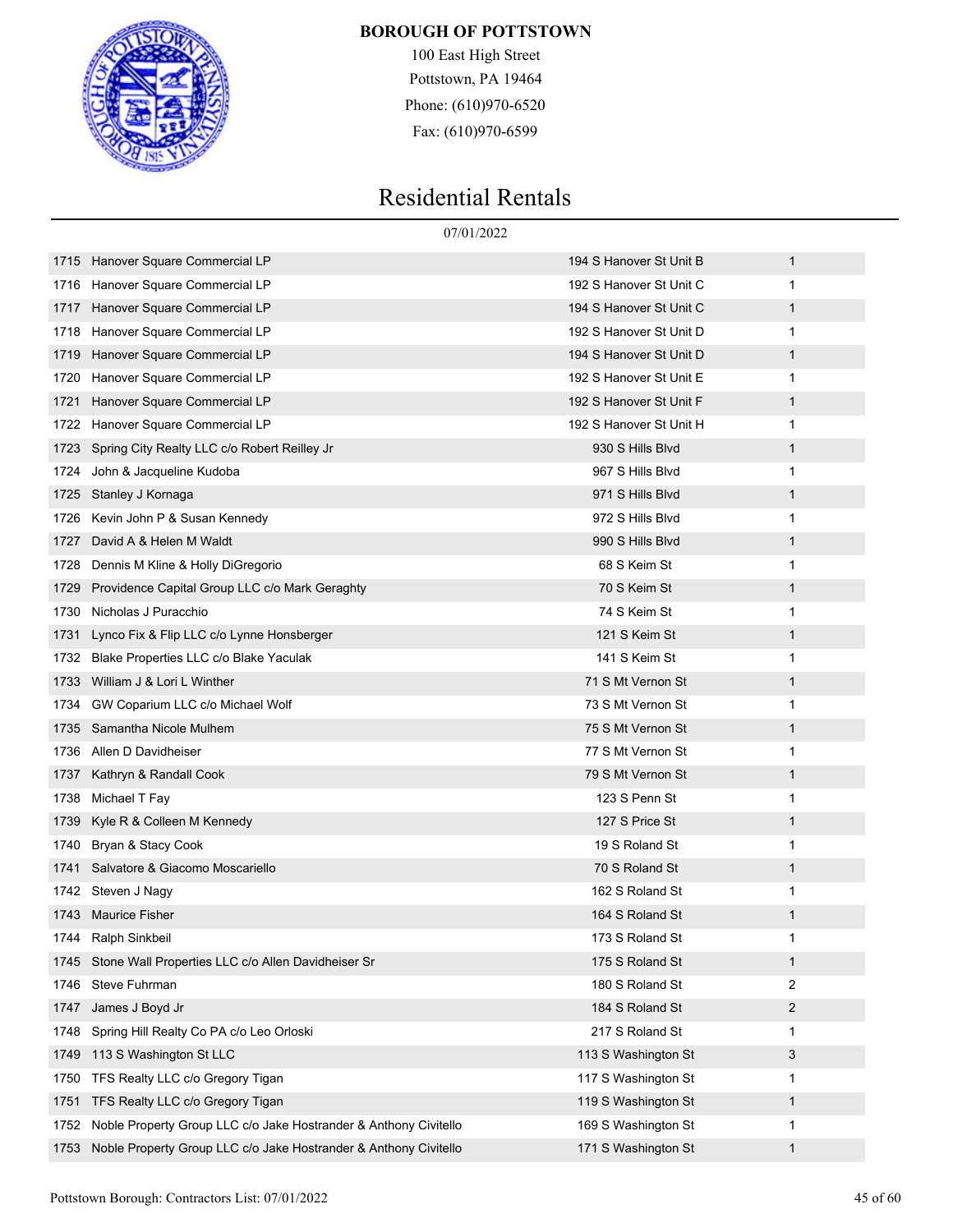

100 East High Street Pottstown, PA 19464 Phone: (610)970-6520 Fax: (610)970-6599

|      |                                                                  | 07/01/2022          |              |  |
|------|------------------------------------------------------------------|---------------------|--------------|--|
| 1754 | Noble Property Group LLC c/o Jake Hostrander & Anthony Civitello | 173 S Washington St | 1            |  |
| 1755 | Noble Property Group LLC c/o Jake Hostrander & Anthony Civitello | 175 S Washington St | $\mathbf{1}$ |  |
| 1756 | Noble Property Group LLC c/o Jake Hostrander & Anthony Civitello | 177 S Washington St | 1            |  |
| 1757 | Noble Property Group LLC c/o Jake Hostrander & Anthony Civitello | 179 S Washington St | $\mathbf{1}$ |  |
| 1758 | Noble Property Group LLC c/o Jake Hostrander & Anthony Civitello | 181 S Washington St | 1            |  |
| 1759 | Noble Property Group LLC c/o Jake Hostrander & Anthony Civitello | 183 S Washington St | $\mathbf{1}$ |  |
| 1760 | David E Moss                                                     | 1109 Sembling Ave   | 1            |  |
| 1761 | Jose & Johanna Fernandez                                         | 169 Sheridan St     | $\mathbf{1}$ |  |
| 1762 | Keith & Christa Costello                                         | 173 Sheridan St     | 1            |  |
| 1763 | Louise Gibbs & Bridget Wilkerson                                 | 177 Sheridan St     | $\mathbf{1}$ |  |
| 1764 | <b>Masters Hand LLC</b>                                          | 179 Sheridan St     | 1            |  |
| 1765 | The Hill School                                                  | 181 Sheridan St     | $\mathbf{1}$ |  |
| 1766 | Keith & Christa Costello                                         | 183 Sheridan St     | 1            |  |
| 1767 | Pasquale P & Carolyn L DiArcangelo                               | 815 Sheridan St     | $\mathbf{1}$ |  |
| 1768 | Paul J & Cheryl A Cutillo                                        | 454 1/2 South St    | 1            |  |
| 1769 | Keith & Christa Costello                                         | 452 1/2 South St    | $\mathbf{1}$ |  |
| 1770 | Allen D Davidheiser                                              | 450 1/2 South St    | 1            |  |
| 1771 | 170 South LLC c/o Ken Zimmerman                                  | 170 South St        | 12           |  |
|      | 1772 MSK LP                                                      | 212 South St        | 1            |  |
| 1773 | MSK LP                                                           | 214 South St        | $\mathbf{1}$ |  |
| 1774 | MSK LP                                                           | 216 South St        | 1            |  |
| 1775 | MSK LP                                                           | 218 South St        | 1            |  |
| 1776 | MM Investments LP c/o Mark McSorley                              | 220 South St        | 1            |  |
| 1777 | MM Investments LP c/o Mark McSorley                              | 222 South St        | $\mathbf{1}$ |  |
| 1778 | <b>VL Investments LP</b>                                         | 224 South St        | 1            |  |
| 1779 | <b>VL Investments LP</b>                                         | 226 South St        | 1            |  |
| 1780 | VL Investments LP                                                | 226 South St        | 1            |  |
|      | 1781 VL Investments LP                                           | 228 South St        | 1            |  |
|      | 1782 VL Investments LP                                           | 230 South St        | 1            |  |
| 1783 | <b>GL1</b> Investments LP                                        | 242 South St        | 1            |  |
| 1784 | <b>GL1</b> Investments LP                                        | 240 South St        | 1            |  |
| 1785 | <b>GL1</b> Investments LP                                        | 244 South St        | $\mathbf{1}$ |  |
| 1786 | <b>GL1</b> Investments LP                                        | 246 South St        | 1            |  |
| 1787 | <b>GL1</b> Investments LP                                        | 248 South St        | 1            |  |
| 1788 | <b>GL1</b> Investments LP                                        | 250 South St        | 1            |  |
| 1789 | <b>GL1</b> Investments LP                                        | 252 South St        | $\mathbf{1}$ |  |
| 1790 | <b>GL1</b> Investments LP                                        | 254 South St        | 1            |  |
| 1791 | VL Investments LP                                                | 256 South St        | 1            |  |
|      | 1792 VL Investments LP                                           | 258 South St        | 1            |  |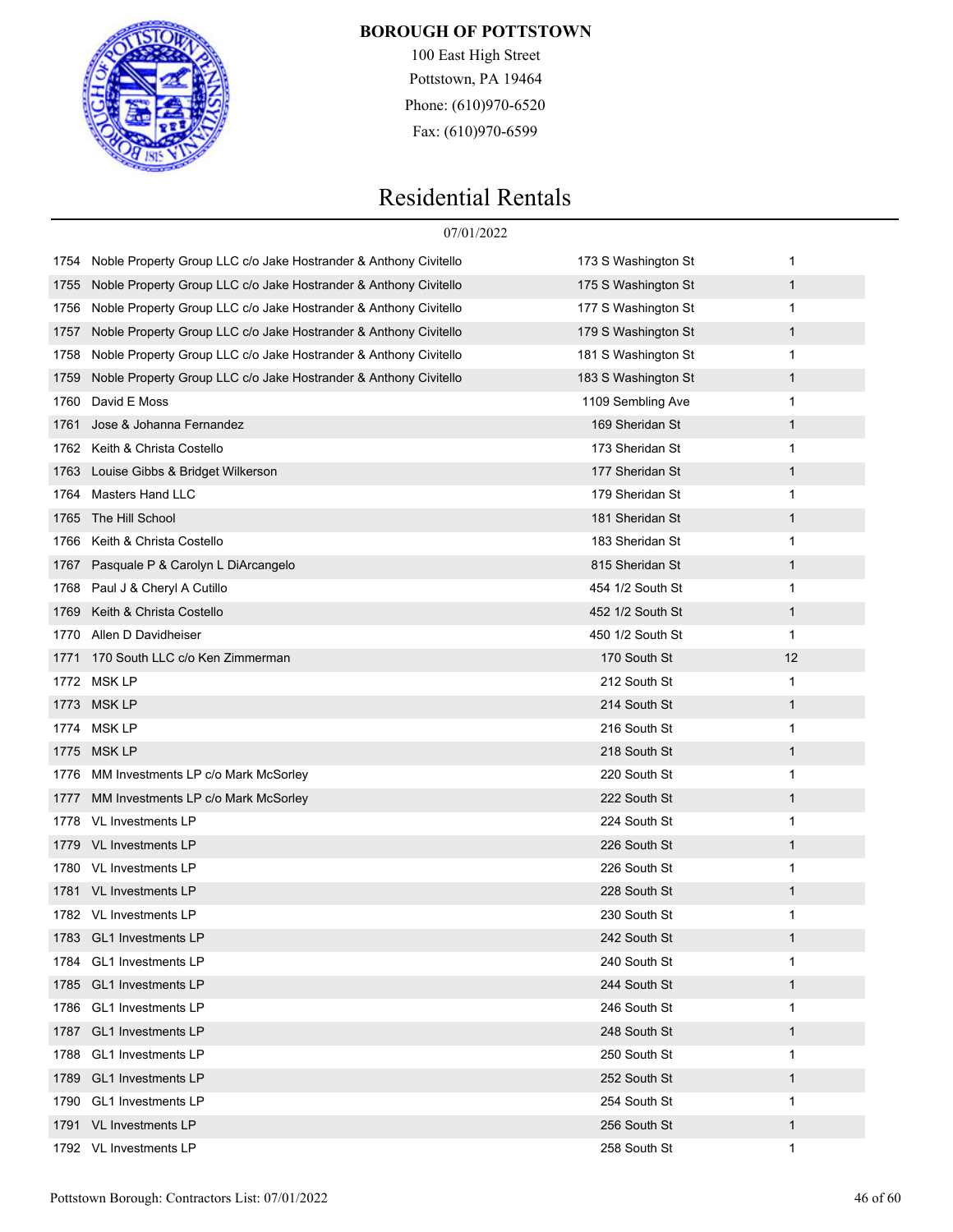

100 East High Street Pottstown, PA 19464 Phone: (610)970-6520 Fax: (610)970-6599

|      | 07/01/2022                                                   |              |              |
|------|--------------------------------------------------------------|--------------|--------------|
| 1793 | <b>VL Investments LP</b>                                     | 260 South St | 1            |
| 1794 | <b>VL Investments LP</b>                                     | 262 South St | 1            |
| 1795 | <b>MSK LP</b>                                                | 264 South St | 1            |
| 1796 | VL Investments LP                                            | 266 South St | 1            |
| 1797 | <b>VL Investments LP</b>                                     | 268 South St | $\mathbf{1}$ |
| 1798 | VL Investments LP                                            | 270 South St | 1            |
| 1799 | JAR Investments c/o Rick Gallo                               | 321 South St | $\mathbf{1}$ |
| 1800 | Keith & Christa Costello                                     | 328 South St | 4            |
| 1801 | Eran & Rebecca Hollander                                     | 332 South St | 2            |
| 1802 | JLW Properties LLC c/o John Waclawski                        | 342 South St | 3            |
| 1803 | Jack REM LLC                                                 | 361 South St | 3            |
| 1804 | AnCo Yo Investments LLC c/o Young & Zhen                     | 369 South St | 1            |
| 1805 | CRT Realty LLC c/o Jake Toyberman                            | 384 South St | 4            |
| 1806 | Melissa Kashey                                               | 401 South St | 2            |
| 1807 | Thomas P Williams Sr                                         | 403 South St | $\mathbf{1}$ |
| 1808 | Jonathan Allen Jr                                            | 405 South St | 1            |
| 1809 | Simple Properties LLC c/o CJ Pierre                          | 411 South St | 2            |
| 1810 | Trent Fitzhugh & Danielle Potts                              | 413 South St | 1            |
| 1811 | Michael G & Peggy A Riblett                                  | 414 South St | $\mathbf{1}$ |
| 1812 | Longbourn Enterprise LLC c/o Robert Larkin                   | 419 South St | 2            |
| 1813 | <b>Marshall Fields</b>                                       | 421 South St | $\mathbf{1}$ |
| 1814 | Mullen Investment Properties LLC c/o Kristie Roeder          | 422 South St | 2            |
| 1815 | 4402 Real Estate LLC c/o Edwin Santiago & Christopher Malone | 426 South St | 3            |
| 1816 | John H & Arlan Albright Sr                                   | 427 South St | 3            |
| 1817 | <b>Steven Camburn</b>                                        | 428 South St | $\mathbf{1}$ |
| 1818 | Maxine N & William C Knox                                    | 433 South St | 2            |
| 1819 | <b>Hector Santos</b>                                         | 436 South St | 2            |
| 1820 | EG Pottstown LLC c/o Steve Everett                           | 442 South St | 1            |
|      | 1821 Carl R Berkey                                           | 448 South St | 1            |
|      | 1822 Joyce E Heuer                                           | 449 South St | 1            |
| 1823 | Tara G Brewer                                                | 452 South St | $\mathbf{1}$ |
| 1824 | John F Tobinus Jr                                            | 453 South St | 3            |
| 1825 | <b>EG Pottstown LLC</b>                                      | 456 South St | $\mathbf{1}$ |
| 1826 | Patrick J Kurtas                                             | 820 South St | 1            |
| 1827 | Edward N & Blake E Yaculak                                   | 830 South St | $\mathbf{1}$ |
| 1828 | Nancy L Ellis                                                | 851 South St | 1            |
| 1829 | Capstone Property Partners II LLC c/o Stephen Boyer          | 857 South St | $\mathbf{1}$ |
| 1830 | Capstone Property Partners II LLC c/o Stephen Boyer          | 863 South St | 1            |
| 1831 | Master's Hand LLC                                            | 872 South St | $\mathbf{1}$ |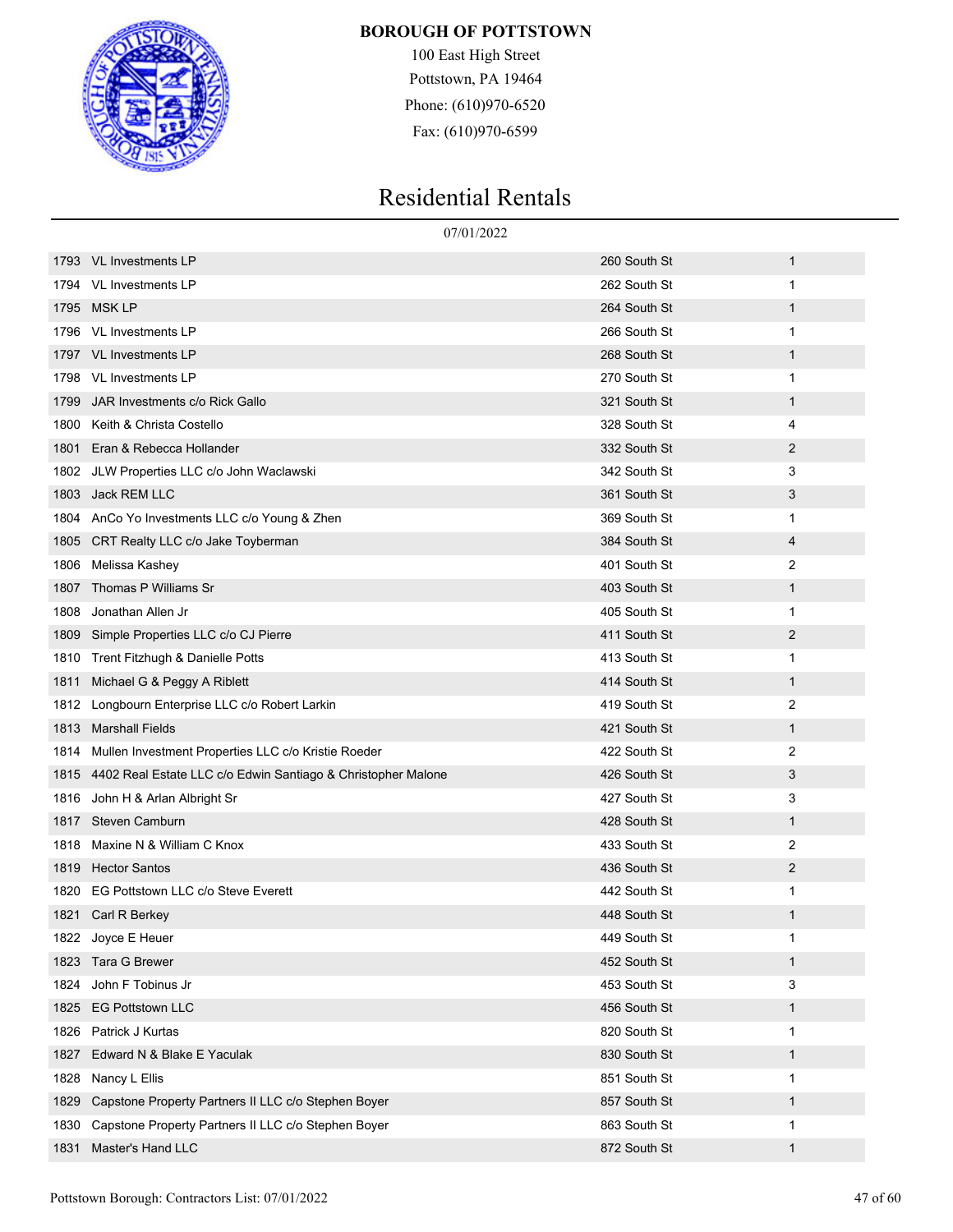

100 East High Street Pottstown, PA 19464 Phone: (610)970-6520 Fax: (610)970-6599

|      |                                                       | 07/01/2022                      |  |
|------|-------------------------------------------------------|---------------------------------|--|
|      | 1832 Anthony Venezia                                  | 2<br>873 South St               |  |
| 1833 | Jacob C Dailey                                        | 2<br>880 South St               |  |
| 1834 | <b>Blake Properties LLC</b>                           | 885 South St<br>1               |  |
| 1835 | Jonathan R Allen Jr                                   | 890 South St<br>1               |  |
| 1836 | Amy L Goddard (Foy)                                   | 891 South St<br>1               |  |
| 1837 | James & Mary Malervy & Elizabeth Sullivan             | 892 South St<br>1               |  |
| 1838 | Vincent & Ruth Hamm                                   | 893 South St<br>1               |  |
| 1839 | Keith & Christa Costello                              | 894 South St<br>1               |  |
| 1840 | Keith & Christa Costello                              | 896 South St<br>1               |  |
| 1841 | Anthony M Spinozzi                                    | 900 South St<br>1               |  |
| 1842 | Geoffrey R Mince                                      | 909 South St<br>1               |  |
| 1843 | Laurel Ridge Properties c/o Allen Davidheiser Jr      | 913 South St<br>1               |  |
| 1844 | Jonathan R Allen Jr                                   | 915 South St<br>1               |  |
| 1845 | Tudor Real Estate LLC c/o Vincent Hope                | 1025 South St<br>1              |  |
| 1846 | Tom & Sally Richmond                                  | 1029 South St<br>1              |  |
| 1847 | Leonard F & Patricia A Evans                          | 1030 South St<br>1              |  |
| 1848 | <b>Black Lab Rentals LLC</b>                          | 1036 South St<br>1              |  |
| 1849 | Rambo Real Estate c/o Rebecca Rambo                   | $\overline{c}$<br>1064 South St |  |
| 1850 | <b>Black Lab Rentals LLC</b>                          | 1065 South St<br>1              |  |
| 1851 | Dennis M Kline & Holly DiGregorio                     | 1068 South St<br>1              |  |
| 1852 | Constance L Wittenmyer (Doukas)                       | 1072 South St<br>1              |  |
| 1853 | Annmarie & Tyrone V Sherkness                         | 1078 South St<br>1              |  |
| 1854 | David H & Rose Schoenly Jr                            | 2<br>1081 South St              |  |
| 1855 | Christopher S Kimble & Joseph S Reali & Todd G Gatlos | $\mathbf{1}$<br>1083 South St   |  |
| 1856 | Spring Hill Realty Co PA LP c/o Leo Orloski           | 1088 South St<br>1              |  |
| 1857 | James E Davidheiser c/o Terry Davidheiser             | 2<br>1101 South St              |  |
| 1858 | Allen D Davidheiser Sr                                | 3<br>1103 South St              |  |
| 1859 | Tudor Real Estate LLC c/o Vincent Hope                | 1123 South St<br>$\mathbf 1$    |  |
|      | 1860 Kenneth E & Victoria A Sihler                    | 1139 South St<br>1              |  |
| 1861 | Sweet Pea Investments LLC c/o Jeff & Missy Smith      | 1142 South St<br>$\mathbf 1$    |  |
| 1862 | Giovanna Steyaert                                     | 1148 South St<br>1              |  |
| 1863 | Eleven61 LLC c/o Lynn Prestia                         | 1161 South St<br>1              |  |
| 1864 | T Burleigh Properties LLC c/o Thomas Burleigh         | 1163 South St<br>1              |  |
| 1865 | Robert E & Theresa M Winters                          | 1313 South St<br>1              |  |
| 1866 | Carol Dallas (Savino)                                 | 1319 South St<br>1              |  |
| 1867 | Carole L Styer                                        | 1325 South St<br>1              |  |
| 1868 | Patrick G & Patricia S Logue                          | 839 South St - Front<br>1       |  |
| 1869 | Andrea Szilagyi                                       | 895 South St - Front<br>1       |  |
| 1870 | Indus LLC c/o Kannan                                  | 354 Spruce St<br>1              |  |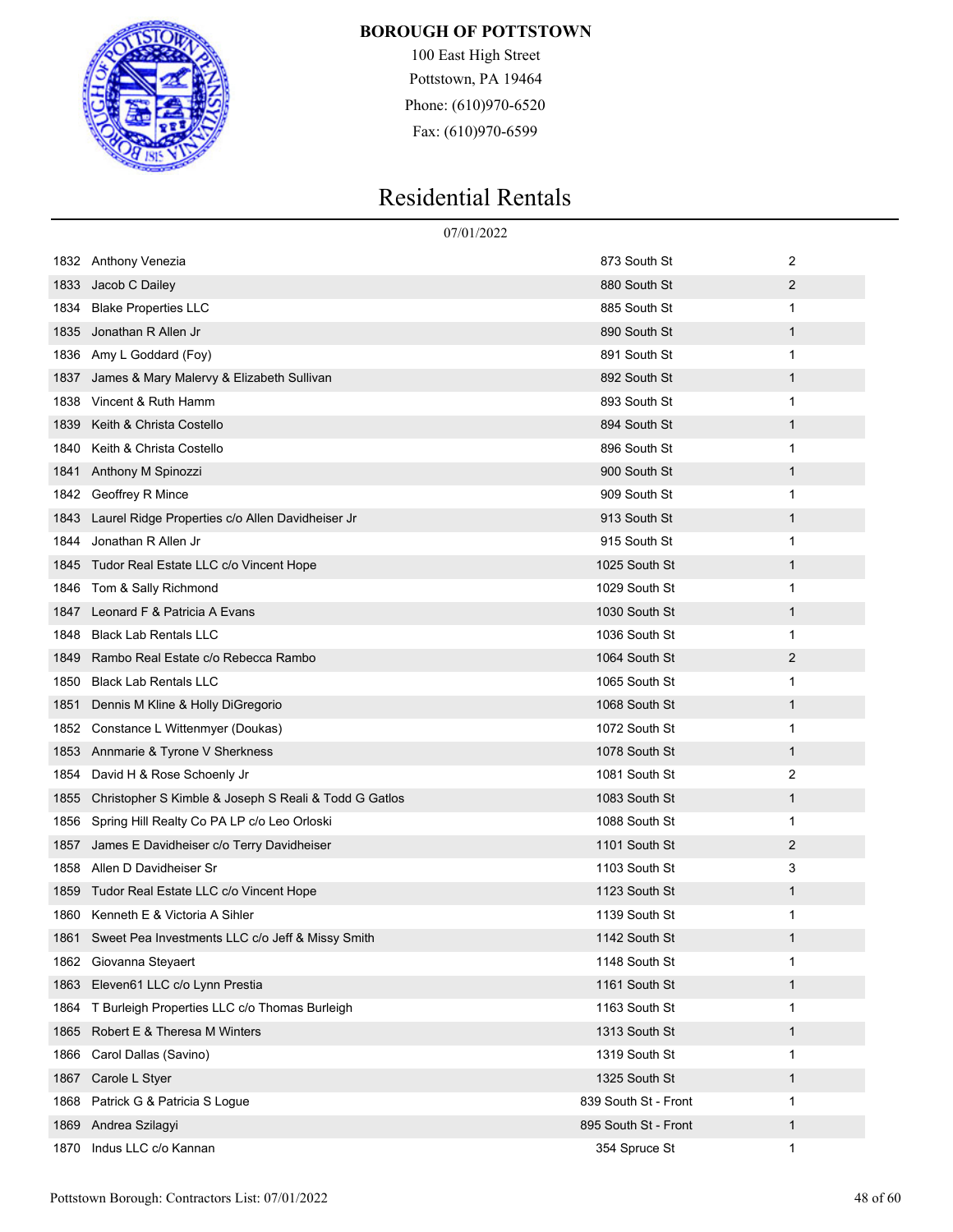

100 East High Street Pottstown, PA 19464 Phone: (610)970-6520 Fax: (610)970-6599

|      |                                                        | 07/01/2022    |              |
|------|--------------------------------------------------------|---------------|--------------|
| 1871 | Christopher & Kristen White                            | 358 Spruce St | 1            |
| 1872 | Pacific Premier Trust Cust FBO Andrew J Gess IRA       | 368 Spruce St | 1            |
| 1873 | Bancroft Properties LLC c/o Jason C Bancroft           | 371 Spruce St | 1            |
| 1874 | Brett & April Treat                                    | 387 Spruce St | 1            |
| 1875 | William J Duffy                                        | 389 Spruce St | 1            |
| 1876 | Marilyn Olma                                           | 391 Spruce St | 1            |
| 1877 | Meixner Family LLC c/o Steven Meixner                  | 454 Spruce St | 2            |
| 1878 | James J Boyd Jr                                        | 455 Spruce St | 1            |
| 1879 | LA Place Transforms LLC c/o Rebecca & Matt Shea        | 458 Spruce St | 1            |
| 1880 | 459 Spruce LLC c/o Robert Larkin                       | 459 Spruce St | 2            |
| 1881 | Essam Schedid & Shaimaa Mohamad Hassan                 | 460 Spruce St | 1            |
| 1882 | Steven Camburn                                         | 466 Spruce St | 1            |
| 1883 | Jesse A Hoagey                                         | 468 Spruce St | 4            |
| 1884 | Vincent & Haley Masciantonio                           | 472 Spruce St | 2            |
| 1885 | Scott F Breidenbach                                    | 473 Spruce St | 1            |
| 1886 | Susan W Grenier (Wilson)                               | 474 Spruce St | 1            |
| 1887 | Lynda Dotterer                                         | 501 Spruce St | 1            |
| 1888 | <b>Bradley S Mazzanti</b>                              | 503 Spruce St | 1            |
| 1889 | Darlene K Gitney & Keith R Irvin                       | 505 Spruce St | $\mathbf{1}$ |
| 1890 | John T & Maureen Howard V                              | 508 Spruce St | 2            |
| 1891 | Briarwood Properties LLC c/o Allen Davidheiser Sr      | 514 Spruce St | 1            |
| 1892 | Lester L & Debra A Stevens                             | 519 Spruce St | 1            |
| 1893 | <b>Black Lab Rentals LLC</b>                           | 520 Spruce St | $\mathbf{1}$ |
| 1894 | Jacob C Dailey                                         | 521 Spruce St | 2            |
| 1895 | Lewis Madison Hendrick                                 | 540 Spruce St | $\mathbf{1}$ |
| 1896 | David M Folderauer                                     | 602 Spruce St | 2            |
| 1897 | David M Nold                                           | 614 Spruce St | 1            |
| 1898 | Jason J McKenzie                                       | 617 Spruce St | 1            |
|      | 1899 Gregory S Schreiner                               | 630 Spruce St | 1            |
|      | 1900 Teodoro Rios                                      | 636 Spruce St | 1            |
| 1901 | Mathew Varughese & Mathew Beena                        | 740 Spruce St | $\mathbf{1}$ |
| 1902 | John A Koury Jr                                        | 742 Spruce St | 12           |
| 1903 | <b>Moyer Construction LLC</b>                          | 752 Spruce St | $\mathbf{1}$ |
| 1904 | Jorge M Alonzo                                         | 803 Spruce St | 1            |
| 1905 | Capstone Property Partners III LLC                     | 819 Spruce St | $\mathbf{1}$ |
| 1906 | Pacer Properties LLC                                   | 823 Spruce St | 1            |
| 1907 | Christine H & Robert Loren Fryer                       | 825 Spruce St | $\mathbf{1}$ |
| 1908 | Michelle Thompson Pyle                                 | 845 Spruce St | 1            |
| 1909 | James J Malervy / Mary Sullivan / Elizabeth A Sullivan | 849 Spruce St | 1            |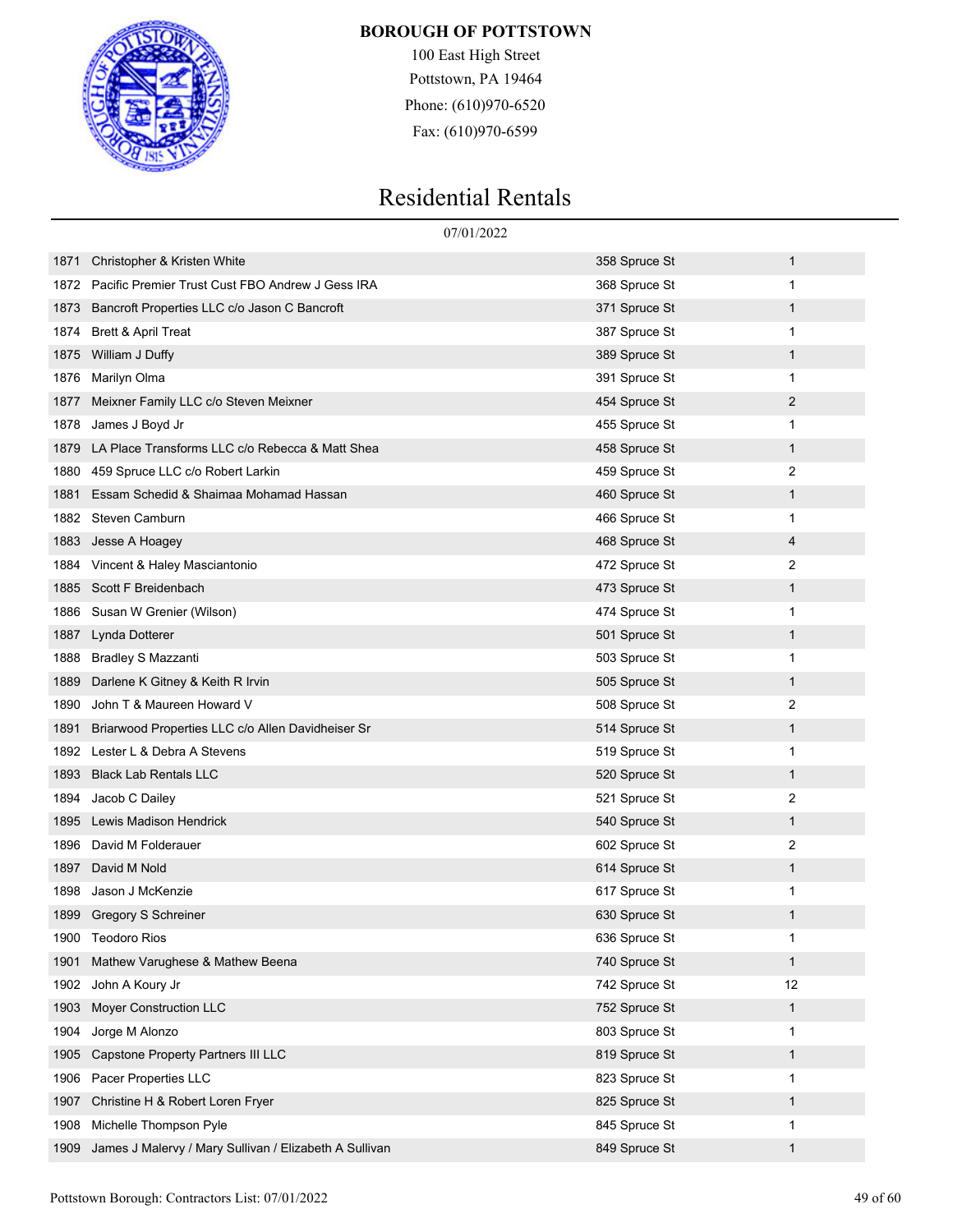

100 East High Street Pottstown, PA 19464 Phone: (610)970-6520 Fax: (610)970-6599

|      | 07/01/2022                                                  |                 |              |  |
|------|-------------------------------------------------------------|-----------------|--------------|--|
| 1910 | PR Realty Management LLC                                    | 859 Spruce St   | 1            |  |
| 1911 | Thomas Siconolfi & Ronald Siconolfi                         | 191 St Clair St | $\mathbf 1$  |  |
| 1912 | Juan Mauras                                                 | 381 State St    | $\mathbf{1}$ |  |
| 1913 | <b>Robert Konidaris</b>                                     | 425 State St    | $\mathbf{1}$ |  |
| 1914 | Peter Gonze                                                 | 473 State St    | 1            |  |
| 1915 | Xiomara A Cosme                                             | 507 State St    | $\mathbf 1$  |  |
| 1916 | Tanya Plotts-Yeoman & William Yeoman                        | 529 State St    | 2            |  |
| 1917 | CWF Properties LLC c/o Jace Weaver                          | 564 State St    | 6            |  |
| 1918 | <b>Brian Thomas Brown</b>                                   | 79 Sunrise Dr   | 1            |  |
| 1919 | Steven Daniel Richmond & Rebecca Hunter Brown               | 99 Sunrise Dr   | 1            |  |
| 1920 | Brendan & Alice Markle                                      | 101 Sunrise Dr  | 1            |  |
| 1921 | Michelle Thompson Pyle                                      | 105 Sunrise Dr  | $\mathbf{1}$ |  |
| 1922 | <b>Ekramy Elgendy</b>                                       | 107 Sunrise Dr  | 1            |  |
| 1923 | Sarah (Reimert) & David Jansen                              | 111 Sunrise Dr  | 1            |  |
| 1924 | Preston J & Sandra L Callahan                               | 114 Sunrise Dr  | 1            |  |
| 1925 | Brian A & Wendy S Gilbert                                   | 121 Sunrise Dr  | $\mathbf{1}$ |  |
| 1926 | Brian A & Wendy S Gilbert                                   | 123 Sunrise Dr  | 1            |  |
| 1927 | John Gustave Trust / Rosemary T Gustave Trust               | 124 Sunrise Dr  | 1            |  |
| 1928 | L&F Investments LLC c/o Todd & Afua Davenport               | 126 Sunrise Dr  | 1            |  |
| 1929 | John E & Rosemary T Gustave                                 | 138 Sunrise Dr  | $\mathbf{1}$ |  |
| 1930 | <b>Brian A Davidheiser</b>                                  | 140 Sunrise Dr  | 1            |  |
| 1931 | <b>Richard T Brown</b>                                      | 141 Sunrise Dr  | 1            |  |
| 1932 | Gustave Living Trust John E / Rosemary T Gustave CoTrustees | 142 Sunrise Dr  | 1            |  |
| 1933 | Susan M Markofski                                           | 143 Sunrise Dr  | $\mathbf{1}$ |  |
| 1934 | Dennis M Kline & Holly DiGregorio                           | 144 Sunrise Dr  | 1            |  |
| 1935 | Ronald Duska & Davelba Sanchez-Duska                        | 145 Sunrise Dr  | $\mathbf{1}$ |  |
| 1936 | John E & Rosemary T Gustave Living Trust                    | 146 Sunrise Dr  | 1            |  |
| 1937 | Sweet Pea Investments LLC c/o Jeff & Missy Smith            | 157 Sunrise Dr  | 1            |  |
| 1938 | Edward J & Lynn A Coffey                                    | 159 Sunrise Dr  | 1            |  |
|      | 1939 Allen D & Beverly J Davidheiser                        | 160 Sunrise Dr  | 1            |  |
| 1940 | James T & Monique R Marks III                               | 162 Sunrise Dr  | 1            |  |
| 1941 | Darlene K Gitney & Cynthia A Carroll                        | 164 Sunrise Dr  | $\mathbf{1}$ |  |
| 1942 | Allen & Beverly J Davidheiser Sr                            | 166 Sunrise Dr  | 1            |  |
| 1943 | Bing Bing Xu                                                | 168 Sunrise Dr  | $\mathbf{1}$ |  |
| 1944 | Spring Hill Realty Co PA LP c/o Leo Orloski                 | 171 Sunrise Dr  | 1            |  |
| 1945 | Thomas & Denise Alessi                                      | 172 Sunrise Dr  | $\mathbf{1}$ |  |
| 1946 | Michelle Thompson Pyle                                      | 174 Sunrise Dr  | 1            |  |
| 1947 | Nicole (Spanier) Bohner                                     | 175 Sunrise Dr  | $\mathbf{1}$ |  |
| 1948 | Michelle Thompson Pyle                                      | 176 Sunrise Dr  | 1            |  |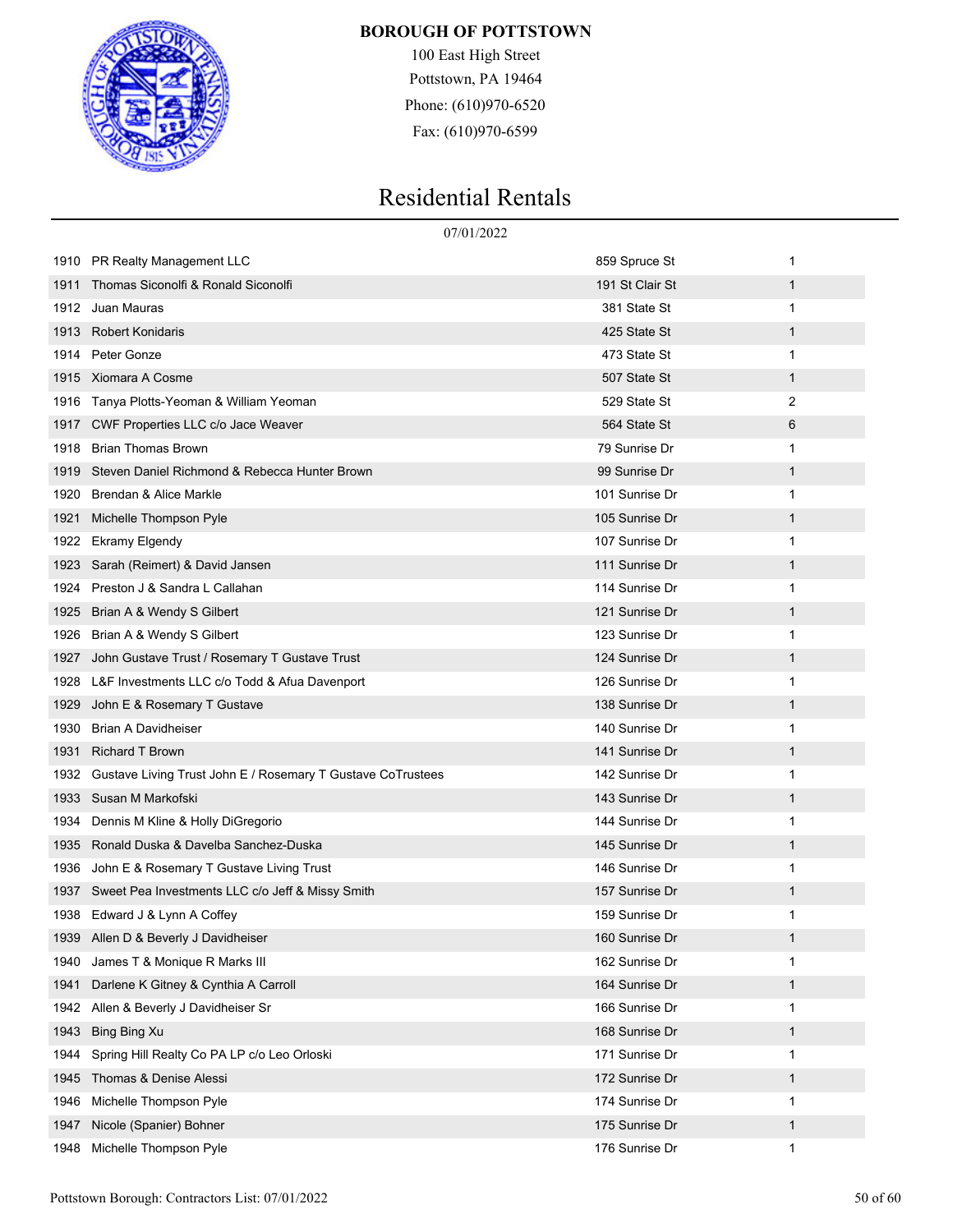

100 East High Street Pottstown, PA 19464 Phone: (610)970-6520 Fax: (610)970-6599

|      |                                                                 | 07/01/2022      |              |  |
|------|-----------------------------------------------------------------|-----------------|--------------|--|
| 1949 | Jacob C Dailey                                                  | 180 Sunrise Dr  | $\mathbf{1}$ |  |
| 1950 | Spring Hill Realty Co PA LP c/o Leo Orloski                     | 181 Sunrise Dr  | 1            |  |
| 1951 | <b>GNS Investing LLC</b>                                        | 182 Sunrise Dr  | $\mathbf{1}$ |  |
| 1952 | David M & Billie Sue Esterly                                    | 184 Sunrise Dr  | 1            |  |
| 1953 | Douglas Wynne                                                   | 191 Sunrise Dr  | 1            |  |
| 1954 | <b>Chris Parrezzi</b>                                           | 195 Sunrise Dr  | 1            |  |
| 1955 | Charles K & Aranka E Richards                                   | 197 Sunrise Dr  | $\mathbf{1}$ |  |
| 1956 | Lynn A & Edward J Coffey                                        | 199 Sunrise Dr  | 1            |  |
| 1957 | Lewis & Donna Mazzerle Jr                                       | 1472 Sunset Dr  | 1            |  |
| 1958 | James E & Daniel J Butler                                       | 955 Terrace Ln  | 1            |  |
| 1959 | Edoardo & Maria Satiro                                          | 980 Terrace Ln  | $\mathbf{1}$ |  |
| 1960 | William E & Beverly N Beard                                     | 1013 Terrace Ln | 1            |  |
| 1961 | Sweetpea Investments LLC c/o Jeff & Missy Smith                 | 1085 Terrace Ln | 1            |  |
| 1962 | Sharon L & Ryan R Reifsnyder                                    | 1093 Terrace Ln | 1            |  |
| 1963 | Frederick I Presgrave                                           | 11 Union Alley  | $\mathbf{1}$ |  |
| 1964 | Brian & Laura Amoroso                                           | 13 Union Alley  | 1            |  |
| 1965 | <b>Black Lab Rentals</b>                                        | 17 Union Alley  | 1            |  |
| 1966 | Joseph Ceribelli                                                | 347 Union Alley | 1            |  |
| 1967 | Fukluk Properties LLC c/o Joseph P Ellis Jr                     | 349 Union Alley | $\mathbf{1}$ |  |
| 1968 | Sundanz Properties LLC c/o Matthew Sundermier & Michael Grodanz | 351 Union Alley | 1            |  |
| 1969 | Sobre A Rocha Holdings LLC c/o Chuck Sogbesan                   | 357 Union Alley | 1            |  |
| 1970 | Alexandar Babadhanov                                            | 359 Union Alley | 1            |  |
| 1971 | Spring Hill Realty Inc c/o Leo Orloski                          | 421 Upland St   | 12           |  |
| 1972 | Spring Hill Realty Inc c/o Leo Orloski                          | 422 Upland St   | 56           |  |
| 1973 | Upland Village Associates LP c/o Leo Orloski                    | 495 Upland St   | 1            |  |
| 1974 | Upland Village Associates LP c/o Leo Orloski                    | 497 Upland St   | 1            |  |
| 1975 | Upland Village Associates LP c/o Leo Orloski                    | 499 Upland St   | 1            |  |
| 1976 | Upland Village Associates LP c/o Leo Orloski                    | 501 Upland St   | 1            |  |
| 1977 | Upland Village Associates LP c/o Leo Orloski                    | 504 Upland St   | 1            |  |
| 1978 | Upland Village Associates LP c/o Leo Orloski                    | 505 Upland St   | 1            |  |
| 1979 | Upland Village Associates LP c/o Leo Orloski                    | 506 Upland St   | 1            |  |
| 1980 | Upland Village Associates LP c/o Leo Orloski                    | 507 Upland St   | 1            |  |
| 1981 | Upland Village Associates LP c/o Leo Orloski                    | 509 Upland St   | 1            |  |
| 1982 | Upland Village Associates LP c/o Leo Orloski                    | 511 Upland St   | 1            |  |
| 1983 | James L & Deborah F Coleman                                     | 514 Upland St   | 1            |  |
| 1984 | Upland Village Associates LP c/o Leo Orloski                    | 515 Upland St   | 1            |  |
| 1985 | Spring Hill Realty Co PA LP c/00 Leo Orloski                    | 516 Upland St   | 1            |  |
| 1986 | Upland Village Associates LP c/o Leo Orloski                    | 517 Upland St   | 1            |  |
| 1987 | Upland Village Associates LP c/o Leo Orloski                    | 519 Upland St   | 1            |  |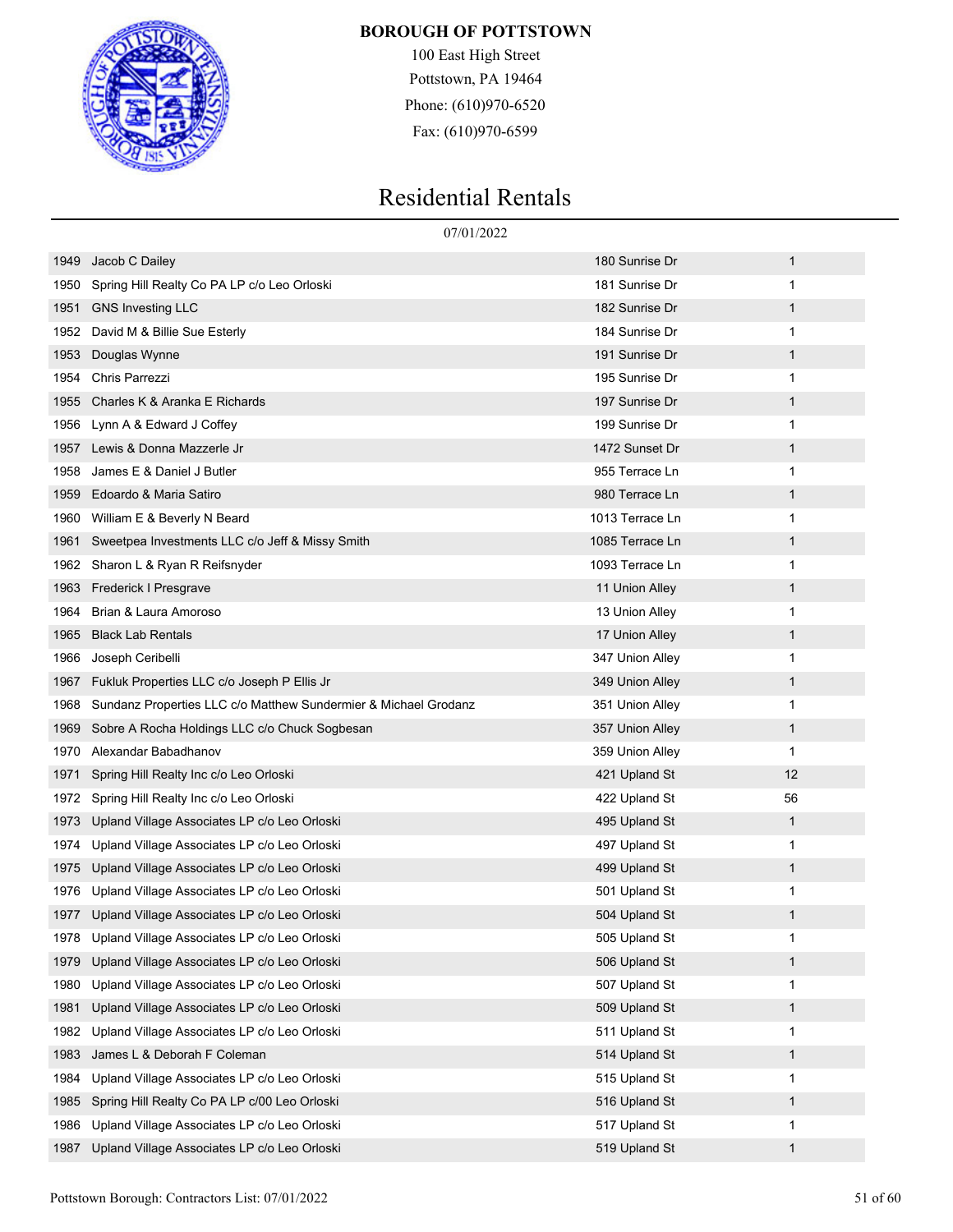

100 East High Street Pottstown, PA 19464 Phone: (610)970-6520 Fax: (610)970-6599

|      |                                                           | 07/01/2022        |              |
|------|-----------------------------------------------------------|-------------------|--------------|
| 1988 | Upland Village Associates LP c/o Leo Orloski              | 520 Upland St     | 1            |
| 1989 | Upland Village Associates LP c/o Leo Orloski              | 521 Upland St     | $\mathbf{1}$ |
| 1990 | Brittany R Graves                                         | 524 Upland St     | 1            |
| 1991 | Upland Village Associates LP c/o Leo Orloski              | 525 Upland St     | $\mathbf{1}$ |
| 1992 | Barbara & Justin Mims                                     | 526 Upland St     | 1            |
| 1993 | Upland Village Associates LP c/o Leo Orloski              | 527 Upland St     | $\mathbf{1}$ |
| 1994 | Upland Village Associates LP c/o Leo Orloski              | 529 Upland St     | 1            |
| 1995 | Upland Village Associates LP c/o Leo Orloski              | 531 Upland St     | $\mathbf{1}$ |
| 1996 | Upland Village Associates LP c/o Leo Orloski              | 535 Upland St     | 1            |
| 1997 | Upland Village Associates LP c/o Leo Orloski              | 537 Upland St     | $\mathbf{1}$ |
| 1998 | Upland Village Associates LP c/o Leo Orloski              | 539 Upland St     | 1            |
| 1999 | Upland Village Associates LP c/o Leo Orloski              | 541 Upland St     | $\mathbf{1}$ |
| 2000 | David W Sorrentino                                        | 555 Upland St     | 1            |
| 2001 | Roman Ustayev & Francina Chereisky Revocable Living Trust | 574 Upland St     | $\mathbf{1}$ |
| 2002 | Spring Hill Realty Co PA LP c/o Leo Orloski               | 590 Upland St     | 1            |
| 2003 | Spring Hill Realty Co PA LP c/o Leo Orloski               | 617 Upland St     | $\mathbf{1}$ |
| 2004 | Spring Hill Realty Co PA LP c/o Leo Orloski               | 629 Upland St     | 1            |
| 2005 | Spring Hill Realty Co PA LP                               | 632 Upland St     | $\mathbf{1}$ |
| 2006 | Douglas D & Owenna Nagy                                   | 250 W Beech St    | 1            |
| 2007 | William J & Joan R Drummer Jr                             | 306 W Beech St    | $\mathbf{1}$ |
| 2008 | John P Pufnock                                            | 331 W Beech St    | 1            |
| 2009 | Keith & Christa Costello                                  | 345 W Beech St    | $\mathbf{1}$ |
| 2010 | Nancy J Crockett                                          | 254 W Chestnut St | 1            |
| 2011 | Robin Testa                                               | 261 W Chestnut St | $\mathbf{1}$ |
| 2012 | Robin Testa                                               | 319 W Chestnut St | 1            |
| 2013 | Barder Properties LLC c/o Richard Barbary & Donna Reider  | 321 W Chestnut St | $\mathbf{1}$ |
| 2014 | Carl R & Carolyn J Beiswenger                             | 352 W Chestnut St | 1            |
| 2015 | 368 W Chestnut LLC c/o Kevin Brown                        | 368 W Chestnut St | 1            |
| 2016 | Black Lab Rentals LLC c/o Patricia P Hughes               | 502 W Chestnut St |              |
| 2017 | Brian S & Patricia L Hughes                               | 504 W Chestnut St | $\mathbf 1$  |
| 2018 | Key Estates Investment Group LLC                          | 505 W Chestnut St | 1            |
| 2019 | Brian S & Patricia L Hughes                               | 506 W Chestnut St | 1            |
| 2020 | A Ben Karmel                                              | 507 W Chestnut St | 1            |
| 2021 | Daisy D Oliveras                                          | 509 W Chestnut St | 1            |
| 2022 | Barder Properties LLC c/o Richard Barbary & Donna Reider  | 510 W Chestnut St | 1            |
| 2023 | Donna F Reider                                            | 512 W Chestnut St | 1            |
| 2024 | Douglas C & Isaac V Franks                                | 513 W Chestnut St | 1            |
| 2025 | Myracole LLC c/o J Brian Armstrong                        | 524 W Chestnut St | 1            |
| 2026 | Myracole LLC c/o Brian Armstrong                          | 525 W Chestnut St | 1            |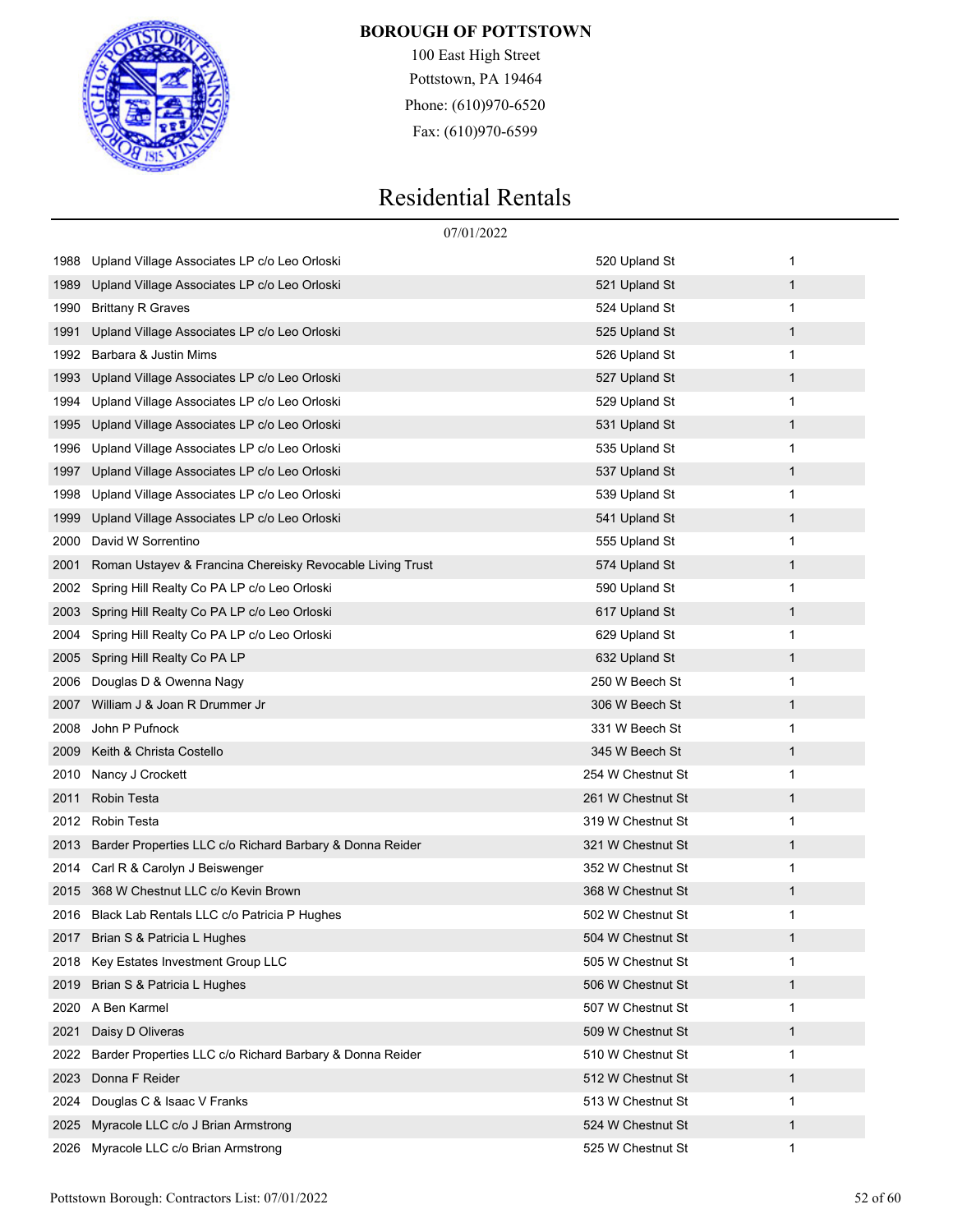

100 East High Street Pottstown, PA 19464 Phone: (610)970-6520 Fax: (610)970-6599

|      | 07/01/2022                                                                 |                    |              |
|------|----------------------------------------------------------------------------|--------------------|--------------|
| 2027 | Jose & Johana Fernandez Jr                                                 | 526 W Chestnut St  | $\mathbf 1$  |
| 2028 | Peter C & Margaret Poncheri Sr                                             | 527 W Chestnut St  | 1            |
| 2029 | David L / Derek J / Dustin D Pursel                                        | 1 W Fifth St       | 3            |
| 2030 | Allen Davidheiser Sr                                                       | 4 W Fifth St       | 1            |
| 2031 | Dawilla L Schlesman & Joyce Heuer                                          | 6 W Fifth St       | $\mathbf{1}$ |
| 2032 | Solid Stone Properties LLC c/o Allen Davidheiser Jr & Jennifer Davidheiser | 10 W Fifth St      | 2            |
| 2033 | Juan Marcelo Castillo Verdugo                                              | 16 W Fifth St      | $\mathbf 1$  |
| 2034 | Jun Wei Pan & Shu Qin Lin                                                  | 19 W Fifth St      | 2            |
| 2035 | Brandon S & Anita L Guffey                                                 | 26 W Fifth St      | $\mathbf{1}$ |
| 2036 | Manuel & Susana Medina                                                     | 32 W Fifth St      | 2            |
| 2037 | HM Cornerstone Properties LLC c/o Matthew & Herb Speck                     | 34 W Fifth St      | $\mathbf 1$  |
| 2038 | Stanley & Connie Doukas                                                    | 36 W Fifth St      | 1            |
| 2039 | Sara E & Sean M McGraw / Bryan & Samelyse Lees                             | 38 W Fifth St      | 2            |
| 2040 | Keith Michael & Christa Marie Costello                                     | 44 W Fifth St      | 1            |
| 2041 | 710 Home Flipping LLC c/o Bobby Kershner                                   | 47 W Fifth St      | $\mathbf 1$  |
| 2042 | Capstone Property Partners LLC c/o Steve Boyer                             | 48 W Fifth St      | 1            |
| 2043 | Brenda Jo (Rockwell) Jones                                                 | 50 W Fifth St      | $\mathbf 1$  |
| 2044 | Sandeep Kaur                                                               | 52 W Fifth St      | 1            |
| 2045 | <b>BL Investments LLC</b>                                                  | 58 W Fifth St      | $\mathbf 1$  |
| 2046 | Sheila R Moore & Jireh Byas                                                | 60 W Fifth St      | 1            |
| 2047 | Thomas Hall & Kimberly Aherne                                              | 63 W Fifth St      | $\mathbf 1$  |
| 2048 | John Allen Jr                                                              | 69 W Fifth St      | 1            |
| 2049 | Kingdom Peace Properties LLC c/o Jamie Yoder                               | 72 W Fifth St      | $\mathbf{1}$ |
| 2050 | Equity Trust Company FBO 200200089 c/o Deryl Denlinger                     | 74 W Fifth St      | 1            |
| 2051 | Keith & Christa Costello                                                   | 14 1/2 W Fourth St | $\mathbf{1}$ |
| 2052 | Eric Lui & Roela Dhamo                                                     | 21 1/2 W Fourth St | 3            |
| 2053 | Waheguru Associates LLC                                                    | 1 W Fourth St      | 5            |
| 2054 | John A & Maria E Jones                                                     | 3 W Fourth St      | 2            |
|      | 2055 Christopher L & Jennifer G Levy                                       | 5 W Fourth St      | 1            |
|      | 2056 Freddy E Rodriguez-Pinos                                              | 6 W Fourth St      | 1            |
| 2057 | John L Wertz III                                                           | 7 W Fourth St      | $\mathbf{1}$ |
| 2058 | David A & Helen M & Darren A Waldt                                         | 10 W Fourth St     | 1            |
| 2059 | Frederick I Presgrave                                                      | 11 W Fourth St     | $\mathbf{1}$ |
| 2060 | Keith & Christa Costello                                                   | 13 W Fourth St     | 1            |
| 2061 | <b>Christian Capece</b>                                                    | 17 W Fourth St     | $\mathbf{1}$ |
| 2062 | Thomas Andresen                                                            | 18 W Fourth St     | 1            |
| 2063 | Associators Properties LLC c/o Kyle Zelli                                  | 20 W Fourth St     | $\mathbf{1}$ |
| 2064 | Glenn Kuszyk                                                               | 22 W Fourth St     | 1            |
| 2065 | <b>Brent L Martin</b>                                                      | 25 W Fourth St     | $\mathbf{1}$ |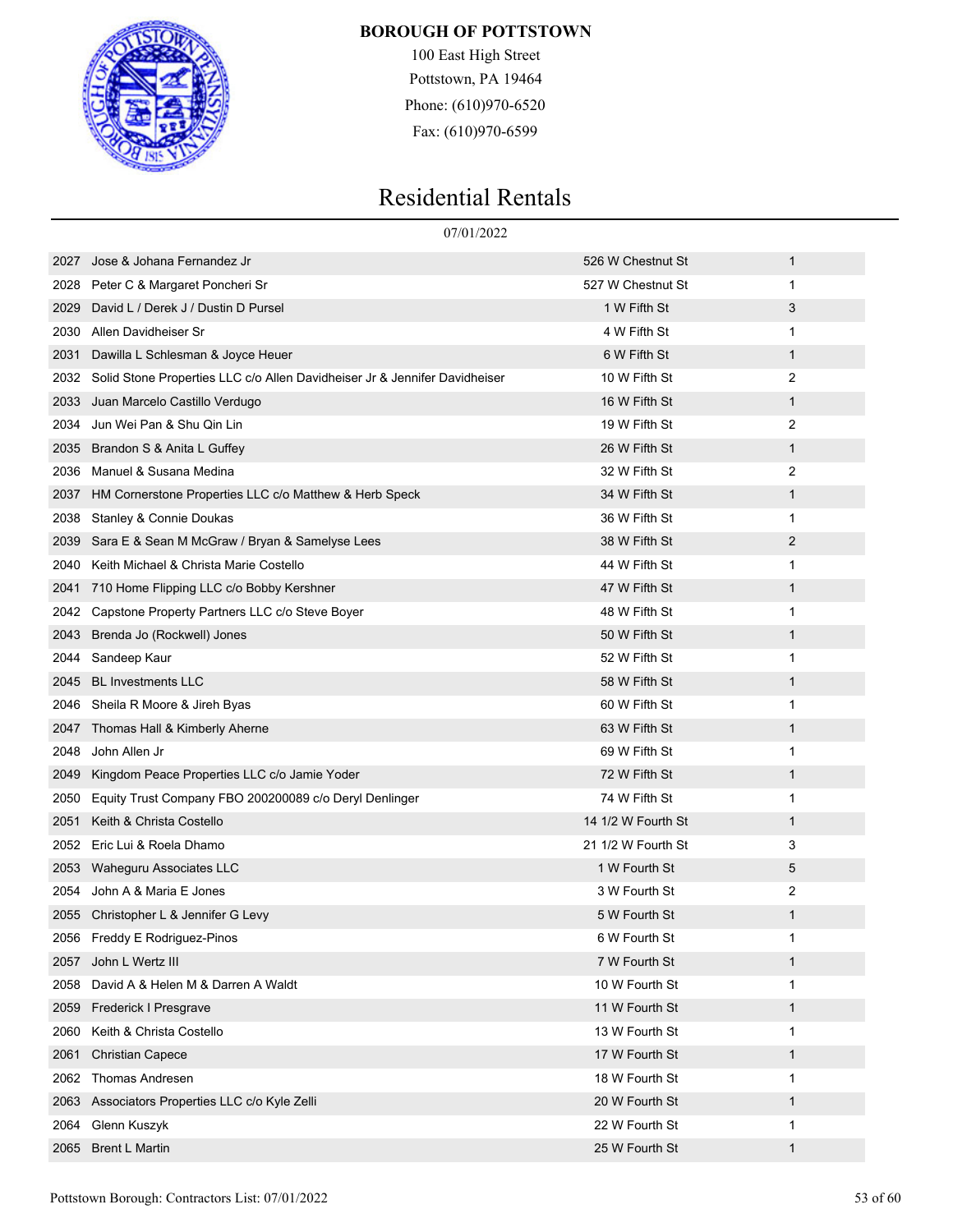

100 East High Street Pottstown, PA 19464 Phone: (610)970-6520 Fax: (610)970-6599

|      | 07/01/2022                                                   |                  |   |  |
|------|--------------------------------------------------------------|------------------|---|--|
| 2066 | <b>Matthew Sundermier</b>                                    | 32 W Fourth St   | 1 |  |
| 2067 | Patrick J & Cynthia A Carroll                                | 35 W Fourth St   | 1 |  |
| 2068 | Thomas P Williams Sr                                         | 38 W Fourth St   | 1 |  |
| 2069 | HM Cornerstone Properties c/o Herb Speck                     | 40 W Fourth St   | 1 |  |
| 2070 | Juan Castillo                                                | 43 W Fourth St   | 1 |  |
| 2071 | Brandon T & Mackenzie K Good                                 | 49 W Fourth St   | 3 |  |
| 2072 | Jae Kimberley & Albert Wolfram                               | 53 W Fourth St   | 1 |  |
| 2073 | Kimberly S & Donald G Roupe                                  | 56 W Fourth St   | 1 |  |
| 2074 | Irmaos LLC c/o Felix DeCarvalho                              | 61 W Fourth St   | 5 |  |
| 2075 | <b>JSCK Properties LLC</b>                                   | 64 W Fourth St   | 1 |  |
| 2076 | CWF Properties LLC c/o Jace Weaver                           | 66 W Fourth St   | 2 |  |
| 2077 | Heritage Housing LP c/o Barry Moyer & Dave Gray              | 71 W Fourth St   | 1 |  |
| 2078 | Heritage Housing LP c/o Barry Moyer & Dave Gray              | 73 W Fourth St   | 1 |  |
| 2079 | D Jason & April J Martin                                     | 75 W Fourth St   | 1 |  |
| 2080 | <b>Ketteline Guerrier</b>                                    | 77 W Fourth St   | 1 |  |
| 2081 | Heritage Housing LP c/o David S Gray & Barry Moyer           | 83 W Fourth St   | 1 |  |
| 2082 | Robert & Sandra Lawrence                                     | 111 W Harmony Dr | 1 |  |
| 2083 | RC Wash Pottstown LLC c/o Graham Foster                      | 225 W High St    | 1 |  |
| 2084 | Jonathan M & Melody A Raymond                                | 235 W High St    | 2 |  |
| 2085 | Biagio & Mary Ellen Esposito Trustees Revocable Living Trust | 541 W High St    | 1 |  |
| 2086 | Biagio & Mary Ellen Esposito Trustees Revocable Living Trust | 543 W High St    | 1 |  |
| 2087 | <b>Steven Camburn</b>                                        | 555 W High St    | 1 |  |
| 2088 | Khanh Tn Vu                                                  | 571 W High St    | 1 |  |
| 2089 | Frank J Satiro                                               | 591 W High St    | 5 |  |
| 2090 | Stanley F & Naomi E Kijek                                    | 620 W High St    | 2 |  |
| 2091 | JSK Pottstown c/o Rich Gandhi                                | 61 W King St     | 0 |  |
| 2092 | Tarwinder Kaur                                               | 254 W King St    | 1 |  |
| 2093 | Beverly J Davidheiser                                        | 259 W King St    | 1 |  |
|      | 2094 Matthew R Kurtz & Kristi L Heydet                       | 325 W King St    | 1 |  |
| 2095 | Jesse Scott Fleck                                            | 352 W King St    | 1 |  |
| 2096 | George & Vicki L Dallas Jr                                   | 2 W Ninth St     | 1 |  |
| 2097 | <b>Brent A Sanders</b>                                       | 39 W Ninth St    | 1 |  |
| 2098 | Jennifer L & Michael T Ball                                  | 58 W Ninth St    | 1 |  |
| 2099 | Susan B Cameron                                              | 10 W Second St   | 1 |  |
| 2100 | PA REI Collaboration LLC c/o Ryan Hardin                     | 12 W Second St   | 1 |  |
| 2101 | Sunitha D Tirunagari & Aruna K Venigalla                     | 15 W Second St   | 1 |  |
| 2102 | Mei Mei LLC c/o Mei Zhen Bender                              | 18 W Second St   | 1 |  |
| 2103 | Right Now Property Solutions LLC c/o Brian Kelly             | 19 W Second St   | 1 |  |
| 2104 | Jerry Vilain                                                 | 21 W Second St   | 1 |  |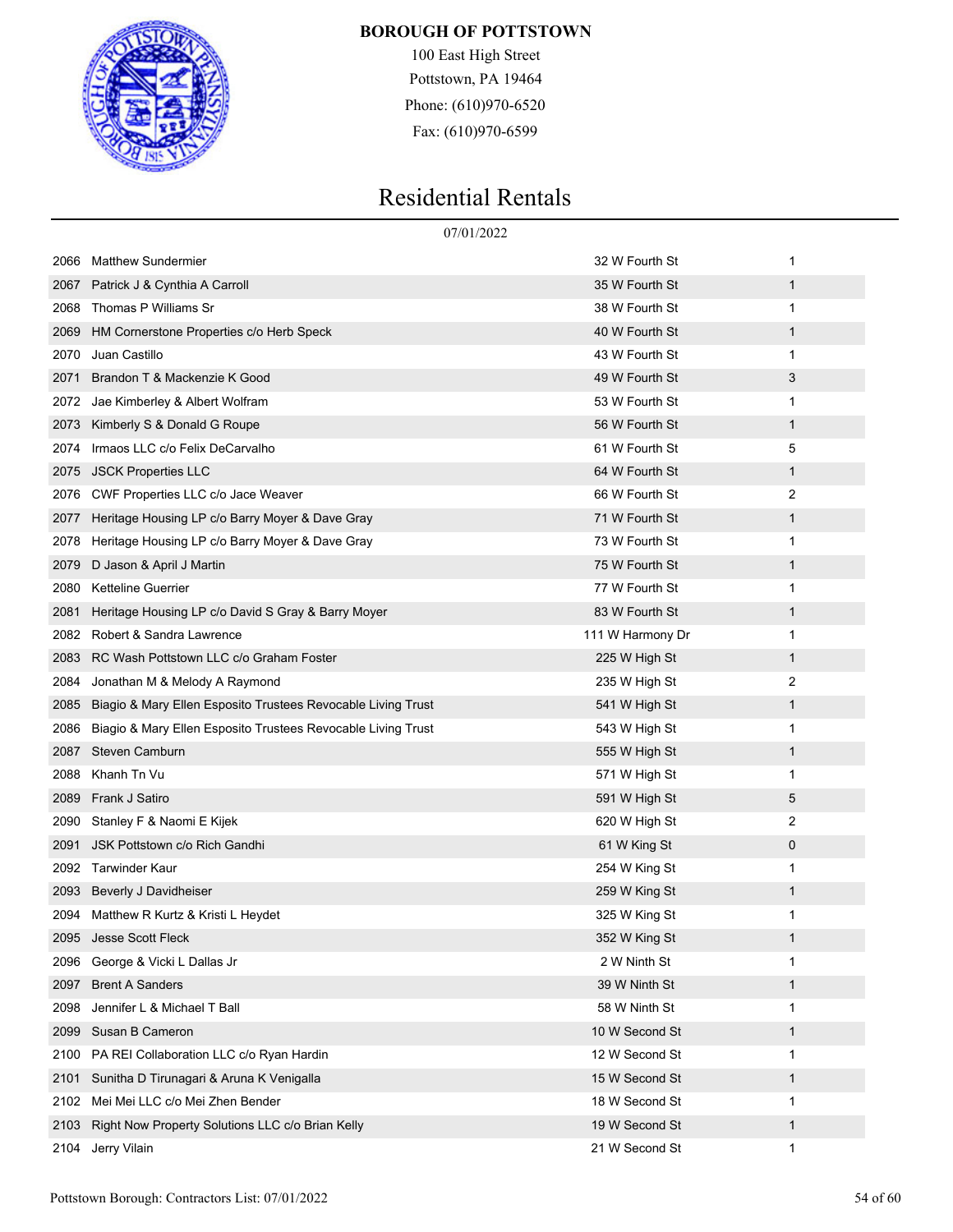

100 East High Street Pottstown, PA 19464 Phone: (610)970-6520 Fax: (610)970-6599

|      |                                                      | 07/01/2022      |                |
|------|------------------------------------------------------|-----------------|----------------|
| 2105 | Surender & Ritu Arya                                 | 22 W Second St  | 1              |
| 2106 | Scott Allen Yerk                                     | 23 W Second St  | 1              |
| 2107 | Matthew & Brianna Kurtz                              | 26 W Second St  | 1              |
| 2108 | EG Hospitality LLC c/o Steve Everett                 | 27 W Second St  | 1              |
| 2109 | Keith & Christa Costello                             | 35 W Second St  | 1              |
| 2110 | Chester L Smith Jr                                   | 29 W Seventh St | 1              |
| 2111 | Carey C Rumpf                                        | 35 W Seventh St | 1              |
| 2112 | A Ben & Elaine E Karmel                              | 4 W Sixth St    | 1              |
| 2113 | Kathleen Westermann                                  | 14 W Sixth St   | 1              |
| 2114 | Scott R & Wendy S Kinnan                             | 26 W Sixth St   | 1              |
| 2115 | Andrew J Gess                                        | 46 W Sixth St   | 1              |
| 2116 | Scott A Yerk                                         | 103 W Sixth St  | 1              |
| 2117 | Amanda J Reagan & James A Valerio Jr                 | 133 W Sixth St  | 1              |
| 2118 | <b>Andrew Del Moore</b>                              | 50 W Tenth St   | 1              |
| 2119 | Laurel Ridge Properties LLC c/o Allen Davidheiser Jr | 1 W Third St    | 4              |
| 2120 | Allen D & Beverly J Davidheiser Sr                   | 5 W Third St    | 4              |
| 2121 | Dawn H Evans                                         | 6 W Third St    | $\overline{2}$ |
| 2122 | TFS Realty LLC c/o Gregory Tigan                     | 8 W Third St    | 2              |
| 2123 | <b>Alex Butts</b>                                    | 9 W Third St    | $\overline{2}$ |
| 2124 | Jason Elvin                                          | 11 W Third St   | 2              |
| 2125 | Craig & Cynthia Levengood                            | 12 W Third St   | 1              |
| 2126 | CJ Good LLC c/o Chris Good                           | 14 W Third St   | 3              |
| 2127 | RSN Properties LLC c/o Andrew Stimpfle               | 17 W Third St   | $\overline{2}$ |
| 2128 | 4402 Real Estate LLC                                 | 20 W Third St   | 2              |
| 2129 | Wiltshire Properties LLC c/o Henry Lee               | 21 W Third St   | 1              |
| 2130 | Francesco Satiro & Rachel Teller                     | 23 W Third St   | 1              |
| 2131 | <b>Brian C Kelly</b>                                 | 26 W Third St   | $\overline{2}$ |
|      | 2132 Richard A & Christina A Gervasi                 | 37 W Third St   | 3              |
|      | 2133 George M Gaul                                   | 44 W Third St   | $\mathbf 1$    |
| 2134 | Joseph & Michele M Galasso                           | 45 W Third St   | 1              |
| 2135 | George M Gaul                                        | 46 W Third St   | 4              |
| 2136 | Joseph Galasso                                       | 47 W Third St   | 2              |
| 2137 | Ninja Properties LLC c/o Stephanie Sundermier        | 53 W Third St   | 1              |
| 2138 | CTJ Enterprises LLC & Christopher Jackiewicz Member  | 56 W Third St   | 6              |
| 2139 | <b>Richard Evans</b>                                 | 59 W Third St   | 1              |
| 2140 | Francesco J Satiro                                   | 60 W Third St   | 1              |
| 2141 | Gary & Jane Pace                                     | 65 W Third St   | 5              |
| 2142 | <b>Black Lab Rentals LLC</b>                         | 260 W Walnut St | 1              |
|      | 2143 Spring Hill Realty Co PA LP c/o Leo Orloski     | 267 W Walnut St | 1              |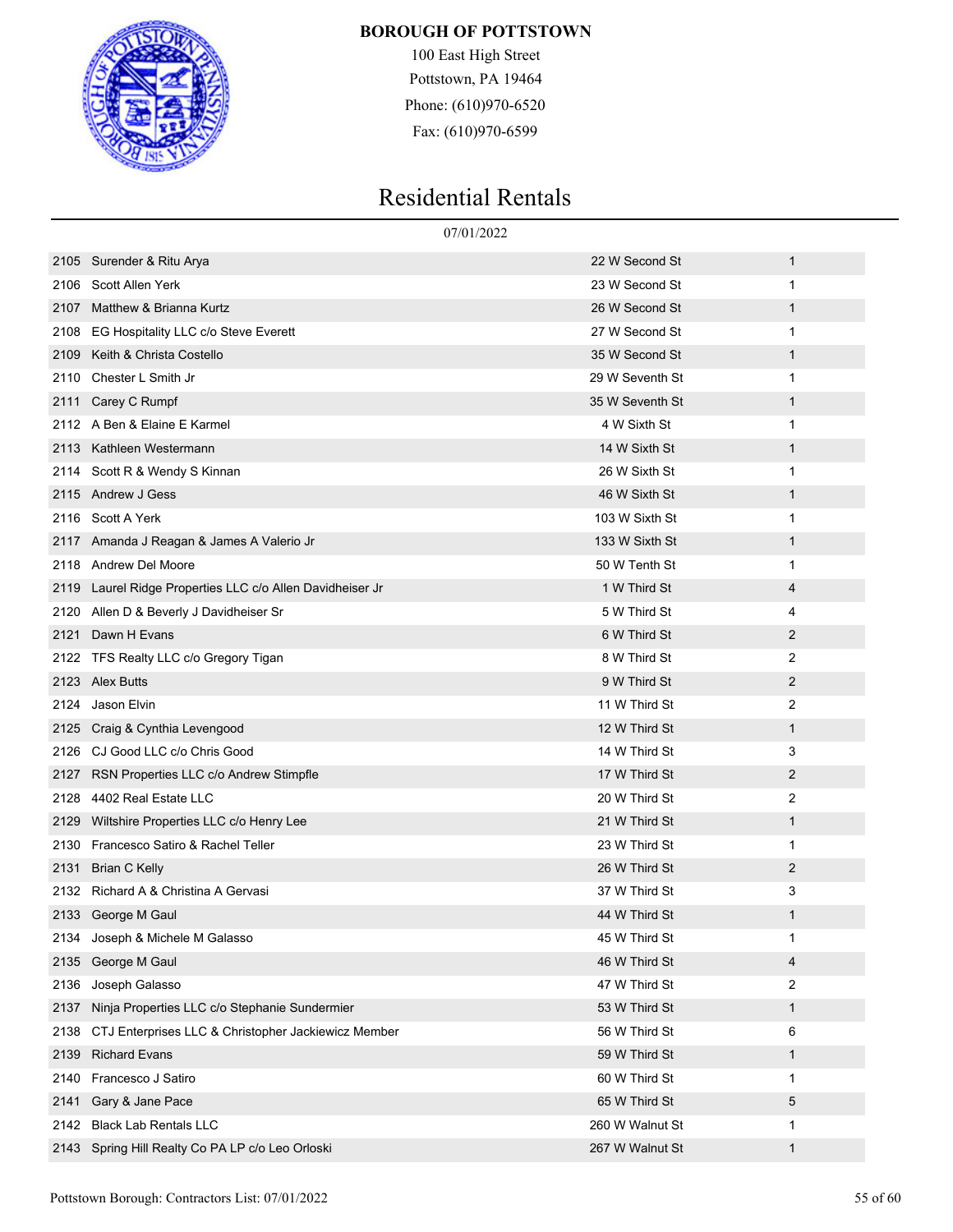

100 East High Street Pottstown, PA 19464 Phone: (610)970-6520 Fax: (610)970-6599

|      |                                                     | 07/01/2022        |                |
|------|-----------------------------------------------------|-------------------|----------------|
| 2144 | Spring Hill Realty Company PA LP c/o Leo Orloski    | 353 W Walnut St   | 1              |
|      | 2145 Steven T & Beth R Lenko                        | 359 W Walnut St   | $\mathbf{1}$   |
| 2146 | TFS Realty LLC c/o Gregory Tigan                    | 422 W Walnut St   | 1              |
| 2147 | Tracey L Wright                                     | 450 W Walnut St   | $\mathbf{1}$   |
| 2148 | Lori A Stitt                                        | 462 W Walnut St   | 1              |
| 2149 | <b>Montgomery County Housing Authority</b>          | 540 W Walnut St   | 179            |
| 2150 | Sygma Realty LLC                                    | 552 W Walnut St   | 1              |
| 2151 | <b>Brian C Kelly</b>                                | 307 1/2 Walnut St | $\mathbf{1}$   |
| 2152 | CWF Properties c/o Jace Weaver                      | 443 1/2 Walnut St | 1              |
| 2153 | Equity Trust Co FBO John Gamble IRA c/o John Gamble | 2 Walnut St       | $\mathbf{1}$   |
| 2154 | Mentora Houses LLC                                  | 3 Walnut St       | 1              |
| 2155 | Christopher D Choiniere                             | 5 Walnut St       | $\mathbf{1}$   |
| 2156 | Adriel Z Leatherman                                 | 7 Walnut St       | 3              |
| 2157 | Vito & Antonina Satiro                              | 12 Walnut St      | $\mathbf{1}$   |
| 2158 | Adil El Kiram                                       | 18 Walnut St      | 2              |
| 2159 | Lucas D Lopez & Maria A Mejia                       | 19 Walnut St      | 4              |
| 2160 | Simple Properties LLC c/o Clivenson Piere           | 22 Walnut St      | 2              |
| 2161 | Tudor Real Estate LLC c/o Vincent Hope              | 24 Walnut St      | $\mathbf{1}$   |
| 2162 | Andrew Antoneypillai                                | 28 Walnut St      | 1              |
| 2163 | Yusef Jackson                                       | 29 Walnut St      | $\mathbf{1}$   |
| 2164 | Thomas M Yates                                      | 30 Walnut St      | 2              |
| 2165 | <b>Caitlyn Mercer</b>                               | 32 Walnut St      | $\mathbf{1}$   |
| 2166 | Rut Row Properties LLC c/o Curt Rutledge            | 35 Walnut St      | 2              |
| 2167 | <b>SDH Enterprises LP</b>                           | 50 Walnut St      | 2              |
| 2168 | 53 Walnut St Pottstown LLC c/o Steven Seckinger     | 53 Walnut St      | 4              |
| 2169 | Jakeman Properties c/o Salvadore Tomczak            | 63 Walnut St      | $\mathbf{1}$   |
| 2170 | Michael Shoukri                                     | 106 Walnut St     | 1              |
| 2171 | Cobrysh Inc c/o Brian T O'Reilly                    | 114 Walnut St     | 2              |
| 2172 | Michael & Susan Buzin                               | 116 Walnut St     | $\mathfrak{p}$ |
|      | 2173 Deep Creek Properties LLC c/o Heather Famularo | 120 Walnut St     | 2              |
| 2174 | Shona L Williams                                    | 127 Walnut St     | 1              |
| 2175 | John McKeever                                       | 128 Walnut St     | $\mathbf{1}$   |
| 2176 | Shona Williams                                      | 129 Walnut St     | 2              |
| 2177 | Jay H Smith                                         | 130 Walnut St     | $\overline{c}$ |
| 2178 | <b>Olihill Enterprises LLC</b>                      | 131 Walnut St     | 2              |
| 2179 | <b>Charles A Chester</b>                            | 133 Walnut St     | 3              |
| 2180 | Francois & Darcy Gallouedec                         | 138 Walnut St     | 3              |
| 2181 | Raymond S & Patricia S Bealer                       | 148 Walnut St     | 3              |
| 2182 | John F Merz III                                     | 152 Walnut St     | 1              |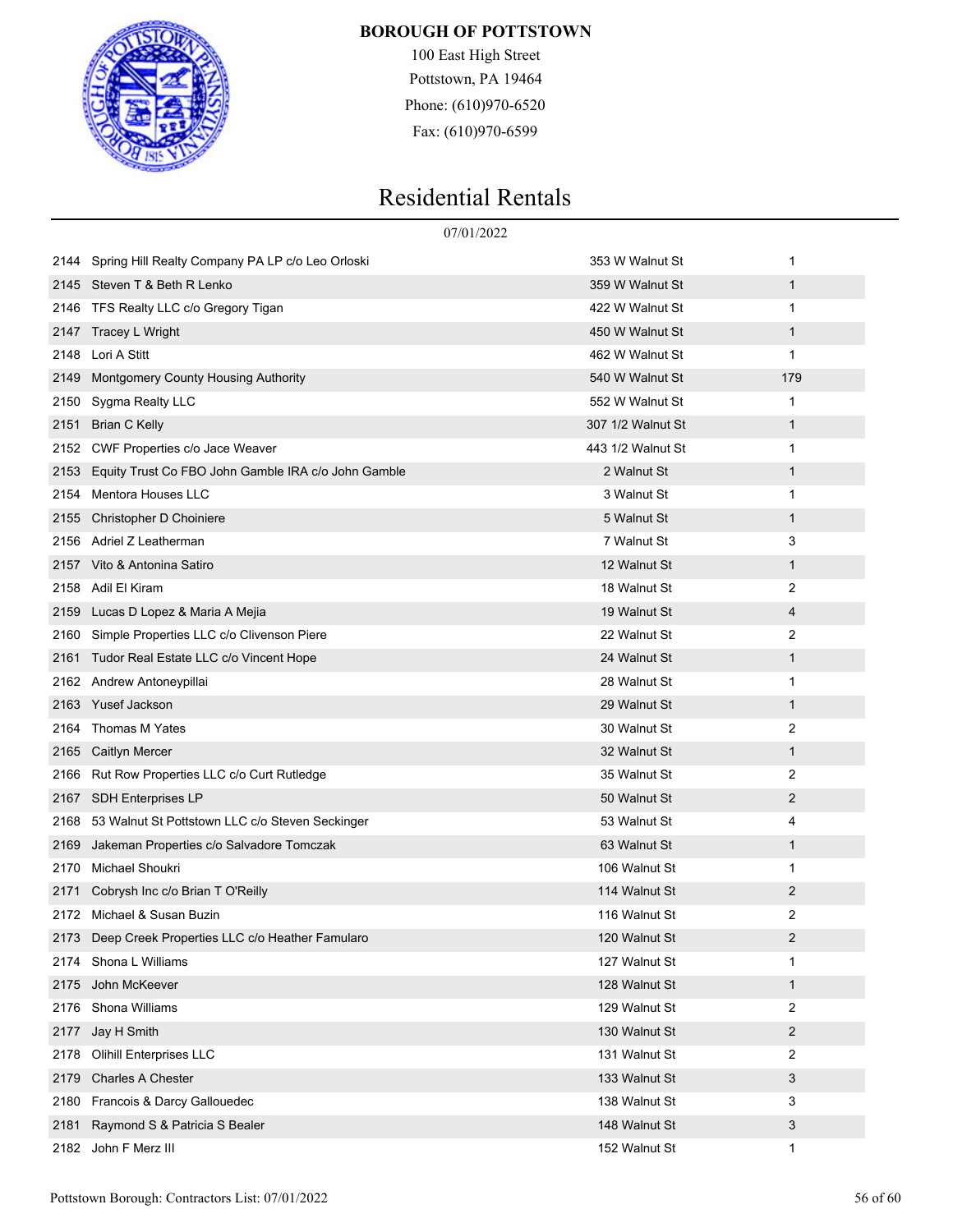

100 East High Street Pottstown, PA 19464 Phone: (610)970-6520 Fax: (610)970-6599

|      |                                                  | 07/01/2022    |                |
|------|--------------------------------------------------|---------------|----------------|
| 2183 | Tudor Real Estate LLC c/o Vincent Hope           | 239 Walnut St | $\mathbf{1}$   |
| 2184 | Stephen J Snyder                                 | 241 Walnut St | 1              |
| 2185 | Adriel Z Leatherman                              | 250 Walnut St | 3              |
| 2186 | Stephen T & David M Risko Jr                     | 253 Walnut St | 1              |
| 2187 | Paul S & Beth S Desch                            | 255 Walnut St | 4              |
| 2188 | Zimrick Group LLC c/o Kenneth Zimmerman          | 260 Walnut St | 3              |
| 2189 | Jennifer L Brown                                 | 262 Walnut St | 2              |
| 2190 | Zimrick Group LLC c/o Kenneth Zimmerman          | 266 Walnut St | 3              |
| 2191 | Stephen T & David M Risko Jr                     | 267 Walnut St | 2              |
| 2192 | Matter Holdings LLC c/o Teresa & Matthew Pullett | 272 Walnut St | 3              |
| 2193 | <b>Anthony Doyle</b>                             | 306 Walnut St | $\mathbf{1}$   |
| 2194 | <b>Brian C Kelly</b>                             | 307 Walnut St | 1              |
| 2195 | Stephanie E Parker                               | 308 Walnut St | $\mathbf{1}$   |
| 2196 | Layla Bey                                        | 311 Walnut St | 1              |
| 2197 | ZZX Holdings LLC c/o Russell Mahrt               | 313 Walnut St | $\mathbf{1}$   |
| 2198 | Bradford & Doris Hutchinson                      | 316 Walnut St | 2              |
| 2199 | TFS Realty LLC c/o Gregory Tigan                 | 319 Walnut St | 2              |
| 2200 | <b>RA Real Investments LLC</b>                   | 320 Walnut St | 1              |
| 2201 | JTSB Properties LP c/o John Borro                | 322 Walnut St | $\mathbf{1}$   |
| 2202 | <b>MVMP LLC</b>                                  | 323 Walnut St | 1              |
| 2203 | CHF Properties c/o Don Casey & Gary Hunt         | 326 Walnut St | 2              |
| 2204 | Karla S & Theodore S Harlan                      | 328 Walnut St | 4              |
| 2205 | Joseph T Preston                                 | 331 Walnut St | $\mathbf{1}$   |
| 2206 | Swamp Creek Enterprises LLC c/o Jesse Hoagey     | 332 Walnut St | 2              |
| 2207 | <b>Kevin Rogers</b>                              | 333 Walnut St | $\mathbf{1}$   |
| 2208 | Swamp Creek Enterprises LLC c/o Jesse Hoagey     | 334 Walnut St | 1              |
| 2209 | Proper T Investments LLC c/o Greg Townsley       | 337 Walnut St | $\mathbf{1}$   |
| 2210 | Joyce E Heuer & Dawilla L Schlesman              | 338 Walnut St | 1              |
|      | 2211 JAR Investments Inc c/o Rick Gallo          | 339 Walnut St |                |
| 2212 | Gary A Gilbert                                   | 341 Walnut St | 1              |
| 2213 | Louise Gilligan Rogers                           | 346 Walnut St | $\mathbf{1}$   |
| 2214 | Jackson Kevin Group LLC                          | 350 Walnut St | 1              |
| 2215 | John & Anne Spiece                               | 357 Walnut St | $\mathbf{1}$   |
| 2216 | <b>Michael Shaner</b>                            | 364 Walnut St | 2              |
| 2217 | <b>Michael Shaner</b>                            | 367 Walnut St | $\overline{c}$ |
| 2218 | <b>Chandrish Sharma</b>                          | 371 Walnut St | 1              |
| 2219 | RD08A LLC c/o William C Wells                    | 376 Walnut St | $\mathbf{1}$   |
| 2220 | James Beltz                                      | 401 Walnut St | 1              |
| 2221 | James R & Mary G Valentine                       | 403 Walnut St | $\mathbf{1}$   |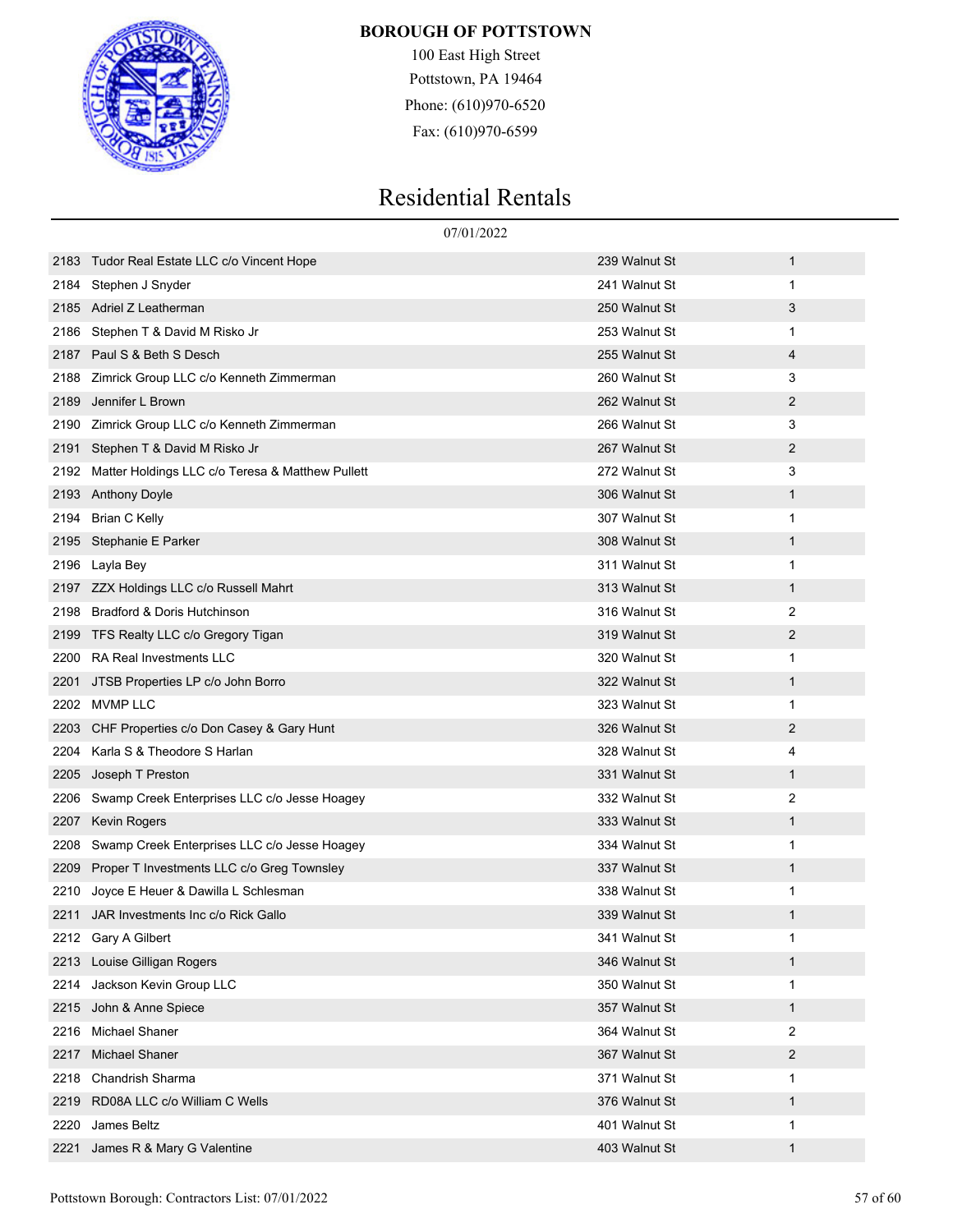

100 East High Street Pottstown, PA 19464 Phone: (610)970-6520 Fax: (610)970-6599

|      | 07/01/2022                                                 |               |              |
|------|------------------------------------------------------------|---------------|--------------|
| 2222 | James F Langan & Debra Brady                               | 404 Walnut St | 1            |
| 2223 | <b>Genesis Housing Corporation</b>                         | 405 Walnut St | $\mathbf 1$  |
| 2224 | Faithful Stewardship LLC c/o Cory & Chad Fox               | 406 Walnut St | $\mathbf{1}$ |
| 2225 | Manideep Dhanjal                                           | 408 Walnut St | $\mathbf{1}$ |
| 2226 | Genesis Housing Corporation                                | 409 Walnut St | 1            |
| 2227 | Tudor Real Estate LLC c/o Vincent Hope                     | 410 Walnut St | 1            |
| 2228 | <b>Genesis Housing Corporation</b>                         | 411 Walnut St | $\mathbf{1}$ |
| 2229 | Eugene N Finn                                              | 413 Walnut St | $\mathbf{1}$ |
| 2230 | Alex D Butts                                               | 415 Walnut St | 2            |
| 2231 | OP-Pottstown SFR 1 LLC                                     | 420 Walnut St | $\mathbf 1$  |
| 2232 | Jonathan Alvarez                                           | 427 Walnut St | 1            |
| 2233 | Longbourn Enterprise LLC c/o Robert Larkin                 | 432 Walnut St | 2            |
| 2234 | <b>Robert Larkin</b>                                       | 434 Walnut St | 3            |
| 2235 | Kingdom Peace Properties LLC c/o Jamie Yoder               | 441 Walnut St | $\mathbf 1$  |
| 2236 | OP-Pottstown SFR3 LLC c/o Randy Hope                       | 443 Walnut St | 2            |
| 2237 | Sandeep Kaur                                               | 446 Walnut St | 2            |
| 2238 | <b>Tiffine Turner</b>                                      | 447 Walnut St | $\mathbf{1}$ |
| 2239 | Yummy House PA LLC c/o Erin Strandring                     | 448 Walnut St | $\mathbf 1$  |
| 2240 | Floyd B & G Elaine Huber                                   | 453 Walnut St | 1            |
| 2241 | Andy Liang & James McGill                                  | 457 Walnut St | $\mathbf{1}$ |
| 2242 | <b>Brian C Kelly</b>                                       | 510 Walnut St | 2            |
| 2243 | OP-Pottstown SFR 1 LLC                                     | 511 Walnut St | $\mathbf 1$  |
| 2244 | <b>Brian C Kelly</b>                                       | 516 Walnut St | 2            |
| 2245 | Anthony Venezia                                            | 524 Walnut St | 2            |
| 2246 | Anthony Granese                                            | 526 Walnut St | 1            |
| 2247 | Armando & Angela Johnson                                   | 528 Walnut St | $\mathbf 1$  |
| 2248 | Kathleen Ann Peeples-Lamirande & Michael Francis Lamirande | 532 Walnut St | $\mathbf{1}$ |
| 2249 | OP-Pottstown SFR 1 LLC                                     | 536 Walnut St | 1            |
|      | 2250 Chagalliving LLC c/o Alisa Levin                      | 538 Walnut St | 1            |
| 2251 | Jon Christian Simpson                                      | 540 Walnut St | 1            |
| 2252 | Mullen Investment Properties LLC c/o Kristie Roeder        | 544 Walnut St | $\mathbf{1}$ |
| 2253 | CWF Properties LLC c/o Jace Weaver                         | 556 Walnut St | $\mathbf 1$  |
| 2254 | Craig Eppler                                               | 564 Walnut St | $\mathbf{1}$ |
| 2255 | Richard J & Jennifer L Ganzel                              | 566 Walnut St | $\mathbf 1$  |
| 2256 | RA Real Investments LLC c/o Carrol Fernandez               | 568 Walnut St | 1            |
| 2257 | William A S Heuer                                          | 574 Walnut St | $\mathbf 1$  |
| 2258 | Joyce E Heuer                                              | 576 Walnut St | $\mathbf{1}$ |
| 2259 | 167 Prospect LLC                                           | 580 Walnut St | $\mathbf 1$  |
| 2260 | 620 Walnut Revocable Trust c/o Stephen Uhlig               | 620 Walnut St | 1            |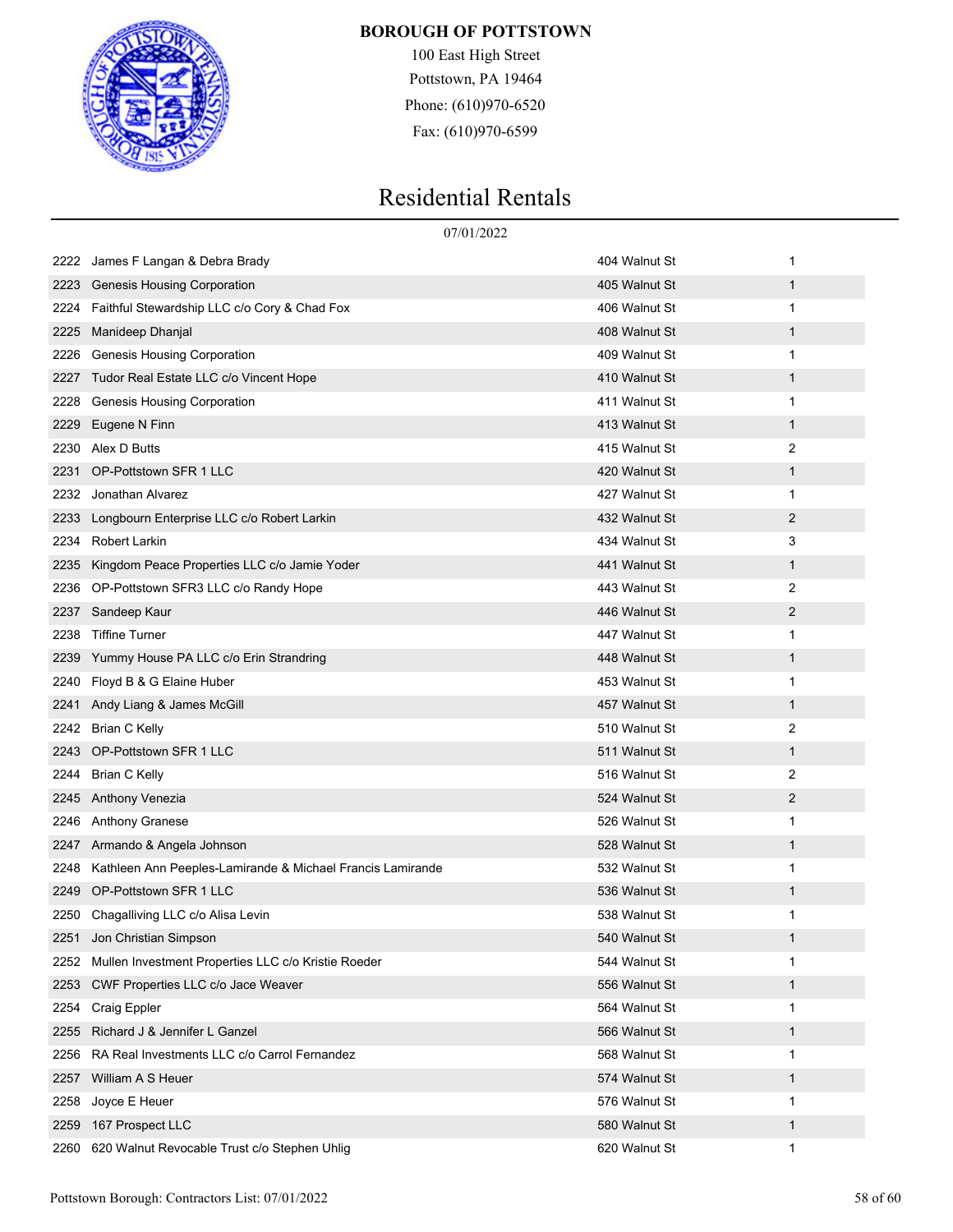

100 East High Street Pottstown, PA 19464 Phone: (610)970-6520 Fax: (610)970-6599

|      |                                                        | 07/01/2022                |    |
|------|--------------------------------------------------------|---------------------------|----|
| 2261 | <b>Black Lab Rentals LLC</b>                           | 623 Walnut St             | 1  |
| 2262 | Cribbs LLC c/o Daniel McIntosh                         | 627 Walnut St             | 1  |
| 2263 | Chase G McFee                                          | 631 Walnut St             | 1  |
| 2264 | Anthony J Plesce Jr                                    | 642 Walnut St             | 1  |
| 2265 | Steven Camburn                                         | 644 Walnut St             | 1  |
| 2266 | Samuel W Holloway Properties LLC c/o Samuel W Holloway | 645 Walnut St             | 1  |
| 2267 | Jamie Rafael & Amaritza Caballero                      | 646 Walnut St             | 1  |
| 2268 | Equity Trust Company Custodian FBO Deryl Denlinger IRA | 648 Walnut St             | 1  |
| 2269 | CJ Good LLC c/o Chris Good                             | 658 Walnut St             | 2  |
| 2270 | Delilah Gonzalez                                       | 663 Walnut St             | 1  |
| 2271 | Indus LLC c/o Kannan Nagarajan                         | 673 Walnut St             | 1  |
| 2272 | VBB Properties LLC c/o Neeraj Bagga                    | 674 Walnut St             | 1  |
| 2273 | Mullen Investments Properties LLC c/o Kristie Roeder   | 676 Walnut St             | 1  |
| 2274 | The Hill School                                        | 702 Walnut St             | 1  |
| 2275 | Luis E & Sonia Gonzalez                                | 710 Walnut St             | 1  |
| 2276 | Robert S & Percell R Satterwhite                       | 714 Walnut St             | 1  |
| 2277 | Peiling Chen & Zhongzhi Liu                            | 715 Walnut St             | 1  |
| 2278 | Steven M Camburn                                       | 719 Walnut St             | 1  |
| 2279 | The Hill School                                        | 911 Walnut St             | 1  |
| 2280 | The Hill School                                        | 917 Walnut St             | 1  |
| 2281 | The Hill School                                        | 920 Walnut St             | 10 |
| 2282 | The Hill School                                        | 925 Walnut St             | 1  |
| 2283 | The Hill School                                        | 935 Walnut St             | 1  |
| 2284 | The Hill School                                        | 937 Walnut St             | 1  |
| 2285 | The Hill School                                        | 938 Walnut St             | 1  |
| 2286 | Windmill Properties LLC c/o Hans Hermanss              | 107 Walnut St Condo 103-A | 1  |
| 2287 | Windmill Properties LLC c/o Hans Hermans               | 107 Walnut St Condo 103-B | 1  |
| 2288 | Windmill Properties LLC c/o Hans Hermans               | 107 Walnut St Condo 103-C | 1  |
| 2289 | Windmill Properties LLC c/o Hans Hermans               | 107 Walnut St Condo 103-D | 1  |
| 2290 | Windmill Properties LLC c/o Hans Hermans               | 107 Walnut St Condo 107-A | 1  |
| 2291 | Windmill Properties LLC c/o Hans Hermans               | 107 Walnut St Condo 107-E | 1  |
| 2292 | Windmill Properties LLC c/o Hans Herman                | 107 Walnut St Condo 107-F | 1  |
| 2293 | Windmill Properties LCC c/o Hans Hermans               | 107 Walnut St Condo 150-A | 1  |
| 2294 | Karen H & Eugene McDougal Jr                           | 107 Walnut St Condo 150-B | 1  |
| 2295 | Windmill Properties LLC c/o Hans Hermans               | 107 Walnut St Condo 150-C | 1  |
| 2296 | Windmill Properties LLC c/o Hans Hermans               | 107 Walnut St Condo 152   | 1  |
| 2297 | Windmill Properties LLC c/o Hans Hermans               | 107 Walnut St Condo 154   | 1  |
| 2298 | Windmill Properties LLC c/o Hans Hermans               | 107 Walnut St Condo 156   | 1  |
| 2299 | Windmill Properties LLC c/o Hans Hermans               | 107 Walnut St Condo 160   | 1  |